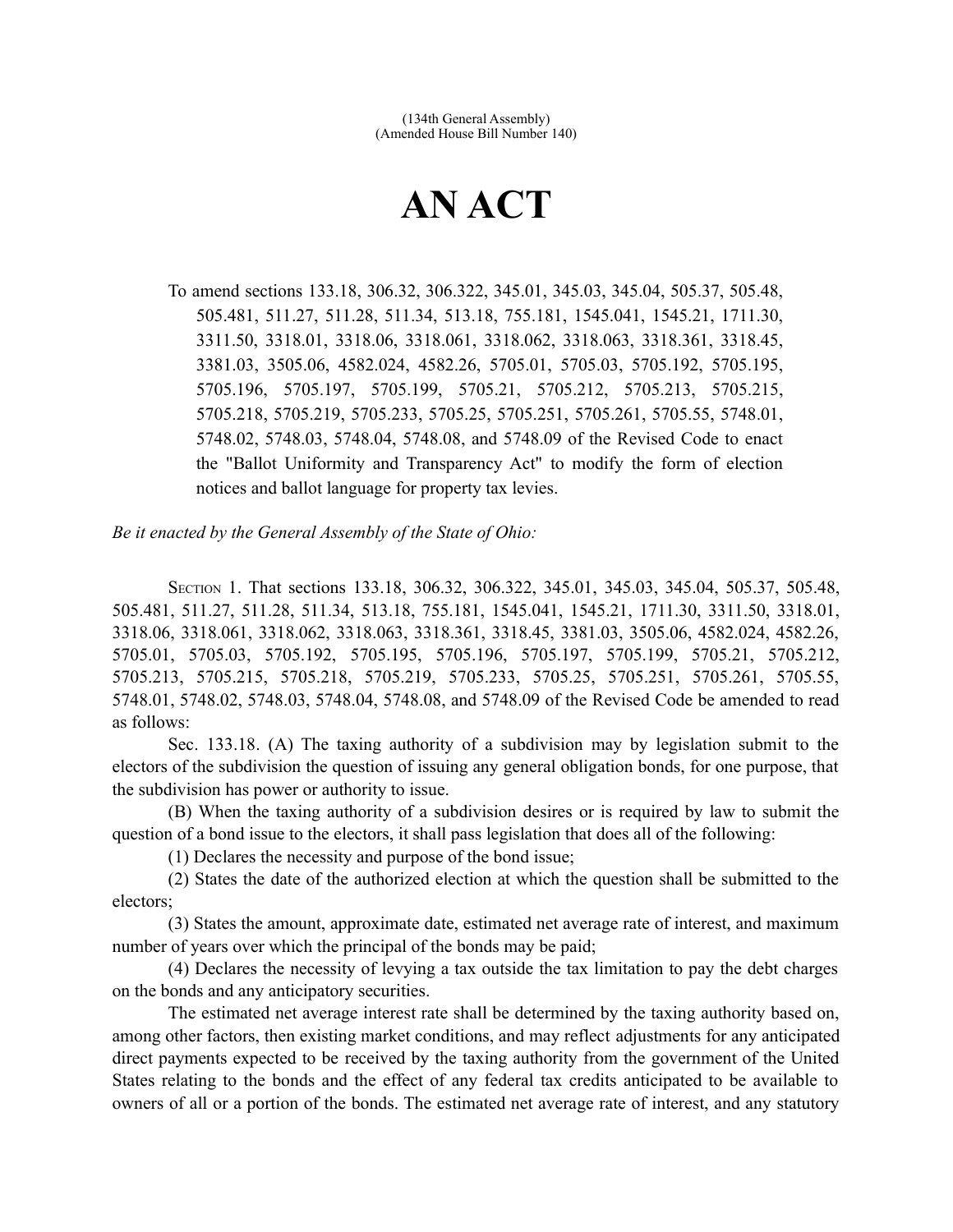or charter limit on interest rates that may then be in effect and that is subsequently amended, shall not be a limitation on the actual interest rate or rates on the securities when issued.

(C) The taxing authority shall certify a copy of the legislation passed under division (B) of this section to the county auditor. The county auditor shall promptly calculate and advise and, not later than ninety days before the election, confirm that advice by certification to, the taxing authority the estimated average annual property tax levy, expressed in example or dollars and cents for each one hundred thousand dollars of tax valuation the county auditor's appraised value and in mills for each one dollar of tax valuation taxable value, that the county auditor estimates to be required throughout the stated maturity of the bonds to pay the debt charges on the bonds. In calculating the estimated average annual property tax levy for this purpose, the county auditor shall assume that the bonds are issued in one series bearing interest and maturing in substantially equal principal amounts in each year over the maximum number of years over which the principal of the bonds may be paid as stated in that legislation, and that the amount of the tax valuation of the subdivision for the current year remains the same throughout the maturity of the bonds. If the tax valuation for the current year is not determined, the county auditor shall base the calculation on the estimated amount of the tax valuation submitted by the county auditor to the county budget commission. If the subdivision is located in more than one county, the county auditor shall obtain the assistance of the county auditors of the other counties, and those county auditors shall provide assistance, in establishing the tax valuation of the subdivision for purposes of certifying the estimated average annual property tax levy.

(D) After receiving the county auditor's advice under division (C) of this section, the taxing authority by legislation may determine to proceed with submitting the question of the issue of securities, and shall, not later than the ninetieth day before the day of the election, file the following with the board of elections:

(1) Copies of the legislation provided for in divisions (B) and (D) of this section;

(2) The amount of the estimated average annual property tax levy, expressed in cents or dollars and cents for each one hundred thousand dollars of tax valuation the county auditor's appraised value and in mills for each one dollar of tax valuation taxable value, as estimated and certified to the taxing authority by the county auditor.

(E)(1) The board of elections shall prepare the ballots and make other necessary arrangements for the submission of the question to the electors of the subdivision. If the subdivision is located in more than one county, the board shall inform the boards of elections of the other counties of the filings with it, and those other boards shall if appropriate make the other necessary arrangements for the election in their counties. The election shall be conducted, canvassed, and certified in the manner provided in Title XXXV of the Revised Code.

(2) The election shall be held at the regular places for voting in the subdivision. If the electors of only a part of a precinct are qualified to vote at the election the board of elections may assign the electors in that part to an adjoining precinct, including an adjoining precinct in another county if the board of elections of the other county consents to and approves the assignment. Each elector so assigned shall be notified of that fact prior to the election by notice mailed by the board of elections, in such manner as it determines, prior to the election.

(3) The board of elections shall publish a notice of the election once in a newspaper of general circulation in the subdivision, no later than ten days prior to the election. The notice shall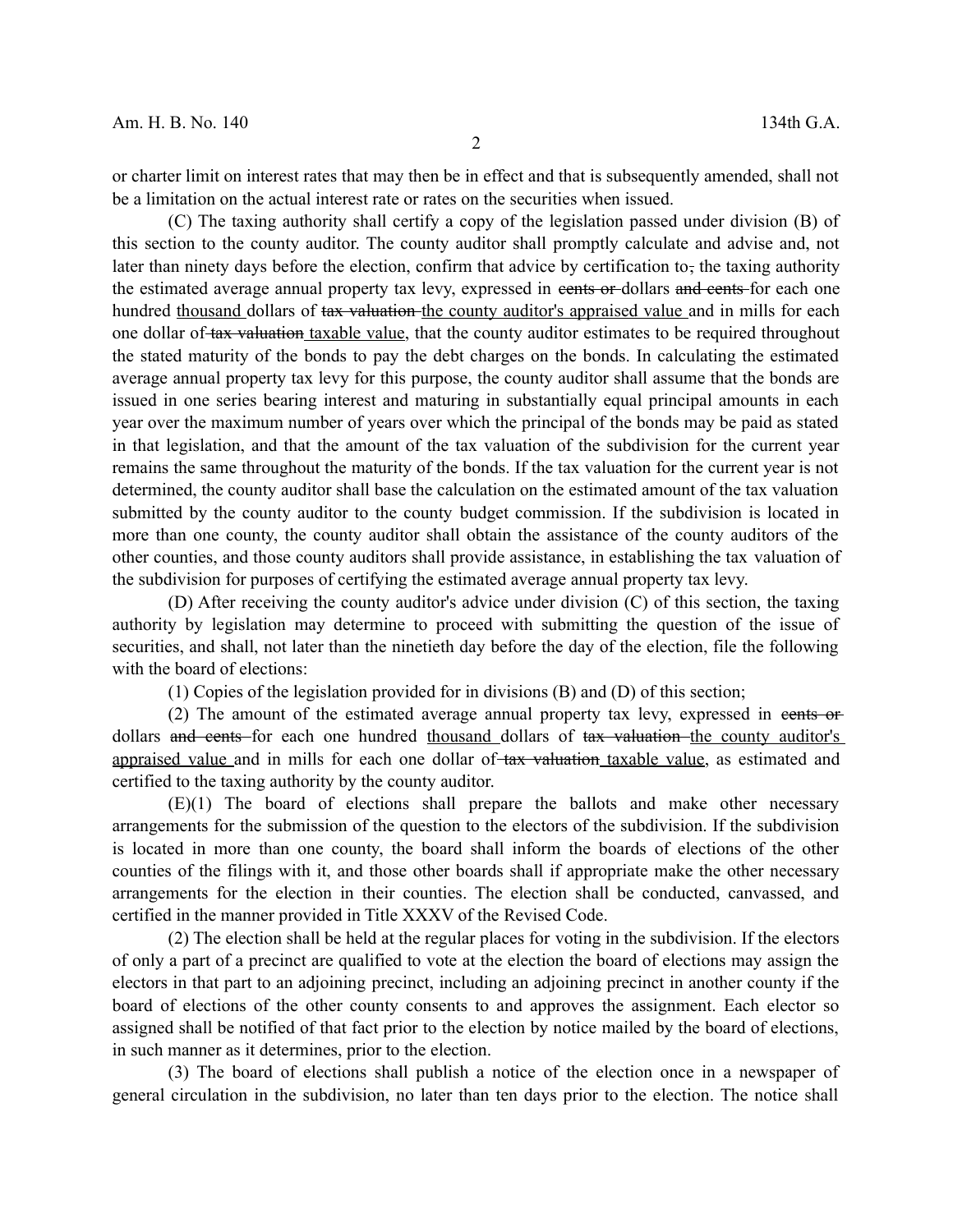state all of the following:

(a) The principal amount of the proposed bond issue;

(b) The stated purpose for which the bonds are to be issued;

(c) The maximum number of years over which the principal of the bonds may be paid;

(d) The estimated additional average annual property tax levy, expressed in cents or dollars and cents for each one hundred thousand dollars of tax valuation the county auditor's appraised value and in mills for each one dollar of tax valuation taxable value, to be levied outside the tax limitation, as estimated and certified to the taxing authority by the county auditor;

(e) The first calendar year in which the tax is expected to be due.

 $(F)(H)(F)$  The form of the ballot to be used at the election shall be substantially either of the following, as applicable:

 $(a)+(a)+(1)$  "Shall bonds be issued by the  $($ name of subdivision) for the purpose of (purpose of the bond issue) in the principal amount of  $\frac{8}{2}$  (principal amount of the bond issue), to be repaid annually over a maximum period of \_\_\_\_\_\_\_\_\_\_ (the maximum number of years over which the principal of the bonds may be paid) years, and an annual levy of property taxes be made outside the  $(as applicable, "ten-mill" or "–charter tax")$ limitation, estimated by the county auditor to average over the repayment period of the bond issue (number of mills) mills for each one dollar \$1 of tax valuation taxable value, which amounts to  $\frac{1}{2}$  (rate expressed in cents or dollars and cents, such as "36 cents" or "\$1.41") for each one hundred dollars  $$100,000$  of tax valuation the county auditor's appraised value, commencing in (first year the tax will be levied), first due in calendar year (first calendar year in which the tax shall be due), to pay the annual debt charges on the bonds, and to pay debt charges on any notes issued in anticipation of those bonds?

| For the bond issue     |  |
|------------------------|--|
| Against the bond issue |  |

 $(b)$  (2) In the case of an election held pursuant to legislation adopted under section 3375.43 or 3375.431 of the Revised Code:

"Shall bonds be issued for \_\_\_\_\_\_\_\_\_\_\_ (name of library) for the purpose of \_\_\_\_\_\_\_\_\_ (purpose of the bond issue), in the principal amount of  $\S$  (amount of the bond issue) by \_\_\_\_\_\_\_\_\_\_ (the name of the subdivision that is to issue the bonds and levy the tax) as the issuer of the bonds, to be repaid annually over a maximum period of (the maximum number of years over which the principal of the bonds may be paid) years, and an annual levy of property taxes be made outside the ten-mill limitation, estimated by the county auditor to average over the repayment period of the bond issue  $\frac{1}{2}$  (number of mills) mills for each one dollar \$1 of tax valuation taxable value, which amounts to  $\mathcal S$  (rate expressed in cents or dollars and cents, such as "36 cents" or "\$1.41") for each one hundred dollars \$100,000 of tax valuation the county auditor's appraised value, commencing in <br>
(first year the tax will be levied), first due in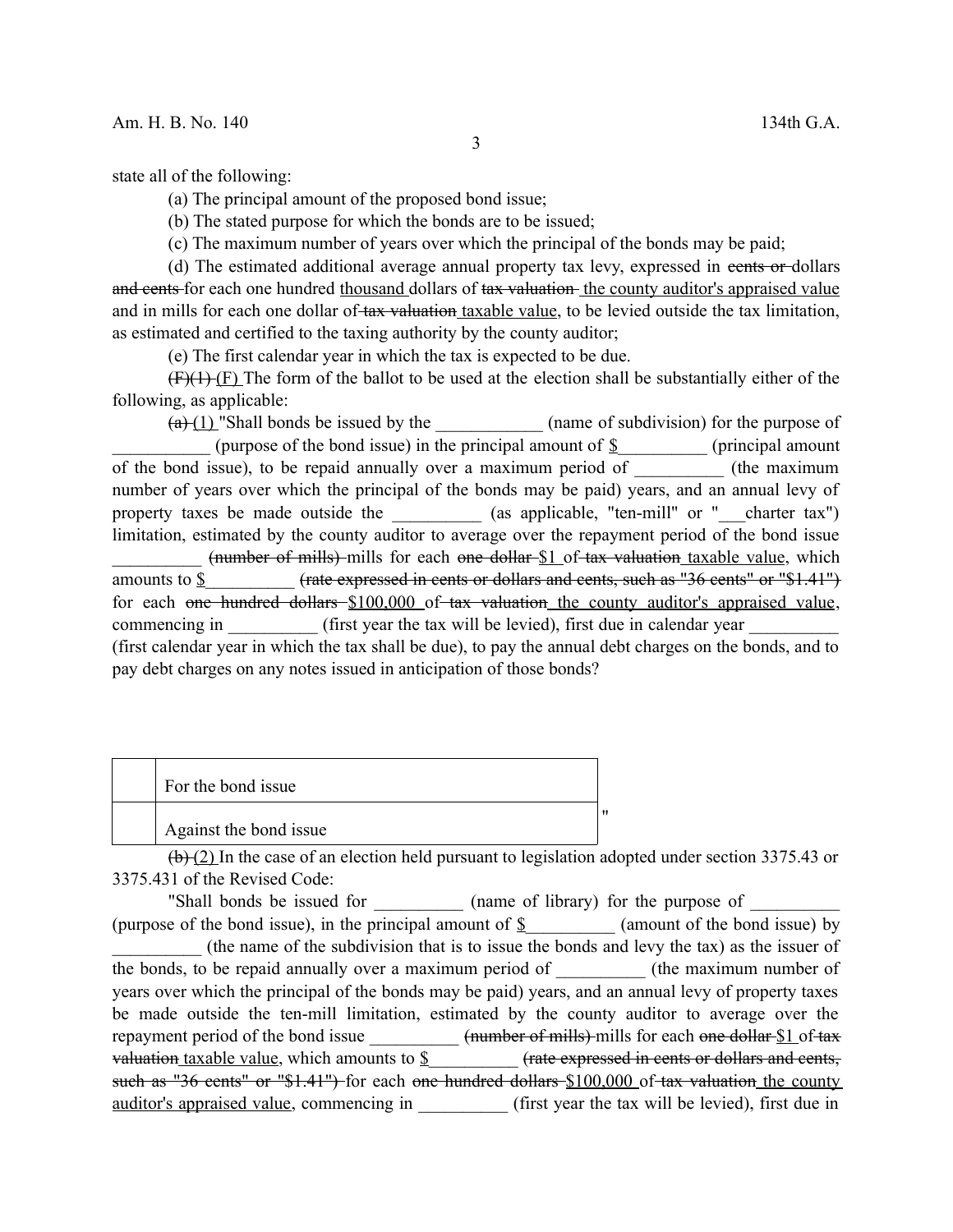calendar year (first calendar year in which the tax shall be due), to pay the annual debt charges on the bonds, and to pay debt charges on any notes issued in anticipation of those bonds?

| For the bond issue     |    |
|------------------------|----|
| Against the bond issue | 11 |

(2) The purpose for which the bonds are to be issued shall be printed in the space indicated, in boldface type.

(G) The board of elections shall promptly certify the results of the election to the tax commissioner, the county auditor of each county in which any part of the subdivision is located, and the fiscal officer of the subdivision. The election, including the proceedings for and result of the election, is incontestable other than in a contest filed under section 3515.09 of the Revised Code in which the plaintiff prevails.

(H) If a majority of the electors voting upon the question vote for it, the taxing authority of the subdivision may proceed under sections 133.21 to 133.33 of the Revised Code with the issuance of the securities and with the levy and collection of a property tax outside the tax limitation during the period the securities are outstanding sufficient in amount to pay the debt charges on the securities, including debt charges on any anticipatory securities required to be paid from that tax. If legislation passed under section 133.22 or 133.23 of the Revised Code authorizing those securities is filed with the county auditor on or before the last day of November, the amount of the voted property tax levy required to pay debt charges or estimated debt charges on the securities payable in the following year shall if requested by the taxing authority be included in the taxes levied for collection in the following year under section 319.30 of the Revised Code.

(I)(1) If, before any securities authorized at an election under this section are issued, the net indebtedness of the subdivision exceeds that applicable to that subdivision or those securities, then and so long as that is the case none of the securities may be issued.

(2) No securities authorized at an election under this section may be initially issued after the first day of the sixth January following the election, but this period of limitation shall not run for any time during which any part of the permanent improvement for which the securities have been authorized, or the issuing or validity of any part of the securities issued or to be issued, or the related proceedings, is involved or questioned before a court or a commission or other tribunal, administrative agency, or board.

(3) Securities representing a portion of the amount authorized at an election that are issued within the applicable limitation on net indebtedness are valid and in no manner affected by the fact that the balance of the securities authorized cannot be issued by reason of the net indebtedness limitation or lapse of time.

(4) Nothing in this division (I) shall be interpreted or applied to prevent the issuance of securities in an amount to fund or refund anticipatory securities lawfully issued.

(5) The limitations of divisions  $(I)(1)$  and  $(I)(2)$  of this section do not apply to any securities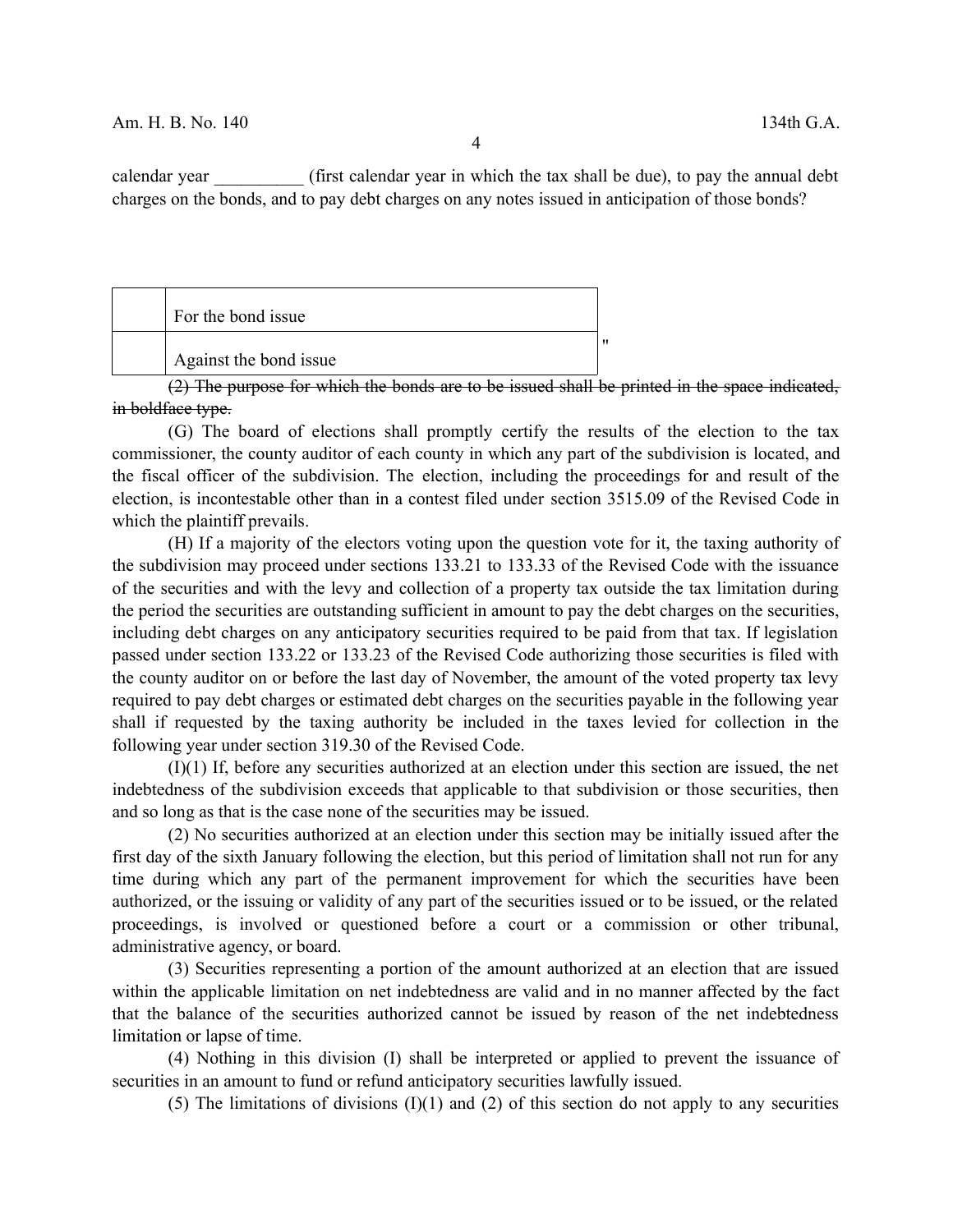authorized at an election under this section if at least ten per cent of the principal amount of the securities, including anticipatory securities, authorized has theretofore been issued, or if the securities are to be issued for the purpose of participating in any federally or state-assisted program.

(6) The certificate of the fiscal officer of the subdivision is conclusive proof of the facts referred to in this division.

(J) As used in this section, "the county auditor's appraised value" has the same meaning as in section 5705.01 of the Revised Code.

Sec. 306.32. Any county, or any two or more counties, municipal corporations, or townships, or any combination of these, may create a regional transit authority by the adoption of a resolution or ordinance by the board of county commissioners of each county, the legislative authority of each municipal corporation, and the board of township trustees of each township which is to create or to join in the creation of the regional transit authority. The resolution or ordinance shall state:

(A) The necessity for the creation of a regional transit authority;

(B) The counties, municipal corporations, or townships which are to create or to join in the creation of the regional transit authority;

(C) The official name by which the regional transit authority shall be known;

(D) The place in which the principal office of the regional transit authority will be located or the manner in which it may be selected;

(E) The number, term, and compensation, or method for establishing compensation, of the members of the board of trustees of the regional transit authority. Compensation shall not exceed fifty dollars for each board and committee meeting attended by a member, except that if compensation is provided annually it shall not exceed six thousand dollars for the president of the board or four thousand eight hundred dollars for each other board member.

(F) The manner in which vacancies on the board of trustees of the regional transit authority shall be filled;

(G) The manner and to what extent the expenses of the regional transit authority shall be apportioned among the counties, municipal corporations, and townships creating it;

(H) The purposes, including the kinds of transit facilities, for which the regional transit authority is organized.

The regional transit authority provided for in the resolution or ordinance shall be deemed to be created upon the adoption of the resolution or ordinance by the board of county commissioners of each county, the legislative authority of each municipal corporation, and the board of township trustees of each township enumerated in the resolution or ordinance.

The resolution or ordinance creating a regional transit authority may be amended to include additional counties, municipal corporations, or townships or for any other purpose, by the adoption of the amendment by the board of county commissioners of each county, the legislative authority of each municipal corporation, and the board of township trustees of each township which has created or joined or proposes to join the regional transit authority.

After each county, municipal corporation, and township which has created or joined or proposes to join the regional transit authority has adopted its resolution or ordinance approving inclusion of additional counties, municipal corporations, or townships in the regional transit authority, a copy of each resolution or ordinance shall be filed with the clerk of the board of the

5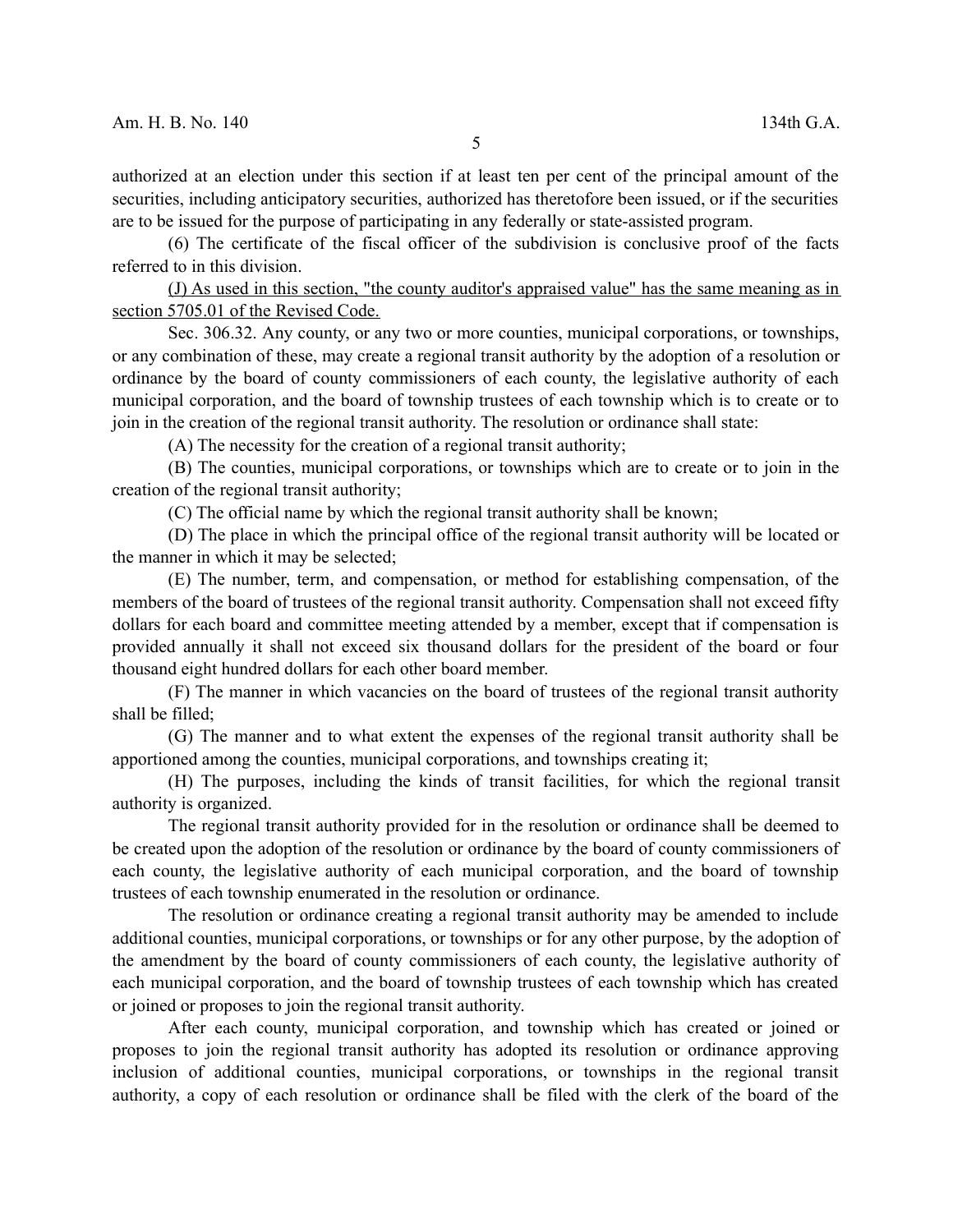county commissioners of each county, the clerk of the legislative authority of each municipal corporation, and the fiscal officer of the board of trustees of each township proposed to be included in the regional transit authority. The inclusion is effective when all such filing has been completed, unless the regional transit authority to which territory is to be added has authority to levy an ad valorem tax on property, or a sales tax, within its territorial boundaries, in which event the inclusion shall become effective on the sixtieth day after the last such filing is accomplished, unless, prior to the expiration of the sixty-day period, qualified electors residing in the area proposed to be added to the regional transit authority, equal in number to at least ten per cent of the qualified electors from the area who voted for governor at the last gubernatorial election, file a petition of referendum against the inclusion. Any petition of referendum filed under this section shall be filed at the office of the secretary of the board of trustees of the regional transit authority. The person presenting the petition shall be given a receipt containing on it the time of the day, the date, and the purpose of the petition. The secretary of the board of trustees of the regional transit authority shall cause the appropriate board or boards of elections to check the sufficiency of signatures on any petition of referendum filed under this section and, if found to be sufficient, shall present the petition to the board of trustees at a meeting of said board which occurs not later than thirty days following the filing of said petition. Upon presentation to the board of trustees of a petition of referendum against the proposed inclusion, the board of trustees shall promptly certify the proposal to the board or boards of elections for the purpose of having the proposal placed on the ballot at the next general or primary election which occurs not less than ninety days after the date of the meeting of said board, or at a special election, the date of which shall be specified in the certification, which date shall be not less than ninety days after the date of such meeting of the board. Signatures on a petition of referendum may be withdrawn up to and including the meeting of the board of trustees certifying the proposal to the appropriate board or boards of elections. If territory of more than one county, municipal corporation, or township is to be added to the regional transit authority, the electors of the territories of the counties, municipal corporations, or townships which are to be added shall vote as a district, and the majority affirmative vote shall be determined by the vote cast in the district as a whole. Upon

If the proposal would extend the levy of an existing property tax to the territory to be added to the regional transit authority, the board of trustees of the regional transit authority and the county auditor shall proceed in the same manner as required for a tax levy under section 5705.03 of the Revised Code, except that the levy's annual collections shall be estimated assuming that the additional territory has been added to the regional transit authority.

Upon certification of a proposal to the appropriate board or boards of elections pursuant to this section, the board or boards of election shall make the necessary arrangements for the submission of the question to the electors of the territory to be added to the regional transit authority qualified to vote on the question, and the election shall be held, canvassed, and certified in the manner provided for the submission of tax levies under section 5705.191 of the Revised Code, except that the question appearing on the ballot shall read:

"Shall the territory within the \_\_\_\_\_\_\_\_\_\_\_\_\_\_\_\_\_\_\_\_\_\_\_\_\_ (Name or names of political subdivisions to be joined) be added to \_\_\_\_\_\_\_\_\_\_\_\_\_\_\_\_\_\_\_\_\_\_\_\_\_\_\_\_\_\_\_\_\_\_ (Name) regional transit authority?" and shall a(n)  $\qquad \qquad$  (here insert type of tax or taxes) at a rate <del>of taxation</del> not to exceed (here insert maximum tax rate or rates) be levied for all transit purposes?"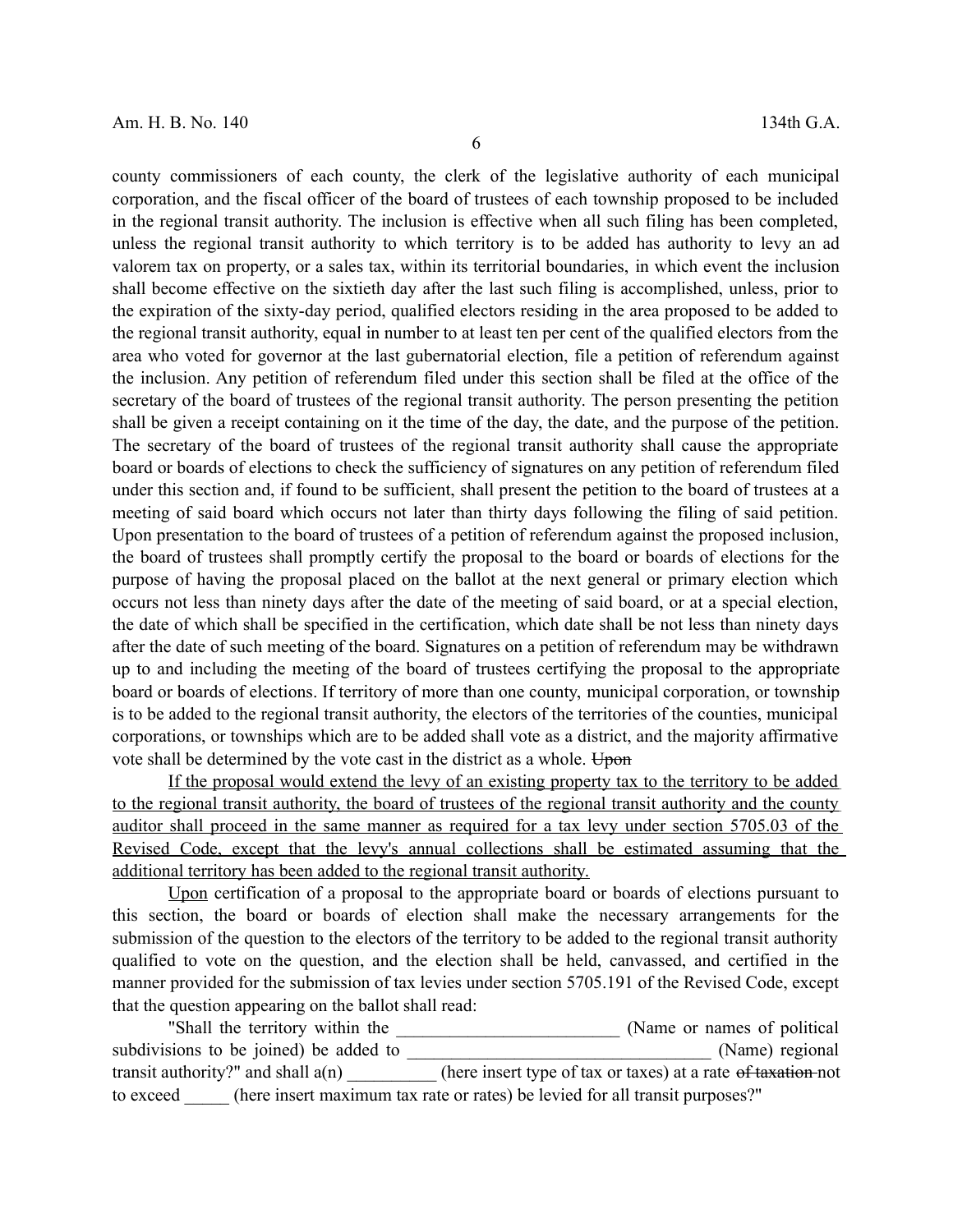If the tax is a tax on property, the ballot shall express the levy's estimated annual collections, and the rate shall be expressed numerically in mills for each one dollar of taxable value and the estimated effective rate shall be expressed numerically in dollars for each one hundred thousand dollars of the county auditor's appraised value.

If the question is approved by at least a majority of the electors voting on the question, the joinder is immediately effective, and the regional transit authority may extend the levy of the tax against all the taxable property within the territory which has been added. If the question is approved at a general election or at a special election occurring prior to the general election but after the fifteenth day of July, the regional transit authority may amend its budget and resolution adopted pursuant to section 5705.34 of the Revised Code, and the levy shall be placed on the current tax list and duplicate and collected as other taxes are collected from all taxable property within the territorial boundaries of the regional transit authority, including the territory within each political subdivision added as a result of the election.

The territorial boundaries of a regional transit authority shall be coextensive with the territorial boundaries of the counties, municipal corporations, and townships included within the regional transit authority, provided that the same area may be included in more than one regional transit authority so long as the regional transit authorities are not organized for purposes as provided for in the resolutions or ordinances creating the same, and any amendments to them, relating to the same kinds of transit facilities; and provided further, that if a regional transit authority includes only a portion of an entire county, a regional transit authority for the same purposes may be created in the remaining portion of the same county by resolution of the board of county commissioners acting alone or in conjunction with municipal corporations and townships as provided in this section.

No regional transit authority shall be organized after January 1, 1975, to include any area already included in a regional transit authority, except that any regional transit authority organized after June 29, 1974, and having territorial boundaries entirely within a single county shall, upon adoption by the board of county commissioners of the county of a resolution creating a regional transit authority including within its territorial jurisdiction the existing regional transit authority and for purposes including the purposes for which the existing regional transit authority was created, be dissolved and its territory included in such new regional transit authority. Any resolution creating such a new regional transit authority shall make adequate provision for satisfaction of the obligations of the dissolved regional transit authority.

As used in this section, "the county auditor's appraised value" and "estimated effective rate" have the same meanings as in section 5705.01 of the Revised Code.

Sec. 306.322. (A) For any regional transit authority that levies a property tax and that includes in its membership political subdivisions that are located in a county having a population of at least four hundred thousand according to the most recent federal census, the procedures of this section apply until November 5, 2013, and are in addition to and an alternative to those established in sections 306.32 and 306.321 of the Revised Code for joining to the regional transit authority additional counties, municipal corporations, or townships.

(B) Any municipal corporation or township may adopt a resolution or ordinance proposing to join a regional transit authority described in division (A) of this section. In its resolution or ordinance, the political subdivision may propose joining the regional transit authority for a limited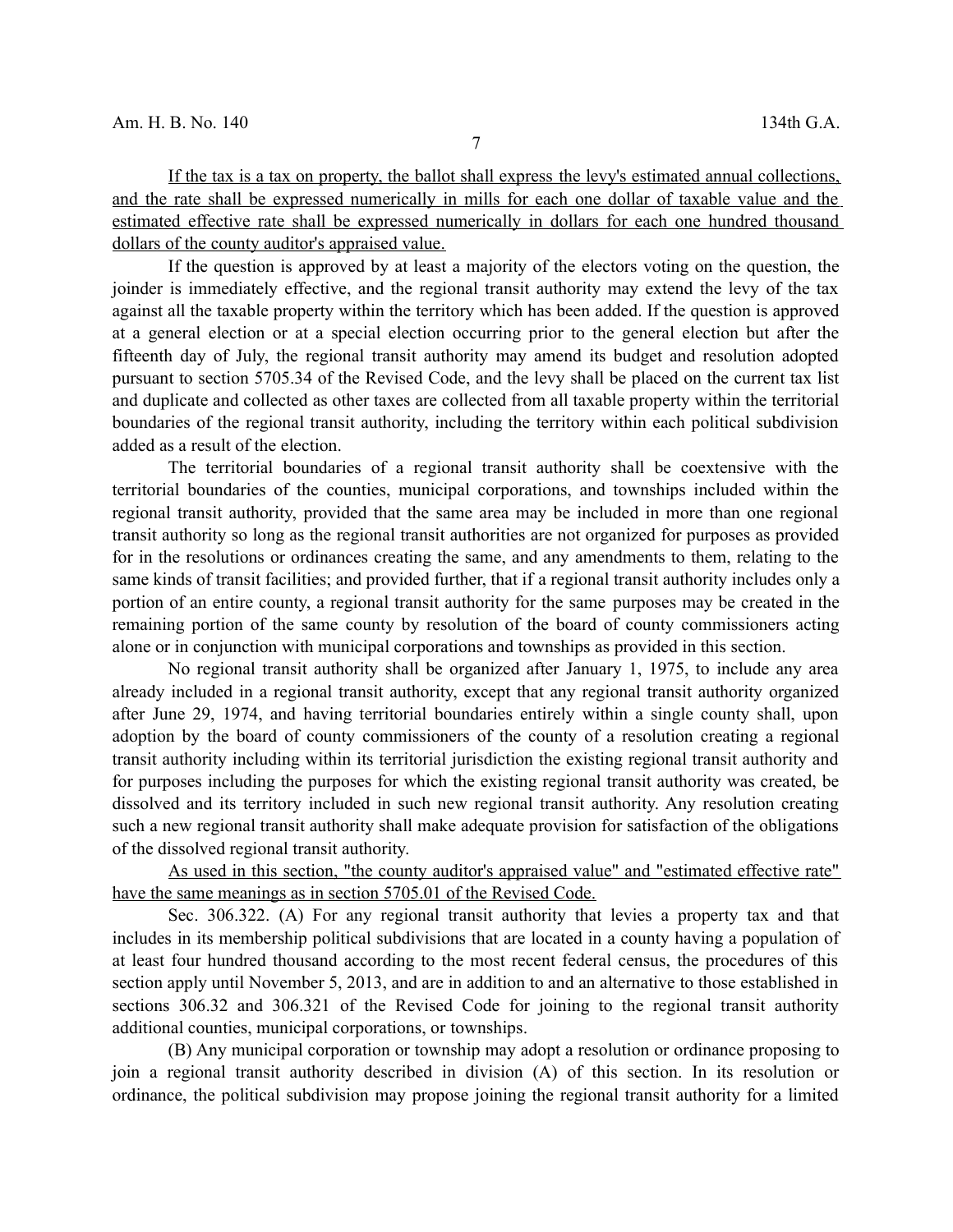period of three years or without a time limit.

(C) The political subdivision proposing to join the regional transit authority shall submit a copy of its resolution or ordinance to the legislative authority of each municipal corporation and the board of trustees of each township comprising the regional transit authority. Within thirty days of receiving the resolution or ordinance for inclusion in the regional transit authority, the legislative authority of each municipal corporation and the board of trustees of each township shall consider the question of whether to include the additional subdivision in the regional transit authority, shall adopt a resolution or ordinance approving or rejecting the inclusion of the additional subdivision, and shall present its resolution or ordinance to the board of trustees of the regional transit authority.

(D) If a majority of the political subdivisions comprising the regional transit authority approve the inclusion of the additional political subdivision, the board of trustees of the regional transit authority, not later than the tenth day following the day on which the last ordinance or resolution is presented, shall notify the subdivision proposing to join the regional transit authority that it may certify the proposal to the board of elections for the purpose of having the proposal placed on the ballot at the next general election or at a special election conducted on the day of the next primary election that occurs not less than ninety days after the resolution or ordinance is certified to the board of elections.

If the board of trustees of the regional transit authority proposes to extend the levy of an existing property tax to the territory to be added to the regional transit authority, the board and the county auditor shall proceed in the same manner as required for a tax levy under section 5705.03 of the Revised Code, except that the levy's annual collections shall be estimated assuming that the additional territory has been added to the regional transit authority.

(E) Upon certification of a proposal to the board of elections pursuant to this section, the board of elections shall make the necessary arrangements for the submission of the question to the electors of the territory to be included in the regional transit authority qualified to vote on the question, and the election shall be held, canvassed, and certified in the same manner as regular elections for the election of officers of the subdivision proposing to join the regional transit authority, except that, if the resolution proposed the inclusion without a time limitation the question appearing on the ballot shall read:

"Shall the territory within the \_\_\_\_\_\_\_\_\_\_\_\_\_\_\_\_\_\_\_\_\_\_\_\_\_\_\_\_\_\_\_\_ (Name or names of political subdivisions to be joined) be added to \_\_\_\_\_\_\_\_\_\_\_\_\_\_\_\_\_\_\_\_\_\_\_\_\_ \_\_\_\_\_\_\_\_\_ (Name) regional transit authority?" and shall a(n) \_\_\_\_\_\_\_\_\_\_ (here insert type of tax or taxes) at a rate of taxation not to exceed (here insert maximum tax rate or rates) be levied for all transit purposes?"

If the resolution proposed the inclusion with a three-year time limitation, the question appearing on the ballot shall read:

"Shall the territory within the \_\_\_\_\_\_\_\_\_\_\_\_\_\_\_\_\_\_\_\_\_\_\_\_\_ (Name or names of political subdivisions to be joined) be added to  $(Name)$  regional transit authority?" for three years and shall a(n) \_\_\_\_\_\_\_\_\_\_ (here insert type of tax or taxes) at a rate of taxation not to exceed (here insert maximum tax rate or rates) be levied for all transit purposes for three years?"

In either case, if the tax is a tax on property, the ballot shall express the levy's estimated annual collections, and the rate shall be expressed numerically in mills for each one dollar of taxable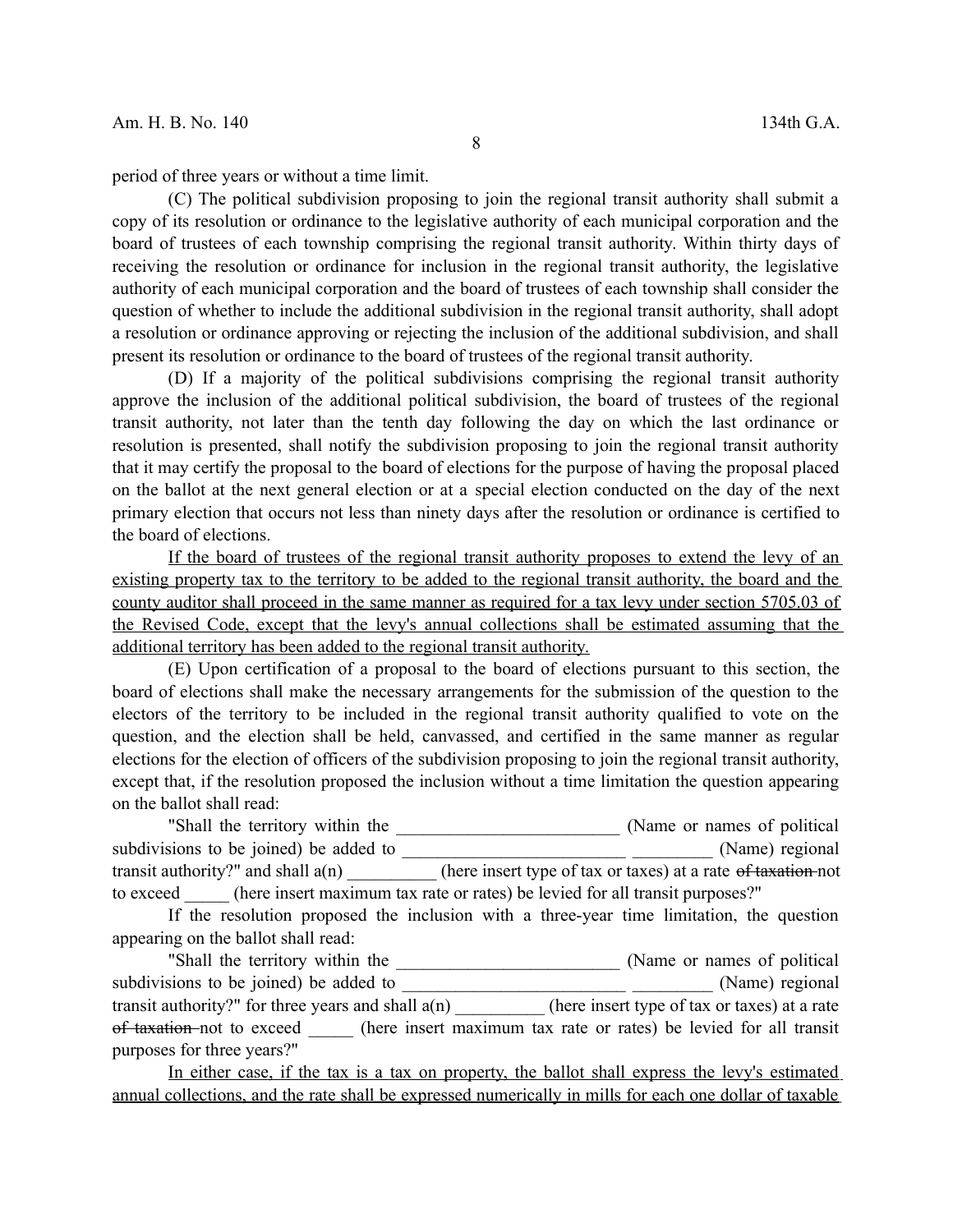value and the estimated effective rate shall be expressed numerically in dollars for each one hundred thousand dollars of the county auditor's appraised value.

(F) If the question is approved by at least a majority of the electors voting on the question, the addition of the new territory is effective six months from the date of the certification of its passage, and the regional transit authority may extend the levy of the tax against all the taxable property within the territory that was added. If the question is approved at a general election or at a special election occurring prior to the general election but after the fifteenth day of July, the regional transit authority may amend its budget and resolution adopted pursuant to section 5705.34 of the Revised Code, and the levy shall be placed on the current tax list and duplicate and collected as other taxes are collected from all taxable property within the territorial boundaries of the regional transit authority, including the territory within the political subdivision added as a result of the election. If the budget of the regional transit authority is amended pursuant to this paragraph, the county auditor shall prepare and deliver an amended certificate of estimated resources to reflect the change in anticipated revenues of the regional transit authority.

(G) If the question is approved by at least a majority of the electors voting on the question, the board of trustees of the regional transit authority immediately shall amend the resolution or ordinance creating the regional transit authority to include the additional political subdivision.

(H) If the question approved by a majority of the electors voting on the question added the subdivision for three years, the territory of the additional municipal corporation or township in the regional transit authority shall be removed from the territory of the regional transit authority three years after the date the territory was added, as determined in the effective date of the election, and shall no longer be a part of that authority without any further action by either the political subdivisions that were included in the authority prior to submitting the question to the electors or of the political subdivision added to the authority as a result of the election. The regional transit authority reduced to its territory as it existed prior to the inclusion of the additional municipal corporation or township shall be entitled to levy and collect any property taxes that it was authorized to levy and collect prior to the enlargement of its territory and for which authorization has not expired, as if the enlargement had not occurred.

(I) As used in this section, "the county auditor's appraised value" and "estimated effective rate" have the same meanings as in section 5705.01 of the Revised Code.

Sec. 345.01. The  $(A)$  As used in this chapter, "the county auditor's appraised value" has the same meaning as in section 5705.01 of the Revised Code.

(B) The taxing authority of any municipal corporation, township, or county, at any time not less than one hundred days prior to a general election in any year, by a vote of two-thirds of all members of the taxing authority, may, and upon presentation to the clerk or fiscal officer, as the case may be, of the taxing authority of a petition signed by not less than two per cent of the electors of the political subdivision, as shown at the preceding general election held in the subdivision, shall, declare by resolution that the amount of taxes which may be raised within the ten-mill limitation will be insufficient to provide an adequate amount for the necessary requirements of the subdivision, and that it is necessary to levy taxes in excess of the limitation for either or both of the following purposes:

 $(A)$  (1) For purchasing a site, and for erecting, equipping, and furnishing, or for establishing a

9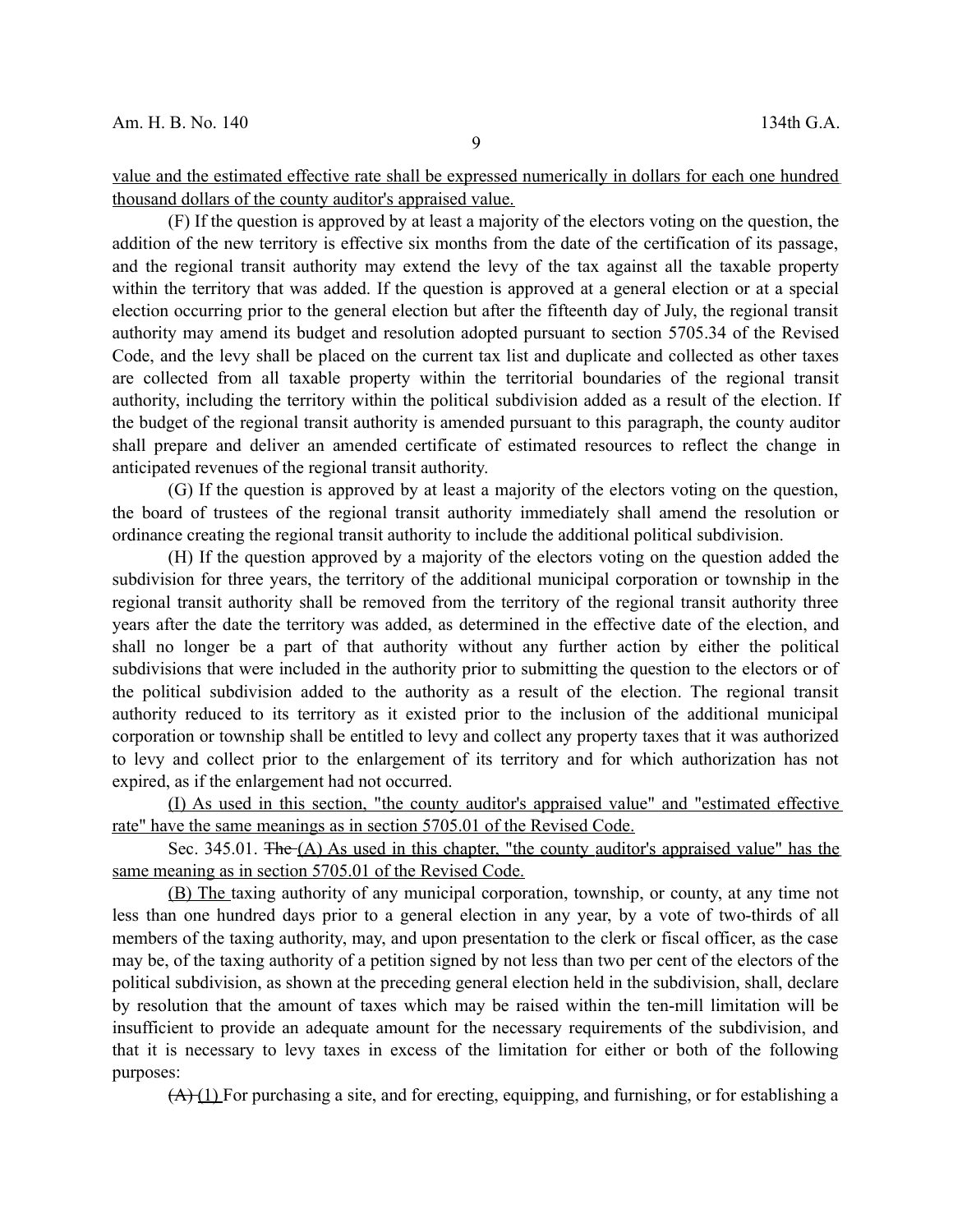memorial to commemorate the services of all members and veterans of the armed forces of the United States;

 $(B)(2)$  For the operation and maintenance of a memorial, and for the functions related to it.

The resolution shall be confined to the purposes set forth in this section, and shall specify the amount of increase in rate which it is necessary to levy, expressed both in mills for each one dollar of taxable value and in dollars for each one hundred thousand dollars of the county auditor's appraised value, the purpose of the rate increase, and the number of years during which the increase shall be in effect. The increase may include a levy upon the tax duplicate of the current year. The number of years shall be any number not exceeding ten. The question of an increase in tax rate under divisions  $(A)(B)(1)$  and  $(B)(2)$  of this section may be submitted to the electors on one ballot.

The total tax for the purposes included in this section shall not, in any year, exceed one mill of each dollar of valuation taxable value.

The resolution shall go into immediate effect upon its passage, and no publication of the resolution, other than that provided for in the notice of election, shall be necessary.

Sec. 345.03. A copy of any resolution adopted under section 345.01 of the Revised Code shall be certified within five days by the taxing authority and not later than four  $\frac{1}{2}$ . m. p.m. of the ninetieth day before the day of the election, to the county board of elections, and such board shall submit the proposal to the electors of the subdivision at the succeeding general election. The board shall make the necessary arrangements for the submission of such question to the electors of the subdivision, and the election shall be conducted, canvassed, and certified in like manner as regular elections in such subdivision.

Notice of the election shall be published once in a newspaper of general circulation in the subdivision, not less than two weeks prior to such election. The notice shall set out the purpose of the proposed increase in rate, the levy's estimated annual collections, the amount of the increase expressed in dollars and cents for each one hundred thousand dollars of valuation the county auditor's appraised value as well as in mills for each one dollar of property valuation taxable value, the number of years during which such increase will be in effect, and the time and place of holding such election.

Sec. 345.04. The form of the ballot cast at a general election, as provided by sections 345.01 to 345.03 of the Revised Code, shall be: "An additional tax for the benefit of (name of subdivision) for the purpose of (state purpose stated in the resolution), that the county auditor estimates will collect \$ annually, at a rate not exceeding mills for each one dollar \$1 of valuation taxable value, which amounts to <del>(rate expressed in dollars and cents)</del> \$ \_\_\_\_ for each <del>one hundred</del> dollars \$100,000 of valuation the county auditor's appraised value, for (the number of years the levy is to run).

| For the Tax Levy     |  |
|----------------------|--|
| Against the Tax Levy |  |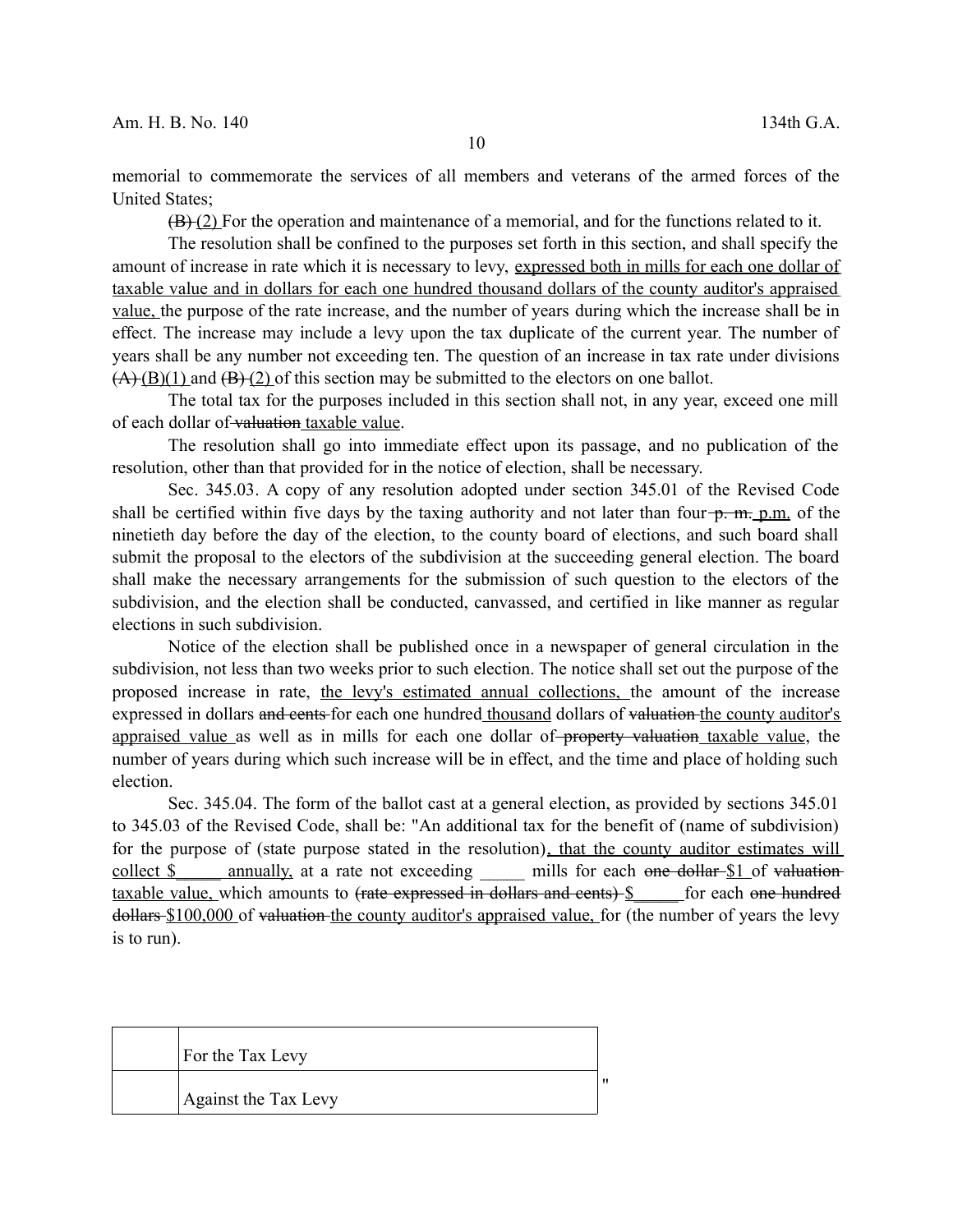If the tax is to be placed on the current tax list, the form of the ballot shall be modified by adding, after the statement of the number of years the levy is to run, the phrase ", commencing in

 $(first \text{ year the tax is to be levied}),$  first due in calendar year  $(first \text{ calendar})$ year in which the tax shall be due)."

The question covered by the resolution shall be submitted to the electors as a separate proposition, but it may be printed on the same ballot with any other proposition submitted at the same election other than the election of officers. More than one such question may be submitted at the same election.

Sec. 505.37. (A) The board of township trustees may establish all necessary rules to guard against the occurrence of fires and to protect the property and lives of the citizens against damage and accidents, and may, with the approval of the specifications by the prosecuting attorney or, if the township has adopted limited home rule government under Chapter 504. of the Revised Code, with the approval of the specifications by the township's law director, purchase, lease, lease with an option to purchase, or otherwise provide any fire apparatus, mechanical resuscitators, underwater rescue and recovery equipment, or other fire equipment, appliances, materials, fire hydrants, and water supply for fire-fighting and fire and rescue purposes that seems advisable to the board. The board shall provide for the care and maintenance of such fire equipment, and, for these purposes, may purchase, lease, lease with an option to purchase, or construct and maintain necessary buildings, and it may establish and maintain lines of fire-alarm communications within the limits of the township. The board may employ one or more persons to maintain and operate such fire equipment, or it may enter into an agreement with a volunteer fire company for the use and operation of the equipment. The board may compensate the members of a volunteer fire company on any basis and in any amount that it considers equitable.

When the estimated cost to purchase fire apparatus, mechanical resuscitators, underwater rescue and recovery equipment, or other fire equipment, appliances, materials, fire hydrants, buildings, or fire-alarm communications equipment or services exceeds fifty thousand dollars, the contract shall be let by competitive bidding. When competitive bidding is required, the board shall advertise once a week for not less than two consecutive weeks in a newspaper of general circulation within the township. The board may also cause notice to be inserted in trade papers or other publications designated by it or to be distributed by electronic means, including posting the notice on the board's internet web site. If the board posts the notice on its web site, it may eliminate the second notice otherwise required to be published in a newspaper of general circulation within the township, provided that the first notice published in such newspaper meets all of the following requirements:

(1) It is published at least two weeks before the opening of bids.

(2) It includes a statement that the notice is posted on the board's internet web site.

(3) It includes the internet address of the board's internet web site.

(4) It includes instructions describing how the notice may be accessed on the board's internet web site.

The advertisement shall include the time, date, and place where the clerk of the township, or the clerk's designee, will read bids publicly. The time, date, and place of bid openings may be extended to a later date by the board of township trustees, provided that written or oral notice of the change shall be given to all persons who have received or requested specifications not later than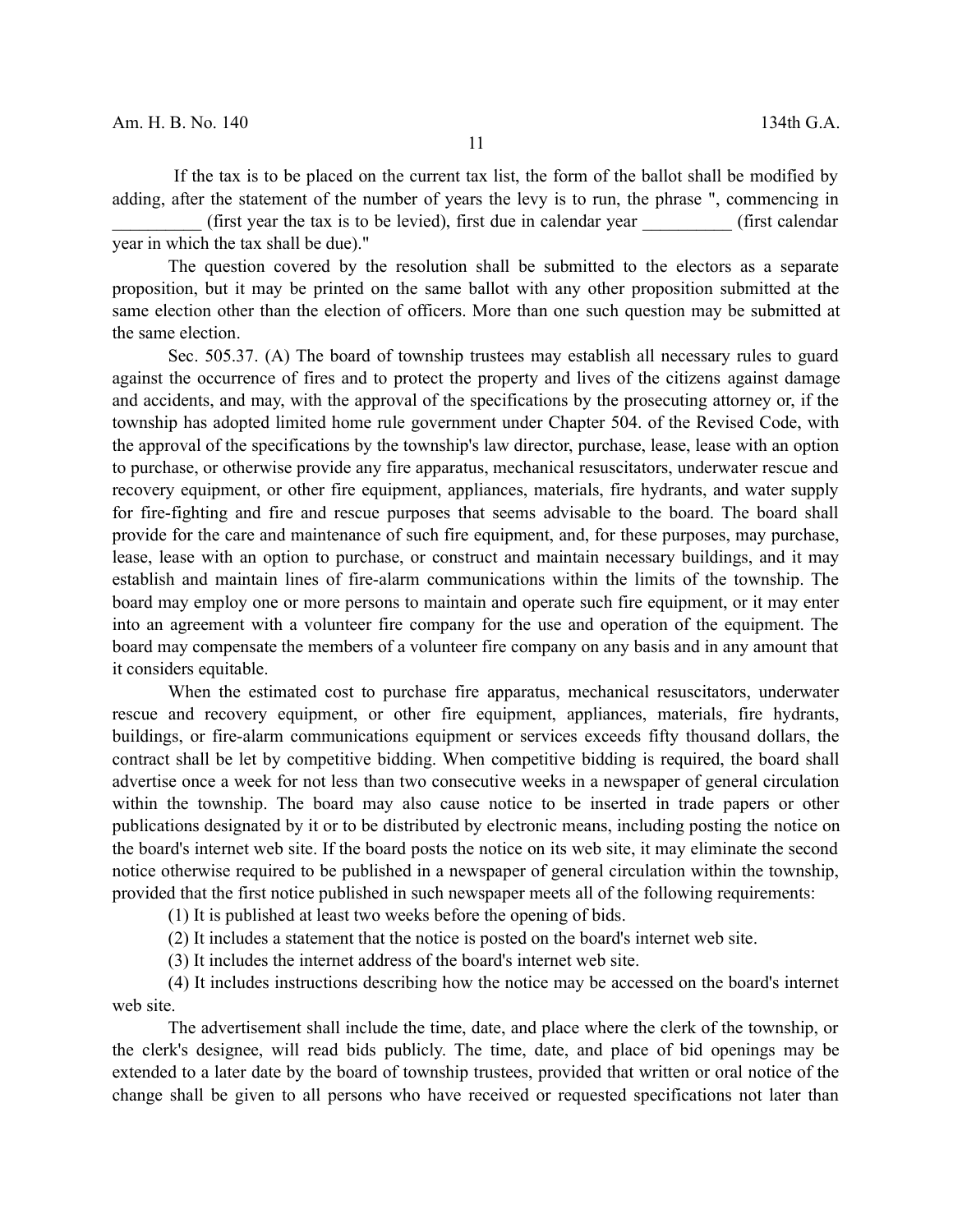ninety-six hours prior to the original time and date fixed for the opening. The board may reject all the bids or accept the lowest and best bid, provided that the successful bidder meets the requirements of section 153.54 of the Revised Code when the contract is for the construction, demolition, alteration, repair, or reconstruction of an improvement.

(B) The boards of township trustees of any two or more townships, or the legislative authorities of any two or more political subdivisions, or any combination of these, may, through joint action, unite in the joint purchase, lease, lease with an option to purchase, maintenance, use, and operation of fire equipment described in division (A) of this section, or for any other purpose designated in sections 505.37 to 505.42 of the Revised Code, and may prorate the expense of the joint action on any terms that are mutually agreed upon.

(C) The board of township trustees of any township may, by resolution, whenever it is expedient and necessary to guard against the occurrence of fires or to protect the property and lives of the citizens against damages resulting from their occurrence, create a fire district of any portions of the township that it considers necessary. The board may purchase, lease, lease with an option to purchase, or otherwise provide any fire apparatus, mechanical resuscitators, underwater rescue and recovery equipment, or other fire equipment, appliances, materials, fire hydrants, and water supply for fire-fighting and fire and rescue purposes, or may contract for the fire protection for the fire district as provided in section 9.60 of the Revised Code. The fire district so created shall be given a separate name by which it shall be known.

Additional unincorporated territory of the township may be added to a fire district upon the board's adoption of a resolution authorizing the addition. A municipal corporation, or a portion of a municipal corporation, that is within or adjoining the township may be added to a fire district upon the board's adoption of a resolution authorizing the addition and the municipal legislative authority's adoption of a resolution or ordinance requesting the addition of the municipal corporation or a portion of the municipal corporation to the fire district.

If the township fire district imposes a tax, additional unincorporated territory of the township or a municipal corporation or a portion of a municipal corporation that is within or adjoining the township shall become part of the fire district only after all of the following have occurred:

(1) Adoption by the board of township trustees of a resolution approving the expansion of the territorial limits of the district and, if the resolution proposes to add a municipal corporation or a portion of a municipal corporation, adoption by the municipal legislative authority of a resolution or ordinance requesting the addition of the municipal corporation or a portion of the municipal corporation to the district;

(2) Adoption by the board of township trustees of a resolution recommending the extension of the tax to the additional territory;

(3) The board requests and obtains from the county auditor the information required for a tax levy under section 5705.03 of the Revised Code, in the manner prescribed in that section, except that the levy's annual collections shall be estimated assuming that the additional territory has been added to the fire district.

(4) Approval of the tax by the electors of the territory proposed for addition to the district.

Each resolution of the board adopted under division  $(C)(2)$  of this section shall state the name of the fire district, a description of the territory to be added, and the rate, expressed in mills for each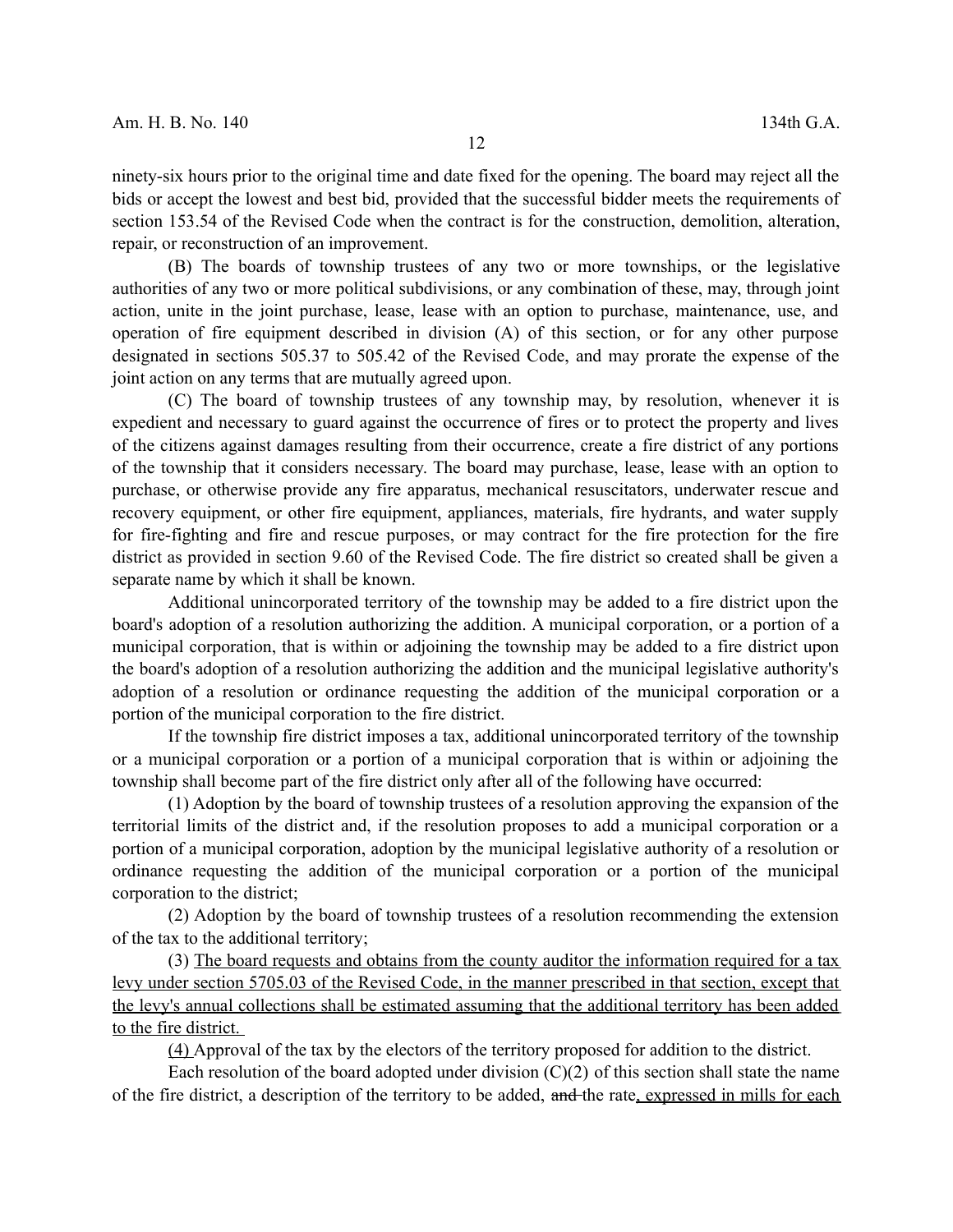one dollar of taxable value, the estimated effective rate, expressed in dollars for each one hundred thousand dollars of the county auditor's appraised value, and termination date of the tax, which shall be the rate, estimated effective rate, and termination date of the tax currently in effect in the fire district.

The board of trustees shall certify each resolution adopted under division  $(C)(2)$  of this section and the county auditor's certification under division (C)(3) of this section to the board of elections in accordance with section 5705.19 of the Revised Code. The election required under division  $(\mathcal{C})(3)$  (C)(4) of this section shall be held, canvassed, and certified in the manner provided for the submission of tax levies under section 5705.25 of the Revised Code, except that the question appearing on the ballot shall read:

"Shall the territory within (description of the proposed territory to be added) be added to  $(name)$  fire district, and a property tax, that the county auditor estimates will collect \$ \_\_\_\_ annually, at a rate of taxation not exceeding (here insert tax rate) mills for each \$1 of taxable value, which amounts to \$\_\_\_\_\_\_\_\_\_ (here insert estimated effective rate) for each \$100,000 of the county auditor's appraised value, be in effect for

(here insert the number of years the tax is to be in effect or "a continuing period of time," as applicable)?"

If the question is approved by at least a majority of the electors voting on it, the joinder shall be effective as of the first day of July of the year following approval, and on that date, the township fire district tax shall be extended to the taxable property within the territory that has been added. If the territory that has been added is a municipal corporation or portion thereof and if it had adopted a tax levy for fire purposes, the levy is terminated on the effective date of the joinder in the area of the municipal corporation added to the district.

Any municipal corporation may withdraw from a township fire district created under division (C) of this section by the adoption by the municipal legislative authority of a resolution or ordinance ordering withdrawal. On the first day of July of the year following the adoption of the resolution or ordinance of withdrawal, the withdrawing municipal corporation or the portion thereof ceases to be a part of the district, and the power of the fire district to levy a tax upon taxable property in the withdrawing municipal corporation or the portion thereof terminates, except that the fire district shall continue to levy and collect taxes for the payment of indebtedness within the territory of the fire district as it was composed at the time the indebtedness was incurred.

Upon the withdrawal of any municipal corporation from a township fire district created under division (C) of this section, the county auditor shall ascertain, apportion, and order a division of the funds on hand, moneys and taxes in the process of collection except for taxes levied for the payment of indebtedness, credits, and real and personal property, either in money or in kind, on the basis of the valuation of the respective tax duplicates of the withdrawing municipal corporation and the remaining territory of the fire district.

A board of township trustees may remove unincorporated territory of the township from the fire district upon the adoption of a resolution authorizing the removal. On the first day of July of the year following the adoption of the resolution, the unincorporated township territory described in the resolution ceases to be a part of the district, and the power of the fire district to levy a tax upon taxable property in that territory terminates, except that the fire district shall continue to levy and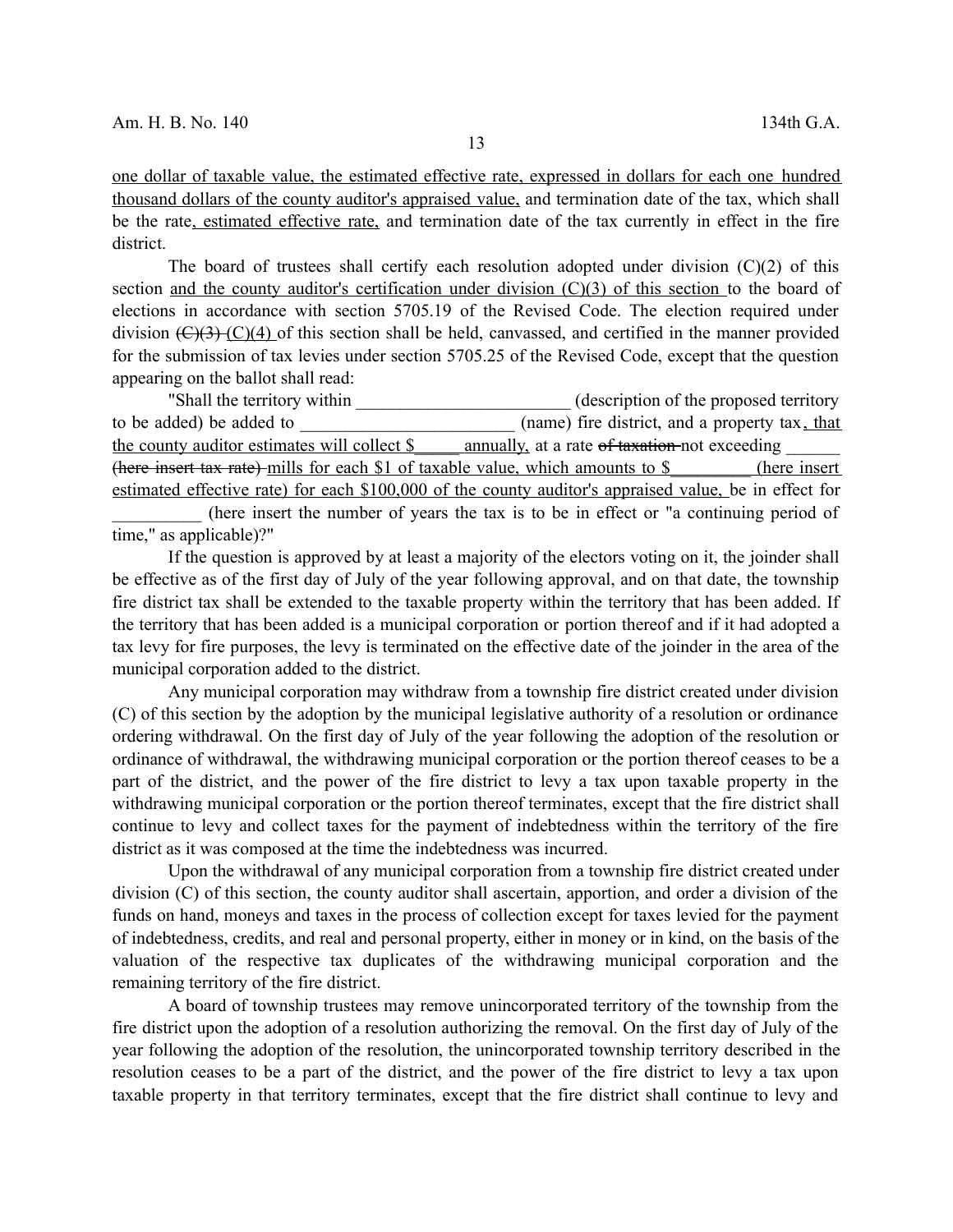collect taxes for the payment of indebtedness within the territory of the fire district as it was composed at the time the indebtedness was incurred.

As used in this section, "the county auditor's appraised value" and "estimated effective rate" have the same meanings as in section 5705.01 of the Revised Code.

(D) The board of township trustees of any township, the board of fire district trustees of a fire district created under section 505.371 of the Revised Code, or the legislative authority of any municipal corporation may purchase, lease, or lease with an option to purchase the necessary fire equipment described in division (A) of this section, buildings, and sites for the township, fire district, or municipal corporation and issue securities for that purpose with maximum maturities as provided in section 133.20 of the Revised Code. The board of township trustees, board of fire district trustees, or legislative authority may also construct any buildings necessary to house fire equipment and issue securities for that purpose with maximum maturities as provided in section 133.20 of the Revised Code.

The board of township trustees, board of fire district trustees, or legislative authority may issue the securities of the township, fire district, or municipal corporation, signed by the board or designated officer of the municipal corporation and attested by the signature of the township fiscal officer, fire district clerk, or municipal clerk, covering any deferred payments and payable at the times provided, which securities shall bear interest not to exceed the rate determined as provided in section 9.95 of the Revised Code, and shall not be subject to Chapter 133. of the Revised Code. The legislation authorizing the issuance of the securities shall provide for levying and collecting annually by taxation, amounts sufficient to pay the interest on and principal of the securities. The securities shall be offered for sale on the open market or given to the vendor or contractor if no sale is made.

Section 505.40 of the Revised Code does not apply to any securities issued, or any lease with an option to purchase entered into, in accordance with this division.

(E) A board of township trustees of any township or a board of fire district trustees of a fire district created under section 505.371 of the Revised Code may purchase a policy or policies of liability insurance for the officers, employees, and appointees of the fire department, fire district, or joint fire district governed by the board that includes personal injury liability coverage as to the civil liability of those officers, employees, and appointees for false arrest, detention, or imprisonment, malicious prosecution, libel, slander, defamation or other violation of the right of privacy, wrongful entry or eviction, or other invasion of the right of private occupancy, arising out of the performance of their duties.

When a board of township trustees cannot, by deed of gift or by purchase and upon terms it considers reasonable, procure land for a township fire station that is needed in order to respond in reasonable time to a fire or medical emergency, the board may appropriate land for that purpose under sections 163.01 to 163.22 of the Revised Code. If it is necessary to acquire additional adjacent land for enlarging or improving the fire station, the board may purchase, appropriate, or accept a deed of gift for the land for these purposes.

(F) As used in this division, "emergency medical service organization" has the same meaning as in section 4766.01 of the Revised Code.

A board of township trustees, by adoption of an appropriate resolution, may choose to have the state board of emergency medical, fire, and transportation services license any emergency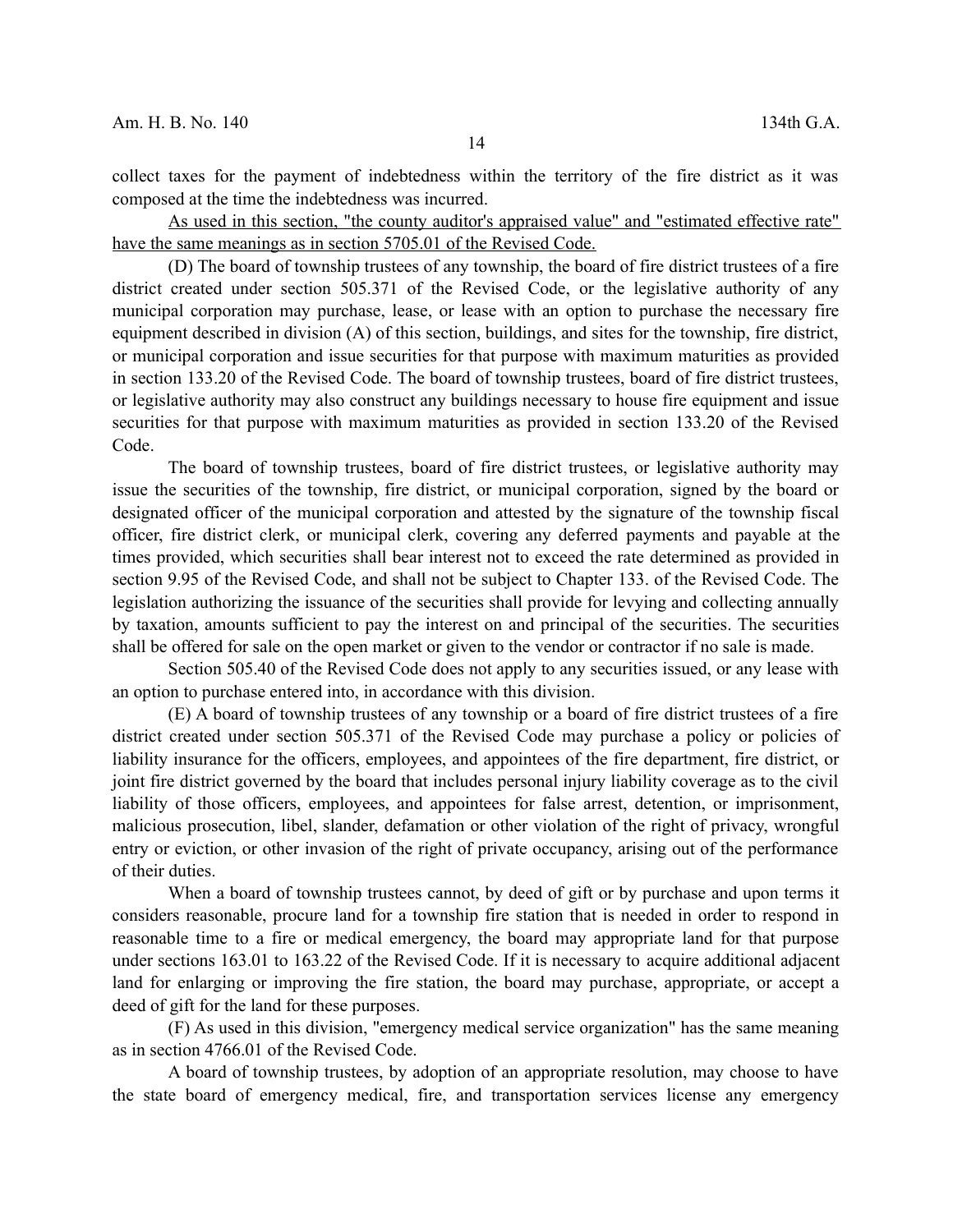medical service organization it operates. If the board adopts such a resolution, Chapter 4766. of the Revised Code, except for sections 4766.06 and 4766.99 of the Revised Code, applies to the organization. All rules adopted under the applicable sections of that chapter also apply to the organization. A board of township trustees, by adoption of an appropriate resolution, may remove its emergency medical service organization from the jurisdiction of the state board of emergency medical, fire, and transportation services.

Sec. 505.48. (A) The board of township trustees of any township may, by resolution adopted by two-thirds of the members of the board, create a township police district comprised of all or a portion of the unincorporated territory of the township as the resolution may specify. If the township police district does not include all of the unincorporated territory of the township, the resolution creating the district shall contain a complete and accurate description of the territory of the district and a separate and distinct name for the district.

At any time not less than one hundred twenty days after a township police district is created and operative, the territorial limits of the district may be altered in the manner provided in division (B) of this section or, if applicable, as provided in section 505.482 of the Revised Code.

(B) Except as otherwise provided in section 505.481 of the Revised Code, the territorial limits of a township police district may be altered by a resolution adopted by a two-thirds vote of the board of township trustees. If the township police district imposes a tax, any territory proposed for addition to the district shall become part of the district only after all of the following have occurred:

(1) Adoption by two-thirds vote of the board of township trustees of a resolution approving the expansion of the territorial limits of the district;

(2) Adoption by a two-thirds vote of the board of township trustees of a resolution recommending the extension of the tax to the additional territory;

(3) The board requests and obtains from the county auditor the information required for a tax levy under section 5705.03 of the Revised Code, in the same manner required under that section, except that the levy's annual collections shall be estimated assuming that the additional territory has been added to the township police district.

(4) Approval of the tax by the electors of the territory proposed for addition to the district.

Each resolution of the board adopted under division (B)(2) of this section shall state the name of the township police district, a description of the territory to be added, and the rate, expressed in mills for each one dollar of taxable value, the estimated effective rate, expressed in dollars for each one hundred thousand dollars of the county auditor's appraised value, and termination date of the tax, which shall be the rate, estimated effective rate, and termination date of the tax currently in effect in the district.

The board of trustees shall certify each resolution adopted under division (B)(2) of this section and the county auditor's certification under division (B)(3) of this section to the board of elections in accordance with section 5705.19 of the Revised Code. The election required under division  $(B)(3)$  (4) of this section shall be held, canvassed, and certified in the manner provided for the submission of tax levies under section 5705.25 of the Revised Code, except that the question appearing on the ballot shall read:

"Shall the territory within \_\_\_\_\_\_\_\_\_\_\_\_\_\_\_\_\_\_\_\_\_\_\_\_\_\_ (description of the proposed territory to be added) be added to  $(name)$  (name) township police district, and a property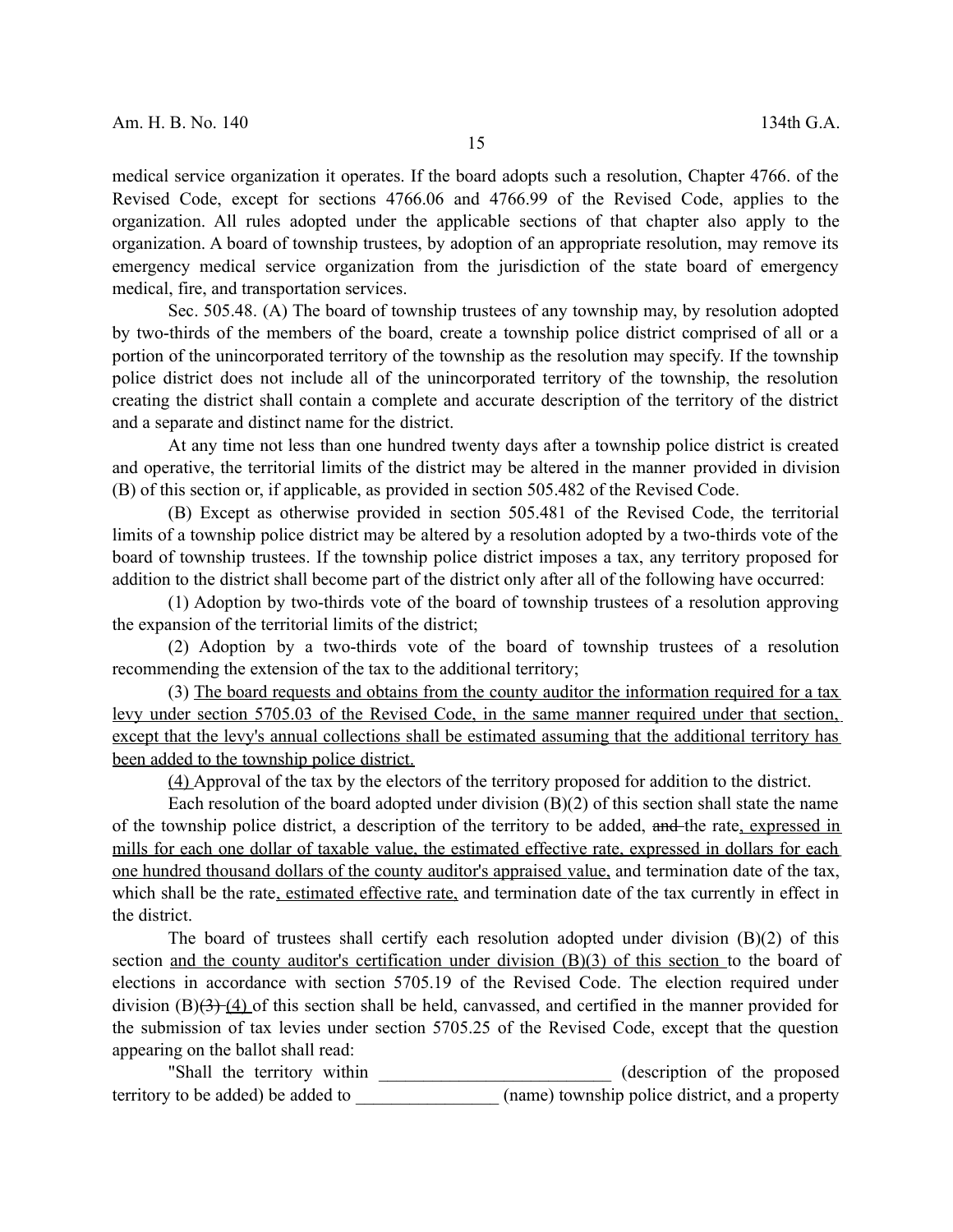tax, that the county auditor estimates will collect \$ annually, at a rate of taxation not exceeding (here insert tax rate) mills for each \$1 of taxable value, which amounts to \$

(here insert estimated effective rate) for each \$100,000 of the county auditor's appraised value, be in effect for (here insert the number of years the tax is to be in effect or "a continuing period of time," as applicable)?"

If the question is approved by at least a majority of the electors voting on it, the joinder shall be effective as of the first day of January of the year following approval, and, on that date, the township police district tax shall be extended to the taxable property within the territory that has been added.

As used in this section, "the county auditor's appraised value" and "estimated effective rate" have the same meanings as in section 5705.01 of the Revised Code.

Sec. 505.481. (A) If a township police district does not include all the unincorporated territory of the township, the remaining unincorporated territory of the township may be added to the district by a resolution adopted by a unanimous vote of the board of township trustees to place the issue of expansion of the district on the ballot for the electors of the entire unincorporated territory of the township. The resolution shall state whether the proposed township police district initially will hire personnel as provided in section 505.49 of the Revised Code or contract for the provision of police protection services or additional police protection services as provided in section 505.43 or 505.50 of the Revised Code. If the board proposes to levy a tax throughout all of the unincorporated territory of the township, the board shall request and obtain from the county auditor the information required for a tax levy under section 5705.03 of the Revised Code, except that the levy's annual collections shall be estimated assuming that the unincorporated territory has been added to the township police district.

The ballot measure shall provide for the addition into a new district of all the unincorporated territory of the township not already included in the township police district and for the levy of any tax then imposed by the district throughout the unincorporated territory of the township. The If the measure includes a tax, the measure shall state the rate of the tax, if anywhich need not be the same rate of any tax imposed by the existing district, to be imposed in the district resulting from approval of the measure, expressed in mills for each one dollar of taxable value, the estimated effective rate, expressed in dollars for each one hundred thousand dollars of the county auditor's appraised value, which need not be the same rate of any tax imposed by the existing district, and the last year in which the tax will be levied or that it will be levied for a continuous period of time, and the county auditor's estimate of the levy's annual collections.

(B) The election on the measure shall be held, canvassed, and certified in the manner provided for the submission of tax levies under section 5705.25 of the Revised Code, except that the question appearing on the ballot shall read substantially as follows:

"Shall the unincorporated territory within (name of the township) not already included within the  $($ name of township police district) be added to the township police district to create the  $\qquad \qquad$  (name of new township police district) township police district?"

The name of the proposed township police district shall be separate and distinct from the name of the existing township police district.

If a tax is imposed in the existing township police district, the question shall be modified by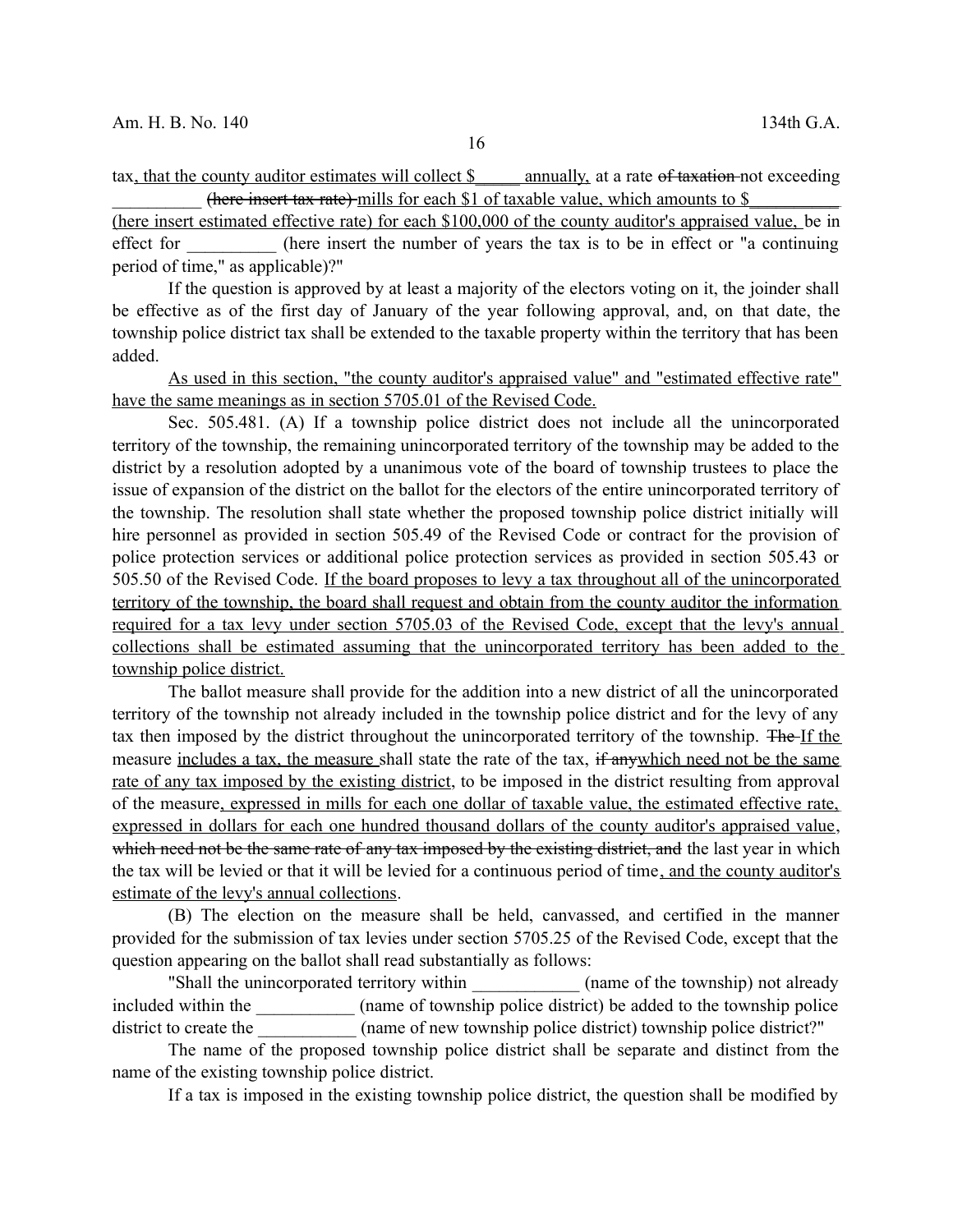adding, at the end of the question, the following: ", and shall a property tax be levied in the new township police district, replacing the tax in the existing township police district, that the county auditor estimates will collect \$ annually, at a rate not exceeding mills per dollar for each \$1 of taxable valuation value, which amounts to \$  $(estimated effective rate -*expressed*)$ in dollars and cents per one thousand dollars in taxable valuation) for each \$100,000 of the county auditor's appraised value, for (number of years the tax will be levied, or "a continuing period of time")."

If the measure is not approved by a majority of the electors voting on it, the township police district shall continue to occupy its existing territory until altered as provided in this section or section 505.48 of the Revised Code, and any existing tax imposed under section 505.51 of the Revised Code shall remain in effect in the existing district at the existing rate and for as long as provided in the resolution under the authority of which the tax is levied.

As used in this section, "the county auditor's appraised value" and "estimated effective rate" have the same meanings as in section 5705.01 of the Revised Code.

Sec. 511.27. (A) To defray the expenses of the township park district and for purchasing, appropriating, operating, maintaining, and improving lands for parks or recreational purposes, the board of park commissioners may levy a sufficient tax within the ten-mill limitation, not to exceed one mill on each dollar of valuation-taxable value on all real and personal property within the township, and on all real and personal property within any municipal corporation that is within the township, that was within the township at the time that the park district was established, or the boundaries of which are coterminous with or include the township. The levy shall be over and above all other taxes and limitations on such property authorized by law.

(B) Except as otherwise provided in division (C) of this section, the board of park commissioners, not less than ninety days before the day of the election, may declare by resolution that the amount of taxes that may be raised within the ten-mill limitation will be insufficient to provide an adequate amount for the necessary requirements of the district and that it is necessary to levy a tax in excess of that limitation for the use of the district. The resolution shall specify the purpose for which the taxes shall be used, the annual rate proposed, and the number of consecutive years the levy will be in effect the information required for a resolution adopted under division (B)(1) of section 5705.03 of the Revised Code. Upon the adoption of the resolution, the board shall certify the resolution to the county auditor, who shall certify to the board the information required under division (B)(2) of that section in the manner provided in that division. Upon receipt of that certification, the question of levying the taxes shall be submitted to the electors of the township and the electors of any municipal corporation that is within the township, that was within the township at the time that the park district was established, or the boundaries of which are coterminous with or include the township, at a special election to be held on whichever of the following occurs first:

(1) The day of the next ensuing general election;

(2) The first Tuesday after the first Monday in May of any calendar year, except that, if a presidential primary election is held in that calendar year, then the day of that election.

The rate submitted to the electors at any one election shall not exceed two mills annually upon each dollar of valuation taxable value. If a majority of the electors voting upon the question of the levy vote in favor of the levy, the tax shall be levied on all real and personal property within the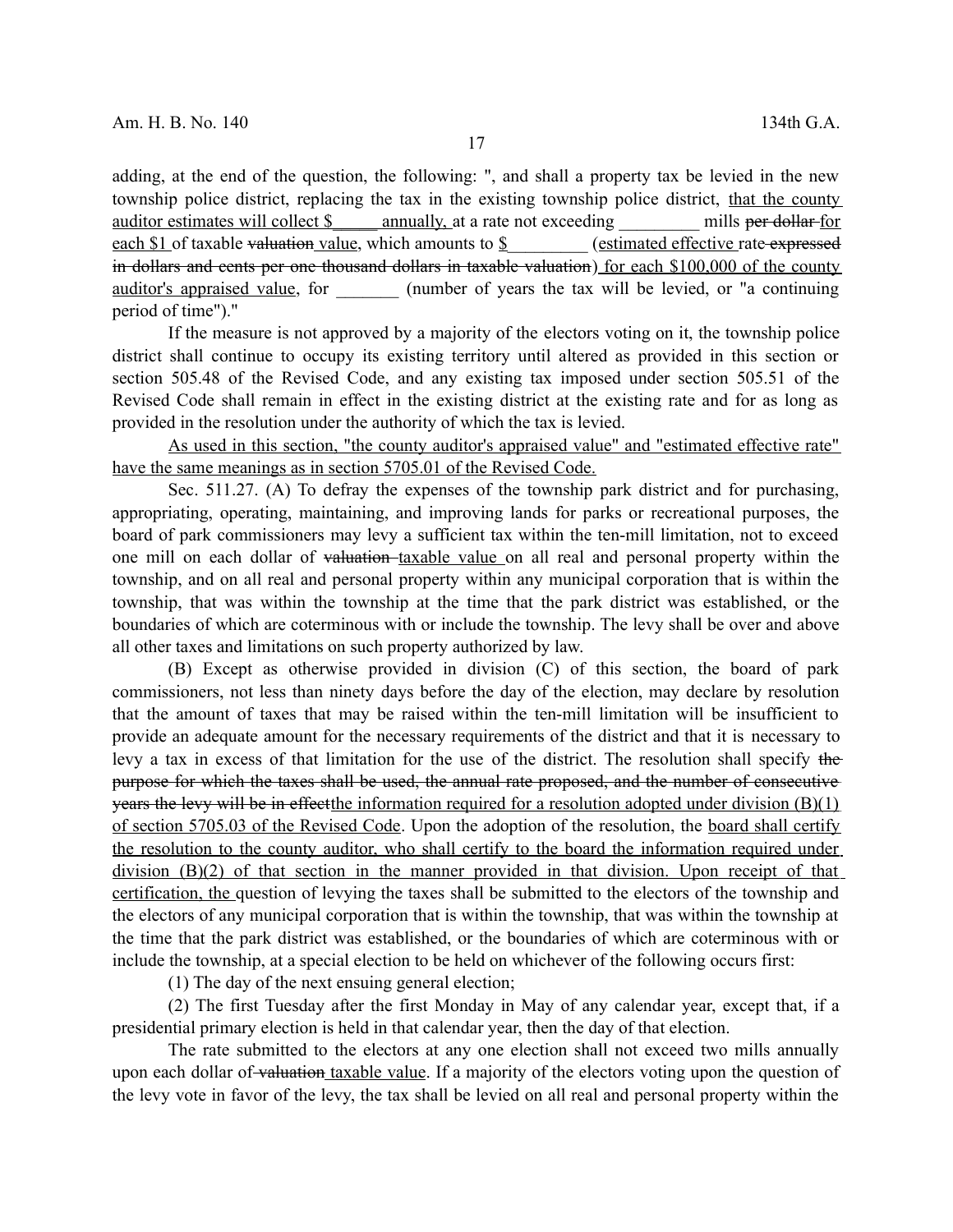township and on all real and personal property within any municipal corporation that is within the township, that was within the township at the time that the park district was established, or the boundaries of which are coterminous with or include the township, and the levy shall be over and above all other taxes and limitations on such property authorized by law.

(C) In any township park district that contains only unincorporated territory, if the township board of park commissioners is appointed by the board of township trustees, before a tax can be levied and certified to the county auditor pursuant to section 5705.34 of the Revised Code or before a resolution for a tax levy can be certified to the board of elections pursuant to section 511.28 of the Revised Code, the board of park commissioners shall receive approval for its levy request from the board of township trustees. The board of park commissioners shall adopt a resolution requesting the board of township trustees to approve the levy request, stating the annual rate of the proposed levy and the reason for the levy request. On receiving this request, the board of township trustees shall vote on whether to approve the request and, if a majority votes to approve it, shall issue a resolution approving the levy at the requested rate.

Sec. 511.28. A copy of any resolution for a tax levy adopted by the township board of park commissioners as provided in section 511.27 of the Revised Code shall be certified by the clerk of the board of park commissioners to the board of elections of the proper county, together with a certified copy of the resolution approving the levy, passed by the board of township trustees if such a resolution is required by division (C) of section 511.27 of the Revised Code, and the county auditor's certification, not less than ninety days before a general or primary election in any year. The board of elections shall submit the proposal to the electors as provided in section 511.27 of the Revised Code at the succeeding general or primary election. A resolution to renew an existing levy may not be placed on the ballot unless the question is submitted at the general election held during the last year the tax to be renewed may be extended on the real and public utility property tax list and duplicate, or at any election held in the ensuing year. The board of park commissioners shall cause notice that the vote will be taken to be published once a week for two consecutive weeks prior to the election in a newspaper of general circulation, or as provided in section 7.16 of the Revised Code, in the county within which the park district is located. Additionally, if the board of elections operates and maintains a web site, the board of elections shall post that notice on its web site for thirty days prior to the election. The notice shall state the purpose of the proposed levy, the levy's estimated annual collections, the levy's annual rate proposed or, if applicable, the levy's estimated effective rate, expressed in dollars and cents for each one hundred thousand dollars of valuation the county auditor's appraised value as well as the annual rate expressed in mills for each one dollar of valuation taxable value, the number of consecutive years during which the levy shall be in effect, and the time and place of the election.

The form of the ballots cast at the election shall be: "An additional tax for the benefit of (name of township park district) \_\_\_\_\_\_\_\_\_\_ for the purpose of (purpose stated in the order of the board) that the county auditor estimates will collect \$ annually, at a rate not exceeding mills for each one dollar \$1 of valuation taxable value, which amounts to (rate expressed in dollars and cents) \  $\sim$  for each one hundred dollars \$100,000 of valuation the county auditor's appraised value, for (number of years the levy is to run)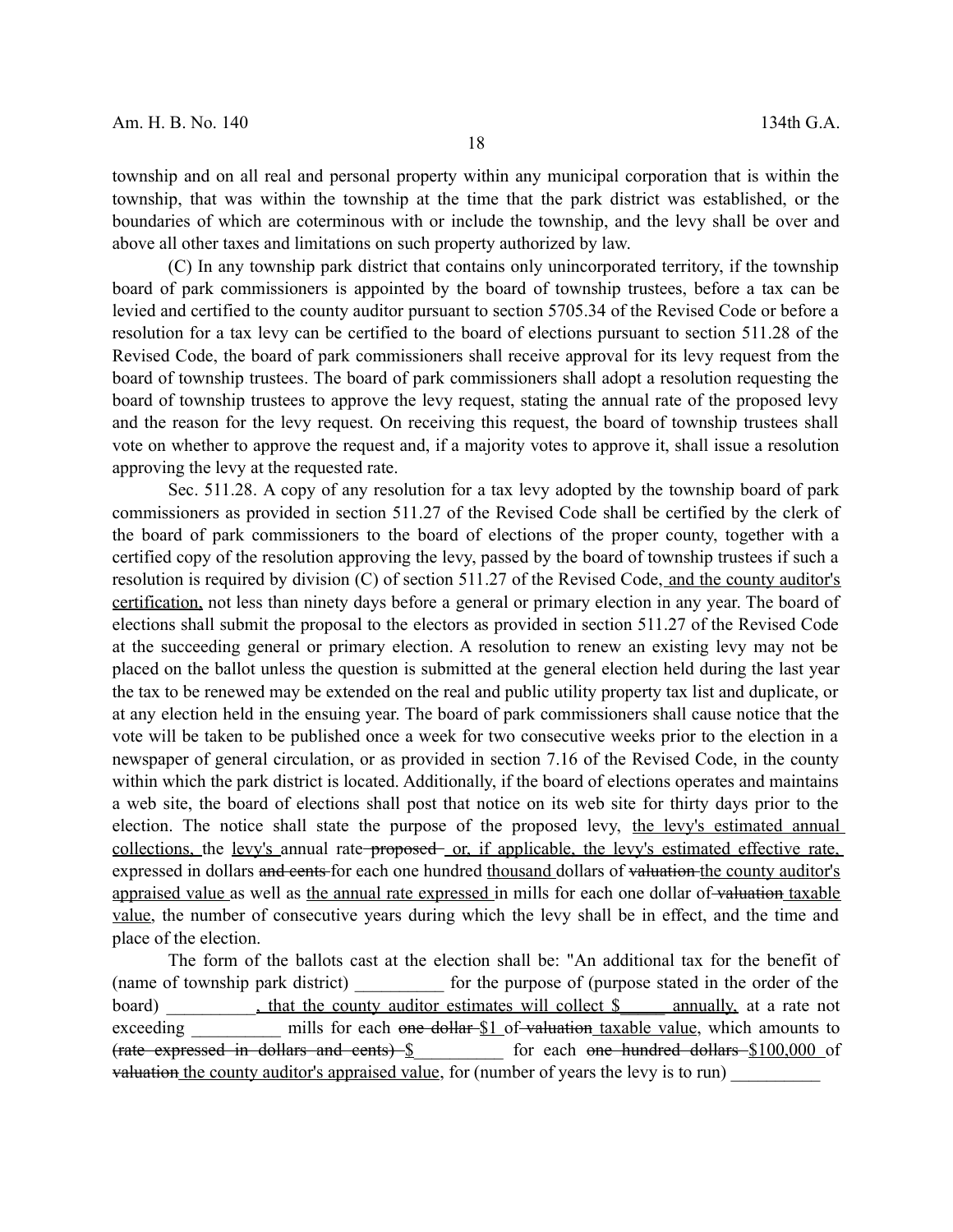## FOR THE TAX LEVY

#### AGAINST THE TAX LEVY

If the levy submitted is a proposal to renew, increase, or decrease an existing levy, the form of the ballot specified in this section may shall be changed by substituting for the words "An additional" at the beginning of the form, the words "A renewal of a" in the case of a proposal to renew an existing levy in the same amount; the words "A renewal of \_\_\_\_\_\_\_ mills and an increase of mills for each \$1 of taxable value to constitute a" in the case of an increase; or the words "A renewal of part of an existing levy, being a reduction of mills for each \$1 of taxable value, to constitute a" in the case of a decrease in the rate of the existing levy. Additionally, the estimated effective rate, in lieu of the rate, shall be expressed for each one hundred thousand dollars of the county auditor's appraised value.

If the tax is to be placed on the current tax list, the form of the ballot shall be modified by adding, after the statement of the number of years the levy is to run, the phrase ", commencing in

 $(first \text{ year the tax is to be levied})$ , first due in calendar year  $(first \text{ calendar})$ year in which the tax shall be due)."

The question covered by the order shall be submitted as a separate proposition, but may be printed on the same ballot with any other proposition submitted at the same election, other than the election of officers. More than one such question may be submitted at the same election.

As used in this section, "the county auditor's appraised value" and "estimated effective rate" have the same meanings as in section 5705.01 of the Revised Code.

Sec. 511.34. In townships composed of islands, and on one of which islands lands have been conveyed in trust for the benefit of the inhabitants of the island for use as a park, and a board of park trustees has been provided for the control of the park, the board of township trustees may create a tax district of the island to raise funds by taxation as provided under divisions (A) and (B) of this section.

(A) For the care and maintenance of parks on the island, the board of township trustees annually may levy a tax, not to exceed one mill for each one dollar of taxable value, upon all the taxable property in the district. The tax shall be in addition to all other levies authorized by law, and subject to no limitation on tax rates except as provided in this division.

The proceeds of the tax levy shall be expended by the board of township trustees for the purpose of the care and maintenance of the parks, and shall be paid out of the township treasury upon the orders of the board of park trustees.

(B) For the purpose of acquiring additional land for use as a park, the board of township trustees may levy a tax in excess of the ten-mill limitation on all taxable property in the district. The tax shall be proposed by resolution adopted by two-thirds of the members of the board of township trustees. The resolution shall specify the purpose and rate of the tax and the number of years the tax will be levied, which shall not exceed five years, and which may include a levy on the current tax list and duplicate. The resolution shall go into immediate effect upon its passage, and no publication of the resolution is necessary other than that provided for in the notice of election. The board of township trustees shall certify a copy of the resolution to the proper board of elections not later than

"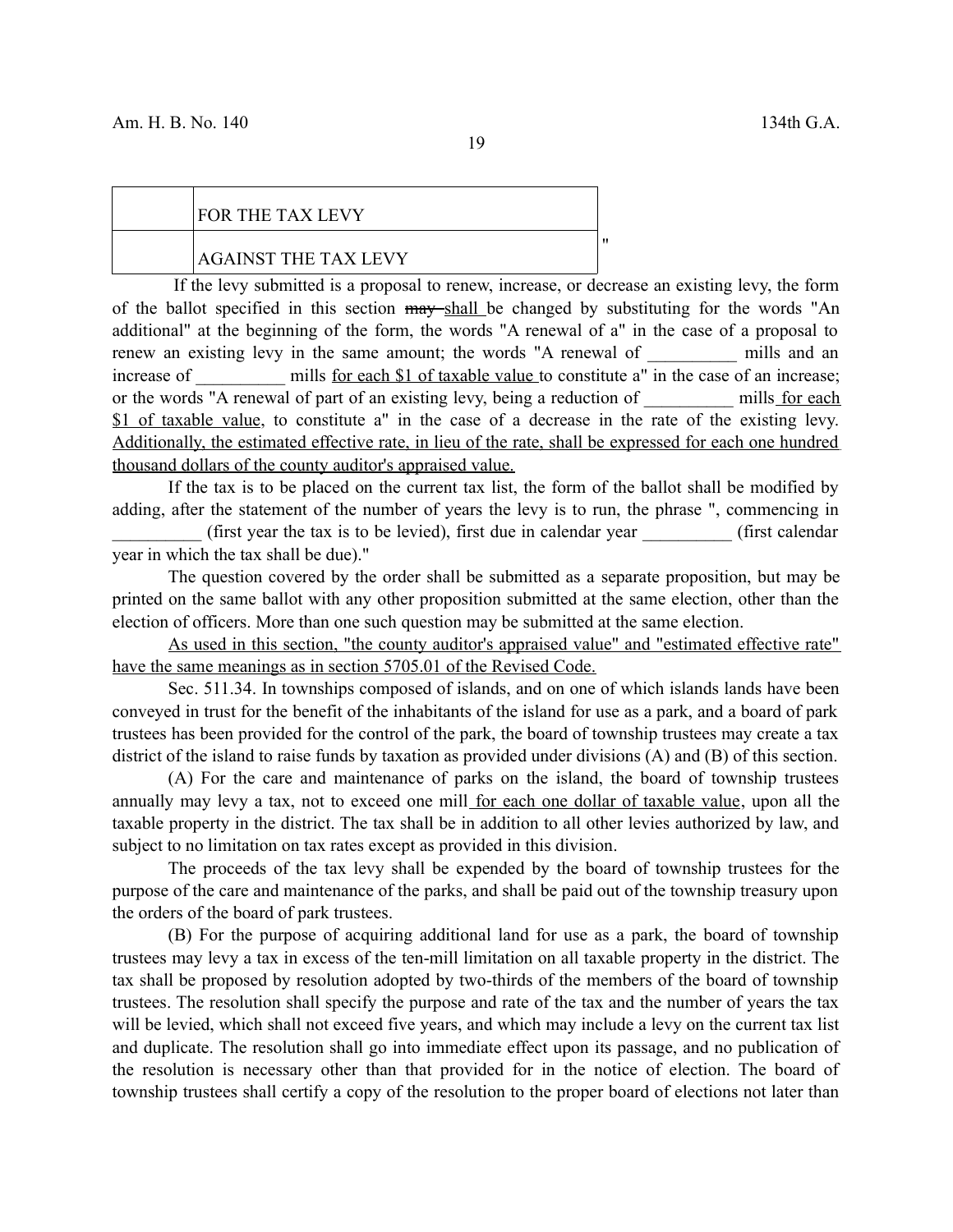ninety days before the primary or general election in the township, and the board of elections shall submit the question of the tax to the voters of the district at the succeeding primary or general election. The board of elections shall make the necessary arrangements for the submission of the question to the electors of the district, and the election shall be conducted, canvassed, and certified in the same manner as regular elections in the township for the election of officers. Notice of the election shall be published in a newspaper of general circulation in the township once a week for two consecutive weeks, or as provided in section 7.16 of the Revised Code prior to the election. If the board of elections operates and maintains a web site, notice of the election also shall be posted on that web site for thirty days prior to the election. The notice shall state the purpose of the tax, the levy's estimated annual collections, the proposed rate of the tax expressed in dollars and cents for each one hundred thousand dollars of valuation the county auditor's appraised value and mills for each one dollar of valuation taxable value, the number of years the tax will be in effect, the first year the tax will be levied, and the time and place of the election.

The form of the ballots cast at an election held under this division shall be as follows:

"An additional tax for the benefit of  $\qquad$  (name of the township) for the purpose of acquiring additional park land, that the county auditor estimates will collect \$ \_\_\_ annually, at a rate of mills for each one dollar  $$1$  of valuation taxable value, which amounts to  $$$ (rate expressed in dollars and cents) for each one hundred dollars \$100,000 of valuation the county auditor's appraised value, for  $(number of years the levy is to run) beginning in$ \_\_\_\_\_\_\_\_\_\_\_ (first year the tax will be levied).

| FOR THE TAX LEVY     |  |
|----------------------|--|
| AGAINST THE TAX LEVY |  |

The question shall be submitted as a separate proposition but may be printed on the same ballot with any other proposition submitted at the same election other than the election of officers. More than one such question may be submitted at the same election.

If the levy is approved by a majority of electors voting on the question, the board of elections shall certify the result of the election to the tax commissioner. In the first year of the levy, the tax shall be extended on the tax lists after the February settlement following the election. If the tax is to be placed on the tax lists of the current year as specified in the resolution, the board of elections shall certify the result of the election immediately after the canvass to the board of township trustees, which shall forthwith make the necessary levy and certify the levy to the county auditor, who shall extend the levy on the tax lists for collection. After the first year of the levy, the levy shall be included in the annual tax budget that is certified to the county budget commission.

As used in this section, "the county auditor's appraised value" has the same meaning as in section 5705.01 of the Revised Code.

Sec. 513.18. In the event any township, contiguous to a joint township hospital district, desires to become a part of such district in existence under sections 513.07 to 513.18 of the Revised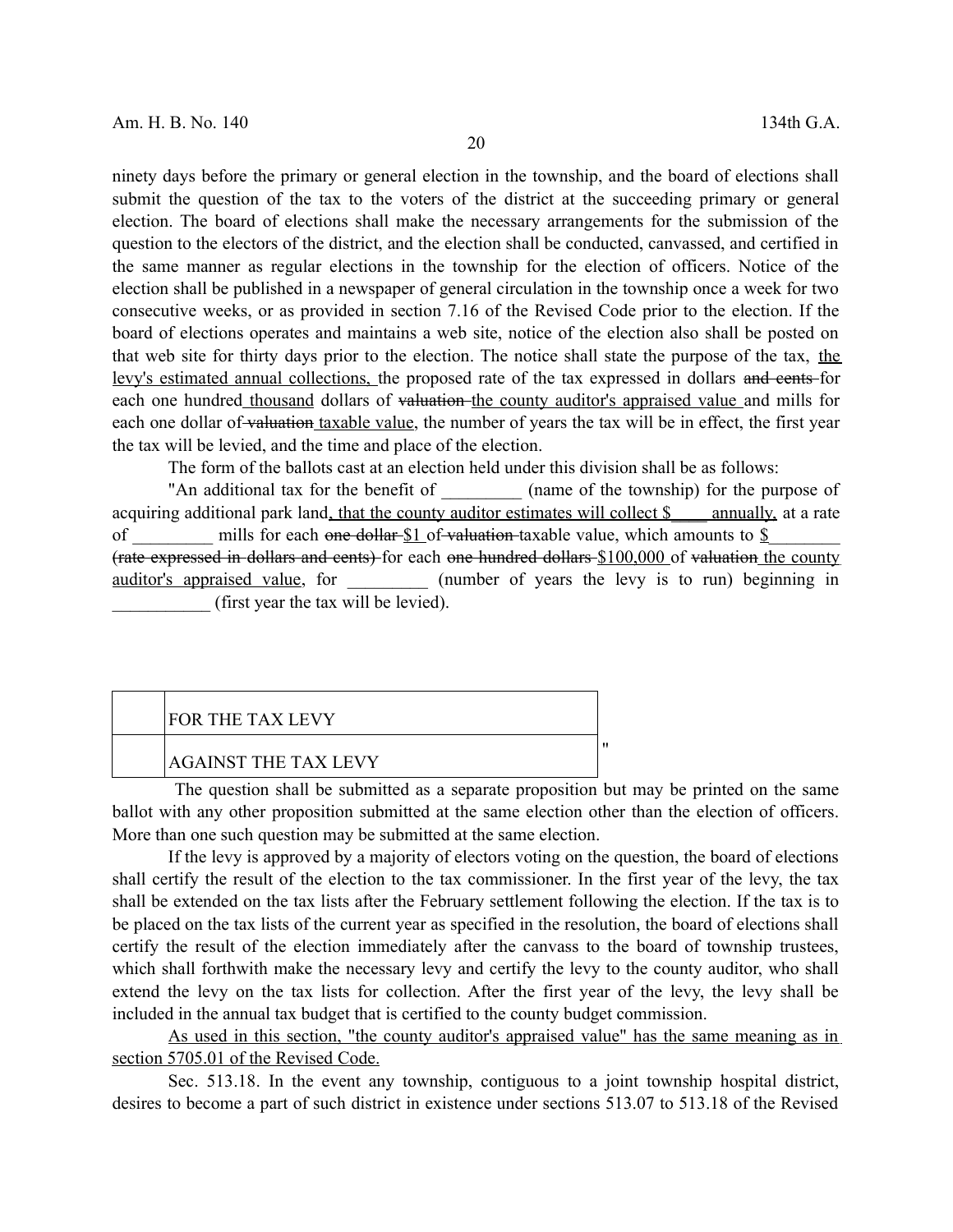Code, its board of township trustees, by a two-thirds favorable vote of the members of such board, after the existing joint township hospital board has, by a majority favorable vote of the members thereof, approved the terms under which such township proposes to join the district, shall become a part of the joint township district hospital board under such terms and with all the rights, privileges, and responsibilities enjoyed by and extended to the existing members of the hospital board under such sections, including representation on the board of hospital governors by the appointment of an elector of such township as a member thereof. If

If the terms under which such township proposes to join the hospital district involve a tax levy for the purpose of sharing the existing obligations, including bonded indebtedness, of the district or the necessary operating expenses of such hospital, such township shall not become a part of the district until its electors have approved such levy as provided in this section. In such a case, the board of township trustees and the county auditor shall proceed in the same manner as required for a tax levy under section 5705.03 of the Revised Code, except that the levy's annual collections shall be estimated assuming that the township has been added to the hospital district.

Upon request of the board of township trustees of the township proposing to join such district, by resolution approved by a two-thirds vote of its members, the board of elections of the county in which the township lies shall place upon the ballot for submission to the electorate of such township at the next primary or general election occurring not less than ninety nor more than one hundred thirty-five days after such request is received from the board of township trustees the question of levying a tax, not to exceed one mill outside the ten-mill limitation, for a period of not to exceed five years, to provide funds for the payment of the township's share of the necessary expenses incurred in the operation of such hospital, or the question of levying a tax to pay the township's share of the existing obligations, including bonded indebtedness, of the district, or both questions may be submitted at the same primary or general election. If The question appearing on the ballot shall read:

"Shall (name of township) be added to the (name of joint township hospital district), and property tax be levied for the purpose of  $\Box$  (purpose of tax), that the county auditor estimates will collect \$ annually, at a rate not exceeding mills for each \$1 of taxable value, which amounts to \$ (rate or estimated effective rate, as applicable) for each \$100,000 of the county auditor's appraised value, to be in effect for (number of years the tax is to be in effect)?"

If a majority of the electors voting on the propositions vote in favor thereof, the county auditor shall place such levies on the tax duplicate against the property in the township, which township shall thereby become a part of said joint township hospital district.

As used in this section, "the county auditor's appraised value" and "estimated effective rate" have the same meanings as in section 5705.01 of the Revised Code.

Sec. 755.181. The legislative authority of any municipal corporation, township, township park district, county, or school district desiring to join a joint recreation district created under section 755.14 of the Revised Code may, by resolution, petition the joint recreation district board of trustees for membership. If the joint recreation district does not impose a tax, the petitioning subdivision becomes a member upon approval by the joint recreation district's board of trustees. If the joint recreation district imposes a tax, the petitioning subdivision becomes a member after approval by the joint recreation district's board of trustees and after approval of the tax by the electors of the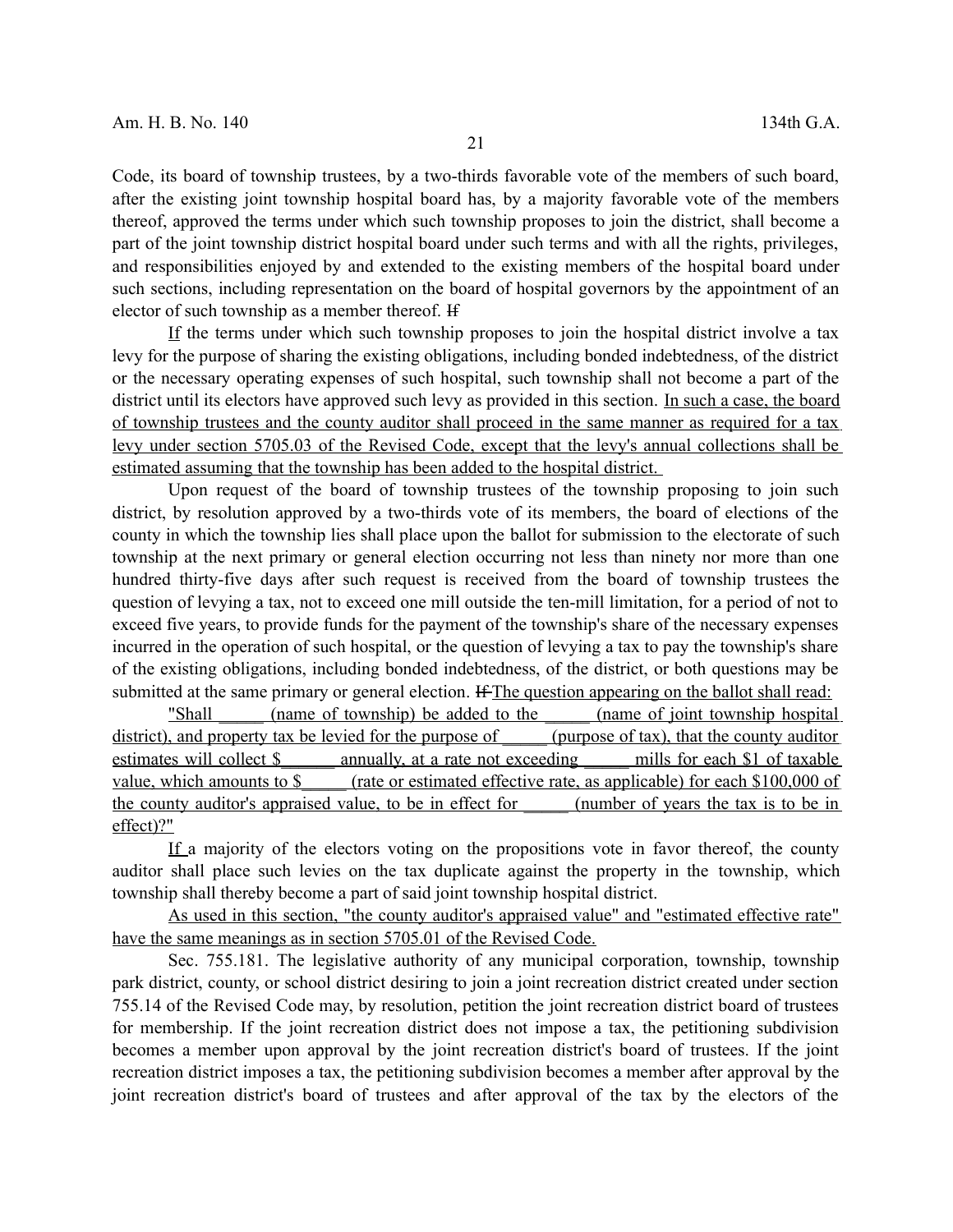petitioning subdivision. In such a case, the joint recreation district's board of trustees and the county auditor shall proceed as required for a tax levy under section 5705.03 of the Revised Code, except that the levy's annual collections shall be estimated assuming that the subdivision's territory has been added to the joint recreation district.

Upon certification by the board of trustees of the joint recreation district to the appropriate boards of election, the boards of election shall make the necessary arrangements for the submission of the question to the electors of the petitioning subdivision qualified to vote thereon. The election shall be held, canvassed, and certified in the manner provided for the submission of tax levies under section 5705.19 of the Revised Code, except that the question appearing on the ballot shall read:

"Shall the territory within \_\_\_\_\_\_\_\_\_\_\_\_\_\_\_ (Name of the subdivision to be added) be added to (Name) joint recreation district, and a property tax, that the county auditor estimates will collect \$ annually, at a rate <del>of taxation</del> not exceeding \_\_\_\_\_\_\_\_\_\_\_\_\_\_\_\_\_ (here insert tax rate) mills for each \$1 of taxable value, which amounts to \$ (estimated effective rate) for each \$100,000 of the county auditor's appraised value, be in effect for the number of years the tax is to be in effect)?" H

If the question is approved by at least a majority of the electors voting on it, the joinder shall be effective as of the first day of January of the year following approval, and on that date, the joint recreation district tax shall be extended to the taxable property within the territory that has been added.

The legislative authority of any subdivision that is a member of a joint recreation district may withdraw from it upon certification of a resolution proclaiming a withdrawal to the joint recreation district's board of trustees. Any subdivision withdrawing from a joint recreation district shall continue to have levied against its tax duplicate any tax levied by the district on the effective date of the withdrawal until it expires or is renewed. Members of a joint recreation district's board of trustees who represent the withdrawing subdivision are deemed to have resigned their position upon certification of a withdrawal resolution. Upon the withdrawal of any subdivision from a joint recreation district, the county auditor shall ascertain, apportion, and order a division of the funds on hand, moneys and taxes in the process of collection, except for taxes levied for the payment of indebtedness, credits, and real and personal property, either in money or in kind, on the basis of the valuation of the respective tax duplicates of the withdrawing subdivision and the remaining territory of the joint recreation district.

When the number of subdivisions comprising a joint recreation district is reduced to one, the joint recreation district ceases to exist, and the funds, credits, and property remaining after apportionments to withdrawing subdivisions shall be assumed by the one remaining subdivision. When a joint recreation district ceases to exist and indebtedness remains unpaid, the board of county commissioners shall continue to levy and collect taxes for the payment of that indebtedness within the territory of the joint recreation district as it was comprised at the time the indebtedness was incurred.

As used in this section, "the county auditor's appraised value" and "estimated effective rate" have the same meanings as in section 5705.01 of the Revised Code.

Sec. 1545.041. (A) Any township park district created pursuant to section 511.18 of the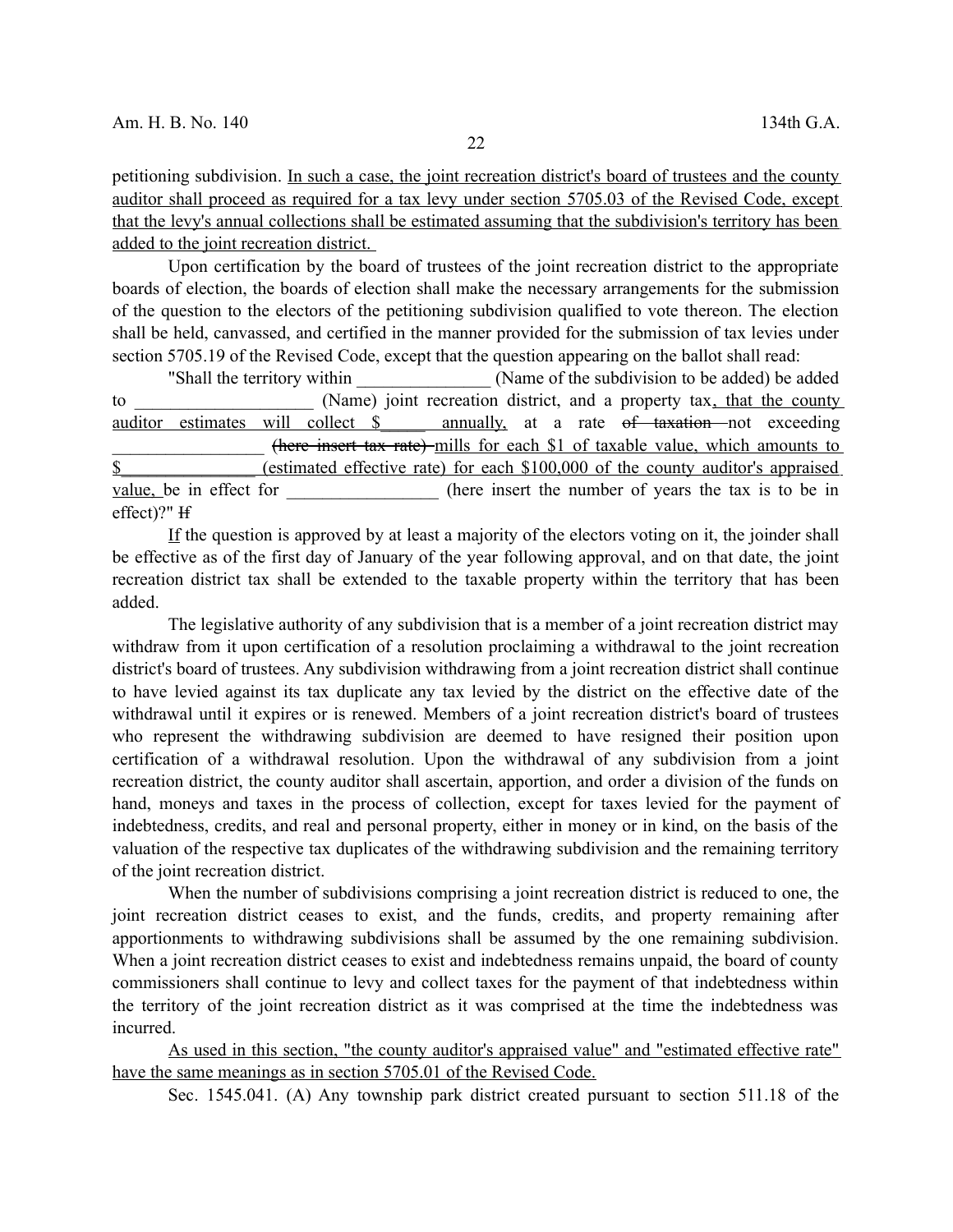Revised Code that includes park land located outside the township in which the park district was established may be converted under the procedures provided in this section into a park district to be operated and maintained as provided for in this chapter, provided that there is no existing park district created under section 1545.04 of the Revised Code in the county in which the township park district is located. The proposed park district shall include within its boundary all townships and municipal corporations in which lands owned by the township park district seeking conversion are located, and may include any other townships and municipal corporations in the county in which the township park district is located.

(B) Conversion of a township park district into a park district operated and maintained under this chapter shall be initiated by a resolution adopted by the board of park commissioners of the park district. Any resolution initiating a conversion shall include the following:

(1) The name of the township park district seeking conversion;

(2) The name of the proposed park district;

(3) An accurate description of the territory to be included in the proposed district;

(4) An accurate map or plat of the proposed park district. The resolution may also include a proposed tax levy for the operation and maintenance of the proposed park district. If such a tax levy is proposed, the resolution shall specify the annual rate of the tax, expressed in dollars and cents for each one hundred thousand dollars of valuation the county auditor's appraised value and in mills for each dollar of valuation taxable value, and shall specify the number of consecutive years the levy will be in effect. The annual rate of such a tax may not be higher than the total combined millage of all levies then in effect for the benefit of the township park district named in the resolution.

(C) Upon adoption of the resolution provided for in division (B) of this section, the board of park commissioners of the township park district seeking conversion under this section shall certify the resolution to the county auditor, who shall certify to the board the information required for a tax levy under section 5705.03 of the Revised Code, in the same manner as required under that section.

The board shall certify the resolution and the county auditor's certification to the board of elections of the county in which the park district is located no later than four p.m. of the seventy-fifth day before the day of the election at which the question will be voted upon. Upon certification of the resolution to the board, the board of elections shall make the necessary arrangements to submit the question of conversion of the township park into a park district operated and maintained under Chapter 1545. of the Revised Code, to the electors qualified to vote at the next primary or general election who reside in the territory of the proposed park district. The question shall provide for a tax levy if such a levy is specified in the resolution.

(D) The ballot submitted to the electors as provided in division (C) of this section shall contain the following language:

"Shall the \_\_\_\_\_\_\_\_\_\_\_\_\_\_\_ (name of the township park district seeking conversion) be converted into a park district to be operated and maintained under Chapter 1545. of the Revised Code under the name of  $\qquad \qquad$  (name of proposed park district), which park district shall include the following townships and municipal corporations:

(Name townships and municipal corporations)

Approval of the proposed conversion will result in the termination of all existing tax levies voted for the benefit of  $\qquad \qquad$  (name of the township park district sought to be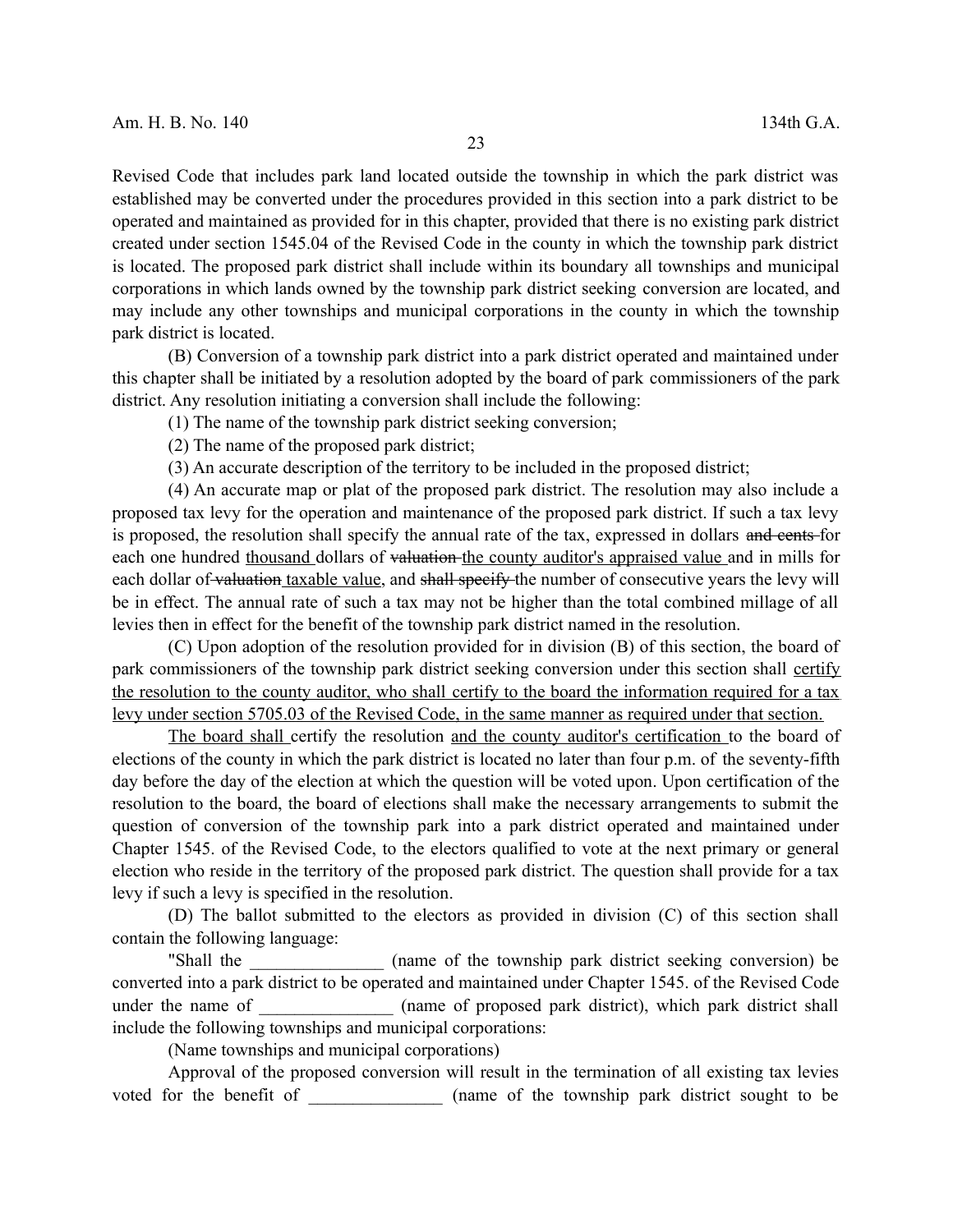converted) and in the levy of a new tax for the operation and maintenance of  $\qquad \qquad$  (name of proposed park district), that the county auditor estimates will collect \$\_\_\_\_\_ annually, at a rate not exceeding (number of mills) mills for each one dollar \$1 of valuation taxable value, which is amounts to \$\_\_\_\_\_\_\_\_\_ (rate expressed in dollars and cents) for each one hundred \$100,000 dollars of valuation the county auditor's appraised value, for  $\qquad$  (number of years the millage is to be imposed) years, commencing on the (year) tax duplicate.

For the proposed conversion Against the proposed conversion "

(E) If the proposed conversion is approved by at least a majority of the electors voting on the proposal, the township park district that seeks conversion shall become a park district subject to Chapter 1545. of the Revised Code effective the first day of January following approval by the voters. The park district shall have the name specified in the resolution, and effective the first day of January following approval by the voters, the following shall occur:

(1) The indebtedness of the former township park district shall be assumed by the new park district;

(2) All rights, assets, properties, and other interests of the former township park district shall become vested in the new park district, including the rights to any tax revenues previously vested in the former township park district; provided, that all tax levies in excess of the ten mill limitation approved for the benefit of the former township park district shall be removed from the tax lists after the February settlement next succeeding the conversion. Any tax levy approved in connection with the conversion shall be certified as provided in section 5705.25 of the Revised Code.

(3) The members of the board of park commissioners of the former township park district shall be the members of the board of park commissioners of the new park district, with all the same powers and duties as if appointed under section 1545.05 of the Revised Code. The term of each such commissioner shall expire on the first day of January of the year following the year in which his term would have expired under section 511.19 of the Revised Code. Thereafter, commissioners shall be appointed pursuant to section 1545.05 of the Revised Code.

As used in this section, "the county auditor's appraised value" has the same meaning as in section 5705.01 of the Revised Code.

Sec. 1545.21. The board of park commissioners, by resolution, may submit to the electors of the park district the question of levying taxes for the use of the district. The resolution shall declare the necessity of levying such taxes, shall specify the purpose for which such taxes shall be used, the annual rate proposed, and the number of consecutive years the rate shall be levied. Such resolution shall be forthwith certified to the board of elections in each county in which any part of such district is located, not later than the ninetieth day before the day of the election, and the question of the levy of taxes as provided in such resolution shall be submitted to the electors of the district at a special election to be held on whichever of the following occurs first: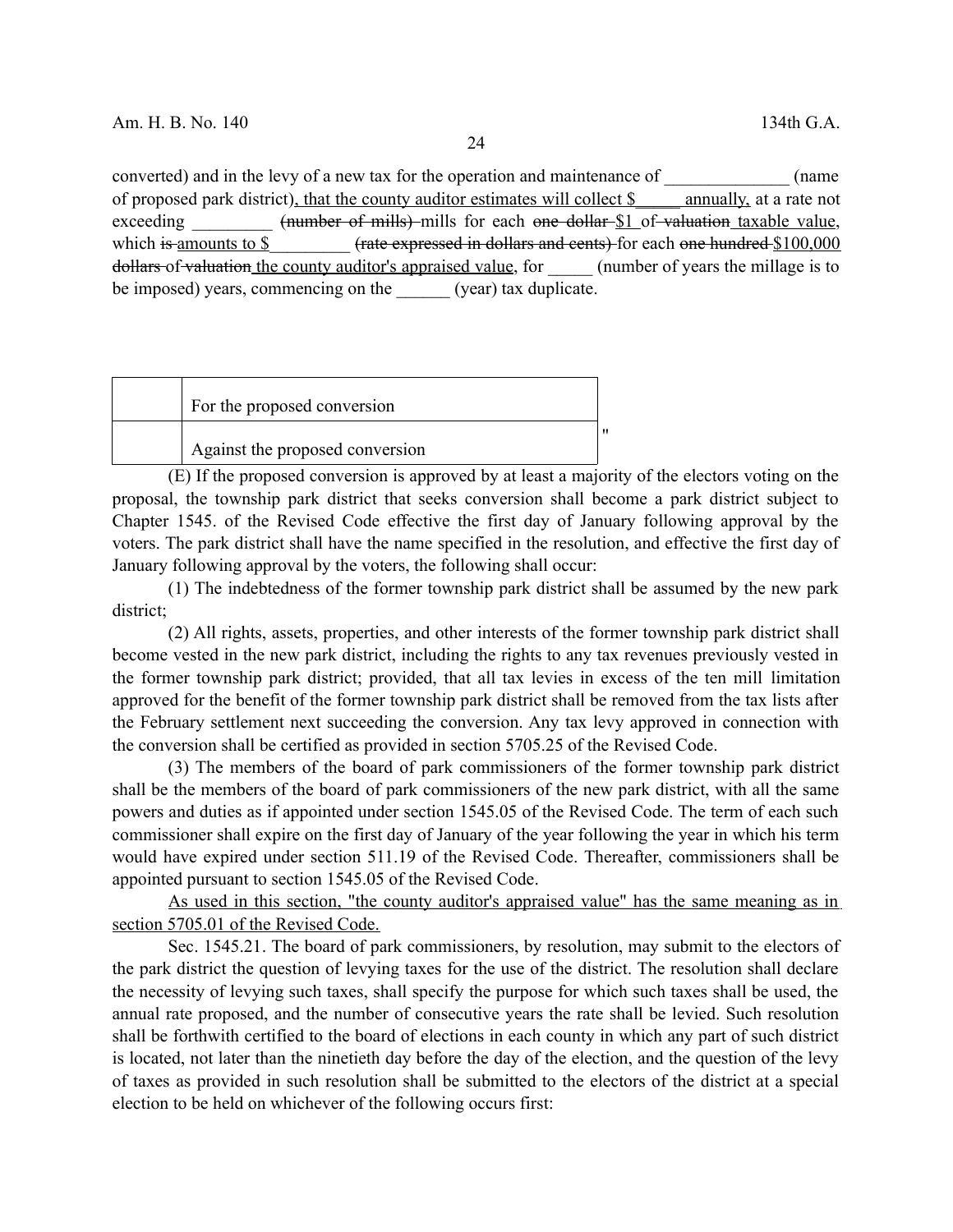(A) The day of the next general election;

(B) The first Tuesday after the first Monday in May in any calendar year, except that if a presidential primary election is held in that calendar year, then the day of that election.

The ballot shall set forth the purpose for which the taxes shall be levied, the levy's estimated annual collections, the annual rate of levy, expressed in mills for each dollar of taxable value and in dollars for each one hundred thousand dollars of the county auditor's appraised value, and the number of years of such levy. If the tax is to be placed on the current tax list, the form of the ballot shall state that the tax will be levied in the current tax year and shall indicate the first calendar year the tax will be due. If

If the resolution of the board of park commissioners provides that an existing levy will be canceled upon the passage of the new levy, the board shall request that the county auditor, in addition to the information the auditor is required to certify under section 5705.03 of the Revised Code, certify the estimated effective rate of the existing levy. In such an instance, the ballot may must include a statement that: "an existing levy of \_\_\_ mills (stating the original levy millage) for each \$1 of taxable value, which amounts to \$ (estimated effective rate) for each \$100,000 of the county auditor's appraised value, having years remaining, will be canceled and replaced upon the passage of this levy." In such case, the ballot may refer to the new levy as a "replacement levy" if the new millage does not exceed the original millage of the levy being canceled or as a "replacement and additional levy" if the new millage exceeds the original millage of the levy being canceled. If a majority of the electors voting upon the question of such levy vote in favor thereof, such taxes shall be levied and shall be in addition to the taxes authorized by section 1545.20 of the Revised Code, and all other taxes authorized by law. The rate submitted to the electors at any one time shall not exceed two mills annually upon each dollar of valuation taxable value unless the purpose of the levy includes providing operating revenues for one of Ohio's major metropolitan zoos, as defined in section 4503.74 of the Revised Code, in which case the rate shall not exceed three mills annually upon each dollar of valuation taxable value. When a tax levy has been authorized as provided in this section or in section 1545.041 of the Revised Code, the board of park commissioners may issue bonds pursuant to section 133.24 of the Revised Code in anticipation of the collection of such levy, provided that such bonds shall be issued only for the purpose of acquiring and improving lands. Such levy, when collected, shall be applied in payment of the bonds so issued and the interest thereon. The amount of bonds so issued and outstanding at any time shall not exceed one per cent of the total tax valuation taxable value in such district. Such bonds shall bear interest at a rate not to exceed the rate determined as provided in section 9.95 of the Revised Code.

As used in this section, "the county auditor's appraised value" and "estimated effective rate" have the same meanings as in section 5705.01 of the Revised Code.

Sec. 1711.30. Before issuing bonds under section 1711.28 of the Revised Code, the board of county commissioners, by resolution, shall submit to the qualified electors of the county at the next general election for county officers, held not less than ninety days after receiving from the county agricultural society the notice provided for in section 1711.25 of the Revised Code, the question of issuing and selling such bonds in such amount and denomination as are necessary for the purpose in view, and shall certify a copy of such resolution to the county board of elections.

The county board of elections shall place the question of issuing and selling such bonds upon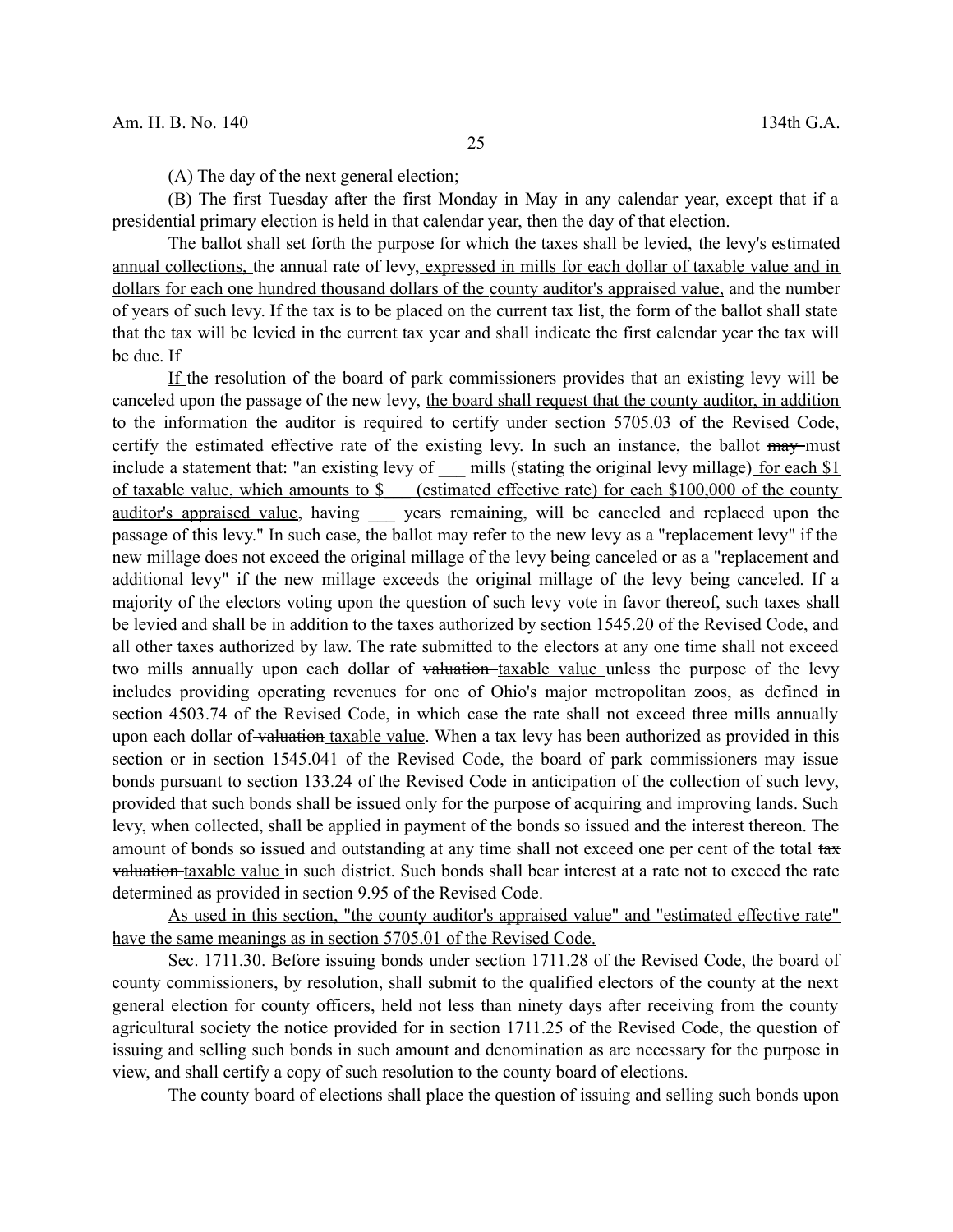the ballot and make all other necessary arrangements for the submission, at the time fixed by such resolution, of such question to such electors. The votes cast at such election upon such question must be counted, canvassed, and certified in the same manner, except as provided by law, as votes cast for county officers. Fifteen days' notice of such submission shall be given by the county board of elections, by publication once a week for two consecutive weeks in a newspaper of general circulation in the county or as provided in section 7.16 of the Revised Code, stating the amount of bonds to be issued, the purpose for which they are to be issued, and the time and places of holding such election. Such If the resolution proposes the levy of a tax under section 1711.29 of the Revised Code, the notice shall include the rate of the tax in both mills for each one dollar of taxable value and in dollars for each one hundred thousand dollars of the county auditor's appraised value.

The question must be stated on the ballot as follows: "For the issue of county fair bonds, yes"; "For the issue of county fair bonds, no." If

If the resolution proposes the levy of a tax under section 1711.29 of the Revised Code, the question appearing on the ballot shall include the rate of the tax in both mills for each one dollar of taxable value and in dollars for each one hundred thousand dollars of the county auditor's appraised value.

If the majority of those voting upon the question of issuing the bonds vote in favor thereof, then and only then shall they be issued and the tax provided for in section 1711.29 of the Revised Code be levied.

As used in this section, "the county auditor's appraised value" has the same meaning as in section 5705.01 of the Revised Code.

Sec. 3311.50. (A) As used in this section,:

(1) "county County school financing district" means a taxing district consisting of the following territory:

 $(1)$  (a) The territory that constitutes the educational service center on the date that the governing board of that educational service center adopts a resolution under division (B) of this section declaring that the territory of the educational service center is a county school financing district, exclusive of any territory subsequently withdrawn from the district under division (D) of this section;

 $(2)$  (b) Any territory that has been added to the county school financing district under this section.

A county school financing district may include the territory of a city, local, or exempted village school district whose territory also is included in the territory of one or more other county school financing districts.

(2) "The county auditor's appraised value" and "estimated effective rate" have the same meanings as in section 5705.01 of the Revised Code.

(B) The governing board of any educational service center may, by resolution, declare that the territory of the educational service center is a county school financing district. The resolution shall state the purpose for which the county school financing district is created, which may be for any one or more of the following purposes:

(1) To levy taxes for the provision of special education by the school districts that are a part of the district, including taxes for permanent improvements for special education;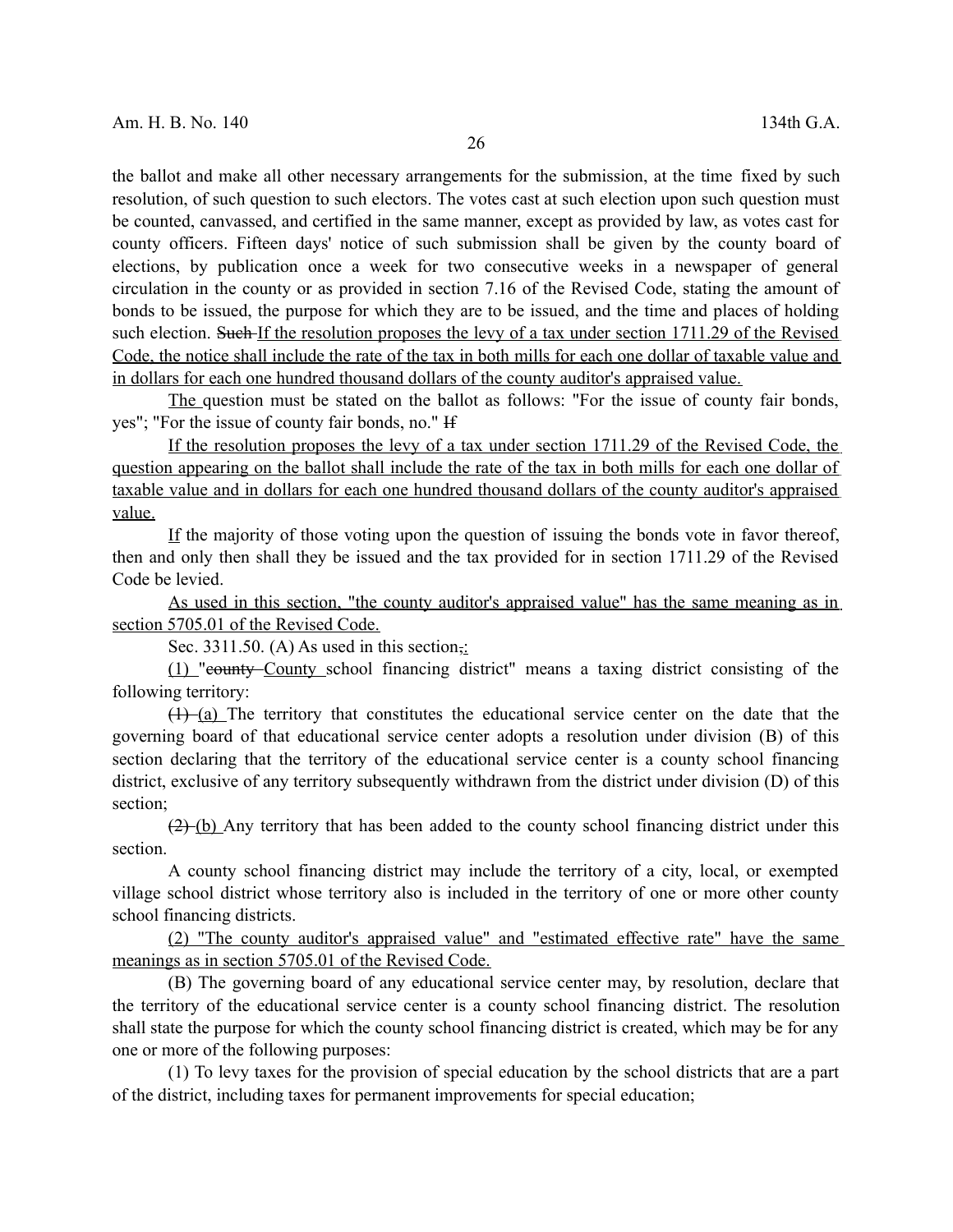(2) To levy taxes for the provision of specified educational programs and services by the school districts that are a part of the district, as identified in the resolution creating the district, including the levying of taxes for permanent improvements for those programs and services. Services financed by the levy may include school safety and security and mental health services, including training and employment of or contracting for the services of safety personnel, mental health personnel, social workers, and counselors.

(3) To levy taxes for permanent improvements of school districts that are a part of the district.

The governing board of the educational service center that creates a county school financing district shall serve as the taxing authority of the district and may use educational service center governing board employees to perform any of the functions necessary in the performance of its duties as a taxing authority. A county school financing district shall not employ any personnel.

With the approval of a majority of the members of the board of education of each school district within the territory of the county school financing district, the taxing authority of the financing district may amend the resolution creating the district to broaden or narrow the purposes for which it was created.

A governing board of an educational service center may create more than one county school financing district. If a governing board of an educational service center creates more than one such district, it shall clearly distinguish among the districts it creates by including a designation of each district's purpose in the district's name.

(C) A majority of the members of a board of education of a city, local, or exempted village school district may adopt a resolution requesting that its territory be joined with the territory of any county school financing district. Copies of the resolution shall be filed with the state board of education and the taxing authority of the county school financing district. Within sixty days of its receipt of such a resolution, the county school financing district's taxing authority shall vote on the question of whether to accept the school district's territory as part of the county school financing district. If a majority of the members of the taxing authority vote to accept the territory, the school district's territory shall thereupon become a part of the county school financing district unless the county school financing district has in effect a tax imposed under section 5705.215 of the Revised Code. If the county school financing district has such a tax in effect, the taxing authority shall certify a copy of its resolution accepting the school district's territory to the school district's board of education, which. The board of education and the county auditor shall proceed in the same manner as required for a tax levy under section 5705.03 of the Revised Code, except that the levy's annual collections shall be estimated assuming that the school district's territory has been added to the county school financing district. After receipt of the auditor's certification under that section, the board may then adopt a resolution, with the affirmative vote of a majority of its members, proposing the submission to the electors of the question of whether the district's territory shall become a part of the county school financing district and subject to the taxes imposed by the financing district. The resolution shall set forth the date on which the question shall be submitted to the electors, which shall be at a special election held on a date specified in the resolution, which shall not be earlier than ninety days after the adoption and certification of the resolution. A copy of the resolution shall immediately be certified to the board of elections of the proper county, which shall make arrangements for the submission of the proposal to the electors of the school district. The board of the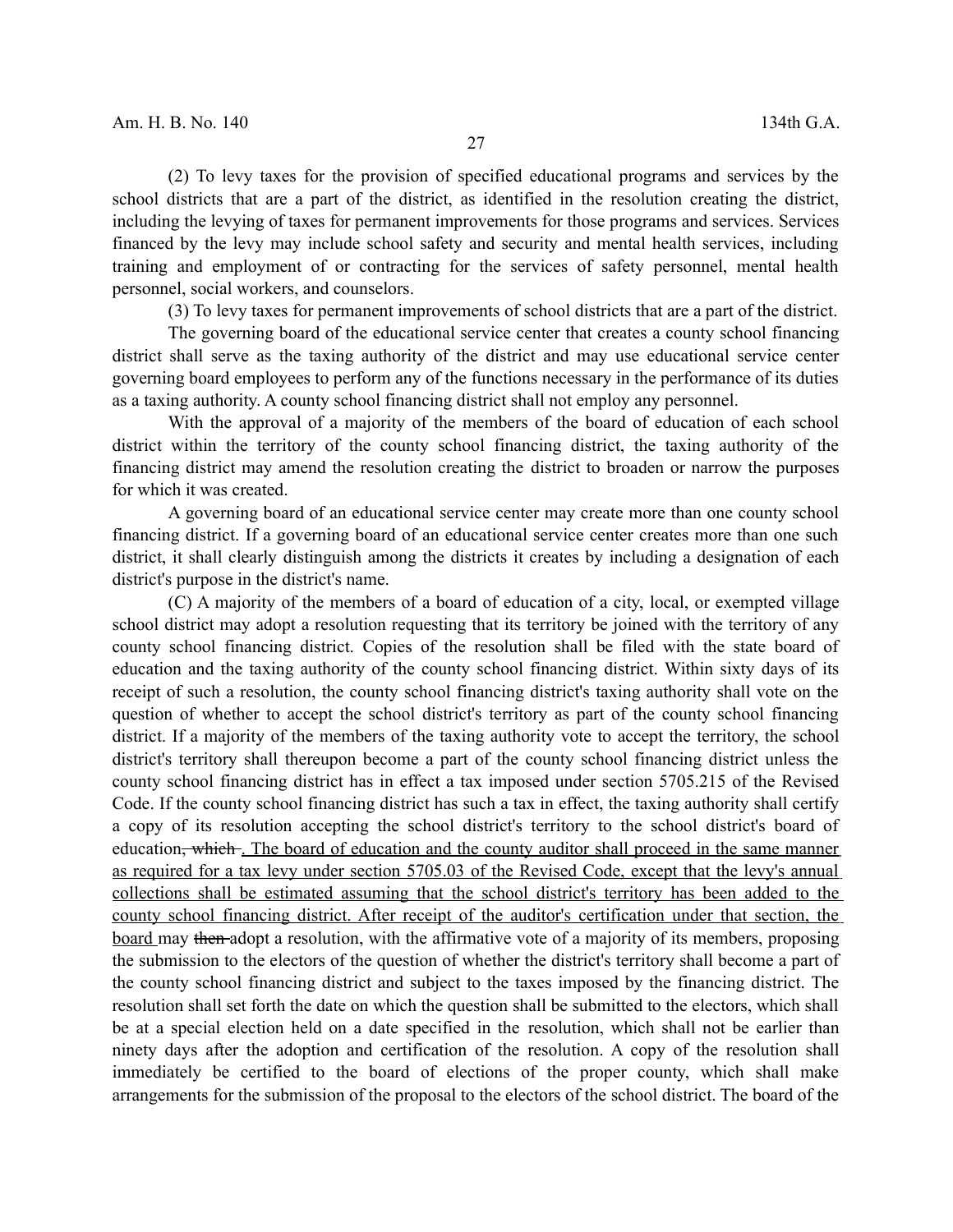joining district shall publish notice of the election in a newspaper of general circulation in the county once a week for two consecutive weeks, or as provided in section 7.16 of the Revised Code, prior to the election. Additionally, if the board of elections operates and maintains a web site, the board of elections shall post notice of the election on its web site for thirty days prior to the election. The question appearing on the ballot shall read:

"Shall the territory within \_\_\_\_\_\_\_\_\_\_\_ (name of the school district proposing to join the county school financing district) be added to (name) county school financing district, and a property tax for the purposes of  $\overline{\hspace{1cm}}$  (here insert purposes). that the county auditor estimates will collect \$ annually, annually at a rate of taxation not exceeding (here insert the outstanding tax rate) mills for each \$1 of taxable value, which amounts to \$\_\_\_\_\_\_\_\_\_\_ (estimated effective rate) for each \$100,000 of the county auditor's appraised value, be in effect for the insert the number of years the tax is to be in effect or "a continuing period of time," as applicable) \_\_\_\_\_\_\_\_\_\_?"

If the proposal is approved by a majority of the electors voting on it, the joinder shall take effect on the first day of July following the date of the election, and the county board of elections shall notify the county auditor of each county in which the school district joining its territory to the county school financing district is located.

(D) The board of any city, local, or exempted village school district whose territory is part of a county school financing district may withdraw its territory from the county school financing district thirty days after submitting to the governing board that is the taxing authority of the district and the state board a resolution proclaiming such withdrawal, adopted by a majority vote of its members, but any county school financing district tax levied in such territory on the effective date of the withdrawal shall remain in effect in such territory until such tax expires or is renewed. No board may adopt a resolution withdrawing from a county school financing district that would take effect during the forty-five days preceding the date of an election at which a levy proposed under section 5705.215 of the Revised Code is to be voted upon.

(E) A city, local, or exempted village school district does not lose its separate identity or legal existence by reason of joining its territory to a county school financing district under this section and an educational service center does not lose its separate identity or legal existence by reason of creating a county school financing district that accepts or loses territory under this section.

Sec. 3318.01. As used in sections 3318.01 to 3318.20 of the Revised Code:

(A) "Ohio facilities construction commission" means the commission created pursuant to section 123.20 of the Revised Code.

(B) "Classroom facilities" means rooms in which pupils regularly assemble in public school buildings to receive instruction and education and such facilities and building improvements for the operation and use of such rooms as may be needed in order to provide a complete educational program, and may include space within which a child care facility or a community resource center is housed. "Classroom facilities" includes any space necessary for the operation of a vocational education program for secondary students in any school district that operates such a program.

(C) "Project" means a project to construct or acquire classroom facilities, or to reconstruct or make additions to existing classroom facilities, to be used for housing the applicable school district and its functions.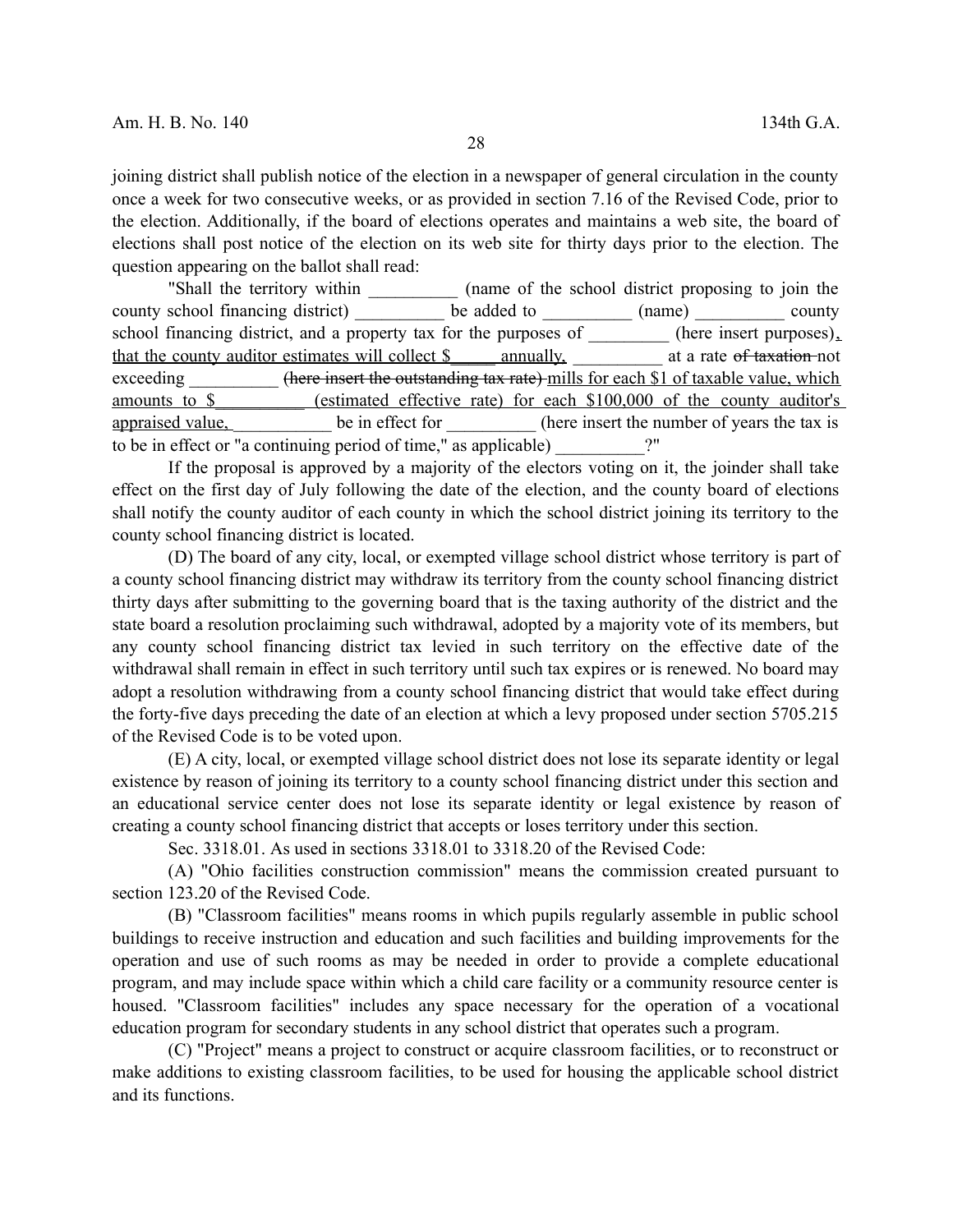(D) "School district" means a local, exempted village, or city school district as such districts are defined in Chapter 3311. of the Revised Code, acting as an agency of state government, performing essential governmental functions of state government pursuant to sections 3318.01 to 3318.20 of the Revised Code.

For purposes of assistance provided under sections 3318.40 to 3318.45 of the Revised Code, the term "school district" as used in this section and in divisions (A), (C), and (D) of section 3318.03 and in sections 3318.031, 3318.042, 3318.07, 3318.08, 3318.083, 3318.084, 3318.085, 3318.086, 3318.10, 3318.11, 3318.12, 3318.13, 3318.14, 3318.15, 3318.16, and 3318.20 of the Revised Code means a joint vocational school district established pursuant to section 3311.18 of the Revised Code.

(E) "School district board" means the board of education of a school district.

(F) "Net bonded indebtedness" means the difference between the sum of the par value of all outstanding and unpaid bonds and notes which a school district board is obligated to pay and any amounts the school district is obligated to pay under lease-purchase agreements entered into under section 3313.375 of the Revised Code, and the amount held in the sinking fund and other indebtedness retirement funds for their redemption. Notes issued for school buses in accordance with section 3327.08 of the Revised Code, notes issued in anticipation of the collection of current revenues, and bonds issued to pay final judgments shall not be considered in calculating the net bonded indebtedness.

"Net bonded indebtedness" does not include indebtedness arising from the acquisition of land to provide a site for classroom facilities constructed, acquired, or added to pursuant to sections 3318.01 to 3318.20 of the Revised Code or the par value of bonds that have been authorized by the electors and the proceeds of which will be used by the district to provide any part of its portion of the basic project cost.

(G) "Board of elections" means the board of elections of the county containing the most populous portion of the school district.

(H) "County auditor" means the auditor of the county in which the greatest value of taxable property of such school district is located.

(I) "Tax duplicates" means the general tax lists and duplicates prescribed by sections 319.28 and 319.29 of the Revised Code.

(J) "Required level of indebtedness" means:

(1) In the case of school districts in the first percentile, five per cent of the district's valuation for the year preceding the year in which the controlling board approved the project under section 3318.04 of the Revised Code.

(2) In the case of school districts ranked in a subsequent percentile, five per cent of the district's valuation for the year preceding the year in which the controlling board approved the project under section 3318.04 of the Revised Code, plus [two one-hundredths of one per cent multiplied by (the percentile in which the district ranks for the fiscal year preceding the fiscal year in which the controlling board approved the district's project minus one)].

(K) "Required percentage of the basic project costs" means one per cent of the basic project costs times the percentile in which the school district ranks for the fiscal year preceding the fiscal year in which the controlling board approved the district's project.

(L) "Basic project cost" means a cost amount determined in accordance with rules adopted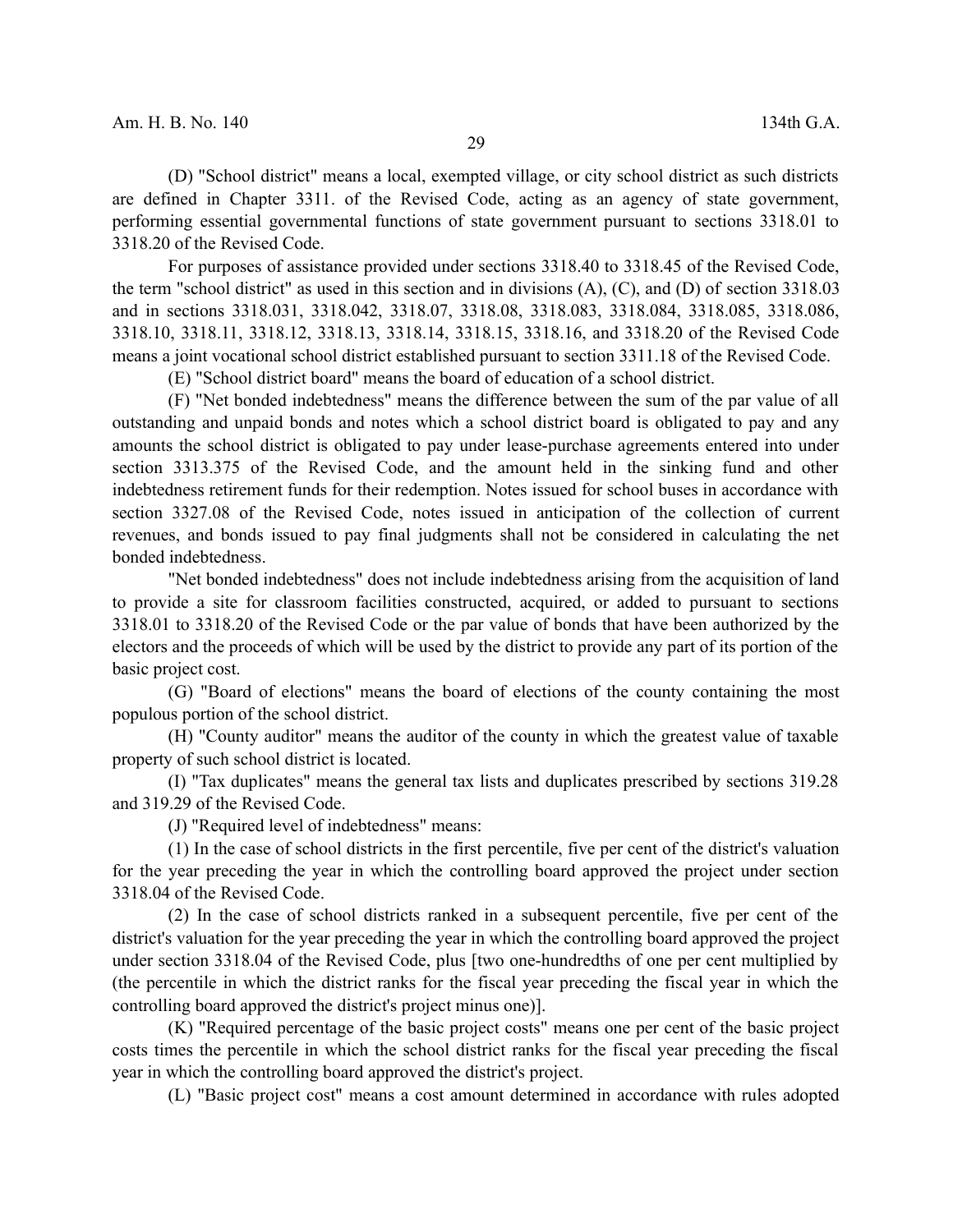under section 111.15 of the Revised Code by the Ohio facilities construction commission. The basic project cost calculation shall take into consideration the square footage and cost per square foot necessary for the grade levels to be housed in the classroom facilities, the variation across the state in construction and related costs, the cost of the installation of site utilities and site preparation, the cost of demolition of all or part of any existing classroom facilities that are abandoned under the project, the cost of insuring the project until it is completed, any contingency reserve amount prescribed by the commission under section 3318.086 of the Revised Code, and the professional planning, administration, and design fees that a school district may have to pay to undertake a classroom facilities project.

For a joint vocational school district that receives assistance under sections 3318.40 to 3318.45 of the Revised Code, the basic project cost calculation for a project under those sections shall also take into account the types of laboratory spaces and program square footages needed for the vocational education programs for high school students offered by the school district.

For a district that opts to divide its entire classroom facilities needs into segments, as authorized by section 3318.034 of the Revised Code, "basic project cost" means the cost determined in accordance with this division of a segment.

(M)(1) Except for a joint vocational school district that receives assistance under sections 3318.40 to 3318.45 of the Revised Code, a "school district's portion of the basic project cost" means the amount determined under section 3318.032 of the Revised Code.

(2) For a joint vocational school district that receives assistance under sections 3318.40 to 3318.45 of the Revised Code, a "school district's portion of the basic project cost" means the amount determined under division (C) of section 3318.42 of the Revised Code.

(N) "Child care facility" means space within a classroom facility in which the needs of infants, toddlers, preschool children, and school children are provided for by persons other than the parent or guardian of such children for any part of the day, including persons not employed by the school district operating such classroom facility.

(O) "Community resource center" means space within a classroom facility in which comprehensive services that support the needs of families and children are provided by communitybased social service providers.

(P) "Valuation" means the total value of all property in the school district as listed and assessed for taxation on the tax duplicates.

(Q) "Percentile" means the percentile in which the school district is ranked pursuant to section 3318.011 of the Revised Code.

(R) "Installation of site utilities" means the installation of a site domestic water system, site fire protection system, site gas distribution system, site sanitary system, site storm drainage system, and site telephone and data system.

(S) "Site preparation" means the earthwork necessary for preparation of the building foundation system, the paved pedestrian and vehicular circulation system, playgrounds on the project site, and lawn and planting on the project site.

(T) "The county auditor's appraised value" and "estimated effective rate" have the same meanings as in section 5705.01 of the Revised Code.

Sec. 3318.06. (A) After receipt of the conditional approval of the Ohio facilities construction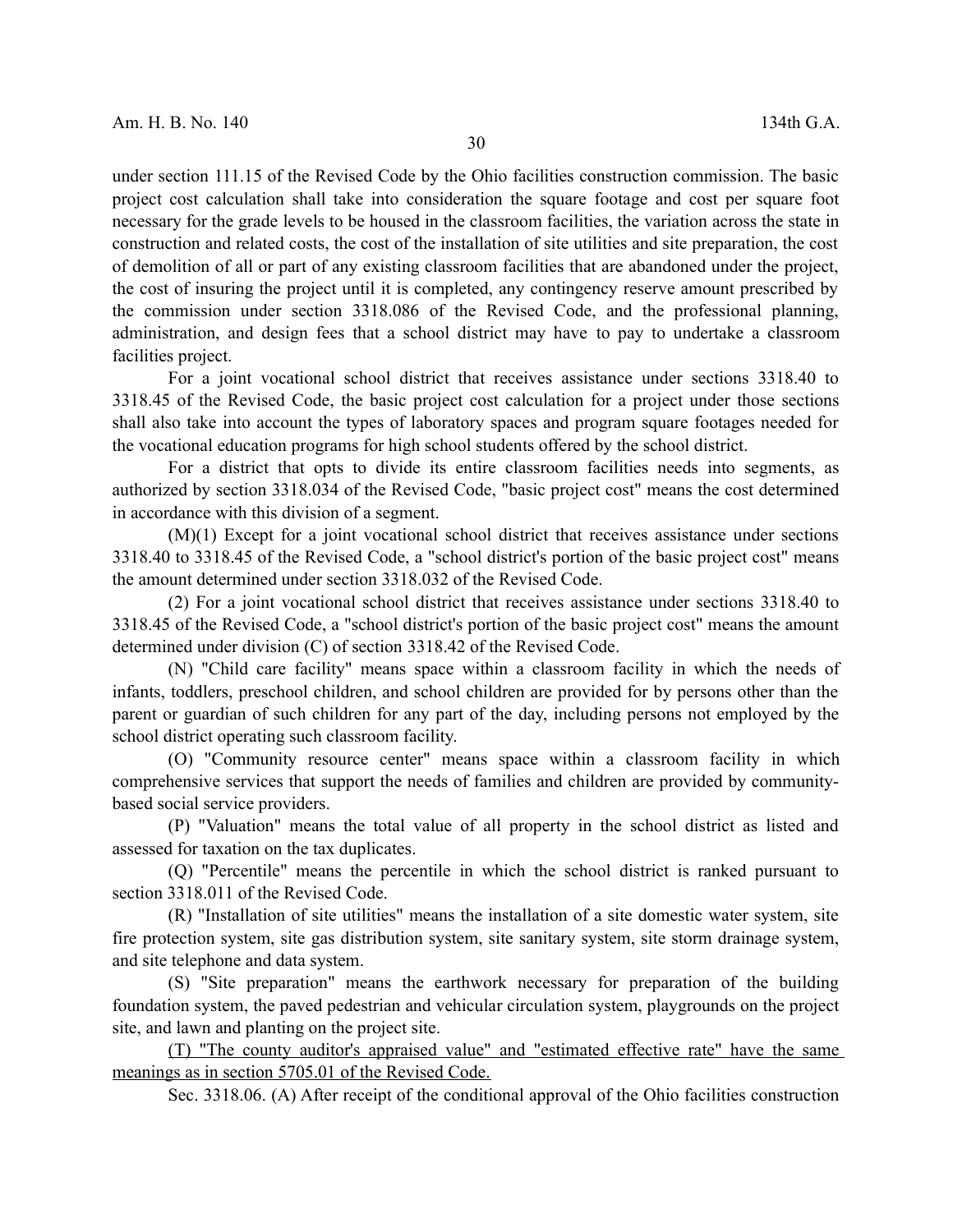commission, the school district board by a majority of all of its members shall, if it desires to proceed with the project, declare all of the following by resolution:

(1) That by issuing bonds in an amount equal to the school district's portion of the basic project cost the district is unable to provide adequate classroom facilities without assistance from the state;

(2) Unless the school district board has resolved to transfer money in accordance with section 3318.051 of the Revised Code or to apply the proceeds of a property tax or the proceeds of an income tax, or a combination of proceeds from such taxes, as authorized under section 3318.052 of the Revised Code, that to qualify for such state assistance it is necessary to do either of the following:

(a) Levy a tax outside the ten-mill limitation the proceeds of which shall be used to pay the cost of maintaining and upgrading the classroom facilities included in the project. The use of the proceeds for upgrades is subject to the approval by the commission under division (E) of section 3318.05 of the Revised Code.

(b) Earmark for maintenance of classroom facilities from the proceeds of an existing permanent improvement tax levied under section 5705.21 of the Revised Code, if such tax can be used for maintenance, an amount equivalent to the amount of the additional tax otherwise required under this section and sections 3318.05 and 3318.08 of the Revised Code.

(3) That the question of any tax levy specified in a resolution described in division  $(A)(2)(a)$ of this section, if required, shall be submitted to the electors of the school district at the next general or primary election, if there be a general or primary election not less than ninety and not more than one hundred ten days after the day of the adoption of such resolution or, if not, at a special election to be held at a time specified in the resolution which shall be not less than ninety days after the day of the adoption of the resolution and which shall be in accordance with the requirements of section 3501.01 of the Revised Code.

Such resolution shall also state that the question of issuing bonds of the board shall be combined in a single proposal with the question of such tax levy. More than one election under this section may be held in any one calendar year. Such resolution shall specify both of the following:

(a) That the rate which it is necessary to levy shall be at the rate of not less than one-half mill for each one dollar of valuation taxable value, and that such tax shall be levied for a period of twentythree years;

(b) That the proceeds of the tax shall be used to pay the cost of maintaining the classroom facilities included in the project or upgrading those facilities if approved by the commission.

(B) A copy of a resolution adopted under division (A) of this section shall after its passage and not less than ninety days prior to the date set therein for the election be certified to the county board of elections.

The resolution of the school district board, in addition to meeting other applicable requirements of section 133.18 of the Revised Code, shall state that the amount of bonds to be issued will be an amount equal to the school district's portion of the basic project cost, and state the maximum maturity of the bonds which may be any number of years not exceeding the term calculated under section 133.20 of the Revised Code as determined by the board. In estimating the amount of bonds to be issued, the board shall take into consideration the amount of moneys then in the bond retirement fund and the amount of moneys to be collected for and disbursed from the bond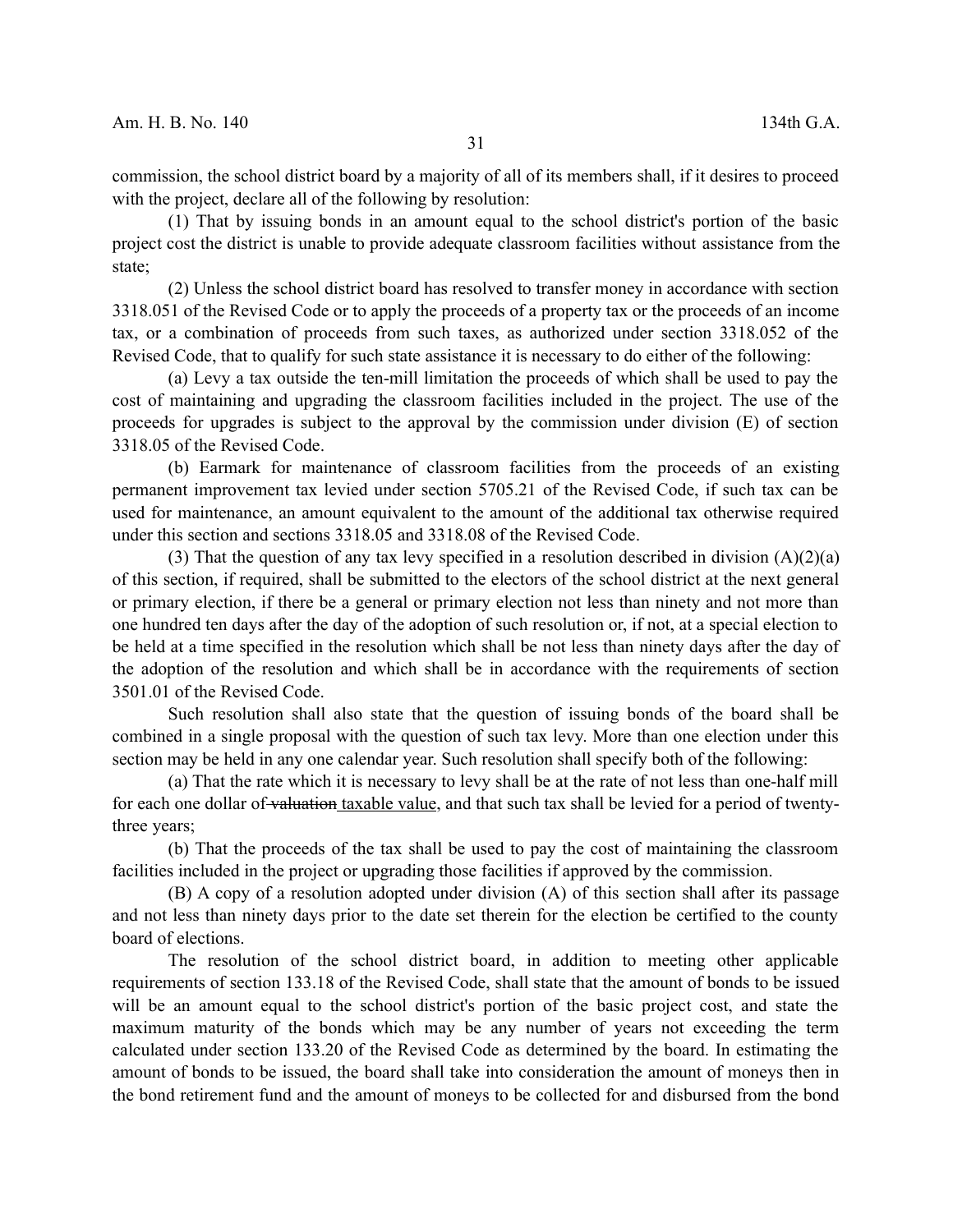retirement fund during the remainder of the year in which the resolution of necessity is adopted.

If the bonds are to be issued in more than one series, the resolution may state, in addition to the information required to be stated under division (B)(3) of section 133.18 of the Revised Code, the number of series, which shall not exceed five, the principal amount of each series, and the approximate date each series will be issued, and may provide that no series, or any portion thereof, may be issued before such date. Upon such a resolution being certified to the county auditor as required by division (C) of section 133.18 of the Revised Code, the county auditor, in calculating, advising, and confirming the estimated average annual property tax levy under that division, shall also calculate, advise, and confirm by certification the estimated average property tax levy for each series of bonds to be issued.

Notice of the election shall include the fact that the tax levy shall be at the rate of not less than one-half mill for each one dollar of valuation taxable value for a period of twenty-three years, and that the proceeds of the tax shall be used to pay the cost of maintaining or upgrading the classroom facilities included in the project. The notice shall also express the rate in dollars for each one hundred thousand dollars of the county auditor's appraised value and the county auditor's estimate of the amount the tax levy is estimated to collect for each tax year it is levied, as certified pursuant to section 5705.03 of the Revised Code.

If the bonds are to be issued in more than one series, the board of education, when filing copies of the resolution with the board of elections as required by division (D) of section 133.18 of the Revised Code, may direct the board of elections to include in the notice of election the principal amount and approximate date of each series, the maximum number of years over which the principal of each series may be paid, the estimated additional average property tax levy for each series, and the first calendar year in which the tax is expected to be due for each series, in addition to the information required to be stated in the notice under divisions  $(E)(3)(a)$  to  $(e)$ ,  $(b)$ ,  $(c)$ ,  $(e)$ , and  $(f)$  of section 133.18 of the Revised Code.

 $(C)(1)$  Except as otherwise provided in division  $(C)(2)$  of this section, the form of the ballot to be used at such election shall be:

"A majority affirmative vote is necessary for passage.

Shall bonds be issued by the \_\_\_\_\_\_\_\_\_\_\_\_\_\_\_ (here insert name of school district) school district to pay the local share of school construction under the State of Ohio Classroom Facilities Assistance Program in the principal amount of \$ (here insert principal amount of the bond issue), to be repaid annually over a maximum period of (here insert the maximum number of years over which the principal of the bonds may be paid) years, and an annual levy of property taxes be made outside the ten-mill limitation, estimated by the county auditor to average over the repayment period of the bond issue **the example of mills** (here insert the number of mills estimated) mills for each one dollar \$1 of tax valuation taxable value, which amounts to  $\frac{1}{2}$  (rate expressed in cents or dollars and cents, such as "thirty-six cents" or "\$0.36") for each one hundred dollars \$100,000 of tax valuation the county auditor's appraised value to pay the annual debt charges on the bonds and to pay debt charges on any notes issued in anticipation of the bonds?"

and, unless the additional levy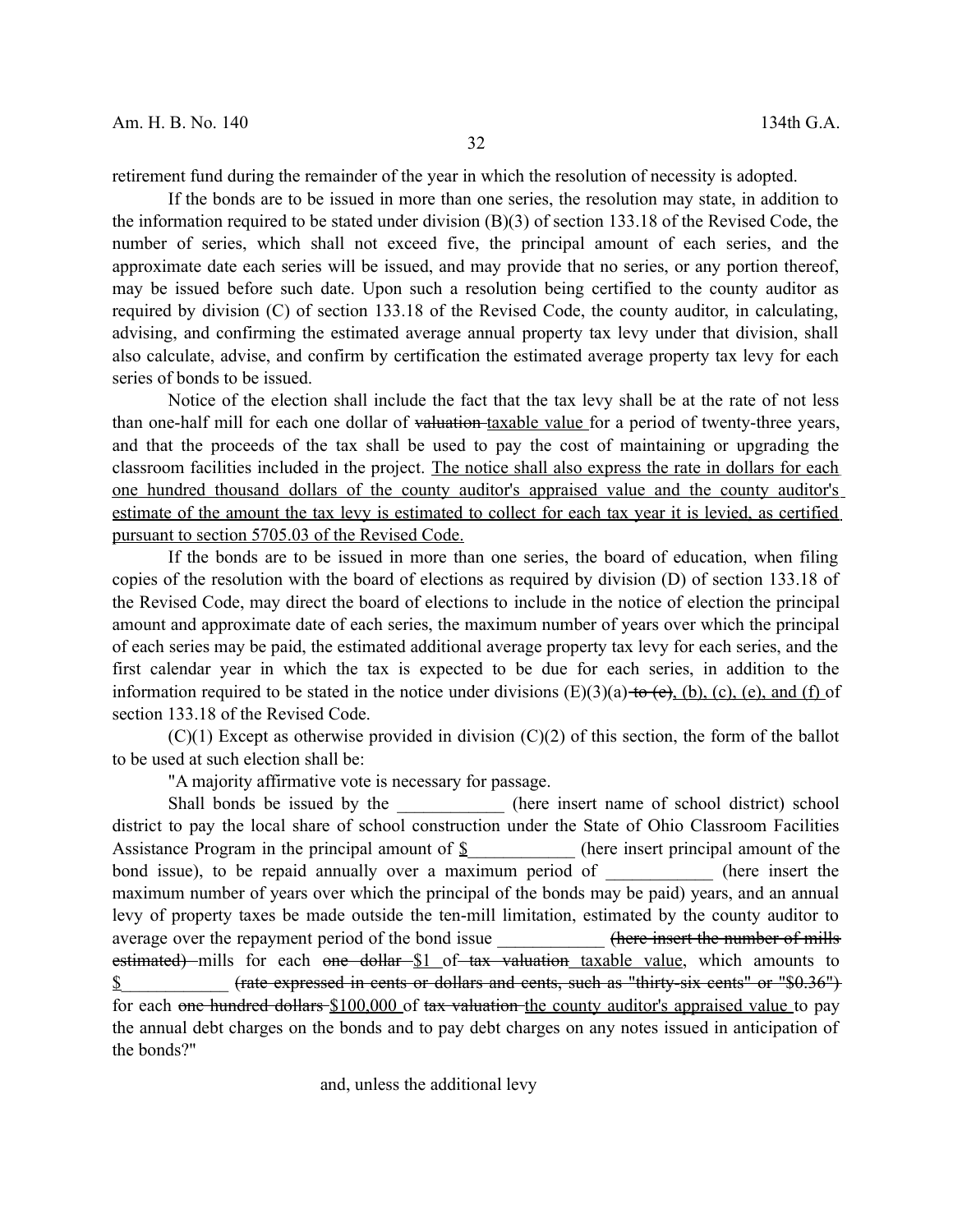of taxes is not required pursuant

to division (C) of section

3318.05 of the Revised Code,

"Shall an additional levy of taxes be made for a period of twenty-three years to benefit the \_\_\_\_\_\_\_\_\_\_\_\_ (here insert name of school district) school district, the proceeds of which shall be used to pay the cost of maintaining (or upgrading if approved by the commission) the classroom facilities included in the project, that the county auditor estimates will collect \$ annually, at the rate of  $\qquad \qquad$  (here insert the number of mills, which shall not be less than one-half mill) mills for each one dollar \$1 of valuation taxable value, which amounts to \$ for each \$100,000 of the county auditor's appraised value?

|                                     | FOR THE BOND ISSUE AND TAX LEVY |  |
|-------------------------------------|---------------------------------|--|
| AGAINST THE BOND ISSUE AND TAX LEVY |                                 |  |

(2) If authority is sought to issue bonds in more than one series and the board of education so elects, the form of the ballot shall be as prescribed in section 3318.062 of the Revised Code. If the board of education elects the form of the ballot prescribed in that section, it shall so state in the resolution adopted under this section.

(D) If it is necessary for the school district to acquire a site for the classroom facilities to be acquired pursuant to sections 3318.01 to 3318.20 of the Revised Code, the district board may propose either to issue bonds of the board or to levy a tax to pay for the acquisition of such site, and may combine the question of doing so with the questions specified in division (B) of this section. Bonds issued under this division for the purpose of acquiring a site are a general obligation of the school district and are Chapter 133. securities.

The form of that portion of the ballot to include the question of either issuing bonds or levying a tax for site acquisition purposes shall be one of the following:

(1) "Shall bonds be issued by the (here insert name of the school district) school district to pay costs of acquiring a site for classroom facilities under the State of Ohio Classroom Facilities Assistance Program in the principal amount of  $\S$  (here insert principal amount of the bond issue), to be repaid annually over a maximum period of (here insert maximum number of years over which the principal of the bonds may be paid) years, and an annual levy of property taxes be made outside the ten-mill limitation, estimated by the county auditor to average over the repayment period of the bond issue (here insert number of mills) mills for each one dollar \$1 of tax valuation taxable value, which amount amounts to \$\_\_\_\_\_\_\_\_\_\_ (here insert rate expressed in cents or dollars and cents, such as "thirty-six cents" or "\$0.36") for each one hundred dollars \$100,000 of valuation the county auditor's appraised value to pay the annual debt charges on the bonds and to pay debt charges on any notes issued in anticipation of the bonds?"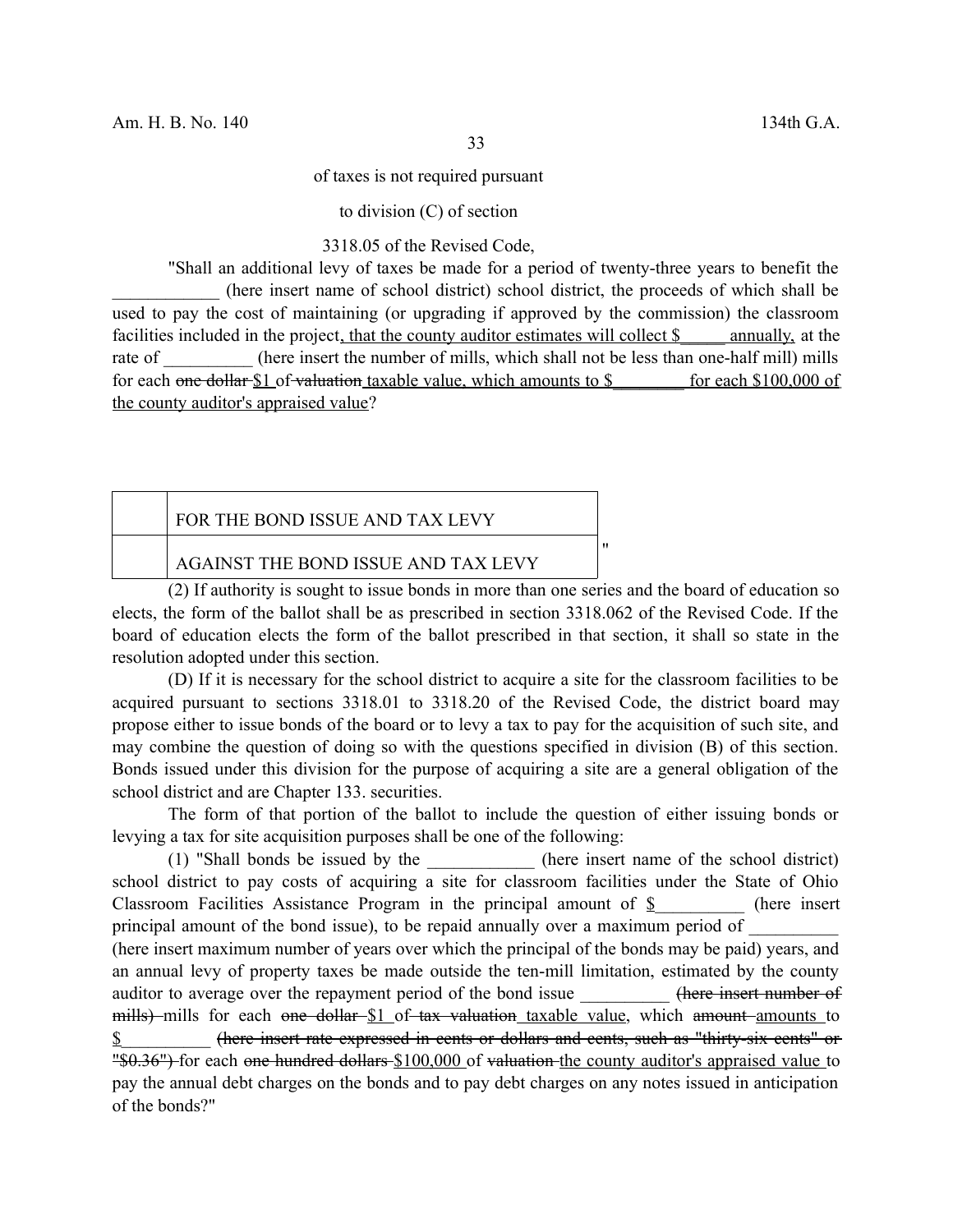(2) "Shall an additional levy of taxes outside the ten-mill limitation be made for the benefit of the \_\_\_\_\_\_\_\_\_\_ (here insert name of the school district) school district for the purpose of acquiring a site for classroom facilities in the sum of  $\frac{1}{2}$  (here insert annual amount the levy is to produce) estimated by the county auditor to average  $\qquad \qquad$  (here insert number of mills) mills for each one hundred dollars \$1 of valuation taxable value, which amounts to \$ \_\_\_\_\_\_ for each \$100,000 of the county auditor's appraised value, for a period of (here insert number of years the millage is to be imposed) years?"

Where it is necessary to combine the question of issuing bonds of the school district and levying a tax as described in division (B) of this section with the question of issuing bonds of the school district for acquisition of a site, the question specified in that division to be voted on shall be "For the Bond Issues and the Tax Levy" and "Against the Bond Issues and the Tax Levy."

Where it is necessary to combine the question of issuing bonds of the school district and levying a tax as described in division (B) of this section with the question of levying a tax for the acquisition of a site, the question specified in that division to be voted on shall be "For the Bond Issue and the Tax Levies" and "Against the Bond Issue and the Tax Levies."

Where the school district board chooses to combine the question in division (B) of this section with any of the additional questions described in divisions (A) to (D) of section 3318.056 of the Revised Code, the question specified in division (B) of this section to be voted on shall be "For the Bond Issues and the Tax Levies" and "Against the Bond Issues and the Tax Levies."

If a majority of those voting upon a proposition hereunder which includes the question of issuing bonds vote in favor thereof, and if the agreement provided for by section 3318.08 of the Revised Code has been entered into, the school district board may proceed under Chapter 133. of the Revised Code, with the issuance of bonds or bond anticipation notes in accordance with the terms of the agreement.

Sec. 3318.061. This section applies only to school districts eligible to receive additional assistance under division (B)(2) of section 3318.04 of the Revised Code.

The board of education of a school district in which a tax described by division (B) of section 3318.05 and levied under section 3318.06 of the Revised Code is in effect, may adopt a resolution by vote of a majority of its members to extend the term of that tax beyond the expiration of that tax as originally approved under that section. The school district board may include in the resolution a proposal to extend the term of that tax at the rate of not less than one-half mill for each dollar of valuation taxable value for a period of twenty-three years from the year in which the school district board and the Ohio facilities construction commission enter into an agreement under division (B)(2) of section 3318.04 of the Revised Code or in the following year, as specified in the resolution. Such a resolution may be adopted at any time before such an agreement is entered into and before the tax levied pursuant to section 3318.06 of the Revised Code expires. If the resolution is combined with a resolution to issue bonds to pay the school district's portion of the basic project cost, it shall conform with the requirements of divisions  $(A)(1)$ ,  $(2)$ , and  $(3)$  of section 3318.06 of the Revised Code, except that the resolution also shall state that the tax levy proposed in the resolution is an extension of an existing tax levied under that section. A resolution proposing an extension adopted under this section does not take effect until it is approved by a majority of electors voting in favor of the resolution at a general, primary, or special election as provided in this section.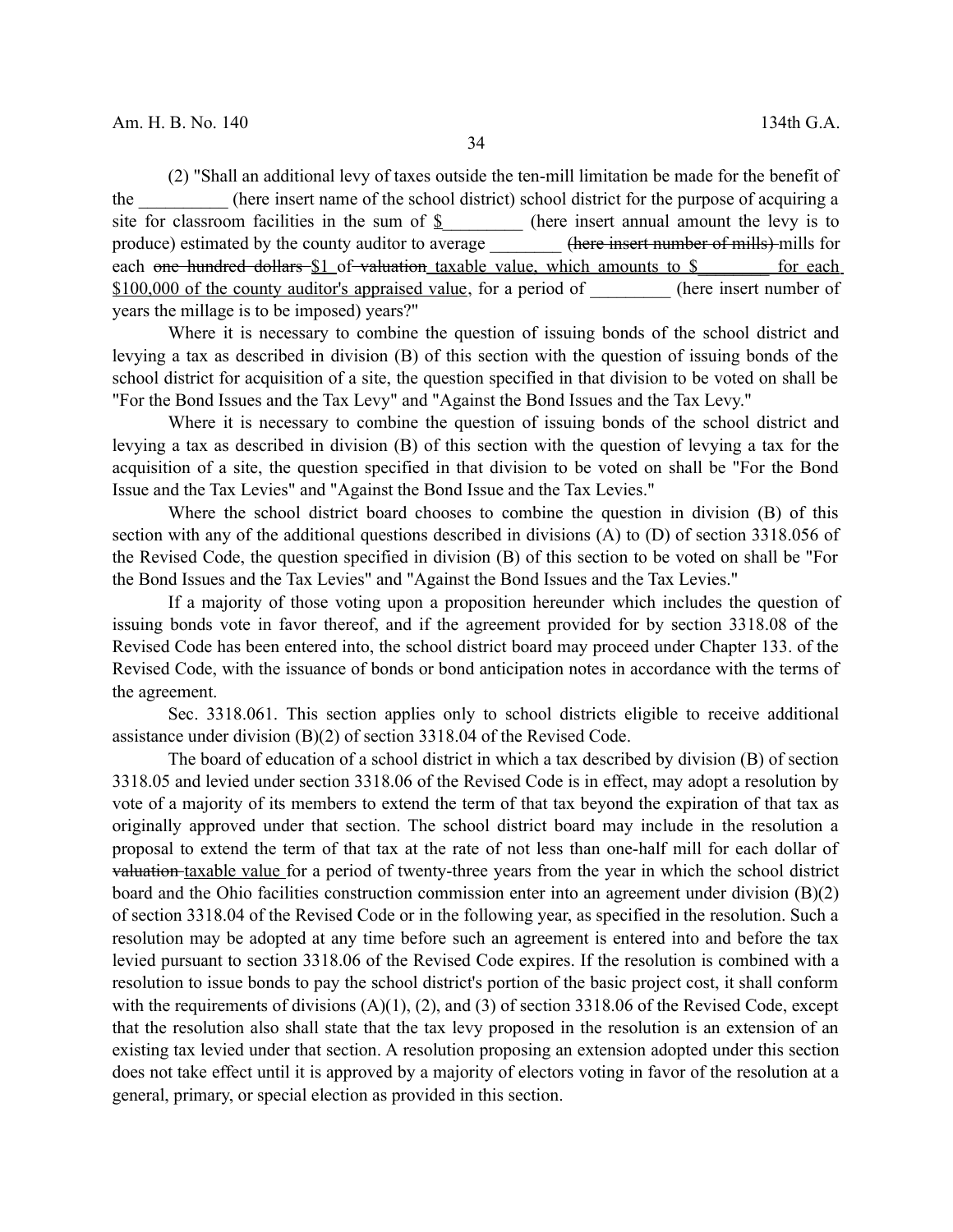A tax levy extended under this section is subject to the same terms and limitations to which the original tax levied under section 3318.06 of the Revised Code is subject under that section, except the term of the extension shall be as specified in this section.

The school district board shall and the county auditor shall proceed in the same manner as required for a tax levy under section 5705.03 of the Revised Code. The board shall certify a copy of the resolution adopted under this section and the auditor's certification to the proper county board of elections not later than ninety days before the date set in the resolution as the date of the election at which the question will be submitted to electors. The notice of the election shall conform with the requirements of division  $(A)(3)$  of section 3318.06 of the Revised Code, except that the notice also shall state that the maintenance tax levy is an extension of an existing tax levy, the levy's estimated annual collections, and the levy's estimated effective rate, expressed in dollars for each one hundred thousand dollars of the county auditor's appraised value.

The form of the ballot shall be as follows:

"Shall the existing tax levied to pay the cost of maintaining (or upgrading if approved by the Ohio facilities construction commission) classroom facilities constructed with the proceeds of the previously issued bonds, that the county auditor estimates will collect \$\_\_\_\_\_ annually, at the rate of

(here insert the number of mills, which shall not be less than one-half mill) mills per dollar for each \$1 of tax valuation taxable value, which amounts to \$ (estimated effective rate) for each \$100,000 of the county auditor's appraised value, be extended until (here insert the year that is twenty-three years after the year in which the district and commission will enter into an agreement under division (B)(2) of section 3318.04 of the Revised Code or the following year)?

### FOR EXTENDING THE EXISTING TAX LEVY

#### AGAINST EXTENDING THE EXISTING TAX LEVY

Section 3318.07 of the Revised Code applies to ballot questions under this section.

Sec. 3318.062. (A) If authority is sought to issue bonds in more than one series to pay the school district's portion of the basic project cost under sections 3318.01 to 3318.20 of the Revised Code, the form of the ballot shall be:

"

"Shall bonds be issued by the (here insert name of school district) school district to pay the local share of school construction under the State of Ohio Classroom Facilities Assistance Program in the total principal amount of  $\S$  (total principal amount of the bond issue), to be issued in \_\_\_\_\_\_\_ (number of series) series, each series to be repaid annually over not more than \_\_\_\_\_\_ (maximum number of years over which the principal of each series may be paid) years, and an annual levy of property taxes be made outside the ten-mill limitation to pay the annual debt charges on the bonds and on any notes issued in anticipation of the bonds, at a rate estimated by the county auditor to average over the repayment period of each series as follows:  $(insert \cdot \cdot \cdot)$ the following for each series: "the \_\_\_\_\_\_\_\_\_\_\_ series, in a principal amount of  $\S$  \_\_\_\_\_\_\_\_\_ dollars,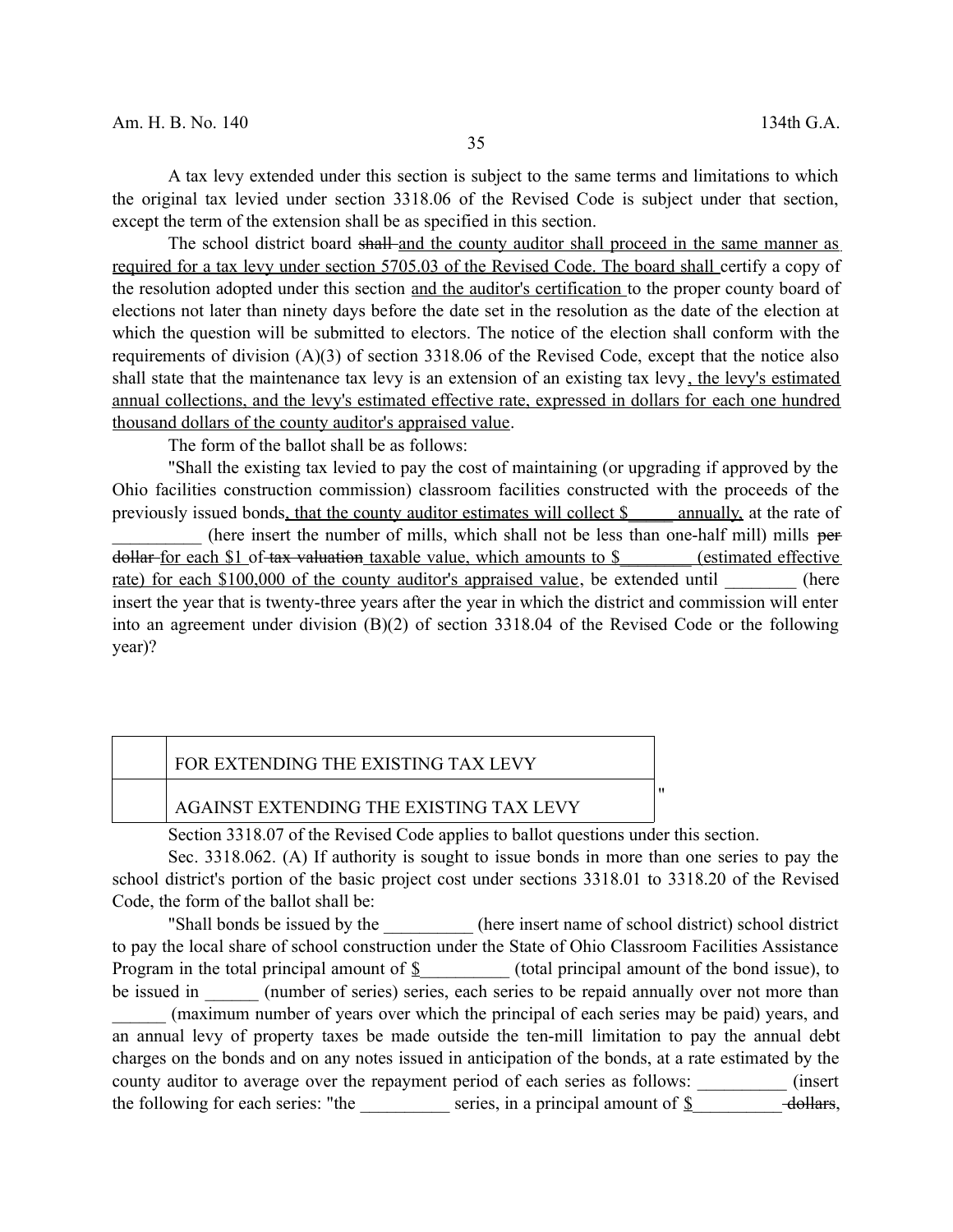requiring that the county auditor estimates will require mills per dollar for each \$1 of tax valuation taxable value, which amounts to  $\mathcal S$  (rate expressed in cents or dollars and cents, such as "36 cents" or "\$1.41") for each one hundred dollars in tax valuation \$100,000 of the county auditor's appraised value, commencing in and first payable in  $\Box$ ?"

and, unless the additional levy

of taxes is not required pursuant

to division (C) of section

3318.05 of the Revised Code,

"Shall an additional levy of taxes be made for a period of twenty-three years to benefit the \_\_\_\_\_\_\_\_\_\_ (here insert name of school district) school district, the proceeds of which shall be used to pay the cost of maintaining (or upgrading if approved by the Ohio facilities construction commission) the classroom facilities included in the project, that the county auditor estimates will collect \$ annually, at the rate of (here insert the number of mills, which shall not be less than one-half mill) mills for each one dollar \$1 of valuation taxable value, which amounts to \$ for each \$100,000 of the county auditor's appraised value?

| For the bond issue     |  |
|------------------------|--|
| Against the bond issue |  |

(B) If it is necessary for the school district to acquire a site for the classroom facilities to be acquired pursuant to sections 3318.01 to 3318.20 of the Revised Code, the district board may propose either to issue bonds of the board or to levy a tax to pay for the acquisition of such site, and may combine the question of doing so with the questions specified in division (A) of this section. Bonds issued under this division for the purpose of acquiring a site are a general obligation of the school district and are Chapter 133. securities.

The form of that portion of the ballot to include the question of either issuing bonds or levying a tax for site acquisition purposes shall be one of the forms prescribed in division (D) of section 3318.06 of the Revised Code.

(C) Where the school district board chooses to combine the question in division (A) of this section with any of the additional questions described in divisions (A) to (D) of section 3318.056 of the Revised Code, the question specified in division (A) of this section to be voted on shall be "For the Bond Issues and the Tax Levies" and "Against the Bond Issues and the Tax Levies."

(D) If a majority of those voting upon a proposition prescribed in this section which includes the question of issuing bonds vote in favor of that issuance, and if the agreement prescribed in section 3318.08 of the Revised Code has been entered into, the school district board may proceed under Chapter 133. of the Revised Code with the issuance of bonds or bond anticipation notes in accordance with the terms of the agreement.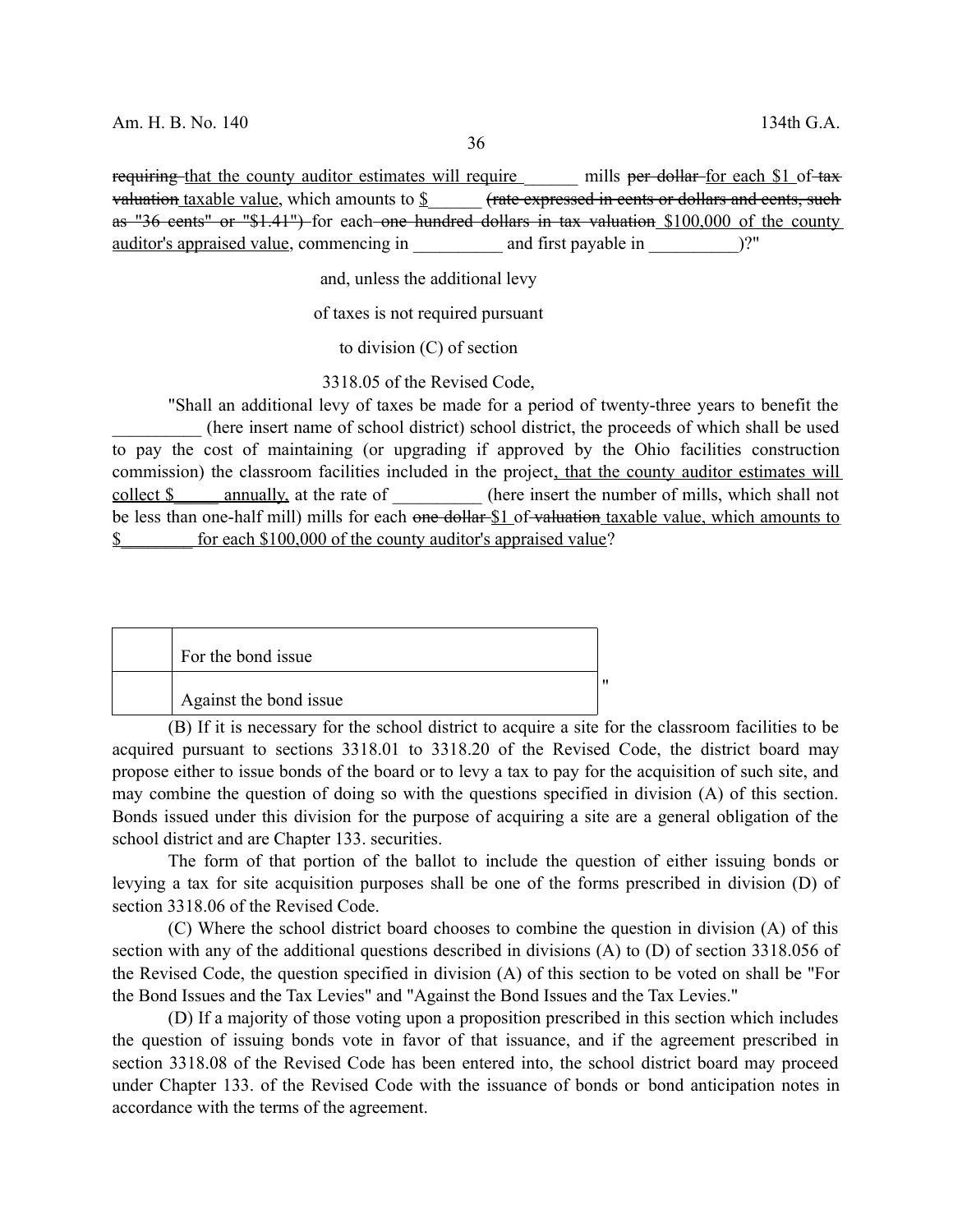Sec. 3318.063. If the board of education of a city, exempted village, or local school district that has entered into an agreement under section 3318.051 of the Revised Code to make transfers of money in lieu of levying the tax for maintenance or upgrade of the classroom facilities included in the district's project determines that it no longer can continue making the transfers so agreed to and desires to rescind that agreement, the board shall adopt the resolution to submit the question of the tax levy prescribed in this section.

The resolution shall declare that the question of a tax levy specified in division (F) of section 3318.051 of the Revised Code shall be submitted to the electors of the school district at the next general or primary election, if there be a general or primary election not less than seventy-five and not more than ninety-five days after the day of the adoption of such resolution or, if not, at a special election to be held at a time specified in the resolution which shall be not less than seventy-five days after the day of the adoption of the resolution and which shall be in accordance with the requirements of section 3501.01 of the Revised Code. Such resolution shall specify both of the following:

(A) That the rate which it is necessary to levy shall be at the rate of not less than one-half mill for each one dollar of valuation taxable value, and that such tax shall be levied for the number of years required by division (F) of section 3318.051 of the Revised Code;

(B) That the proceeds of the tax shall be used to pay the cost of maintaining the classroom facilities included in the project.

A copy of such resolution shall after its passage and not less than seventy-five days prior to the date set therein for the election be certified to the county board of elections.

Notice of the election shall include the levy's estimated annual collections, the fact that the tax levy shall be at the rate of not less than one-half mill for each one dollar of valuation taxable value for the number of years required by division (F) of section 3318.051 of the Revised Code, and that the proceeds of the tax shall be used to pay the cost of maintaining the classroom facilities included in the project. The notice shall also express the rate in dollars for each one hundred thousand dollars of the county auditor's appraised value.

The form of the ballot to be used at such election shall be:

"Shall a levy of taxes be made for a period of the insert the number of years, which shall not be less than the number required by division (F) of section 3318.051 of the Revised Code) years to benefit the  $\qquad \qquad$  (here insert name of school district) school district, the proceeds of which shall be used to pay the cost of maintaining (or upgrading if approved by the Ohio facilities construction commission) the classroom facilities included in the project, that the county auditor estimates will collect \$\_\_\_\_\_\_ annually, at the rate of \_\_\_\_\_\_\_\_\_\_ (here insert the number of mills, which shall not be less than one-half mill) mills for each one dollar \$1 of valuation taxable value, which amounts to \$  $\qquad$  for each \$100,000 of the county auditor's appraised value?

FOR THE TAX LEVY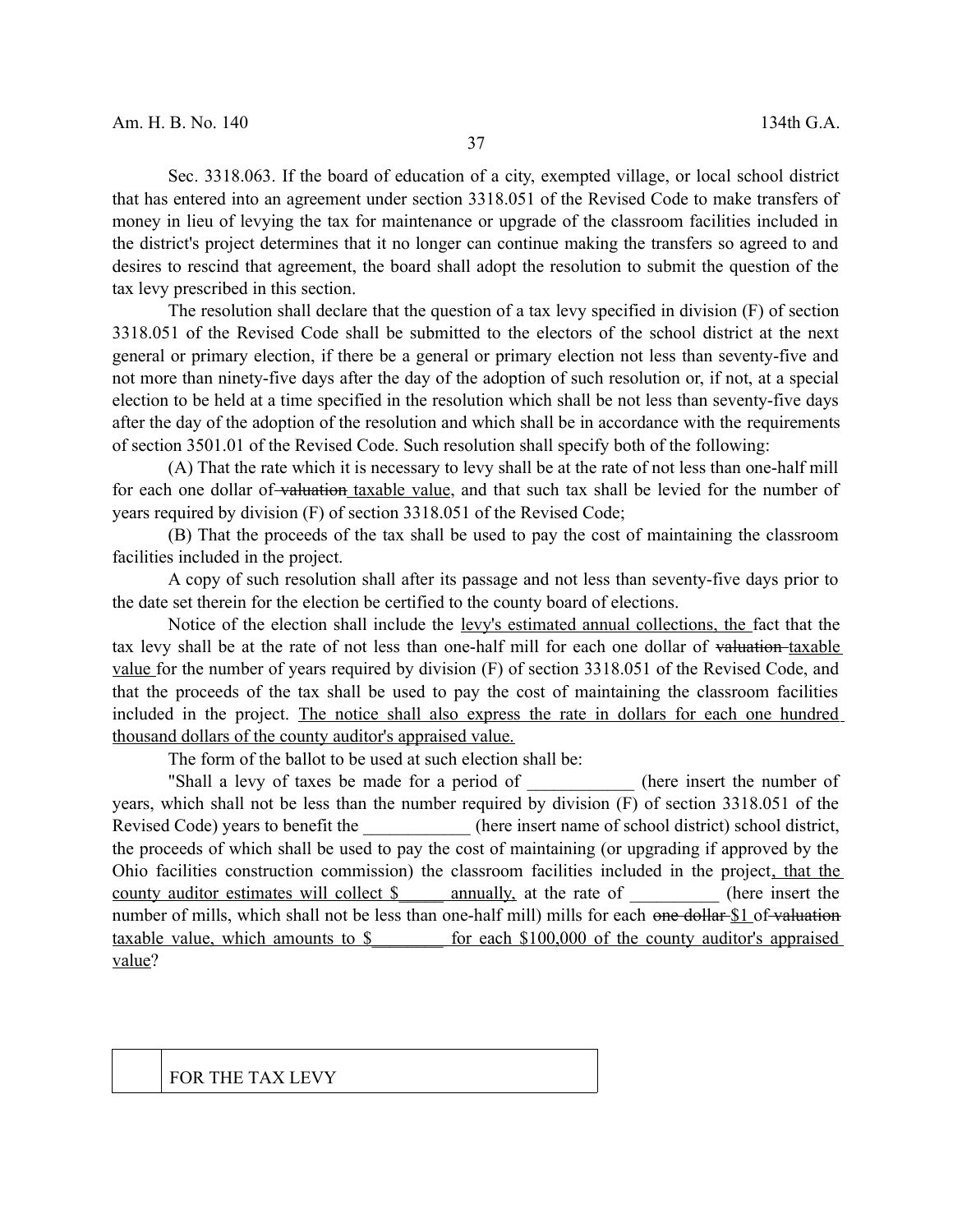### AGAINST THE TAX LEVY

Sec. 3318.361. A school district board opting to qualify for state assistance pursuant to section 3318.36 of the Revised Code through levying the tax specified in division (D)(2)(a) or (D)(4) of that section shall declare by resolution that the question of a tax levy specified in division (D)(2) (a) or (4), as applicable, of section 3318.36 of the Revised Code shall be submitted to the electors of the school district at the next general or primary election, if there be a general or primary election not less than ninety and not more than one hundred ten days after the day of the adoption of such resolution or, if not, at a special election to be held at a time specified in the resolution which shall be not less than ninety days after the day of the adoption of the resolution and which shall be in accordance with the requirements of section 3501.01 of the Revised Code. Such resolution shall specify both of the following:

(A) That the rate which it is necessary to levy shall be at the rate of not less than one-half mill for each one dollar of valuation taxable value, and that such tax shall be levied for a period of twentythree years;

(B) That the proceeds of the tax shall be used to pay the cost of maintaining the classroom facilities included in the project or upgrading those facilities if approved by the Ohio facilities construction commission.

A copy of such resolution shall after its passage and not less than ninety days prior to the date set therein for the election be certified to the county board of elections.

Notice of the election shall include the levy's estimated annual collections, the fact that the tax levy shall be at the rate of not less than one-half mill for each one dollar of valuation-taxable value for a period of twenty-three years, and that the proceeds of the tax shall be used to pay the cost of maintaining or upgrading the classroom facilities included in the project. The notice shall also express the rate in dollars for each one hundred thousand dollars of the county auditor's appraised value.

The form of the ballot to be used at such election shall be:

"Shall a levy of taxes be made for a period of twenty-three years to benefit the

(here insert name of school district) school district, the proceeds of which shall be used to pay the cost of maintaining (or upgrading if approved by the Ohio facilities construction commission) the classroom facilities included in the project, that the county auditor estimates will collect \$ annually, at the rate of  $\qquad \qquad$  (here insert the number of mills, which shall not be less than onehalf mill) mills for each <del>one dollar \$1</del> of valuation taxable value, which amounts to \$ for each \$100,000 of the county auditor's appraised value?

|  | <b>FOR THE TAX LEVY</b>     |  |
|--|-----------------------------|--|
|  | <b>AGAINST THE TAX LEVY</b> |  |

Sec. 3318.45. (A) Unless division (B) of section 3318.44 of the Revised Code applies, if a

"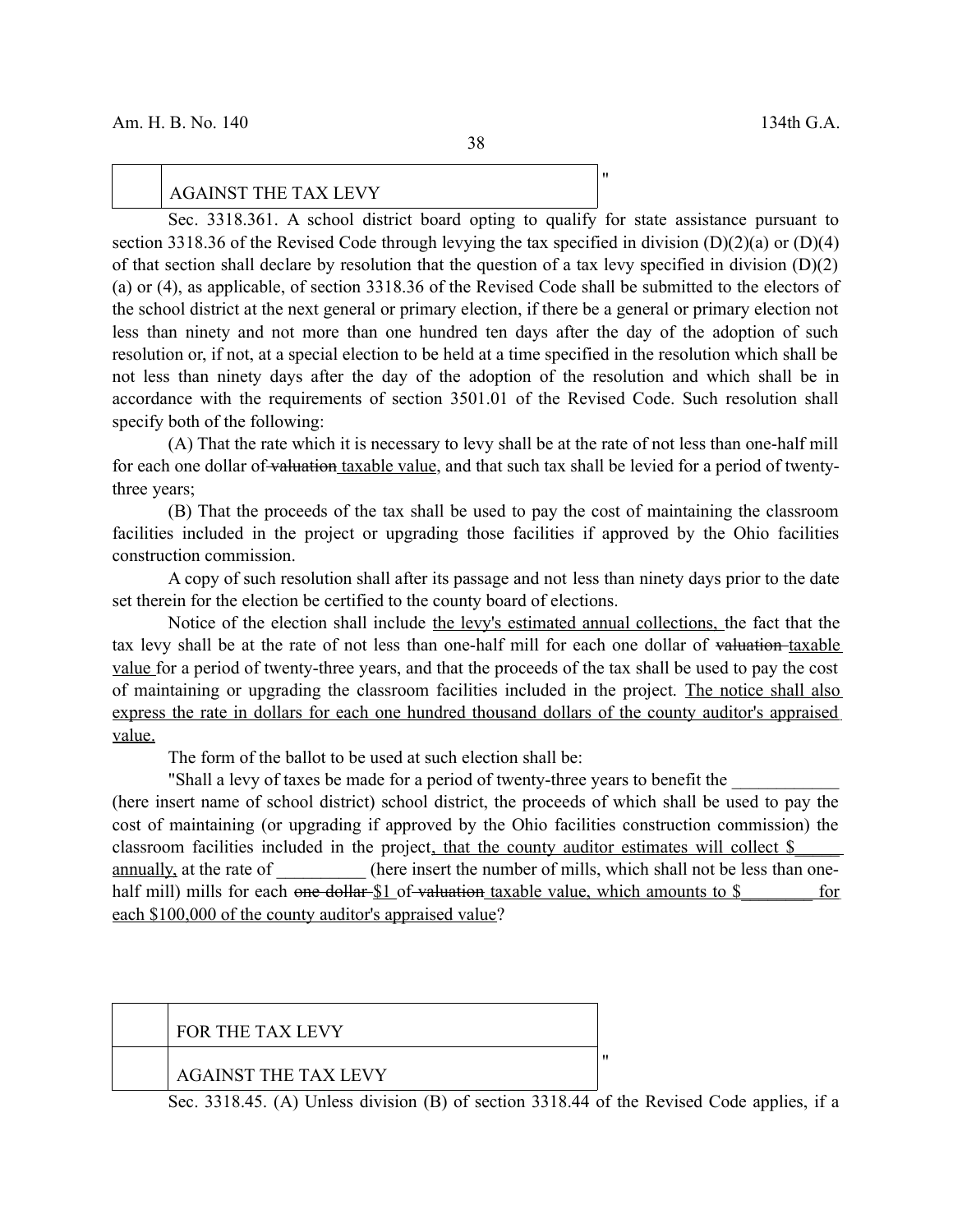joint vocational school district board of education proposes to issue securities to generate all or part of the school district's portion of the basic project cost of the school district's project under sections 3318.40 to 3318.45 of the Revised Code, the school district board shall adopt a resolution in accordance with Chapter 133. and section 3311.20 of the Revised Code. Unless the school district board seeks authority to issue securities in more than one series, the school district board shall adopt the form of the ballot prescribed in section 133.18 of the Revised Code.

(B) If authority is sought to issue bonds in more than one series, the form of the ballot shall be:

"Shall bonds be issued by the the there insert name of joint vocational school district) joint vocational school district to pay the local share of school construction under the State of Ohio Joint Vocational School Facilities Assistance Program in the total principal amount of  $\$\$  (total principal amount of the bond issue), to be issued in (number of series) series, each series to be repaid annually over not more than  $($ maximum number of years over which the principal of each series may be paid) years, and an annual levy of property taxes be made outside the ten-mill limitation to pay the annual debt charges on the bonds and on any notes issued in anticipation of the bonds, at a rate estimated by the county auditor to average over the repayment period of each series as follows: \_\_\_\_\_\_\_\_\_\_\_\_ [insert the following for each series: "the \_ series, in a principal amount of  $\underline{\S}$  dollars, requiring that the county auditor estimates will require mills per dollar for each \$1 of tax valuation taxable value, which amount amounts to \$  $\epsilon$  (rate expressed in cents or dollars and cents, such as "36 cents" or "\$1.41") for each one hundred dollars in tax valuation \$100,000 of the county auditor's appraised value, commencing in and first payable in  $"$  !?

| For the bond issue     |  |
|------------------------|--|
| Against the bond issue |  |

(C) If it is necessary for the school district to acquire a site for the classroom facilities to be acquired pursuant to sections 3318.40 to 3318.45 of the Revised Code, the district board may propose either to issue bonds of the board or to levy a tax to pay for the acquisition of such site and may combine the question of doing so with the question specified by reference in division (A) of this section or the question specified in division (B) of this section. Bonds issued under this division for the purpose of acquiring a site are a general obligation of the school district and are Chapter 133. securities.

The form of that portion of the ballot to include the question of either issuing bonds or levying a tax for site acquisition purposes shall be one of the following:

(1) "Shall bonds be issued by the  $\qquad$  (here insert name of the joint vocational school district) joint vocational school district to pay costs of acquiring a site for classroom facilities under the State of Ohio Joint Vocational School Facilities Assistance Program in the principal amount of  $\S$  (here insert principal amount of the bond issue), to be repaid annually over a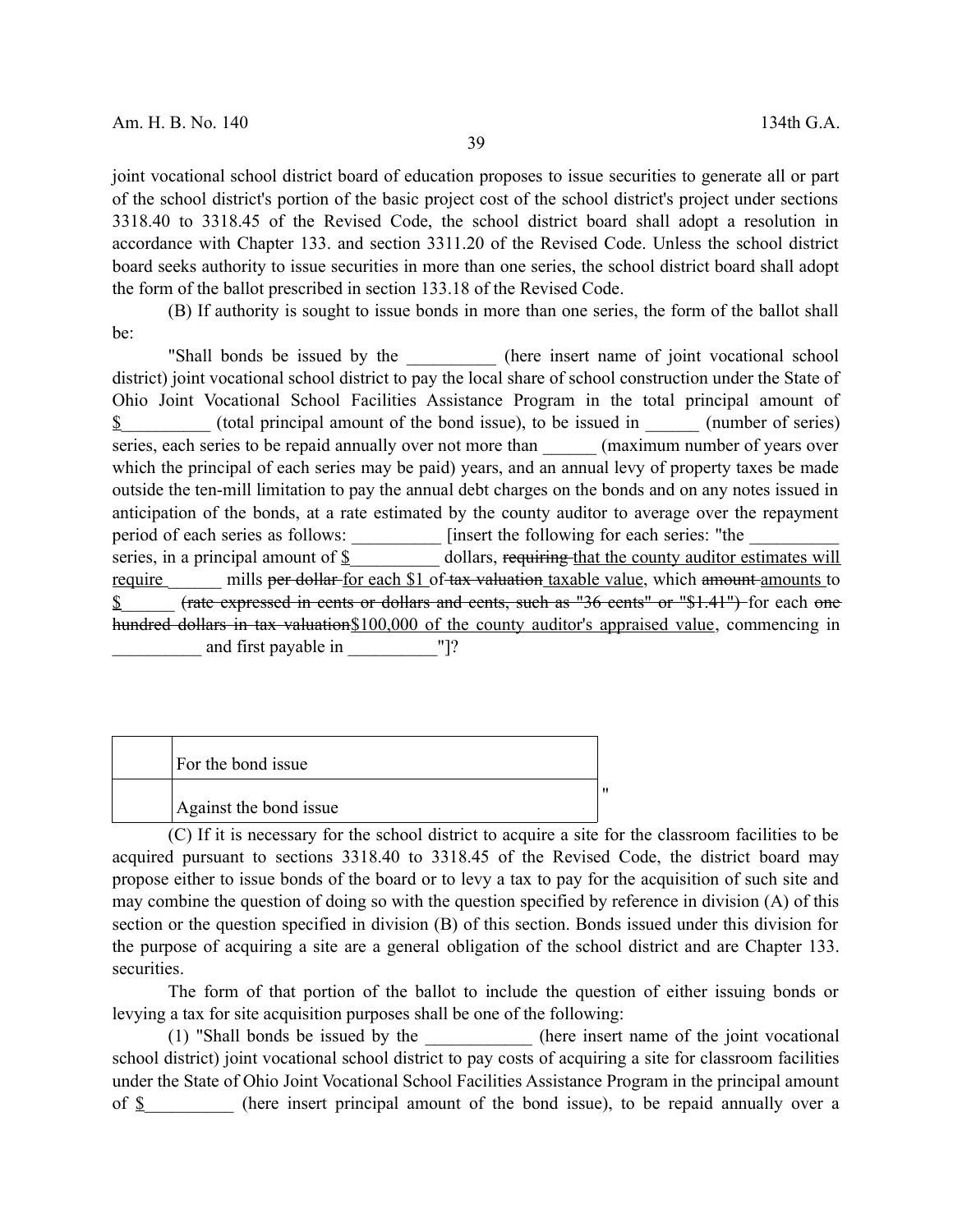maximum period of (here insert maximum number of years over which the principal of the bonds may be paid) years, and an annual levy of property taxes be made outside the ten-mill limitation, estimated by the county auditor to average over the repayment period of the bond issue

\_\_\_\_\_\_\_\_\_\_ (here insert number of mills) mills for each one dollar \$1 of tax valuation taxable value, which amount amounts to \$ (here insert rate expressed in cents or dollars and cents, such as "thirty-six cents" or "\$0.36") for each one hundred dollars \$100,000 of valuation the county auditor's appraised value, to pay the annual debt charges on the bonds and to pay debt charges on any notes issued in anticipation of the bonds?"

(2) "Shall an additional levy of taxes outside the ten-mill limitation be made for the benefit of the \_\_\_\_\_\_\_\_\_\_ (here insert name of the joint vocational school district) joint vocational school district for the purpose of acquiring a site for classroom facilities in the sum of  $\S$  (here insert annual amount the levy is to produce) estimated by the county auditor to collect \$ annually and to average **there insert number of mills)** mills for each one hundred dollars \$1 of valuation taxable value, which amount amounts to \$\_\_\_\_\_\_\_\_\_\_ (here insert rate expressed in eents or dollars and cents, such as "thirty-six cents" or "\$0.36") for each one hundred dollars \$100,000 of valuation the county auditor's appraised value, for a period of (here insert number of years the millage is to be imposed) years?"

Where it is necessary to combine the question of issuing bonds of the joint vocational school district as described in division (A) of this section with the question of issuing bonds of the school district for acquisition of a site, the question specified in that division to be voted on shall be "For the bond issues" and "Against the bond issues."

Where it is necessary to combine the question of issuing bonds of the joint vocational school district as described in division (A) of this section with the question of levying a tax for the acquisition of a site, the question specified in that division to be voted on shall be "For the bond issue and the tax levy" and "Against the bond issue and the tax levy."

(D) Where the school district board chooses to combine a question specified in this section with any of the additional questions described in division (C) of section 3318.44 of the Revised Code, the question to be voted on shall be "For the bond issues and the tax levies" and "Against the bond issues and the tax levies."

(E) If a majority of those voting upon a proposition prescribed in this section which includes the question of issuing bonds vote in favor of that issuance and if the agreement prescribed in section 3318.08 of the Revised Code has been entered into, the school district board may proceed under Chapter 133. of the Revised Code with the issuance of bonds or bond anticipation notes in accordance with the terms of the agreement.

Sec. 3381.03. Any county, or any two or more counties, municipal corporations, or townships, or any combination of these may create a regional arts and cultural district by the adoption of a resolution or ordinance by the board of county commissioners of each county, the legislative authority of each municipal corporation, and the board of township trustees of each township that desires to create or to join in the creation of the district. The resolution or ordinance shall state all of the following:

(A) The purposes for the creation of the district;

(B) The counties, municipal corporations, or townships that are to be included in the district;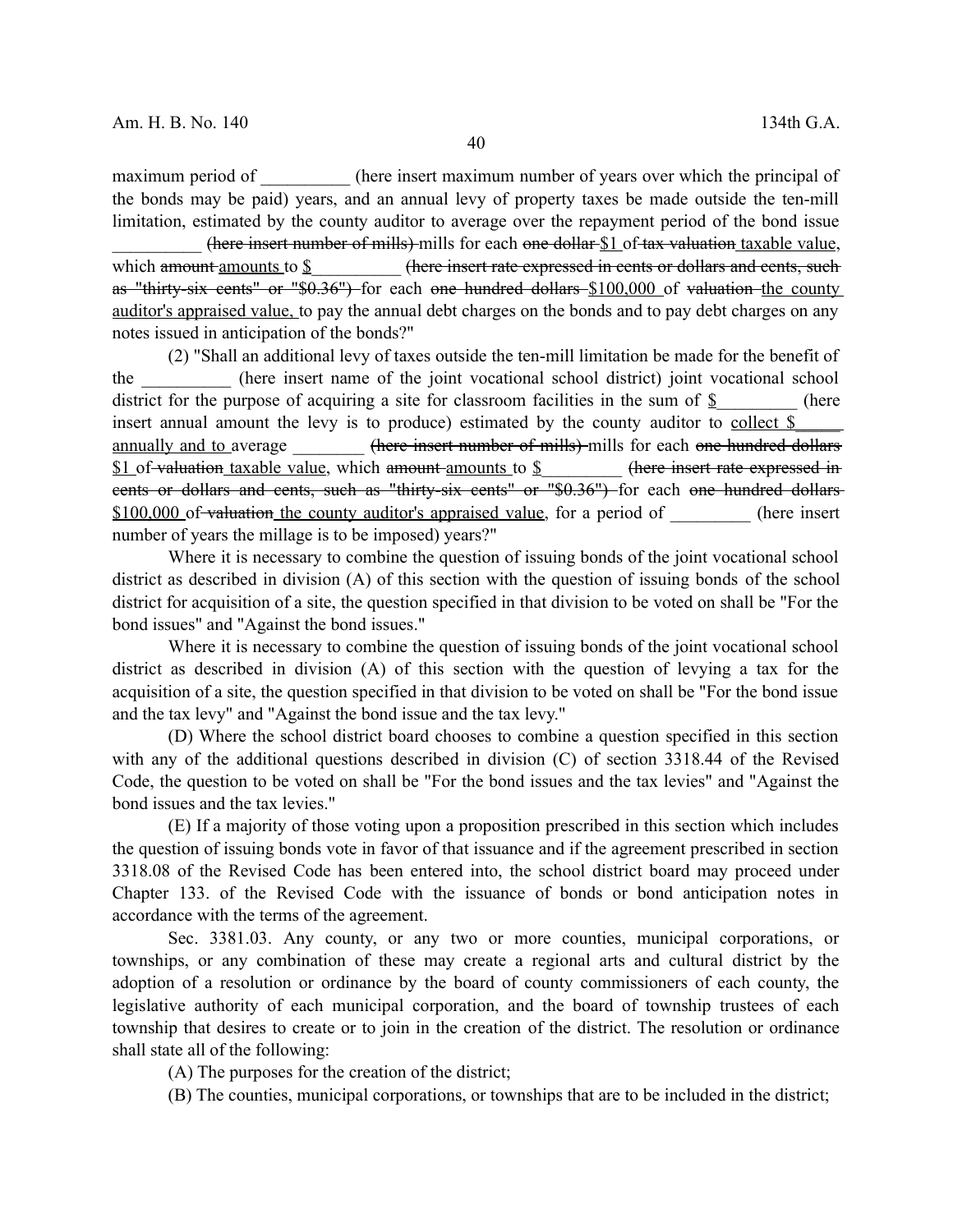(C) The official name by which the district shall be known;

(D) The location of the principal office of the district or the manner in which the location shall be selected;

(E) Subject to section 3381.05 of the Revised Code, the number, term, and compensation, which shall not exceed the sum of fifty dollars for each board and committee meeting attended by a member, of the members of the board of trustees of the district;

(F) Subject to section 3381.05 of the Revised Code, the manner in which members of the board of trustees of the district shall be appointed; the method of filling vacancies; and the period, if any, for which a trustee continues in office after expiration of the trustee's term pending the appointment of the trustee's successor;

(G) The manner of apportioning expenses of the district among the participating counties, municipal corporations, and townships.

The resolution or ordinance may also provide that the authority of the districts to make grants under section 3381.20 of the Revised Code may be totally or partially delegated to one or more area arts councils, as defined in section 757.03 of the Revised Code, located within the district.

The district provided for in the resolution or ordinance shall be created upon the adoption of the resolution or ordinance by the board of county commissioners of each county, the legislative authority of each municipal corporation, and the board of township trustees of each township enumerated in the resolution or ordinance. The resolution or ordinance may be amended to include additional counties, municipal corporations, or townships or for any other purpose by the adoption of an amendment by the board of county commissioners of each county, the legislative authority of each municipal corporation, and the board of township trustees of each township that has created or joined or proposes to join the district.

After each county, municipal corporation, and township has adopted a resolution or ordinance approving inclusion of additional counties, municipal corporations, or townships in the district, a copy of the resolution or ordinance shall be filed with the clerk of the board of the county commissioners of each county, the clerk of the legislative authority of each municipal corporation, and the fiscal officer of the board of trustees of each township proposed to be included in the district. The inclusion is effective when all such filing is completed unless the district to which territory is to be added has authority to levy an ad valorem tax on property within its territory, in which event the inclusion shall become effective upon voter approval of the joinder and the tax. The

If a tax on property is to be levied, the board and the county auditor shall proceed in the same manner as required for a tax levy under section 5705.03 of the Revised Code, except that the levy's annual collections shall be estimated assuming that the additional territory has been added to the district. The board of trustees shall promptly certify the proposal and the auditor's certification to the board or boards of elections for the purpose of having the proposal placed on the ballot at the next general or primary election that occurs not less than sixty days after the date of the meeting of the board of trustees, or at a special election held on a date specified in the certification that is not less than sixty days after the date of the meeting of the board. If territory of more than one county, municipal corporation, or township is to be added to the regional arts and cultural district, the electors of the territories of the counties, municipal corporations, or townships which are to be added shall vote as a district, and the outcome of the election shall be determined by the vote cast in the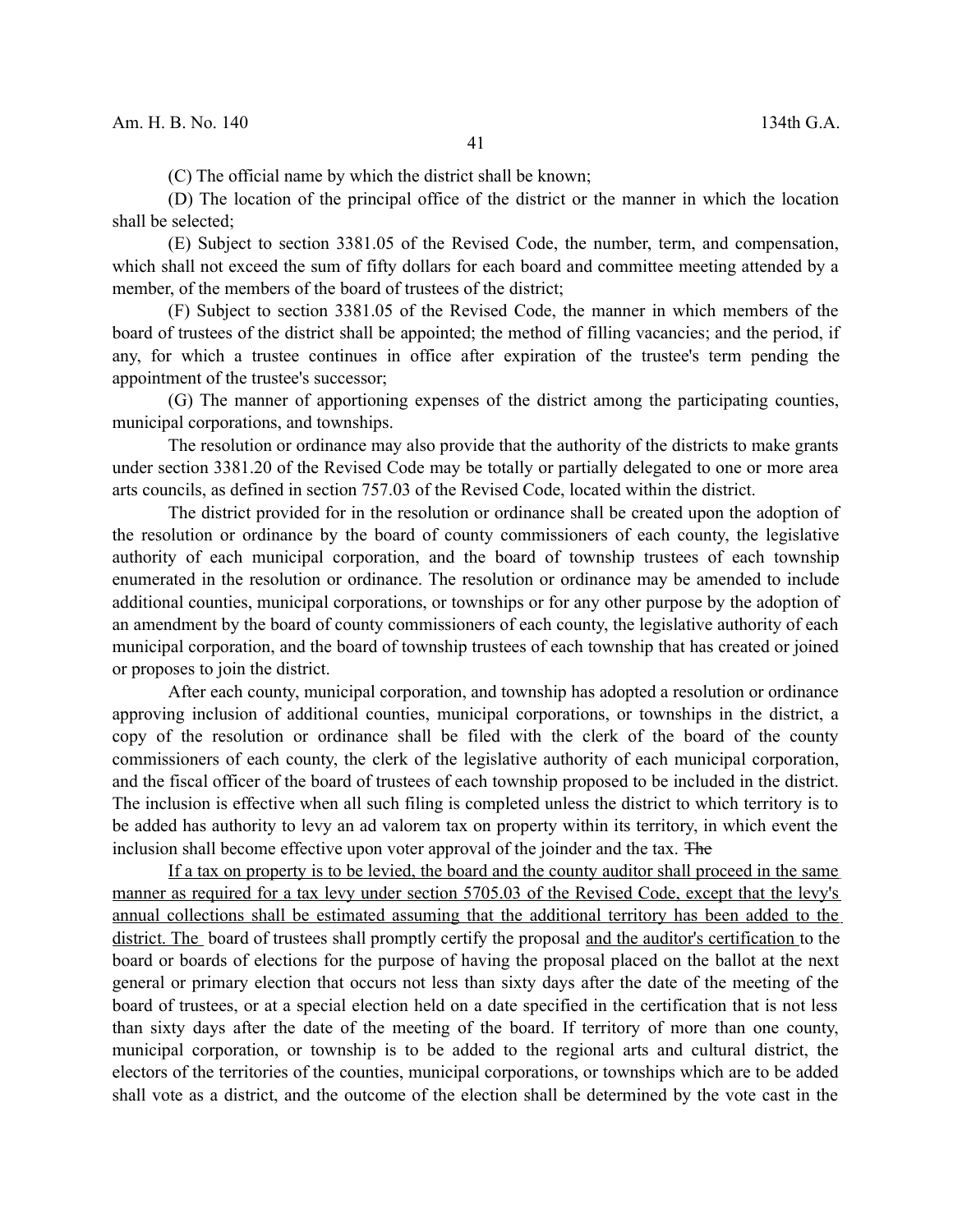entire district. Upon certification of a proposal to the board or boards of elections pursuant to this section, the board or boards of elections shall make the necessary arrangements for the submission of the questions to the electors of the territory to be added to the district, and the election shall be held, canvassed, and certified in the manner provided for the submission of tax levies under section 5705.19 of the Revised Code, except that the question appearing on the ballot shall read:

"Shall the territory within the  $(name \space or \space names \space of \space political$ subdivisions to be joined) be added to \_\_\_\_\_\_\_\_\_\_\_\_\_\_\_\_\_\_\_\_\_\_\_\_\_\_\_\_\_\_\_\_ (name) regional arts and cultural district? And shall  $a(n)$  \_\_\_\_\_\_\_\_\_\_\_\_\_\_\_\_\_\_\_(here insert type of tax or taxes) a property tax that the county auditor estimates will collect \$ annually at a rate of taxation not to exceed exceeding (here insert maximum tax rate or rates) mills for each \$1 of taxable value, which amounts to \$ (estimated effective rate) for each \$100,000 of the county auditor's appraised value, be levied for purposes of such district?"

If the question is approved by a majority of the electors voting on the question, the joinder is effective immediately, and the district may extend the levy of the tax against all the taxable property within the territory that has been added. If the question is approved at a general election or at a special election occurring prior to a general election but after the fifteenth day of July in any calendar year, the district may amend its budget and resolution adopted pursuant to section 5705.34 of the Revised Code, and the levy shall be placed on the current tax list and duplicate and collected as other taxes are collected from all taxable property within the territory of the district, including the territory added as a result of the election.

The territory of a district shall be coextensive with the territory of the counties, municipal corporations, and townships included within the district, provided that the same territory may not be included in more than one regional arts and cultural district, and provided, that if a district includes only a portion of an entire county, a district may be created in the remaining portion of the same county by resolution of the board of county commissioners acting alone or in conjunction with municipal corporations and townships as provided in this section.

As used in this section, "the county auditor's appraised value" and "estimated effective rate" have the same meanings as in section 5705.01 of the Revised Code.

Sec. 3505.06. (A) On the questions and issues ballot shall be printed all questions and issues to be submitted at any one election together with the percentage of affirmative votes necessary for passage as required by law. Such ballot shall have printed across the top thereof, and below the stubs, "Official Questions and Issues Ballot."

(B)(1) Questions and issues shall be grouped together on the ballot from top to bottom as provided in division  $(B)(1)$  of this section, except as otherwise provided in division  $(B)(2)$  of this section. State questions and issues shall always appear as the top group of questions and issues. In calendar year 1997, the following questions and issues shall be grouped together on the ballot, in the following order from top to bottom, after the state questions and issues:

(a) County questions and issues;

(b) Municipal questions and issues;

(c) Township questions and issues;

(d) School or other district questions and issues.

In each succeeding calendar year after 1997, each group of questions and issues described in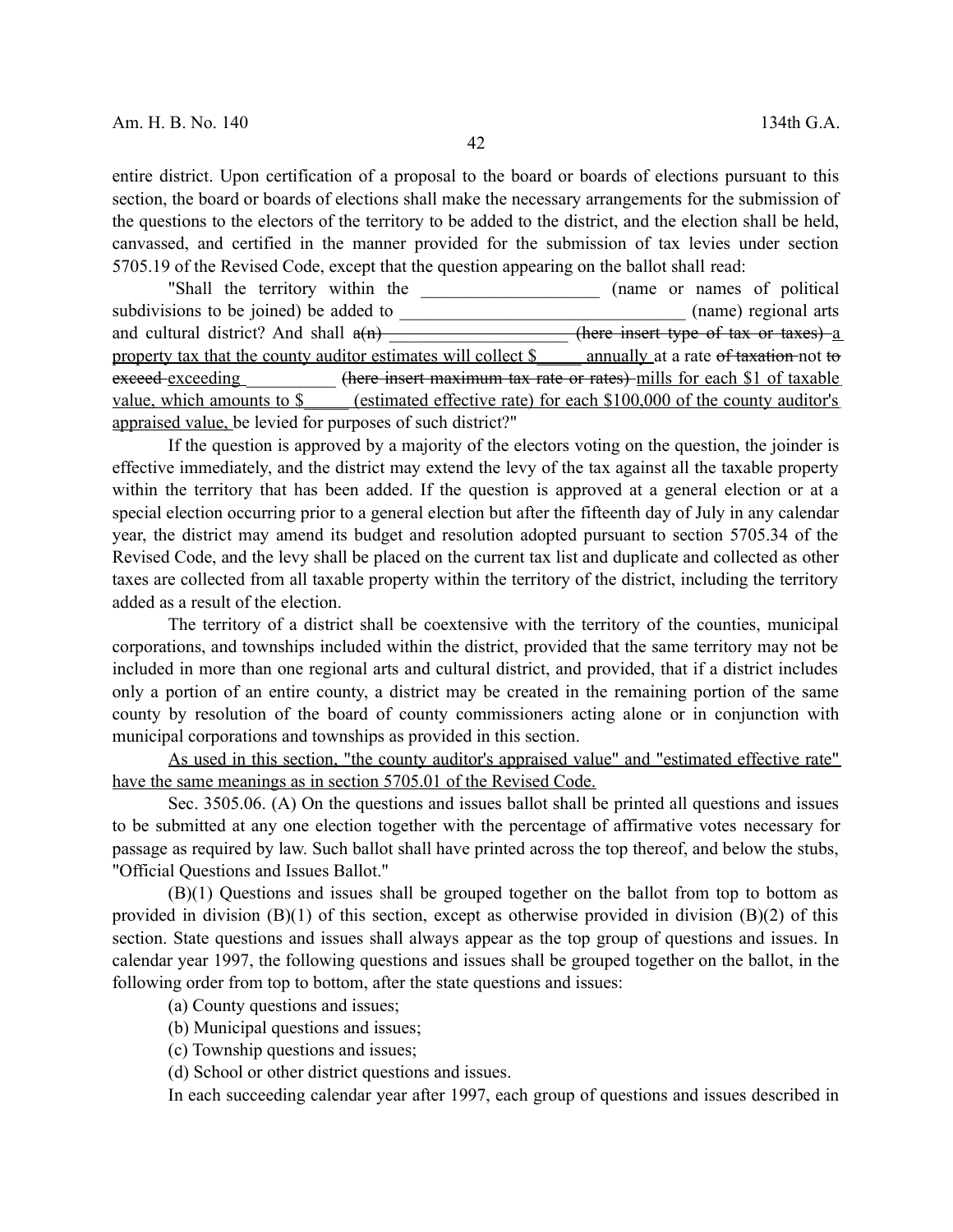division (B)(1)(a) to (d) of this section shall be moved down one place on the ballot except that the group that was last on the ballot during the immediately preceding calendar year shall appear at the top of the ballot after the state questions and issues. The rotation shall be performed only once each calendar year, beginning with the first election held during the calendar year. The rotation of groups of questions and issues shall be performed during each calendar year as required by division (B)(1) of this section, even if no questions and issues from any one or more such groups appear on the ballot at any particular election held during that calendar year.

(2) Questions and issues shall be grouped together on the ballot, from top to bottom, in the following order when it is not practicable to group them together as required by division  $(B)(1)$  of this section because of the type of voting machines used by the board of elections: state questions and issues, county questions and issues, municipal questions and issues, township questions and issues, and school or other district questions and issues. The particular order in which each of a group of state questions or issues is placed on the ballot shall be determined by, and certified to each board of elections by, the secretary of state.

(3) Failure of the board of elections to rotate questions and issues as required by division (B) (1) of this section does not affect the validity of the election at which the failure occurred, and is not grounds for contesting an election under section 3515.08 of the Revised Code.

(C) The particular order in which each of a group of county, municipal, township, or school district questions or issues is placed on the ballot shall be determined by the board providing the ballots.

(D) The printed matter pertaining to each question or issue on the ballot shall be enclosed at the top and bottom thereof by a heavy horizontal line across the width of the ballot. Immediately below such top line shall be printed a brief title descriptive of the question or issue below it, such as "Proposed Constitutional Amendment," "Proposed Bond Issue," "Proposed Annexation of Territory," "Proposed Increase in Tax Rate," or such other brief title as will be descriptive of the question or issue to which it pertains, together with a brief statement of the percentage of affirmative votes necessary for passage, such as "A sixty-five per cent affirmative vote is necessary for passage," "A majority vote is necessary for passage," or such other brief statement as will be descriptive of the percentage of affirmative votes required.

(E) The questions and issues ballot need not contain the full text of the proposal to be voted upon. A condensed text that will properly describe the question, issue, or an amendment proposed by other than the general assembly shall be used as prepared and certified by the secretary of state for state-wide questions or issues or by the board for local questions or issues. If other than a full text is used, the full text of the proposed question, issue, or amendment together with the percentage of affirmative votes necessary for passage as required by law shall be posted in each polling place in some spot that is easily accessible to the voters.

(F) Each question and issue appearing on the questions and issues ballot may be consecutively numbered. The question or issue determined to appear at the top of the ballot may be designated on the face thereof by the Arabic numeral "1" and all questions and issues placed below on the ballot shall be consecutively numbered. Such numeral shall be placed below the heavy top horizontal line enclosing such question or issue and to the left of the brief title thereof.

(G) No portion of a ballot question proposing to levy a property tax in excess of the ten-mill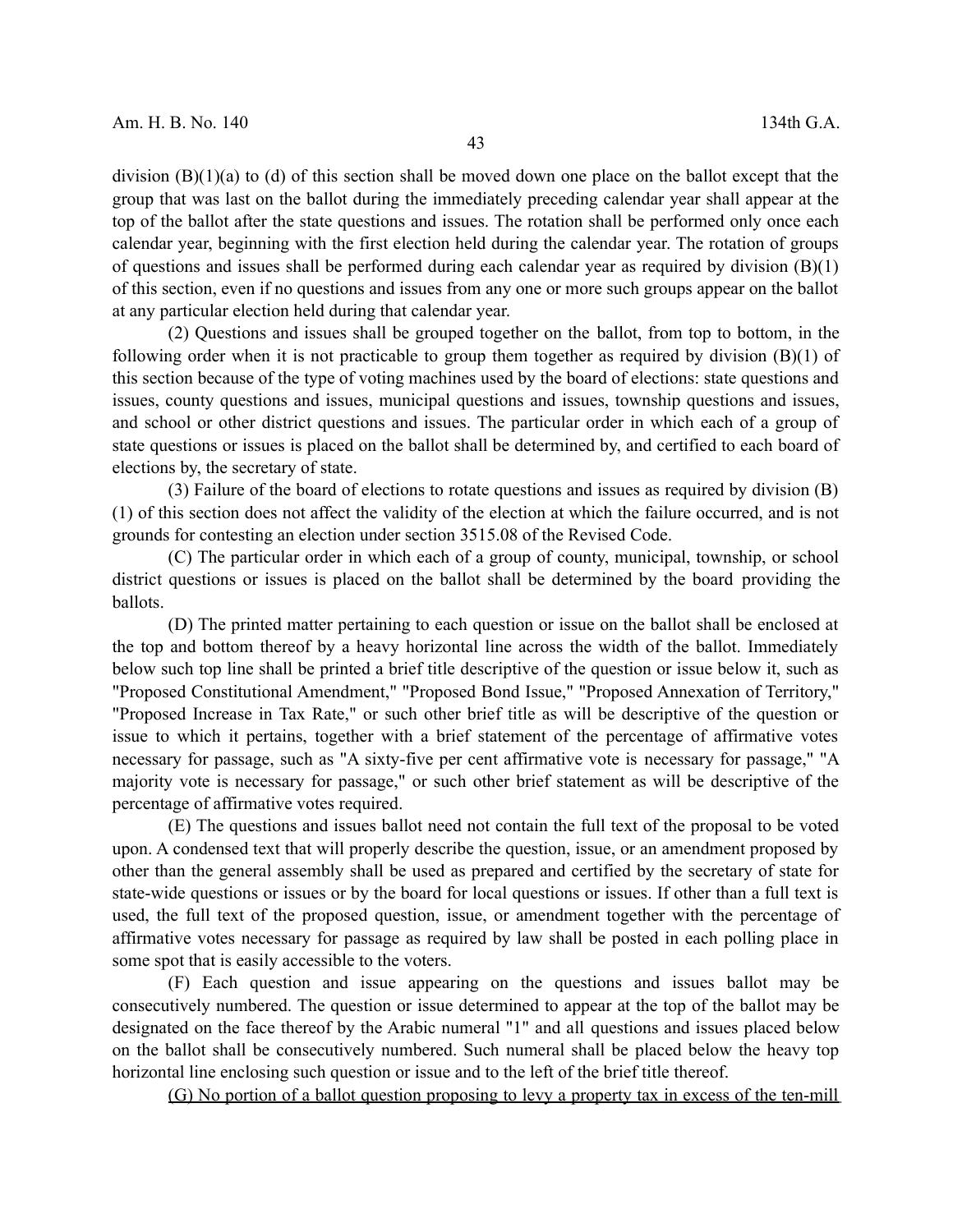limitation under any section of the Revised Code, including the renewal or replacement of such a levy, may be printed in boldface type or in a font size that is different from the font size of other text in the ballot question. The prohibitions in division  $(G)$  of this section do not apply to printed matter either described in division (D) of this section related to such a ballot question or located in the area of the ballot in which votes are indicated for or against that question.

Sec. 4582.024. After a port authority has been created, any municipal corporation, township, or county, acting by ordinance, resolution of the township trustees, or resolution of the county commissioners, respectively, which is contiguous to such port authority, or to any municipal corporation, township, or county which proposes to join such port authority at the same time and is contiguous to such port authority, or any county within which such port authority is situated, may join such port authority and thereupon the jurisdiction and territory of such port authority shall include such municipal corporation, county, or township. If more than one such political subdivision is to be joined to the port authority at the same time, then each such ordinance or resolution shall designate the political subdivisions which are to be so joined. Any territory or municipal corporation not included in a port authority and which is annexed to a municipal corporation included within the jurisdiction and territory of a port authority shall, on such annexation and without further proceedings, be annexed to and be included in the jurisdiction and territory of such port authority. Before such political subdivision or subdivisions are joined to a port authority, other than by annexation to a municipality, the political subdivision or subdivisions theretofore comprising such port authority shall agree upon the terms and conditions pursuant to which such political subdivision or subdivisions are to be joined. For all purposes of sections 4582.01 to 4582.20, inclusive, of the Revised Code, such political subdivision or subdivisions shall be considered to have participated in the creation of such port authority, except that the initial term of any director of the port authority appointed by such a political subdivision shall be four years. After each ordinance or resolution proposing joinder to the port authority has become effective and the terms and conditions of joinder have been agreed to, the board of directors of the port authority shall by resolution either accept or reject such joinder. Such joinder shall be effective on adoption of the resolution accepting such joinder, unless the port authority to which a political subdivision or subdivisions including a county within which such port authority is located, are to be joined has authority under section 4582.14 of the Revised Code to levy a tax on property within its jurisdiction, then such joinder shall not be effective until approved by the affirmative vote of a majority of the electors voting on the question of such joinder. If more than one political subdivision is to be joined to the port authority, then the electors of such subdivision shall vote as a district and the majority affirmative vote shall be determined by the vote cast in such district as a whole. Such-

 If a tax on property is to be levied, the board of directors of the port authority and the county auditor shall proceed in the same manner as required for a tax levy under section 5705.03 of the Revised Code, except that the levy's annual collections shall be estimated assuming that the additional subdivision or subdivisions have joined the port authority.

The election shall be called by the board of directors of the port authority and shall be held, canvassed, and certified in the manner provided for the submission of tax levies under section 5705.191 of the Revised Code except that the question appearing on the ballot shall read:

"Shall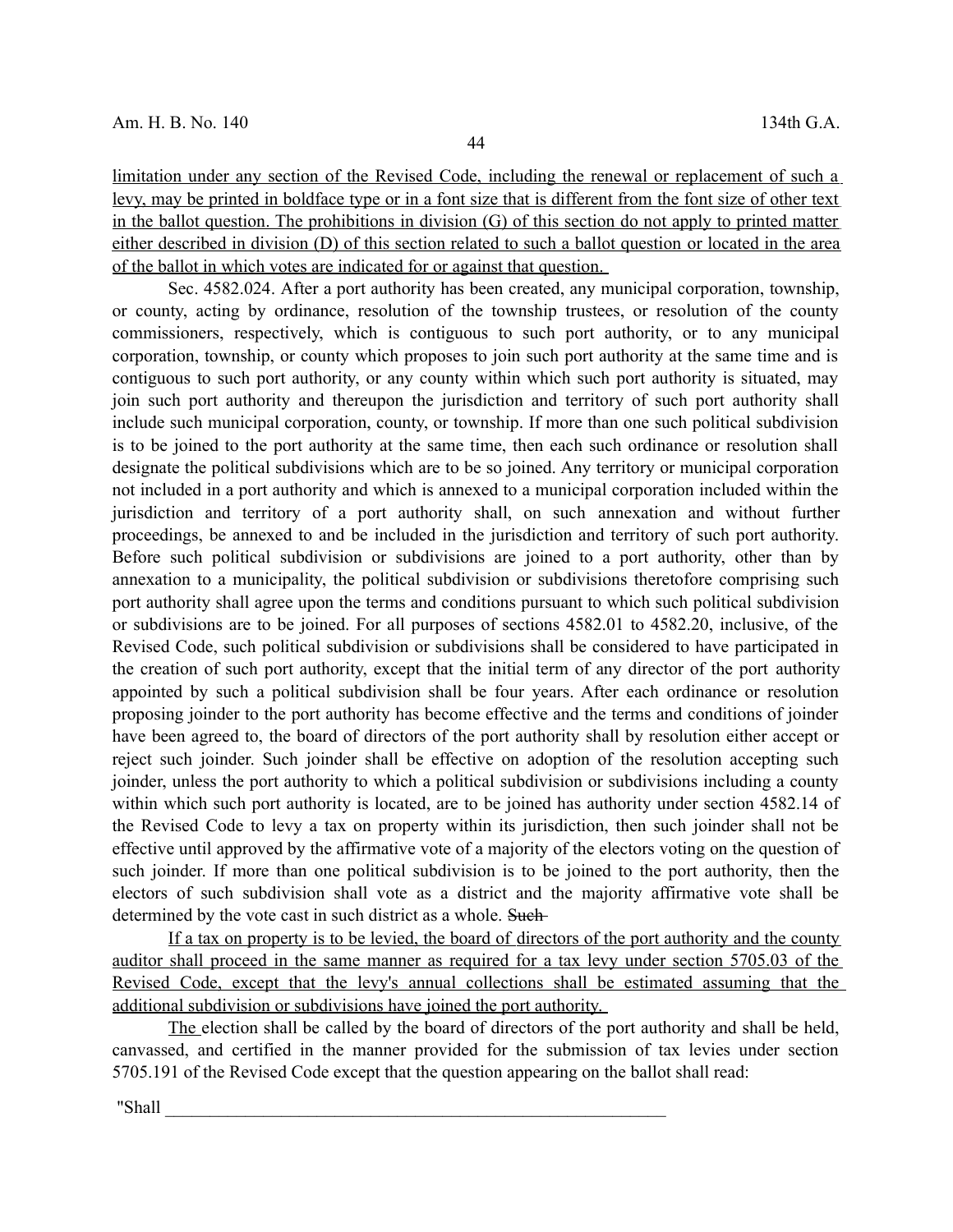(name or names of political subdivisions to be joined)

be joined to  $(name)$  port authority and the

existing tax levy (levies) of such port authority (aggregating), that the county auditor estimates will collect \$ annually, at a rate not exceeding

mill per dollar mill(s) for each \$1 of valuation taxable value, which amounts to \$\_\_\_\_\_\_\_\_ (estimated effective rate) for each \$100,000 of the county auditor's appraised value, be authorized to be

 $\mathcal{L}_\text{max} = \frac{1}{2} \sum_{i=1}^{n} \frac{1}{2} \sum_{i=1}^{n} \frac{1}{2} \sum_{i=1}^{n} \frac{1}{2} \sum_{i=1}^{n} \frac{1}{2} \sum_{i=1}^{n} \frac{1}{2} \sum_{i=1}^{n} \frac{1}{2} \sum_{i=1}^{n} \frac{1}{2} \sum_{i=1}^{n} \frac{1}{2} \sum_{i=1}^{n} \frac{1}{2} \sum_{i=1}^{n} \frac{1}{2} \sum_{i=1}^{n} \frac{1}{2} \sum_{i=1}^{n} \frac{1$ 

levied against properties within

(name or names of political subdivisions to be joined)

If the question is approved such joinder shall be immediately effective and the port authority shall be authorized to extend the levy of such tax against all the taxable property within the political subdivision or political subdivisions which have been joined. If such question is approved at a general election then the port authority may amend its budget and resolution adopted pursuant to section 5705.34 of the Revised Code and such levy shall be placed on the current tax list and duplicate and collected as other taxes are collected from all taxable property within the port authority including the political subdivision or political subdivisions joined as a result of such election.

As used in this section, "the county auditor's appraised value" and "estimated effective rate" have the same meanings as in section 5705.01 of the Revised Code.

Sec. 4582.26. After a port authority has been created, any municipal corporation, township, county, or other political subdivision, acting by ordinance or resolution, which is contiguous to any municipal corporation, township, county, or other political subdivision which participated in the creation of such port authority or to any municipal corporation, township, county, or other political subdivision which proposes to join the port authority at the same time and is contiguous to any municipal corporation, township, county, or other political subdivision which participated in the creation of such port authority, may join such port authority, and thereupon the jurisdiction and territory of the port authority includes the municipal corporation, county, township, or other political subdivision so joining. If more than one such political subdivision is to be joined to the port authority at the same time, then each such ordinance or resolution shall designate the political subdivisions which are to be so joined. Any territory or municipal corporation not included in a port authority and which is annexed to a municipal corporation included within the jurisdiction and territory of a port authority shall, on such annexation and without further proceedings, be annexed to and be included in the jurisdiction and territory of the port authority. Before such political subdivision or subdivisions are joined to a port authority, other than by annexation to a municipal corporation, the political subdivision or subdivisions theretofore comprising such port authority shall agree upon the terms and conditions pursuant to which such political subdivision or subdivisions are to be joined. For all purposes of sections 4582.21 to 4582.59 of the Revised Code, such political subdivision or subdivisions shall be considered to have participated in the creation of such port authority, except that the initial term of any director of the port authority appointed by such a political subdivision shall be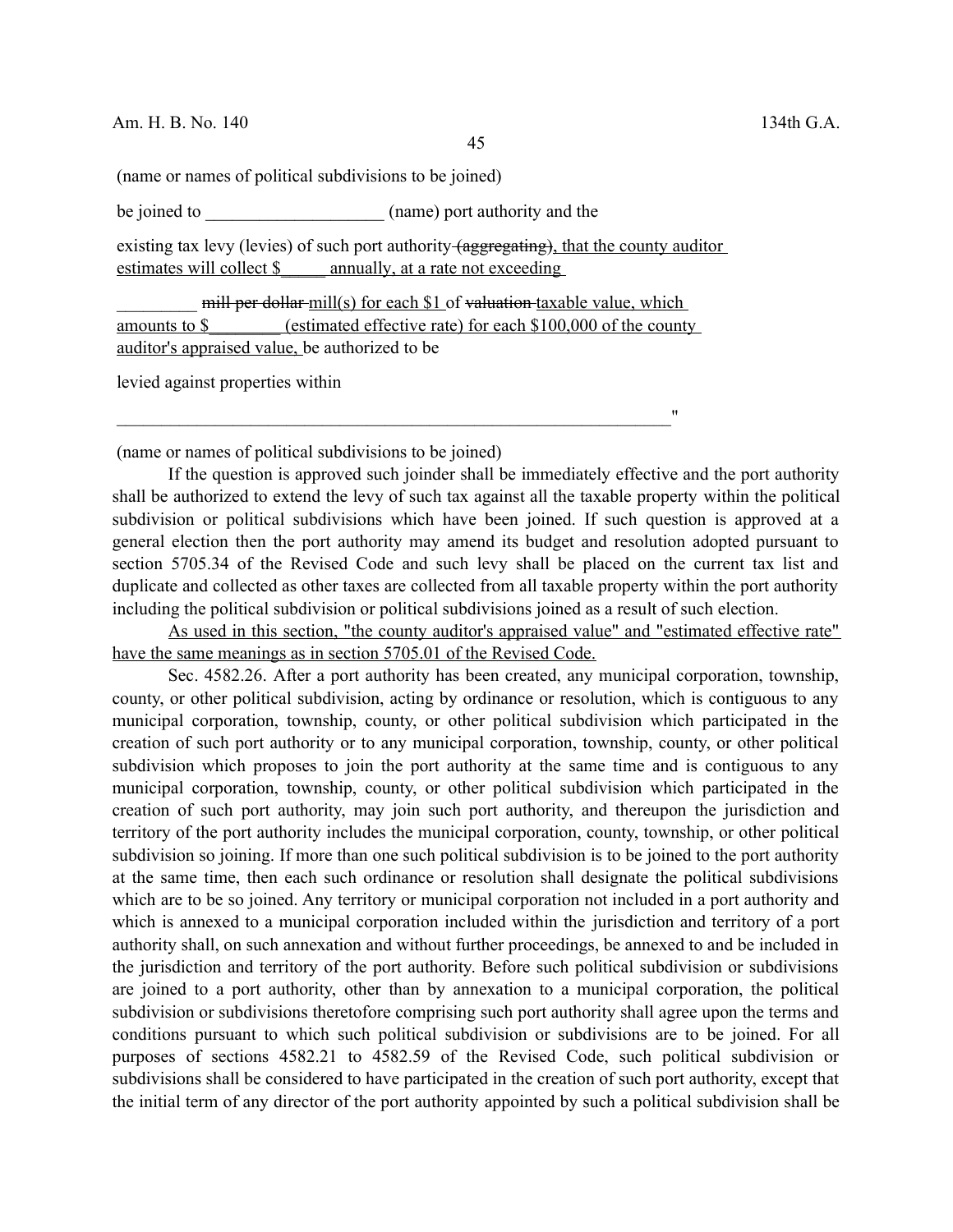four years. After each ordinance or resolution proposing joinder to the port authority has become effective and the terms and conditions of joinder have been agreed to, the board of directors of the port authority shall by resolution either accept or reject such joinder. Such joinder shall be effective upon adoption of the resolution accepting such joinder, unless the port authority to which a political subdivision or subdivisions, including a county within which such port authority is located, are to be joined, has authority under section 4582.40 of the Revised Code to levy a tax on property within its jurisdiction, then such joinder shall not be effective until approved by the affirmative vote of a majority of the electors voting on the question of the joinder. If more than one political subdivision is to be joined to the port authority, then the electors of such subdivisions shall vote as a district and the majority affirmative vote shall be determined by the vote cast in such district as a whole. The

If a tax on property is to be levied, the board of directors of the port authority and the county auditor shall proceed in the manner as required for a tax levy under section 5705.03 of the Revised Code, except that the levy's annual collections shall be estimated assuming that the additional subdivision or subdivisions have joined the port authority.

The election shall be called by the board of directors of the port authority and shall be held, canvassed, and certified in the manner provided for the submission of tax levies under section 5705.191 of the Revised Code except that the question appearing on the ballot shall read:

"Shall \_\_\_\_\_\_\_\_\_\_\_\_\_\_\_\_\_\_\_\_\_\_\_\_\_\_\_\_\_\_\_\_\_\_\_\_\_\_\_\_\_\_\_\_\_\_\_\_\_

(Name or names of political subdivisions to be joined)

be joined to  $(Name)$  port authority

 $\mathcal{L}_\text{max}$  , and the contract of the contract of the contract of the contract of the contract of the contract of the contract of the contract of the contract of the contract of the contract of the contract of the contr

and the existing tax levy (levies) of such port authority

(aggregating), that the county auditor estimates will collect \$ \_\_\_\_ annually, at a rate not exceeding mill per dollar mill(s) for each \$1 of valuationtaxable value, which amounts to \$ (estimated effective rate) for each \$100,000 of the county auditor's appraised value,

be authorized to be levied against properties within

 $\cdot$ ?"

(Name or names of political subdivisions to be joined)

If the question is approved the joinder becomes immediately effective and the port authority is authorized to extend the levy of such tax against all the taxable property within the political subdivision or political subdivisions which have been joined. If such question is approved at a general election, then the port authority may amend its budget and resolution adopted pursuant to section 5705.34 of the Revised Code and such levy shall be placed on the current tax list and duplicate and collected as other taxes are collected from all taxable property within the port authority including the political subdivision or political subdivisions joined as a result of the election.

As used in this section, "the county auditor's appraised value" and "estimated effective rate" have the same meanings as in section 5705.01 of the Revised Code.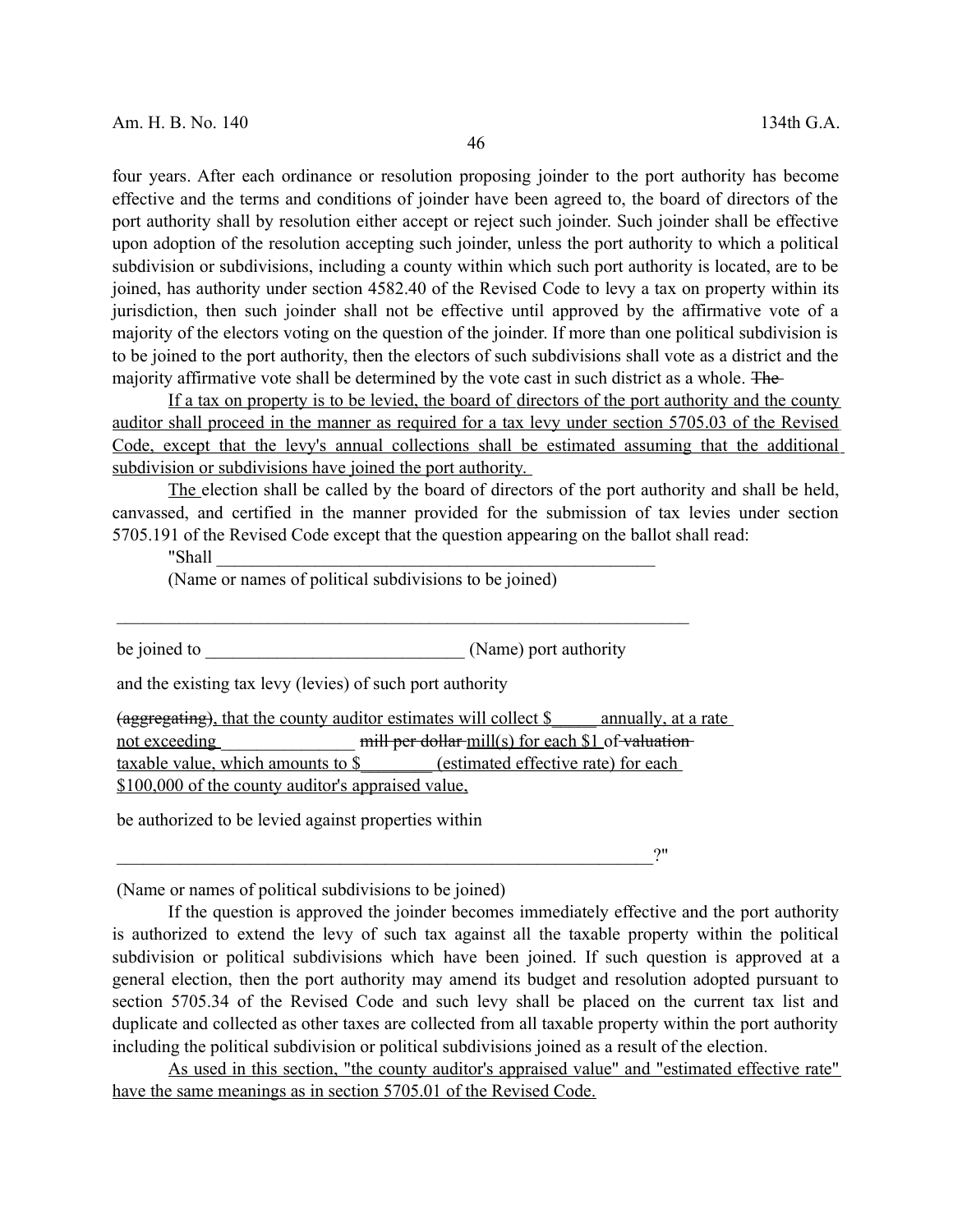Sec. 5705.01. As used in this chapter:

(A) "Subdivision" means any county; municipal corporation; township; township police district; joint police district; township fire district; joint fire district; joint ambulance district; joint emergency medical services district; fire and ambulance district; joint recreation district; township waste disposal district; township road district; community college district; technical college district; detention facility district; a district organized under section 2151.65 of the Revised Code; a combined district organized under sections 2152.41 and 2151.65 of the Revised Code; a joint-county alcohol, drug addiction, and mental health service district; a drainage improvement district created under section 6131.52 of the Revised Code; a lake facilities authority created under Chapter 353. of the Revised Code; a union cemetery district; a county school financing district; a city, local, exempted village, cooperative education, or joint vocational school district; or a regional student education district created under section 3313.83 of the Revised Code.

(B) "Municipal corporation" means all municipal corporations, including those that have adopted a charter under Article XVIII, Ohio Constitution.

(C) "Taxing authority" or "bond issuing authority" means, in the case of any county, the board of county commissioners; in the case of a municipal corporation, the council or other legislative authority of the municipal corporation; in the case of a city, local, exempted village, cooperative education, or joint vocational school district, the board of education; in the case of a community college district, the board of trustees of the district; in the case of a technical college district, the board of trustees of the district; in the case of a detention facility district, a district organized under section 2151.65 of the Revised Code, or a combined district organized under sections 2152.41 and 2151.65 of the Revised Code, the joint board of county commissioners of the district; in the case of a township, the board of township trustees; in the case of a joint police district, the joint police district board; in the case of a joint fire district, the board of fire district trustees; in the case of a joint recreation district, the joint recreation district board of trustees; in the case of a joint-county alcohol, drug addiction, and mental health service district, the district's board of alcohol, drug addiction, and mental health services; in the case of a joint ambulance district or a fire and ambulance district, the board of trustees of the district; in the case of a union cemetery district, the legislative authority of the municipal corporation and the board of township trustees, acting jointly as described in section 759.341 of the Revised Code; in the case of a drainage improvement district, the board of county commissioners of the county in which the drainage district is located; in the case of a lake facilities authority, the board of directors; in the case of a joint emergency medical services district, the joint board of county commissioners of all counties in which all or any part of the district lies; and in the case of a township police district, a township fire district, a township road district, or a township waste disposal district, the board of township trustees of the township in which the district is located. "Taxing authority" also means the educational service center governing board that serves as the taxing authority of a county school financing district as provided in section 3311.50 of the Revised Code, and the board of directors of a regional student education district created under section 3313.83 of the Revised Code.

(D) "Fiscal officer" in the case of a county, means the county auditor; in the case of a municipal corporation, the city auditor or village clerk, or an officer who, by virtue of the charter, has the duties and functions of the city auditor or village clerk, except that in the case of a municipal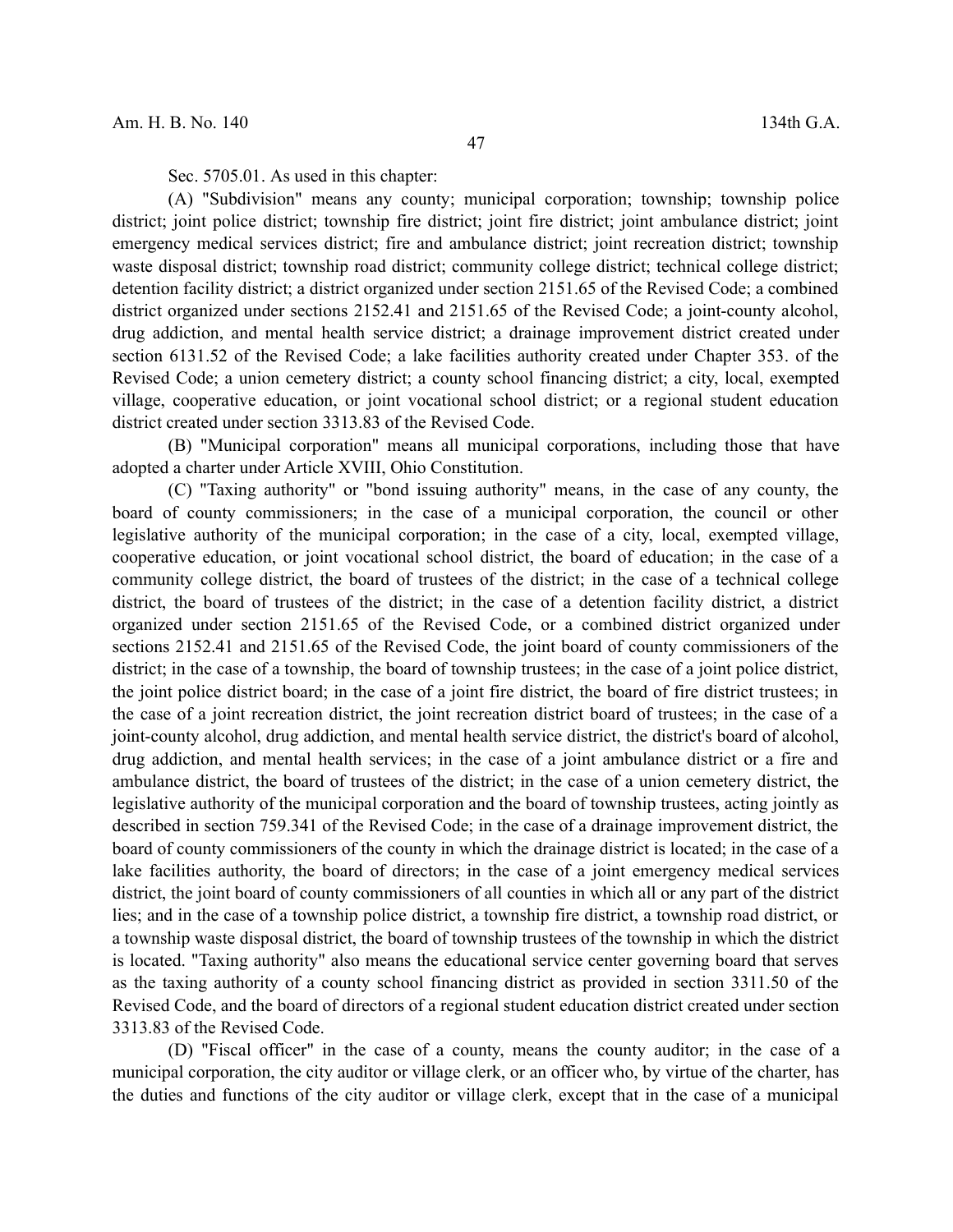university the board of directors of which have assumed, in the manner provided by law, the custody and control of the funds of the university, the chief accounting officer of the university shall perform, with respect to the funds, the duties vested in the fiscal officer of the subdivision by sections 5705.41 and 5705.44 of the Revised Code; in the case of a school district, the treasurer of the board of education; in the case of a county school financing district, the treasurer of the educational service center governing board that serves as the taxing authority; in the case of a township, the township fiscal officer; in the case of a joint police district, the treasurer of the district; in the case of a joint fire district, the clerk of the board of fire district trustees; in the case of a joint ambulance district, the clerk of the board of trustees of the district; in the case of a joint emergency medical services district, the person appointed as fiscal officer pursuant to division (D) of section 307.053 of the Revised Code; in the case of a fire and ambulance district, the person appointed as fiscal officer pursuant to division (B) of section 505.375 of the Revised Code; in the case of a joint recreation district, the person designated pursuant to section 755.15 of the Revised Code; in the case of a union cemetery district, the clerk of the municipal corporation designated in section 759.34 of the Revised Code; in the case of a children's home district, educational service center, general health district, joint-county alcohol, drug addiction, and mental health service district, county library district, detention facility district, district organized under section 2151.65 of the Revised Code, a combined district organized under sections 2152.41 and 2151.65 of the Revised Code, or a metropolitan park district for which no treasurer has been appointed pursuant to section 1545.07 of the Revised Code, the county auditor of the county designated by law to act as the auditor of the district; in the case of a metropolitan park district which has appointed a treasurer pursuant to section 1545.07 of the Revised Code, that treasurer; in the case of a drainage improvement district, the auditor of the county in which the drainage improvement district is located; in the case of a lake facilities authority, the fiscal officer designated under section 353.02 of the Revised Code; in the case of a regional student education district, the fiscal officer appointed pursuant to section 3313.83 of the Revised Code; and in all other cases, the officer responsible for keeping the appropriation accounts and drawing warrants for the expenditure of the moneys of the district or taxing unit.

(E) "Permanent improvement" or "improvement" means any property, asset, or improvement with an estimated life or usefulness of five years or more, including land and interests therein, and reconstructions, enlargements, and extensions thereof having an estimated life or usefulness of five years or more.

(F) "Current operating expenses" and "current expenses" mean the lawful expenditures of a subdivision, except those for permanent improvements, and except payments for interest, sinking fund, and retirement of bonds, notes, and certificates of indebtedness of the subdivision.

(G) "Debt charges" means interest, sinking fund, and retirement charges on bonds, notes, or certificates of indebtedness.

(H) "Taxing unit" means any subdivision or other governmental district having authority to levy taxes on the property in the district or issue bonds that constitute a charge against the property of the district, including conservancy districts, metropolitan park districts, sanitary districts, road districts, and other districts.

(I) "District authority" means any board of directors, trustees, commissioners, or other officers controlling a district institution or activity that derives its income or funds from two or more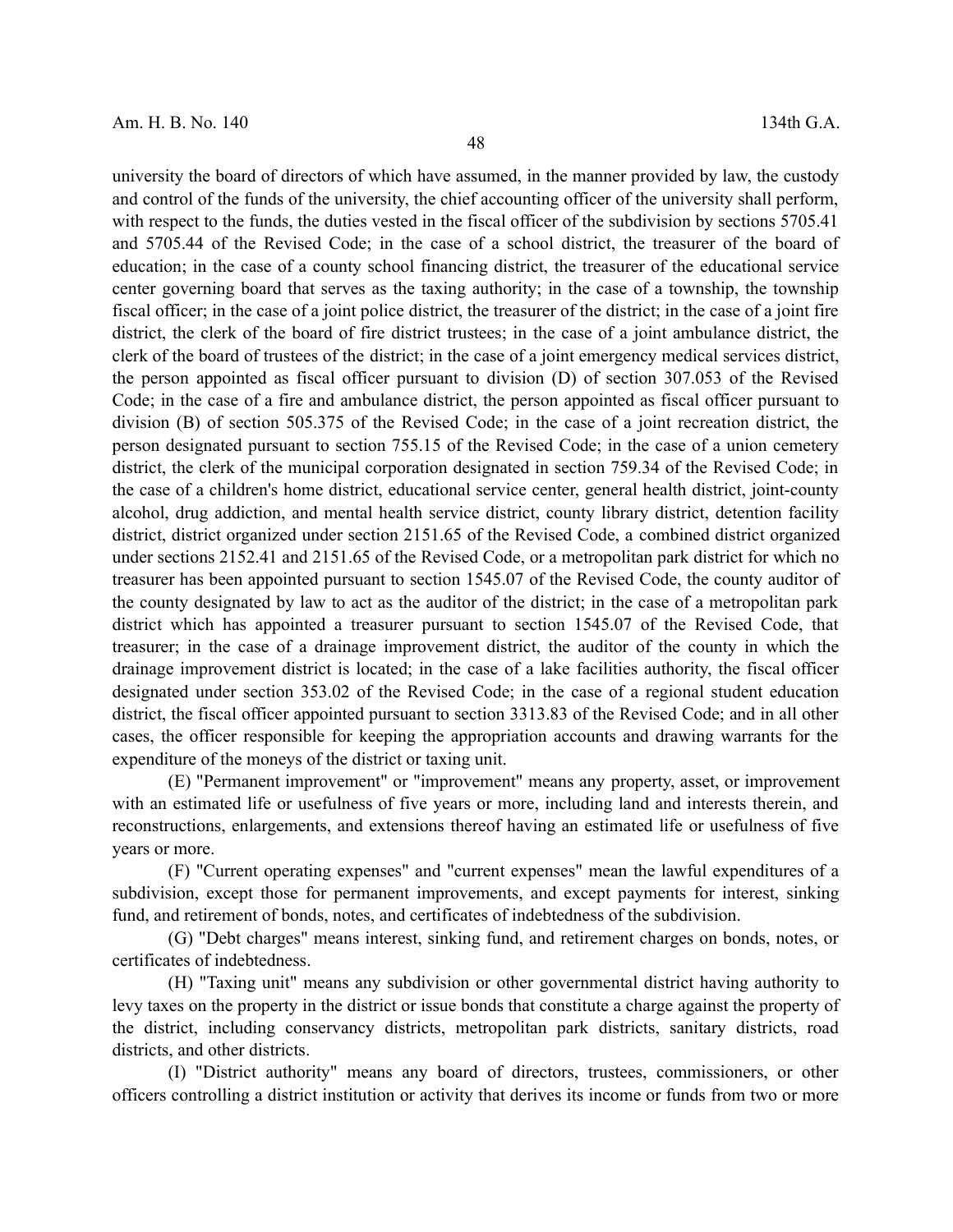subdivisions, such as the educational service center, the trustees of district children's homes, the district board of health, a joint-county alcohol, drug addiction, and mental health service district's board of alcohol, drug addiction, and mental health services, detention facility districts, a joint recreation district board of trustees, districts organized under section 2151.65 of the Revised Code, combined districts organized under sections 2152.41 and 2151.65 of the Revised Code, and other such boards.

(J) "Tax list" and "tax duplicate" mean the general tax lists and duplicates prescribed by sections 319.28 and 319.29 of the Revised Code.

(K) "Property" as applied to a tax levy means taxable property listed on general tax lists and duplicates.

(L) "Association library district" means a territory, the boundaries of which are defined by the state library board pursuant to division (I) of section 3375.01 of the Revised Code, in which a library association or private corporation maintains a free public library.

(M) "Library district" means a territory, the boundaries of which are defined by the state library board pursuant to section 3375.01 of the Revised Code, in which the board of trustees of a county, municipal corporation, school district, or township public library maintains a free public library.

(N) "Qualifying library levy" means either of the following:

(1) A levy for the support of a library association or private corporation that has an association library district with boundaries that are not identical to those of a subdivision;

(2) A levy proposed under section 5705.23 of the Revised Code for the support of the board of trustees of a public library that has a library district with boundaries that are not identical to those of a subdivision.

(O) "School library district" means a school district in which a free public library has been established that is under the control and management of a board of library trustees as provided in section 3375.15 of the Revised Code.

(P) "The county auditor's appraised value" means the true value in money of real property.

(Q) "Estimated effective rate" means the quotient obtained by dividing (1) an estimate of the taxes that will be charged and payable in a year against real property classified as residential or agricultural under section 5713.041 of the Revised Code from either (a) a levy that is a renewal, increase, or decrease of an existing levy or (b) an existing levy that is extended to additional territory, assuming that the additional territory has been added to the subdivision, by (2) an estimate of the total taxable value of that class of property for that year.

Sec. 5705.03. (A) The taxing authority of each subdivision may levy taxes annually, subject to the limitations of sections 5705.01 to 5705.47 of the Revised Code, on the real and personal property within the subdivision for the purpose of paying the current operating expenses of the subdivision and acquiring or constructing permanent improvements. The taxing authority of each subdivision and taxing unit shall, subject to the limitations of such sections, levy such taxes annually as are necessary to pay the interest and sinking fund on and retire at maturity the bonds, notes, and certificates of indebtedness of such subdivision and taxing unit, including levies in anticipation of which the subdivision or taxing unit has incurred indebtedness.

(B)(1) When a taxing authority determines that it is necessary to levy a tax outside the ten-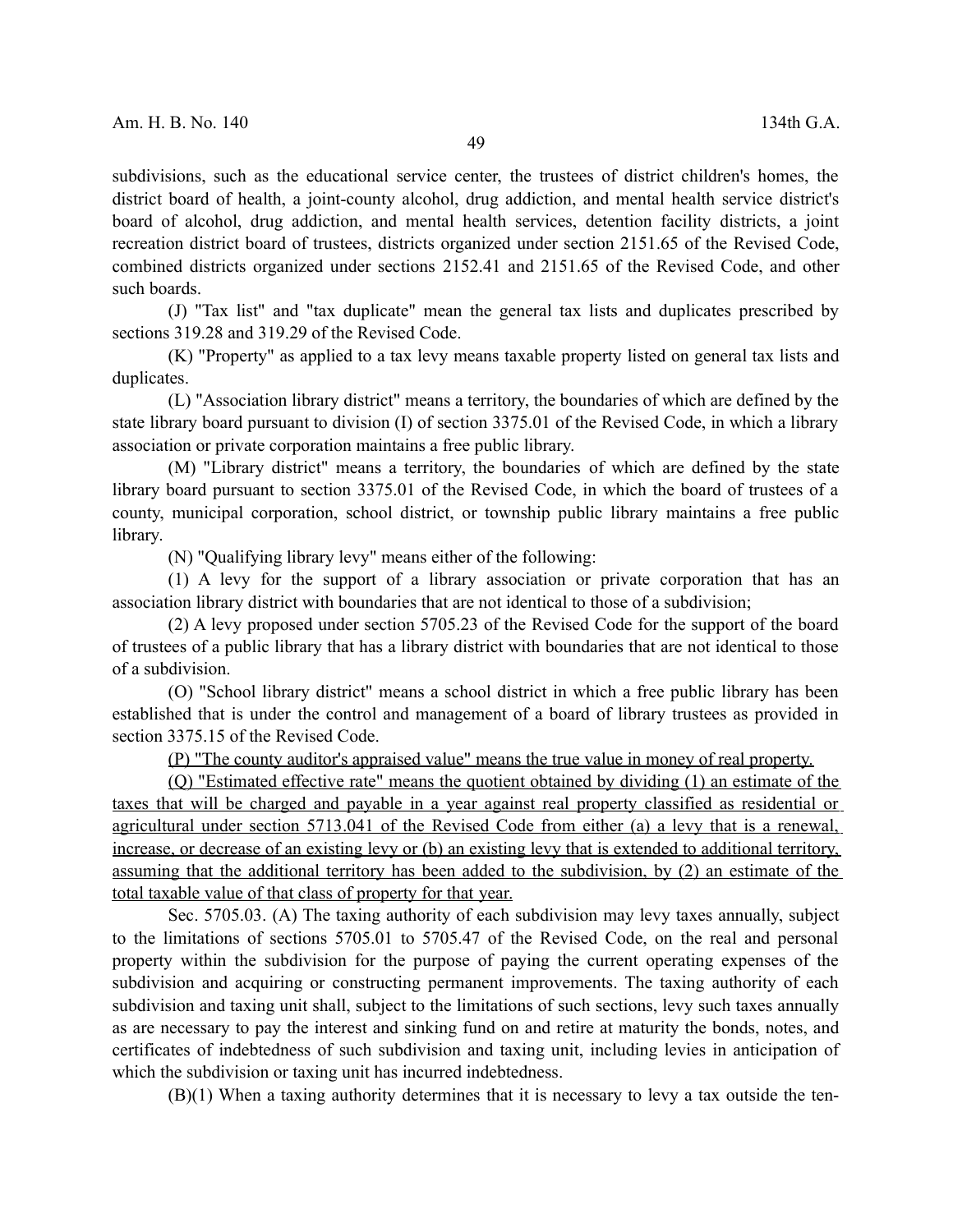mill limitation for any purpose authorized by the Revised Code, the taxing authority shall certify to the county auditor a resolution or ordinance requesting that the county auditor certify to the taxing authority the total current tax valuation of the subdivision, and the number of mills required togenerate a specified amount of revenue, or the dollar amount of revenue that would be generated by a specified number of mills amounts described in division (B)(2) of this section. The resolution or ordinance shall state all of the following:

(a) The proposed rate of the tax, expressed in mills for each one dollar of taxable value, or the dollar amount of revenue to be generated by the proposed tax;

(b) The purpose of the tax;

 $(b)$  (c) Whether the tax is an additional levy, a renewal or a replacement of an existing tax, or a renewal or replacement of an existing tax with an increase or a decrease, a reduction or decrease of an existing tax, or an extension of an existing tax to additional territory;

 $(e)$  (d) The section of the Revised Code authorizing submission of the question of the tax;

 $(d)$  (e) The term of years of the tax or if the tax is for a continuing period of time;

 $(e)$  (f) That the tax is to be levied upon the entire territory of the subdivision or, if authorized by the Revised Code, a description of the portion of the territory of the subdivision in which the tax is to be levied;

 $(f<sub>1</sub>(g)$  The date of the election at which the question of the tax shall appear on the ballot;

 $(g)$  (h) That the ballot measure shall be submitted to the entire territory of the subdivision or, if authorized by the Revised Code, a description of the portion of the territory of the subdivision to which the ballot measure shall be submitted;

 $(h)$  (i) The tax year in which the tax will first be levied and the calendar year in which the tax will first be collected;

 $(i)$  (i) Each such county in which the subdivision has territory.

(2) Upon receipt of a resolution or ordinance certified under division (B)(1) of this section, the county auditor shall certify to the taxing authority each of the following, as applicable to that levy:

(a) The total current tax valuation of the subdivision.

(b) The number of mills for each one dollar of taxable value that is required to generate a specified amount of revenue.

(c) Either of the following, calculated using the tax list for the current year, and if this is not determined, the estimated amount submitted by the auditor to the county budget commission:

(i) If the levy is to renew, renew and increase, renew and decrease, reduce or decrease, or extend to additional territory an existing levy that is subject to reduction under section 319.301 of the Revised Code, the levy's estimated effective rate, calculated using the rate described in division (B) (2)(b) or (d) of this section, expressed in dollars, rounded to the nearest dollar, for each one hundred thousand dollars of the county auditor's appraised value;

(ii) For all other levies, the levy's rate, described in division  $(B)(2)(b)$  or (d) of this section, expressed in dollars, rounded to the nearest dollar, for each one hundred thousand dollars of the county auditor's appraised value.

(d) The dollar amount of revenue, rounded to the nearest dollar, that would be generated by a specified number of mills for each one dollar of taxable value.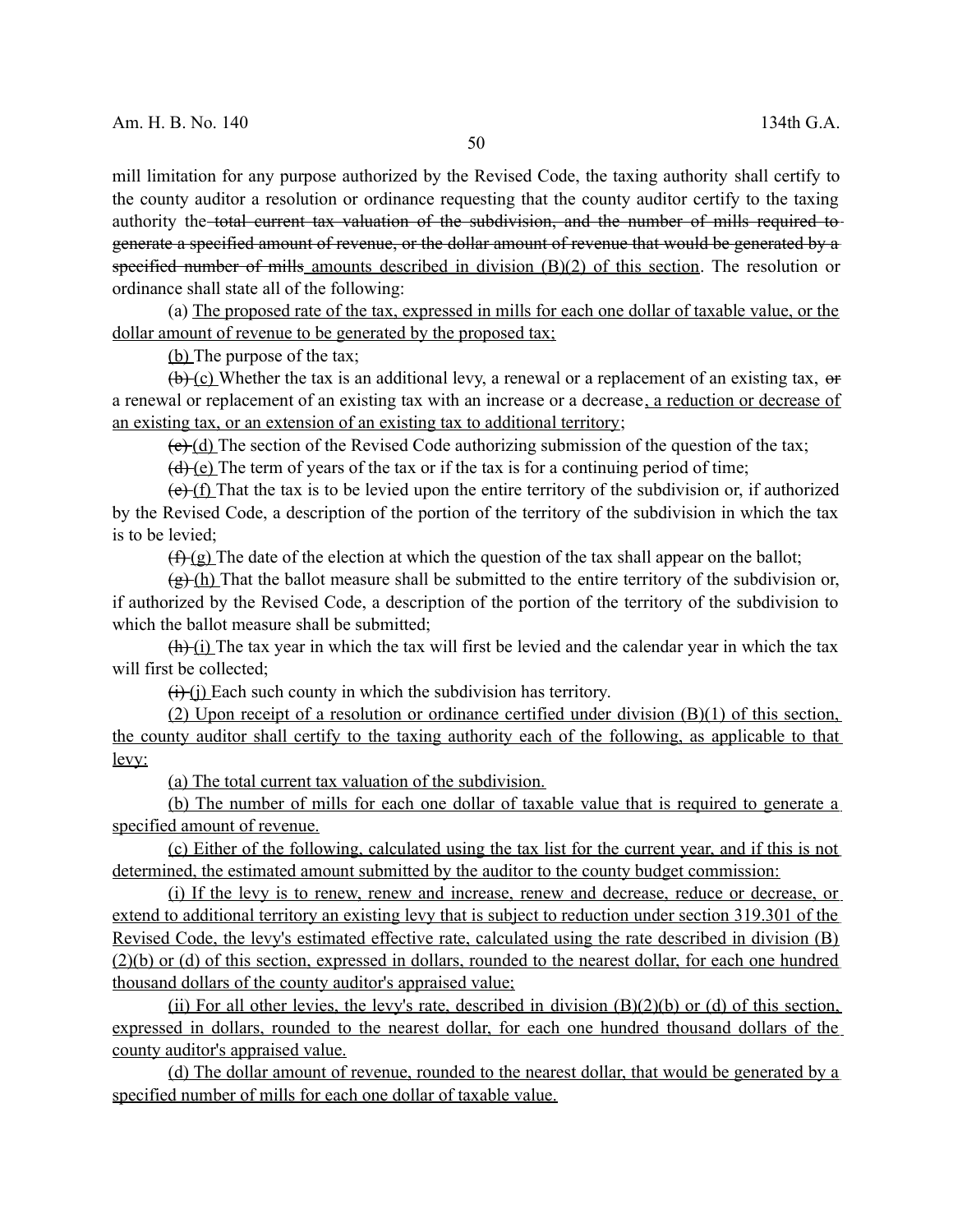(e) For any levy or portion of a levy except a levy or portion of a levy to pay debt charges, an estimate of the levy's annual collections, rounded to the nearest one thousand dollars, which shall be calculated assuming that the amount of the tax list of the taxing authority remains throughout the life of the levy the same as the amount of the tax list for the current year, and if this is not determined, the estimated amount submitted by the auditor to the county budget commission.

If a subdivision is located in more than one county, the county auditor shall obtain from the county auditor of each other county in which the subdivision is located the current tax valuation for the portion of the subdivision in that county. The county auditor shall issue the certification to the taxing authority within ten days after receiving the taxing authority's resolution or ordinance requesting it.

 $(2)$  (3) Upon receiving the certification from the county auditor under division (B)(2) of this section, the taxing authority may adopt a resolution or ordinance stating the rate of the tax levy, expressed in mills for each one dollar in tax valuation of taxable value and the rate or estimated effective rate, as applicable, in dollars for each one hundred thousand dollars of the county auditor's appraised value, as estimated by the county auditor, and that the taxing authority will proceed with the submission of the question of the tax to electors. The taxing authority shall certify this resolution or ordinance, a copy of the county auditor's<del> certification</del> certifications, and the resolution or ordinance the taxing authority adopted under division (B)(1) of this section to the proper county board of elections in the manner and within the time prescribed by the section of the Revised Code governing submission of the question. The county board of elections shall not submit the question of the tax to electors unless a copy of the county auditor's certification accompanies the resolutions or ordinances the taxing authority certifies to the board. Before requesting a taxing authority to submit a tax levy, any agency or authority authorized to make that request shall first request the certification from the county auditor provided under this section.

 $(3)$  (4) This division is supplemental to, and not in derogation of, any similar requirement governing the certification by the county auditor of the tax valuation of a subdivision or necessary tax rates for the purposes of the submission of the question of a tax in excess of the ten-mill limitation, including sections 133.18 and 5705.195 of the Revised Code.

(C) All taxes levied on property shall be extended on the tax list and duplicate by the county auditor of the county in which the property is located, and shall be collected by the county treasurer of such county in the same manner and under the same laws and rules as are prescribed for the assessment and collection of county taxes. The proceeds of any tax levied by or for any subdivision when received by its fiscal officer shall be deposited in its treasury to the credit of the appropriate fund.

Sec. 5705.192. (A) For the purposes of this section only, "taxing authority" includes a township board of park commissioners appointed under section 511.18 of the Revised Code.

(B) A taxing authority may propose to replace an existing levy that the taxing authority is authorized to levy, regardless of the section of the Revised Code under which the authority is granted, except a school district emergency levy proposed pursuant to sections 5705.194 to 5705.197 of the Revised Code. The taxing authority may propose to replace the existing levy in its entirety at the rate at which it is authorized to be levied; may propose to replace a portion of the existing levy at a lesser rate; or may propose to replace the existing levy in its entirety and increase the rate at which it is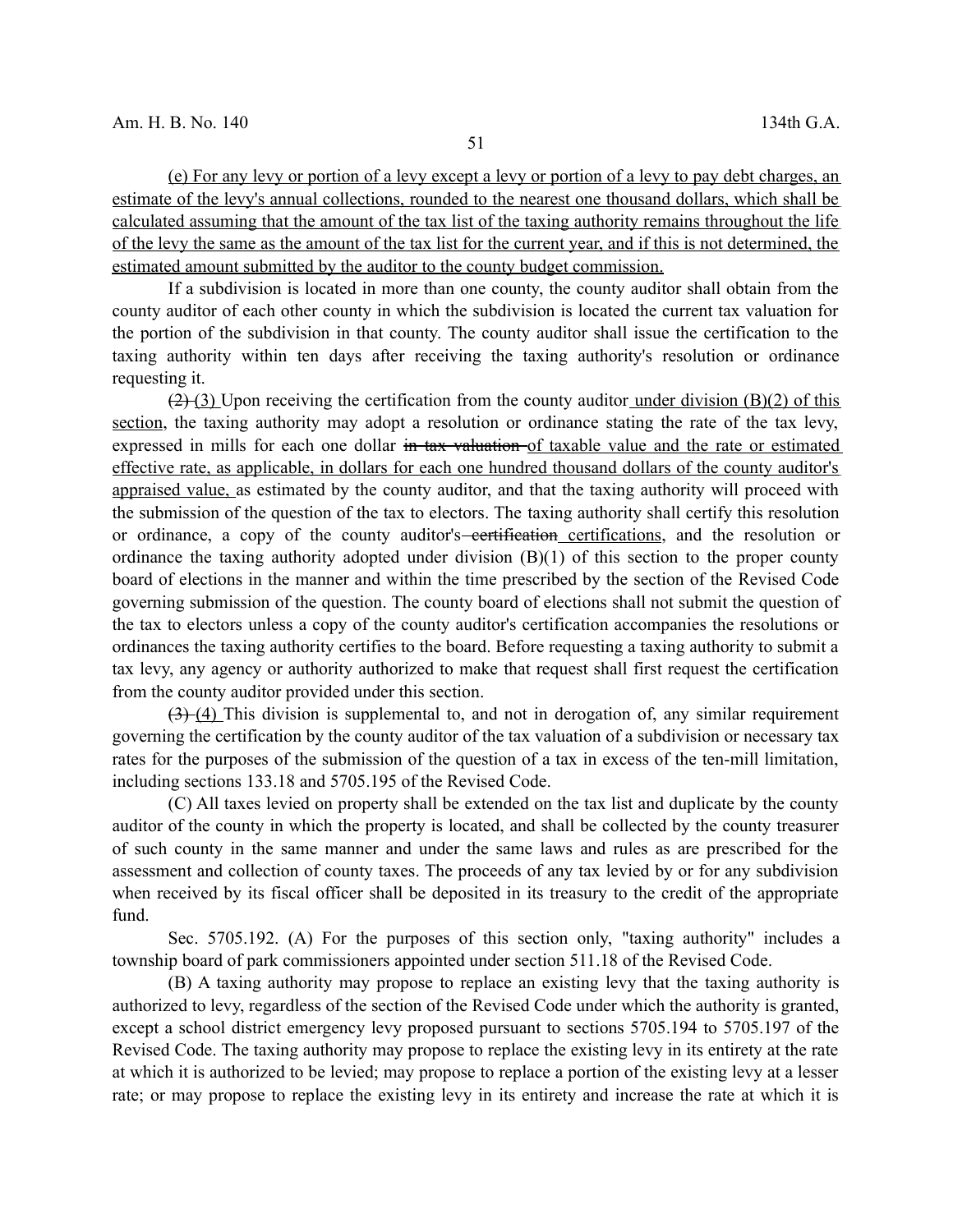levied. If the taxing authority proposes to replace an existing levy, the proposed levy shall be called a replacement levy and shall be so designated on the ballot. Except as otherwise provided in this division, a replacement levy shall be limited to the purpose of the existing levy, and shall appear separately on the ballot from, and shall not be conjoined with, the renewal of any other existing levy. In the case of an existing school district levy imposed under section 5705.21 of the Revised Code for the purpose specified in division (F) of section 5705.19 of the Revised Code, or in the case of an existing school district levy imposed under section 5705.217 of the Revised Code for the acquisition, construction, enlargement, renovation, and financing of permanent improvements, the replacement for that existing levy may be for the same purpose or for the purpose of general permanent improvements as defined in section 5705.21 of the Revised Code. The replacement for an existing levy imposed under division (L) of section 5705.19 or section 5705.222 of the Revised Code may be for any purpose authorized for a levy imposed under section 5705.222 of the Revised Code.

The resolution proposing a replacement levy shall specify the purpose of the levy; its proposed rate expressed in mills for each one dollar of taxable value and in dollars for each one hundred thousand dollars of the county auditor's appraised value; whether the proposed rate is the same as the rate of the existing levy, a reduction, or an increase; the extent of any reduction or increase expressed in mills for each one dollar of taxable value and in dollars for each one hundred thousand dollars of the county auditor's appraised value; the first calendar year in which the levy will be due; and the term of the levy, expressed in years or, if applicable, that it will be levied for a continuing period of time.

The sections of the Revised Code governing the maximum rate and term of the existing levy, the contents of the resolution that proposed the levy, the adoption of the resolution, the arrangements for the submission of the question of the levy, and notice of the election also govern the respective provisions of the proposal to replace the existing levy, except as provided in divisions  $(B)(1)$  to  $(4)$ (5) of this section:

(1) In the case of an existing school district levy that is imposed under section 5705.21 of the Revised Code for the purpose specified in division (F) of section 5705.19 of the Revised Code or under section 5705.217 of the Revised Code for the acquisition, construction, enlargement, renovation, and financing of permanent improvements, and that is to be replaced by a levy for general permanent improvements, the term of the replacement levy may be for a continuing period of time.

(2) The date on which the election is held shall be as follows:

(a) For the replacement of a levy with a fixed term of years, the date of the general election held during the last year the existing levy may be extended on the real and public utility property tax list and duplicate, or the date of any election held in the ensuing year;

(b) For the replacement of a levy imposed for a continuing period of time, the date of any election held in any year after the year the levy to be replaced is first approved by the electors, except that only one election on the question of replacing the levy may be held during any calendar year.

The failure by the electors to approve a proposal to replace a levy imposed for a continuing period of time does not terminate the existing continuing levy.

(3) In the case of an existing school district levy imposed under division (B) of section 5705.21, division (C) of section 5705.212, or division (J) of section 5705.218 of the Revised Code,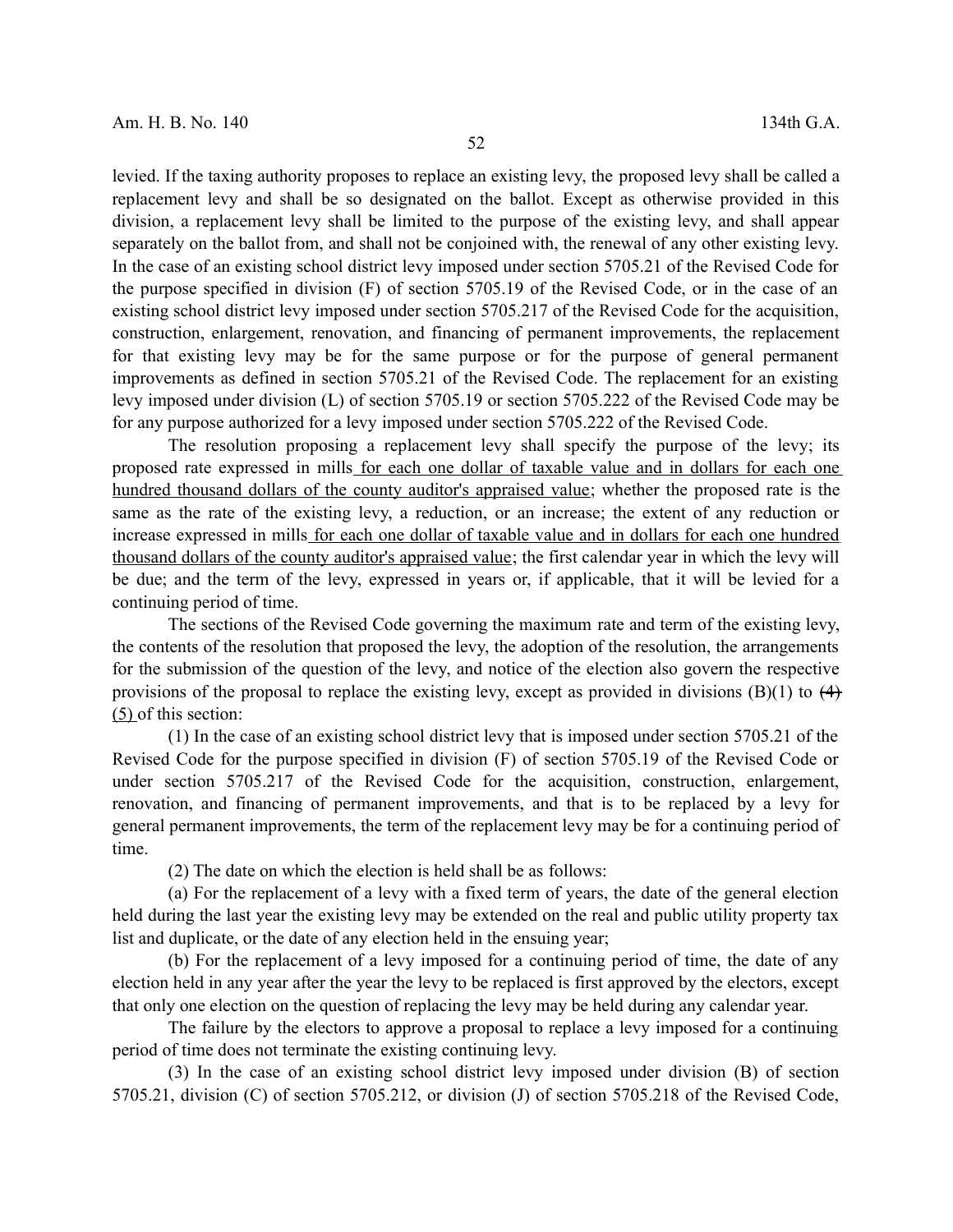the rates allocated to the qualifying school district and to partnering community schools each may be increased or decreased or remain the same, and the total rate may be increased, decreased, or remain the same.

(4) In the case of an existing levy imposed under division (L) of section 5705.19 of the Revised Code, the term may be for any number of years not exceeding ten or for a continuing period of time.

(5) In addition to other required information, the election notice shall express the levy's annual collections, as estimated and certified by the county auditor under section 5705.03 of the Revised Code.

(C) The form of the ballot at the election on the question of a replacement levy shall be as follows:

"A replacement of a tax for the benefit of  $\qquad \qquad$  (name of subdivision or public library) for the purpose of  $($ the purpose stated in the resolution), that the county auditor estimates will collect \$ \_\_\_\_\_ annually, at a rate not exceeding \_\_\_\_\_\_\_\_\_\_ mills for each one dollar \$1 of valuation taxable value, which amounts to \$\_\_\_\_\_\_\_\_\_\_ (rate expressed in dollars and cents) for each one hundred dollars in valuation\$100,000 of the county auditor's appraised value, for \_\_\_\_\_\_\_\_\_\_ (number of years levy is to run, or that it will be levied for a continuous period of time)

| FOR THE TAX LEVY!           |  |
|-----------------------------|--|
| <b>AGAINST THE TAX LEVY</b> |  |

If the replacement levy is proposed by a qualifying school district to replace an existing tax levied under division (B) of section 5705.21, division (C)(1) of section 5705.212, or division (J) of section 5705.218 of the Revised Code, the form of the ballot shall be modified by adding, after the phrase "each one dollar \$1 of valuation taxable value," the following: "(of which mills is to be allocated to partnering community schools)."

If the proposal is to replace an existing levy and increase the rate of the existing levy, the form of the ballot shall be changed by adding the words " mills of an existing levy and an increase of mills, to constitute" after the words "a replacement of." If the proposal is to replace only a portion of an existing levy, the form of the ballot shall be changed by adding the words "a portion of an existing levy, being a reduction of mills, to constitute" after the words "a replacement of." If the existing levy is imposed under division (B) of section 5705.21, division (C)(1) of section 5705.212, or division (J) of section 5705.218 of the Revised Code, the form of the ballot also shall state the portion of the total increased rate or of the total rate as reduced that is to be allocated to partnering community schools.

If the tax is to be placed on the tax list of the current tax year, the form of the ballot shall be modified by adding at the end of the form the phrase ", commencing in (first year the replacement tax is to be levied), first due in calendar year \_\_\_\_\_\_\_\_\_\_ (first calendar year in which the tax shall be due)."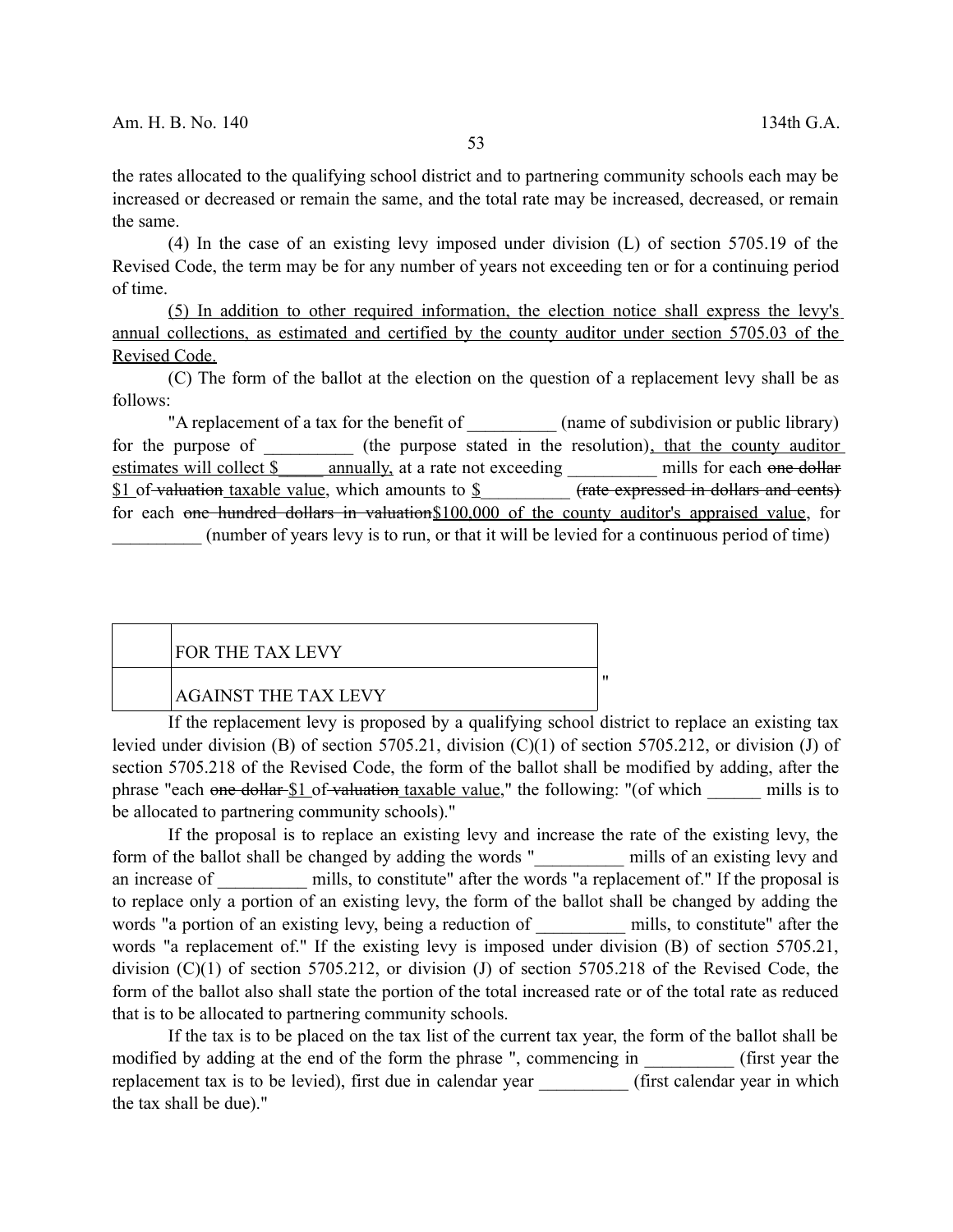The question covered by the resolution shall be submitted as a separate proposition, but may be printed on the same ballot with any other proposition submitted at the same election, other than the election of officers. More than one such question may be submitted at the same election.

(D) Two or more existing levies, or any portion of those levies, may be combined into one replacement levy, so long as all of the existing levies are for the same purpose and either all are due to expire the same year or all are for a continuing period of time. The question of combining all or portions of those existing levies into the replacement levy shall appear as one ballot proposition before the electors. If the electors approve the ballot proposition, all or the stated portions of the existing levies are replaced by one replacement levy.

(E) A levy approved in excess of the ten-mill limitation under this section shall be certified to the tax commissioner. In the first year of a levy approved under this section, the levy shall be extended on the tax lists after the February settlement succeeding the election at which the levy was approved. If the levy is to be placed on the tax lists of the current year, as specified in the resolution providing for its submission, the result of the election shall be certified immediately after the canvass by the board of elections to the taxing authority, which shall forthwith make the necessary levy and certify it to the county auditor, who shall extend it on the tax lists for collection. After the first year, the levy shall be included in the annual tax budget that is certified to the county budget commission.

If notes are authorized to be issued in anticipation of the proceeds of the existing levy, notes may be issued in anticipation of the proceeds of the replacement levy, and such issuance is subject to the terms and limitations governing the issuance of notes in anticipation of the proceeds of the existing levy.

(F) This section does not authorize a tax to be levied in any year after the year in which revenue is not needed for the purpose for which the tax is levied.

Sec. 5705.195. Within five ten days after the resolution is certified to the county auditor as provided by section 5705.194 of the Revised Code, the auditor shall calculate and certify to the taxing authority the annual levy, expressed in dollars and cents for each one hundred thousand dollars of valuation the county auditor's appraised value as well as in mills for each one dollar of valuation taxable value, throughout the life of the levy which will be required to produce the annual amount set forth in the resolution assuming that the amount of the tax list of such subdivision remains throughout the life of the levy the same as the amount of the tax list for the current year, and if this is not determined, the estimated amount submitted by the auditor to the county budget commission.

Upon receiving the certification from the county auditor, if the taxing authority desires to proceed with the submission of the question it shall, not less than ninety days before the day of such election, certify its resolution, together with the amount of the average tax levy, expressed in dollars and cents for each one hundred thousand dollars of valuation the county auditor's appraised value as well as in mills for each one dollar of valuation taxable value, as estimated certified by the county auditor, and the number of years the levy is to run to the board of elections of the county which shall prepare the ballots and make other necessary arrangements for the submission of the question to the voters of the subdivision.

Sec. 5705.196. The election provided for in section 5705.194 of the Revised Code shall be held at the regular places for voting in the district, and shall be conducted, canvassed, and certified in the same manner as regular elections in the district for the election of county officers, provided that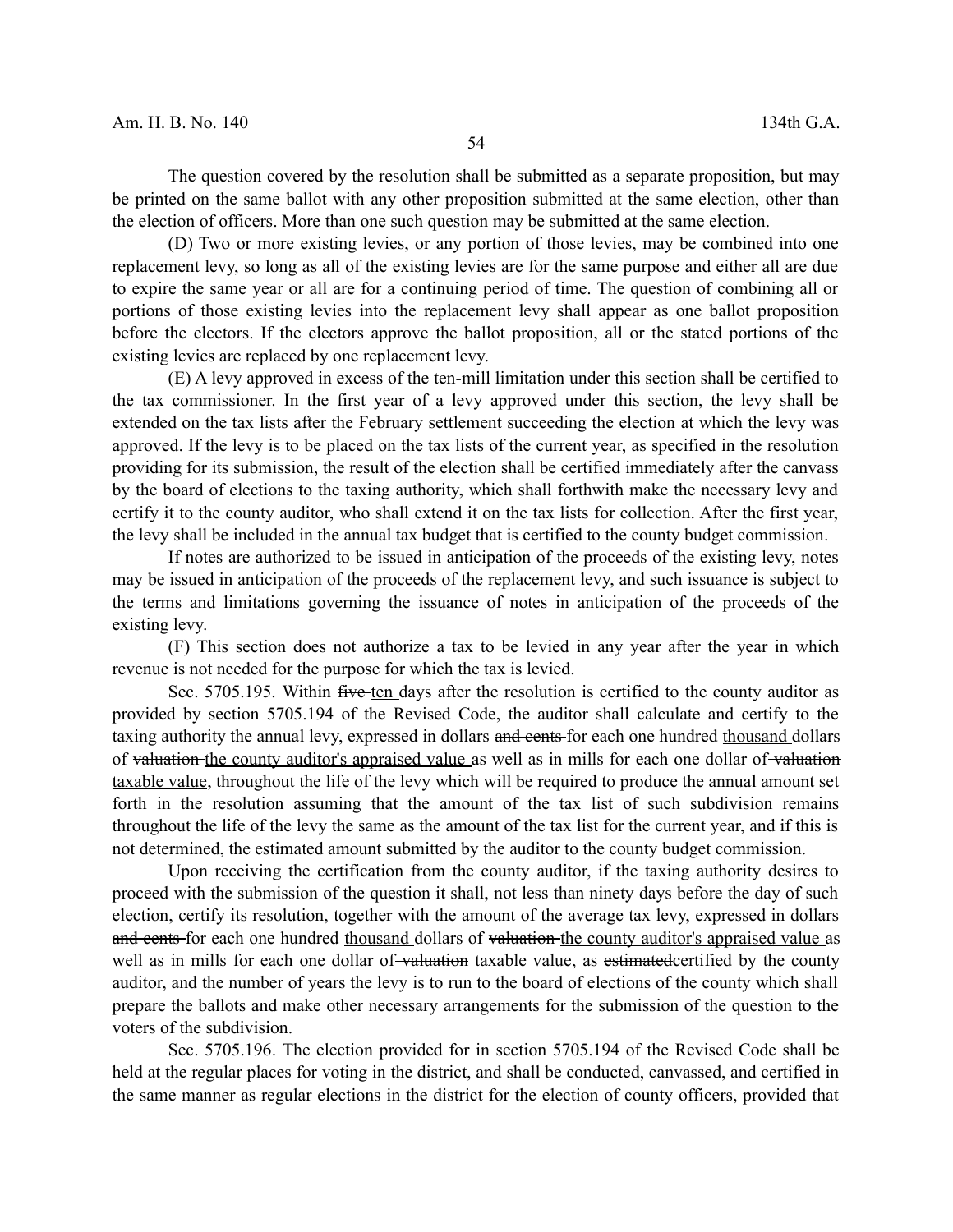in any such election in which only part of the electors of a precinct are qualified to vote, the board of elections may assign voters in such part to an adjoining precinct. Such an assignment may be made to an adjoining precinct in another county with the consent and approval of the board of elections of such other county. Notice of the election shall be published in one newspaper of general circulation in the district once a week for two consecutive weeks or as provided in section 7.16 of the Revised Code, prior to the election. If the board of elections operates and maintains a web site, the board of elections shall post notice of the election on its web site for thirty days prior to the election. Such notice shall state the annual proceeds of the proposed levy, the purpose for which such proceeds are to be used, the number of years during which the levy shall run, and the estimated average additional tax rate expressed in dollars and cents for each one hundred thousand dollars of valuation the county auditor's appraised value as well as in mills for each one dollar of valuation taxable value, outside the limitation imposed by Section 2 of Article XII, Ohio Constitution, as certified by the county auditor.

Sec. 5705.197. The form of the ballot to be used at the election provided for in section 5705.195 of the Revised Code shall be as follows:

"Shall a levy be imposed by the \_\_\_\_\_\_\_\_\_\_\_\_\_\_ (here insert name of school district) for the purpose of \_\_\_\_\_\_\_\_\_\_\_\_\_\_ (here insert purpose of levy) in the sum of  $\frac{8}{2}$  (here insert annual amount the levy is to produce) and a levy of taxes to be made outside of the ten-mill limitation estimated by the county auditor to average  $\qquad \qquad$  (here insert number of mills) mills for each one dollar  $$1$  of valuation taxable value, which amounts to  $$$  (here insert rate expressed in dollars and cents) for each one hundred dollars \$100,000 of valuation fair market the county auditor's appraised value, for a period of (here insert the number of years the millage is to be imposed) years?

# FOR THE TAX LEVY

## AGAINST THE TAX LEVY

The purpose for which the tax is to be levied shall be printed in the space indicated, inboldface type of at least twice the size of the type immediately surrounding it.

"

If the tax is to be placed on the current tax list, the form of the ballot shall be modified by adding, after "years," the phrase ", commencing in (first year the tax is to be levied), first due in calendar year (first calendar year in which the tax shall be due)."

If the levy submitted is a proposal to renew all or a portion of an existing levy, the form of the ballot specified in this section may must be changed by adding the following at the beginning of the form, after the words "shall a levy":

(A) "Renewing an existing levy" in the case of a proposal to renew an existing levy in the same amount;

(B) "Renewing  $\oint$  dollars and providing an increase of  $\oint$  dollars" in the case of an increase;

(C) "Renewing part of an existing levy, being a reduction of  $\S$  dollars" in the case of a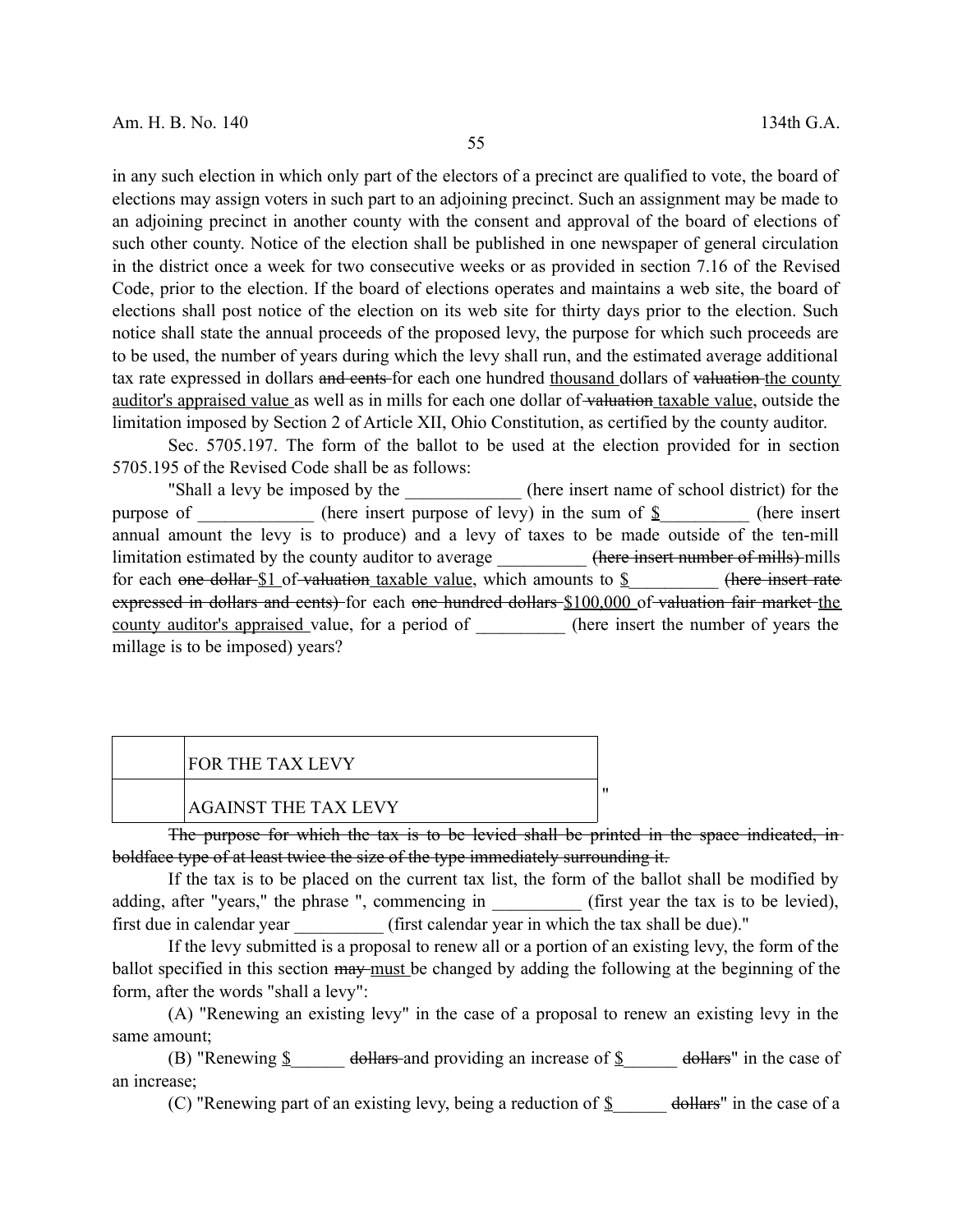renewal of only part of an existing levy.

If the levy submitted is a proposal to renew all or a portion of more than one existing levy, the form of the ballot may be changed in any of the manners provided in division (A), (B), or (C) of this section, or any combination of those manners, as appropriate, so long as the form of the ballot reflects the number of levies to be renewed, whether the amount of any of the levies will be increased or decreased, the amount of any such increase or decrease for each levy, and that none of the existing levies to be renewed will be levied after the year preceding the year in which the renewal levy is first imposed. The form of the ballot shall be changed by adding the following statement after "for a period of vears?" and before "For the Tax Levy" and "Against the Tax Levy":

"If approved, any remaining tax years on any of the above \_\_\_\_\_ (here insert the number of existing levies) existing levies will not be collected after (here insert the current tax year or, if not the current tax year, the applicable tax year)."

Sec. 5705.199. (A) At any time the board of education of a city, local, exempted village, cooperative education, or joint vocational school district, by a vote of two-thirds of all its members, may declare by resolution that the revenue that will be raised by all tax levies that the district is authorized to impose, when combined with state and federal revenues, will be insufficient to provide for the necessary requirements of the school district, and that it is therefore necessary to levy a tax in excess of the ten-mill limitation for the purpose of providing for the necessary requirements of the school district. Such a levy shall be proposed as a substitute for all or a portion of one or more existing levies imposed under sections 5705.194 to 5705.197 of the Revised Code or under this section, by levying a tax as follows:

(1) In the initial year the levy is in effect, the levy shall be in a specified amount of money equal to the aggregate annual dollar amount of proceeds derived from the levy or levies, or portion thereof, being substituted.

(2) In each subsequent year the levy is in effect, the levy shall be in a specified amount of money equal to the sum of the following:

(a) The dollar amount of the proceeds derived from the levy in the prior year; and

(b) The dollar amount equal to the product of the total taxable value of all taxable real property in the school district in the then-current year, excluding carryover property as defined in section 319.301 of the Revised Code, multiplied by the annual levy, expressed in mills for each one dollar of <del>valuation</del> taxable value, that was required to produce the annual dollar amount of the levy under this section in the prior year; provided, that the amount under division  $(A)(2)(b)$  of this section shall not be less than zero.

(B) The resolution proposing the substitute levy shall specify the annual dollar amount the levy is to produce in its initial year; the first calendar year in which the levy will be due; and the term of the levy expressed in years, which may be any number not exceeding ten, or for a continuing period of time. The resolution shall specify the date of holding the election, which shall not be earlier than ninety days after certification of the resolution to the board of elections, and which shall be consistent with the requirements of section 3501.01 of the Revised Code. If two or more existing levies are to be included in a single substitute levy, but are not scheduled to expire in the same year, the resolution shall specify that the existing levies to be substituted shall not be levied after the year preceding the year in which the substitute levy is first imposed.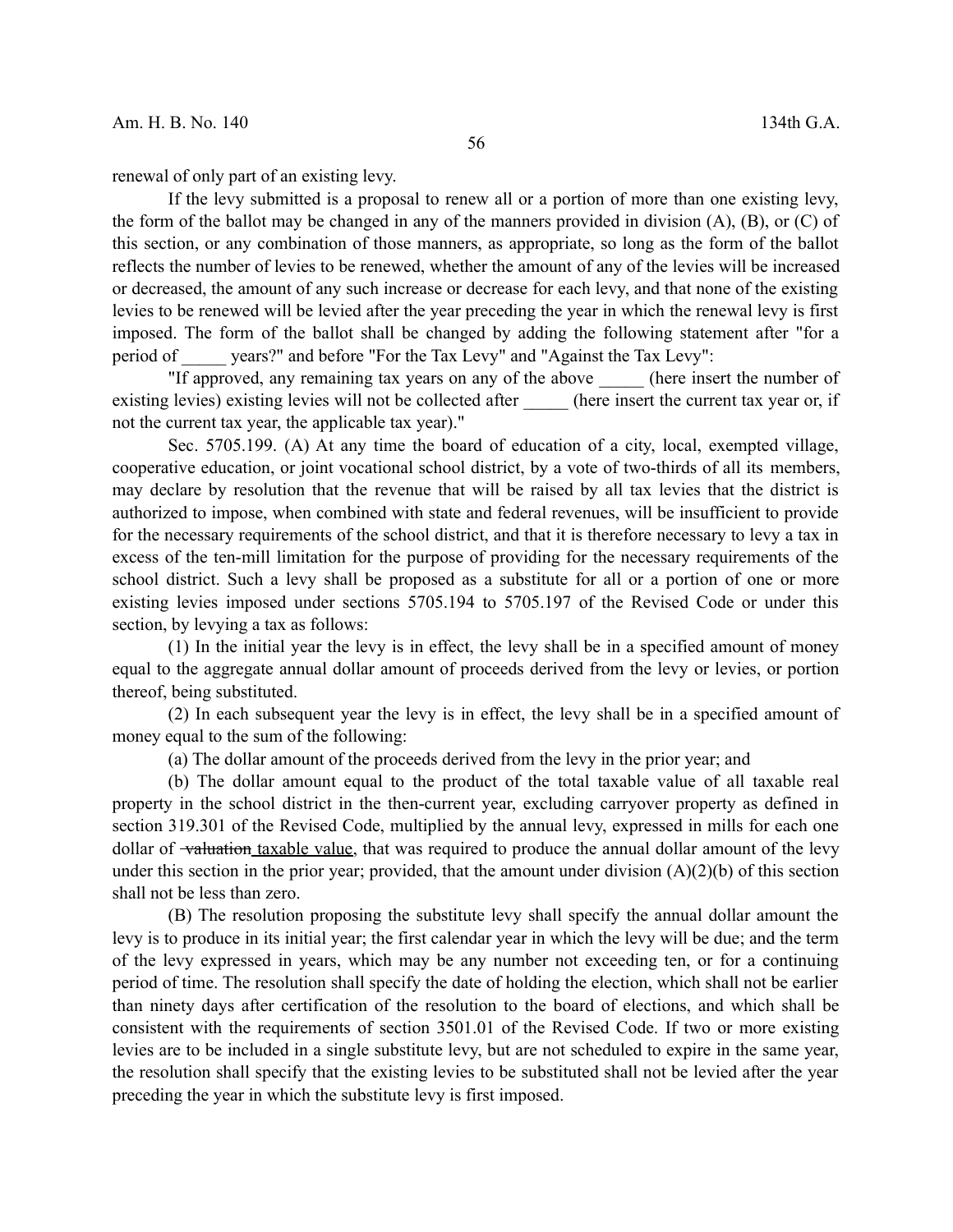The resolution shall go into immediate effect upon its passage, and no publication of the resolution shall be necessary other than that provided for in the notice of election. A copy of the resolution shall immediately after its passage be certified to the county auditor in the manner provided by section 5705.195 of the Revised Code, and sections 5705.194 and 5705.196 of the Revised Code shall govern the arrangements for the submission of the question and other matters concerning the notice of election and the election, except as may be provided otherwise in this section.

(C) The form of the ballot to be used at the election on the question of a levy under this section shall be as follows:

"Shall a tax levy substituting for an existing levy be imposed by the (here insert name of school district) for the purpose of providing for the necessary requirements of the school district in the initial sum of  $\S$  (here insert the annual dollar amount the levy is to produce in its initial year), and a levy of taxes be made outside of the ten-mill limitation estimated by the county auditor to require \_\_\_\_\_\_\_\_\_\_\_\_ (here insert number of mills) mills for each one dollar \$1 of valuation taxable value, which amounts to  $\S$  (here insert rate expressed in dollars and eents) for each one hundred dollars \$100,000 of valuation the county auditor's appraised value for the initial year of the tax, for a period of (here insert the number of years the levy is to be imposed, or that it will be levied for a continuing period of time), commencing in  $($ first year the tax is to be levied), first due in calendar year \_\_\_\_\_\_\_\_\_\_ (first calendar year in which the tax shall be due), with the sum of such tax to increase only if and as new land or real property improvements not previously taxed by the school district are added to its tax list?

| FOR THE TAX LEVY            |  |
|-----------------------------|--|
| <b>AGAINST THE TAX LEVY</b> |  |

If the levy submitted is a proposal to substitute all or a portion of more than one existing levy, the form of the ballot may be changed so long as the ballot reflects the number of levies to be substituted and that none of the existing levies to be substituted will be levied after the year preceding the year in which the substitute levy is first imposed. The form of the ballot shall be modified by substituting the statement "Shall a tax levy substituting for an existing levy" with "Shall a tax levy substituting for existing levies" and adding the following statement after "added to its tax list?" and before "For the Tax Levy":

"If approved, any remaining tax years on any of the the insert the number of existing levies) existing levies will not be collected after \_\_\_\_\_\_\_\_\_\_\_ (here insert the current tax year or, if not the current tax year, the applicable tax year)."

(D) The submission of questions to the electors under this section is subject to the limitation on the number of election dates established by section 5705.214 of the Revised Code.

(E) If a majority of the electors voting on the question so submitted in an election vote in favor of the levy, the board of education may make the necessary levy within the school district at the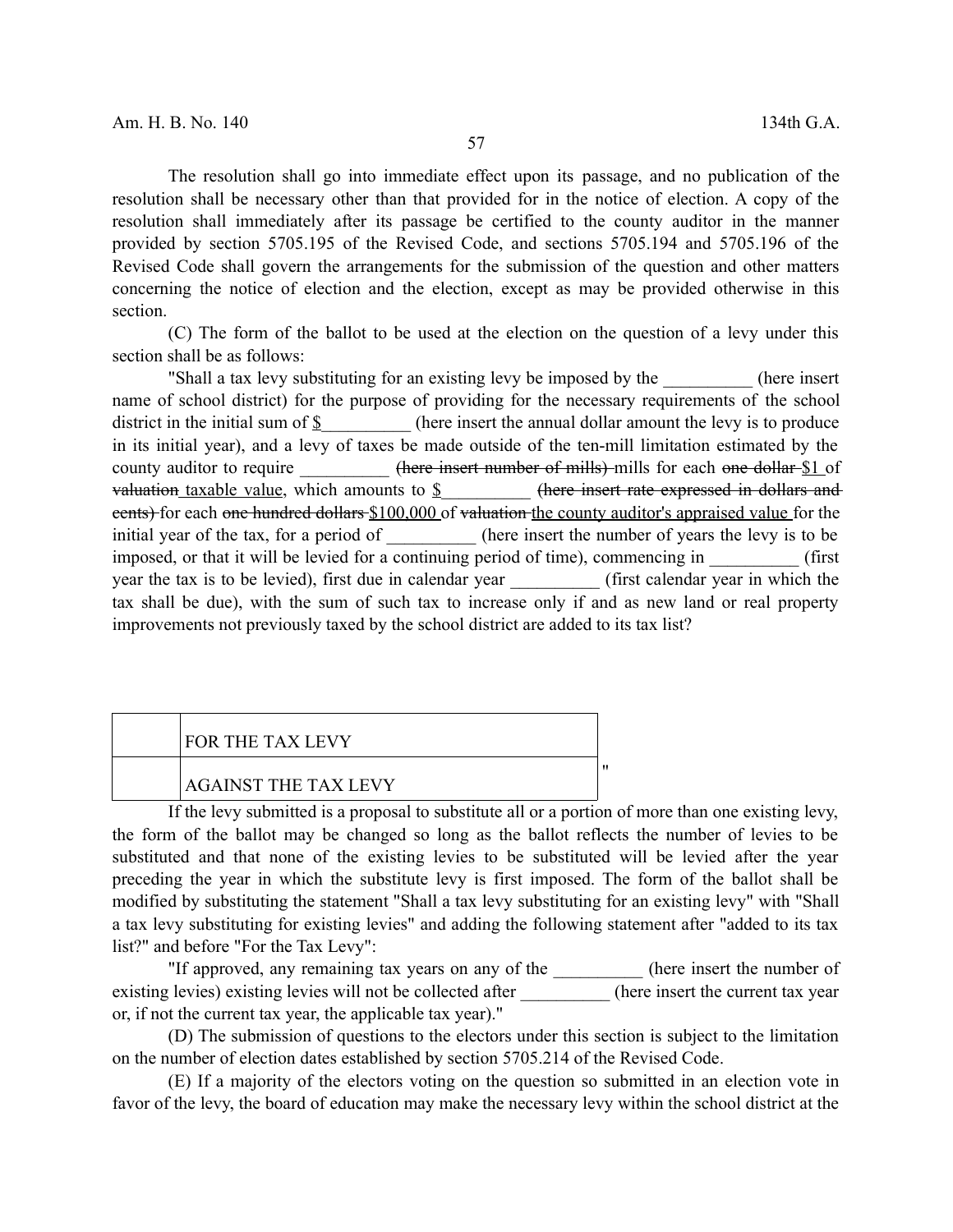rate and for the purpose stated in the resolution. The tax levy shall be included in the next tax budget that is certified to the county budget commission.

(F) A levy for a continuing period of time may be decreased pursuant to section 5705.261 of the Revised Code.

(G) A levy under this section substituting for all or a portion of one or more existing levies imposed under sections 5705.194 to 5705.197 of the Revised Code or under this section shall be treated as having renewed the levy or levies being substituted for purposes of the payments made under sections 5751.20 to 5751.22 of the Revised Code.

(H) After the approval of a levy on the current tax list and duplicate, and prior to the time when the first tax collection from the levy can be made, the board of education may anticipate a fraction of the proceeds of the levy and issue anticipation notes in a principal amount not exceeding fifty per cent of the total estimated proceeds of the levy to be collected during the first year of the levy. The notes shall be issued as provided in section 133.24 of the Revised Code, shall have principal payments during each year after the year of their issuance over a period not to exceed five years, and may have a principal payment in the year of their issuance.

Sec. 5705.21. (A) At any time, the board of education of any city, local, exempted village, cooperative education, or joint vocational school district, by a vote of two-thirds of all its members, may declare by resolution that the amount of taxes that may be raised within the ten-mill limitation by levies on the current tax duplicate-list will be insufficient to provide an adequate amount for the necessary requirements of the school district, that it is necessary to levy a tax in excess of such limitation for one of the purposes specified in division (A), (D), (F), (H), or (DD) of section 5705.19 of the Revised Code, for general permanent improvements, for the purpose of operating a cultural center, for the purpose of providing for school safety and security, or for the purpose of providing education technology, and that the question of such additional tax levy shall be submitted to the electors of the school district at a special election on a day to be specified in the resolution. In the case of a qualifying library levy for the support of a library association or private corporation, the question shall be submitted to the electors of the association library district. If the resolution states that the levy is for the purpose of operating a cultural center, the ballot shall state that the levy is "for the purpose of operating the (name of cultural center)."

As used in this division, "cultural center" means a freestanding building, separate from a public school building, that is open to the public for educational, musical, artistic, and cultural purposes; "education technology" means, but is not limited to, computer hardware, equipment, materials, and accessories, equipment used for two-way audio or video, and software; "general permanent improvements" means permanent improvements without regard to the limitation of division (F) of section 5705.19 of the Revised Code that the improvements be a specific improvement or a class of improvements that may be included in a single bond issue; and "providing for school safety and security" includes but is not limited to providing for permanent improvements to provide or enhance security, employment of or contracting for the services of safety personnel, providing mental health services and counseling, or providing training in safety and security practices and responses.

A resolution adopted under this division shall be confined to a single purpose and shall specify the amount of the increase in rate that it is necessary to levy, the purpose of the levy, and the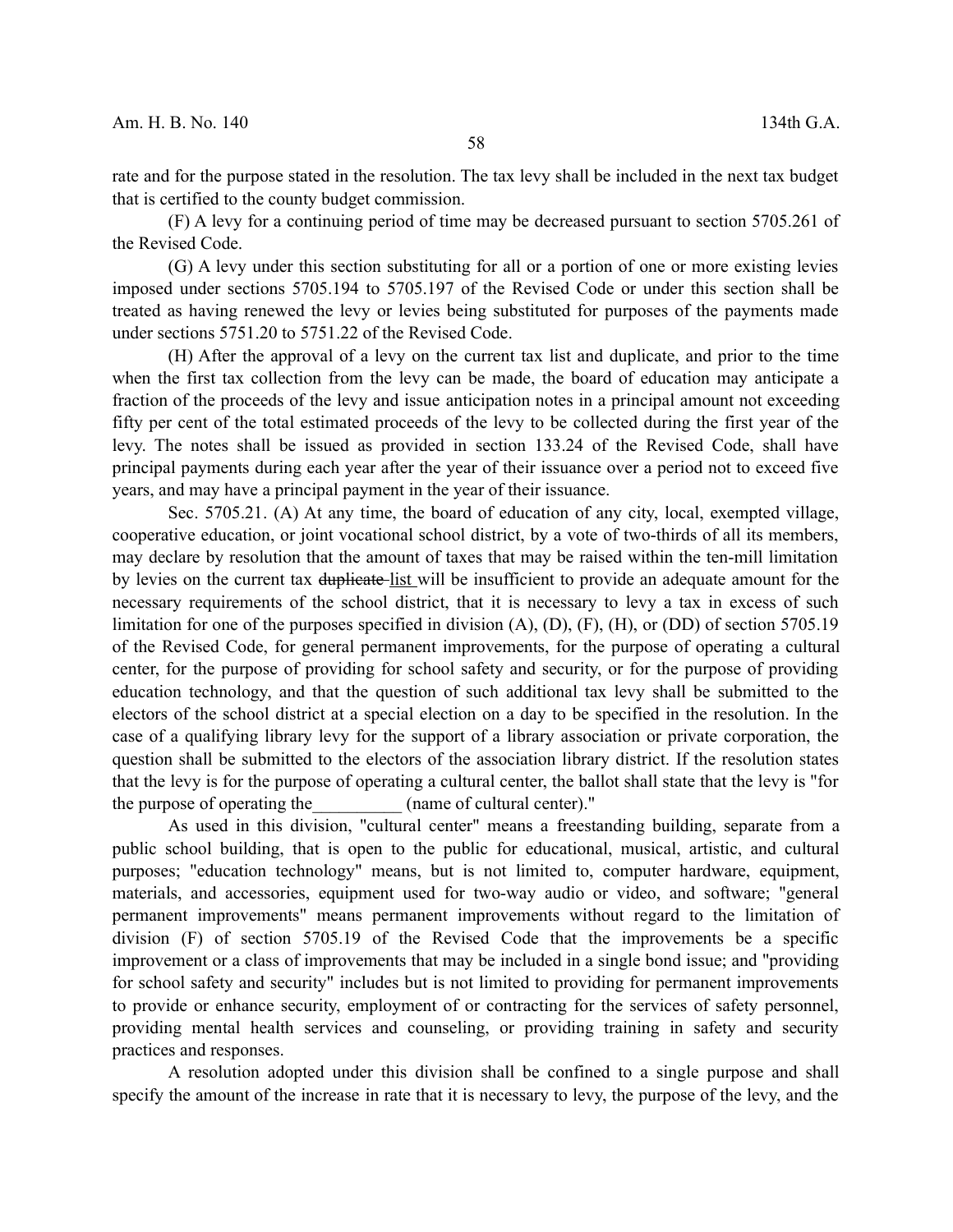number of years during which the increase in rate shall be in effect. The number of years may be any number not exceeding five or, if the levy is for current expenses of the district or for general permanent improvements, for a continuing period of time.

(B)(1) The board of education of a qualifying school district, by resolution, may declare that it is necessary to levy a tax in excess of the ten-mill limitation for the purpose of paying the current expenses of partnering community schools and, if any of the levy proceeds are so allocated, of the district. A qualifying school district that is not a municipal school district may allocate all of the levy proceeds to partnering community schools. A municipal school district shall allocate a portion of the levy proceeds to the current expenses of the district. The resolution shall declare that the question of the additional tax levy shall be submitted to the electors of the school district at a special election on a day to be specified in the resolution. The resolution shall state the purpose of the levy, the rate of the tax expressed in mills per for each one dollar of taxable value, the number of such mills to be levied for the current expenses of the partnering community schools and the number of such mills, if any, to be levied for the current expenses of the school district, the number of years the tax will be levied, and the first year the tax will be levied. The number of years the tax may be levied may be any number not exceeding ten years, or for a continuing period of time.

The levy of a tax for the current expenses of a partnering community school under this section and the distribution of proceeds from the tax by a qualifying school district to partnering community schools is hereby determined to be a proper public purpose.

(2)(a) If any portion of the levy proceeds are to be allocated to the current expenses of the qualifying school district, the form of the ballot at an election held pursuant to division (B) of this section shall be as follows:

"Shall a levy be imposed by the container the name of the qualifying school district) for the purpose of current expenses of the school district and of partnering community schools, that the county auditor estimates will collect \$\_\_\_\_\_\_ annually, at a rate not exceeding\_\_\_\_\_\_\_ (insert the number of mills) mills for each one dollar \$1 of valuation taxable value, of which (insert the number of mills to be allocated to partnering community schools) mills is to be allocated to partnering community schools), which amounts to (insert the rate expressed in dollars and eents) to \$ \_\_\_\_\_ for each one hundred dollars \$100,000 of valuation the county auditor's appraised value, for consert the number of years the levy is to be imposed, or that it will be levied for a continuing period of time), beginning (insert first year the tax is to be levied), which will first be payable in calendar year (insert the first calendar year in which the tax would be payable)?

| <b>FOR THE TAX LEVY</b>     |  |
|-----------------------------|--|
| <b>AGAINST THE TAX LEVY</b> |  |

(b) If all of the levy proceeds are to be allocated to the current expenses of partnering community schools, the form of the ballot shall be as follows:

"Shall a levy be imposed by the (insert the name of the qualifying school district)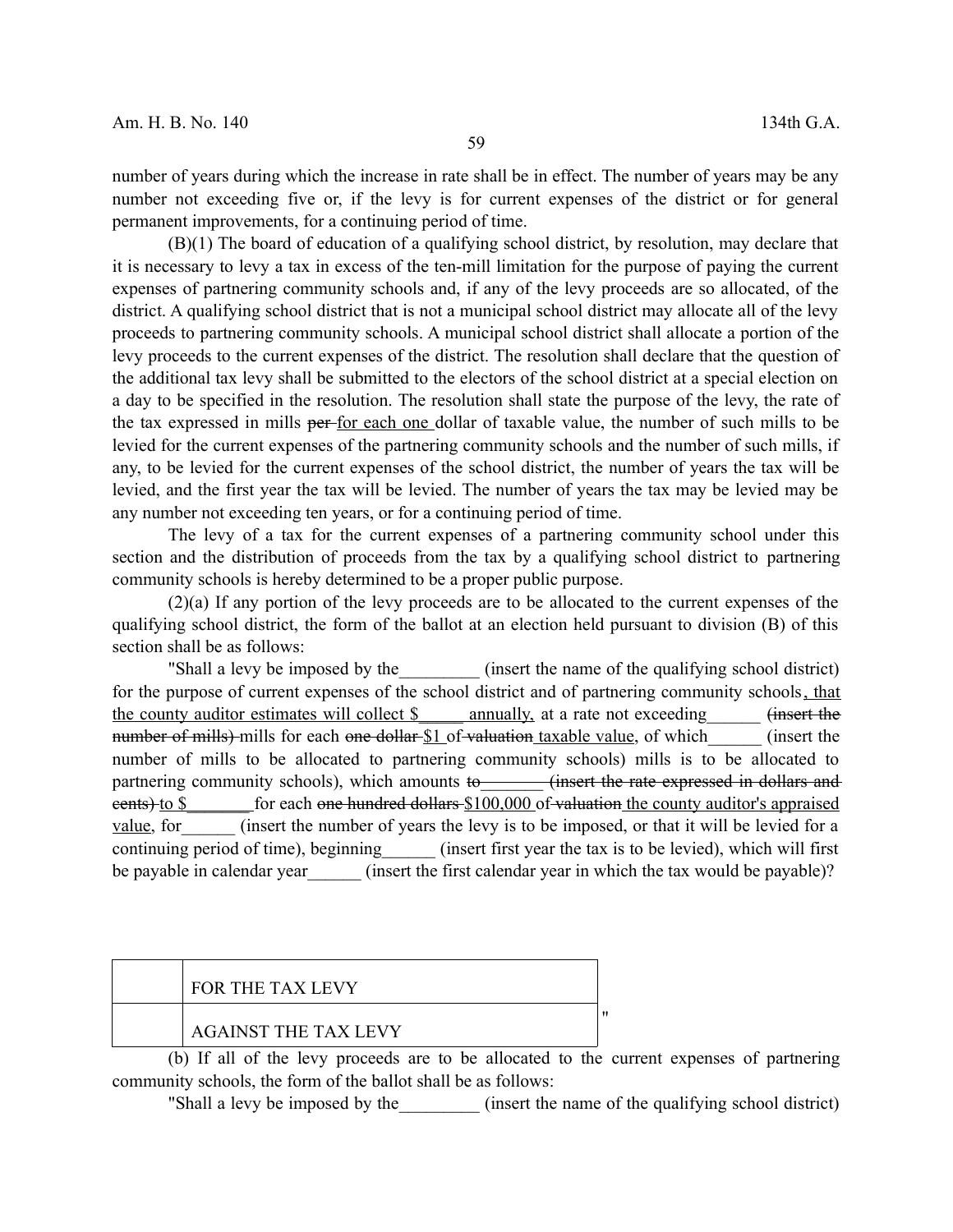for the purpose of current expenses of partnering community schools, that the county auditor estimates will collect \$ annually, at a rate not exceeding (insert the number of mills) mills for each one dollar  $$1$  of valuation taxable value which amounts to (insert the rate expressed in dollars and cents) to \$\_\_\_\_\_\_\_ for each one hundred dollars \$100,000 of valuation the county auditor's appraised value, for (insert the number of years the levy is to be imposed, or that it will be levied for a continuing period of time), beginning (insert first year the tax is to be levied), which will first be payable in calendar year (insert the first calendar year in which the tax would be payable)?

| <b>FOR THE TAX LEVY</b>     |  |
|-----------------------------|--|
| <b>AGAINST THE TAX LEVY</b> |  |

(3) Upon each receipt of a tax distribution by the qualifying school district, the board of education shall credit the portion allocated to partnering community schools to the partnering community schools fund. All income from the investment of money in the partnering community schools fund shall be credited to that fund.

(a) If the qualifying school district is a municipal school district, the board of education shall distribute the partnering community schools amount among the then qualifying community schools not more than forty-five days after the school district receives and deposits each tax distribution. From each tax distribution, each such partnering community school shall receive a portion of the partnering community schools amount in the proportion that the number of its resident students bears to the aggregate number of resident students of all such partnering community schools as of the date of receipt and deposit of the tax distribution.

(b) If the qualifying school district is not a municipal school district, the board of education may distribute all or a portion of the amount in the partnering community schools fund during a fiscal year to partnering community schools on or before the first day of June of the preceding fiscal year. Each such partnering community school shall receive a portion of the amount distributed by the board from the partnering community schools fund during the fiscal year in the proportion that the number of its resident students bears to the aggregate number of resident students of all such partnering community schools as of the date the school district received and deposited the most recent tax distribution. On or before the fifteenth day of June of each fiscal year, the board of education shall announce an estimated allocation to partnering community schools for the ensuing fiscal year. The board is not required to allocate to partnering community schools the entire partnering community schools amount in the fiscal year in which a tax distribution is received and deposited in the partnering community schools fund. The estimated allocation shall be published on the web site of the school district and expressed as a dollar amount per resident student. The actual allocation to community schools in a fiscal year need not conform to the estimate published by the school district so long if the estimate was made in good faith.

Distributions by a school district under division (B)(3)(b) of this section shall be made in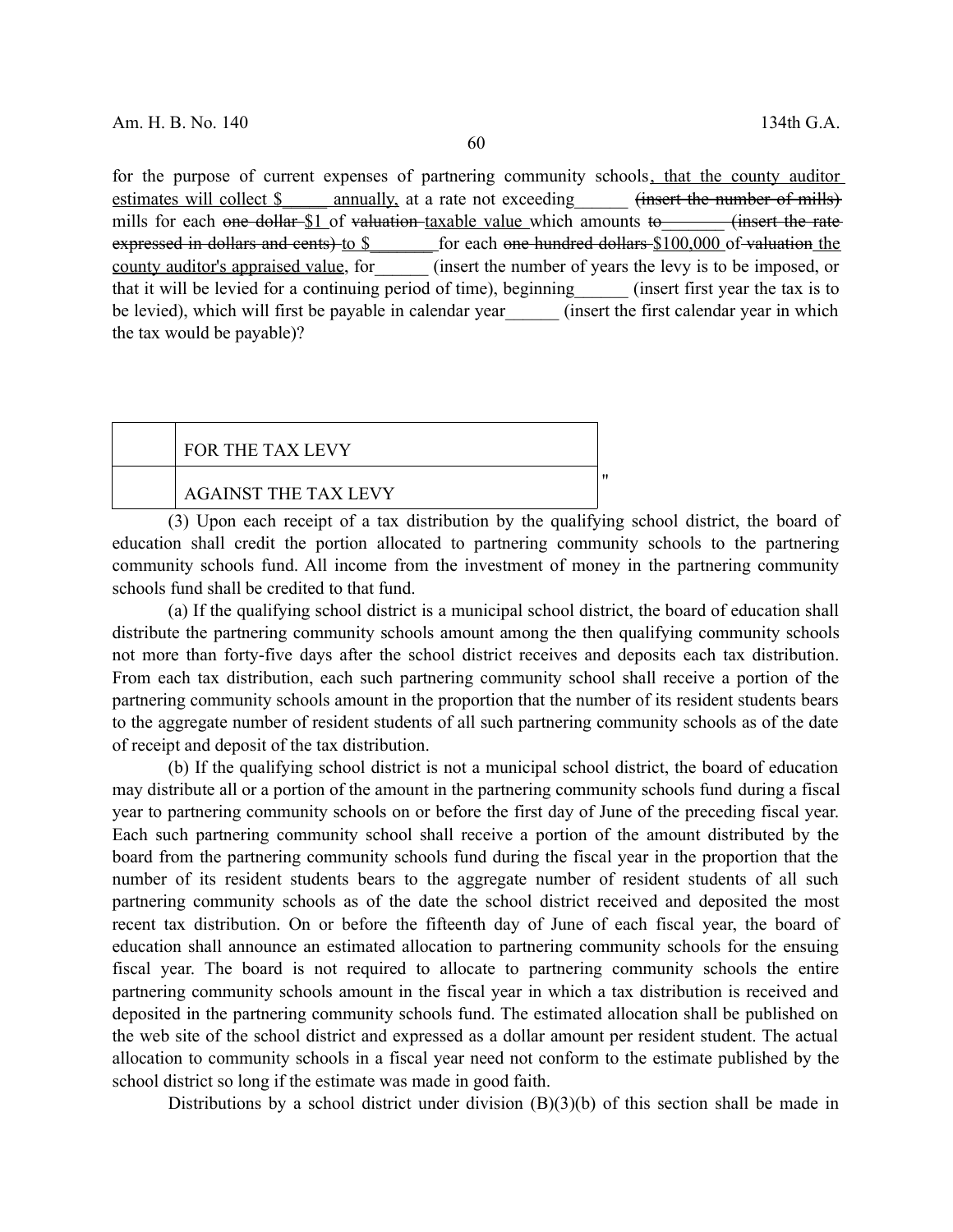accordance with distribution agreements entered into by the board of education and each partnering community school eligible for distributions under this division. The distribution agreements shall be certified to the department of education each fiscal year before the thirtieth day of July. Each agreement shall provide for at least three distributions by the school district to the partnering community school during the fiscal year and shall require the initial distribution be made on or before the thirtieth day of July.

(c) For the purposes of division (B) of this section, the number of resident students shall be the number of such students reported under section 3317.03 of the Revised Code and established by the department of education as of the date of receipt and deposit of the tax distribution.

(4) To the extent an agreement whereby the qualifying school district and a community school endorse each other's programs is necessary for the community school to qualify as a partnering community school under division (B)(6)(b) of this section, the board of education of the school district shall certify to the department of education the agreement along with the determination that such agreement satisfies the requirements of that division. The board's determination is conclusive.

(5) For the purposes of Chapter 3317. of the Revised Code or other laws referring to the "taxes charged and payable" for a school district, the taxes charged and payable for a qualifying school district that levies a tax under division (B) of this section includes only the taxes charged and payable under that levy for the current expenses of the school district, and does not include the taxes charged and payable for the current expenses of partnering community schools. The taxes charged and payable for the current expenses of partnering community schools shall not affect the calculation of "state education aid" as defined in section 5751.20 of the Revised Code.

(6) As used in division (B) of this section:

(a) "Qualifying school district" means a municipal school district, as defined in section 3311.71 of the Revised Code or a school district that contains within its territory a partnering community school.

(b) "Partnering community school" means a community school established under Chapter 3314. of the Revised Code that is located within the territory of the qualifying school district and meets one of the following criteria:

(i) If the qualifying school district is a municipal school district, the community school is sponsored by the district or is a party to an agreement with the district whereby the district and the community school endorse each other's programs;

(ii) If the qualifying school district is not a municipal school district, the community school is sponsored by a sponsor that was rated as "exemplary" in the ratings most recently published under section 3314.016 of the Revised Code before the resolution proposing the levy is certified to the board of elections.

(c) "Partnering community schools amount" means the product obtained, as of the receipt and deposit of the tax distribution, by multiplying the amount of a tax distribution by a fraction, the numerator of which is the number of mills per dollar of taxable value of the property tax to be allocated to partnering community schools, and the denominator of which is the total number of mills per dollar of taxable value authorized by the electors in the election held under division (B) of this section, each as set forth in the resolution levying the tax. If the resolution allocates all of the levy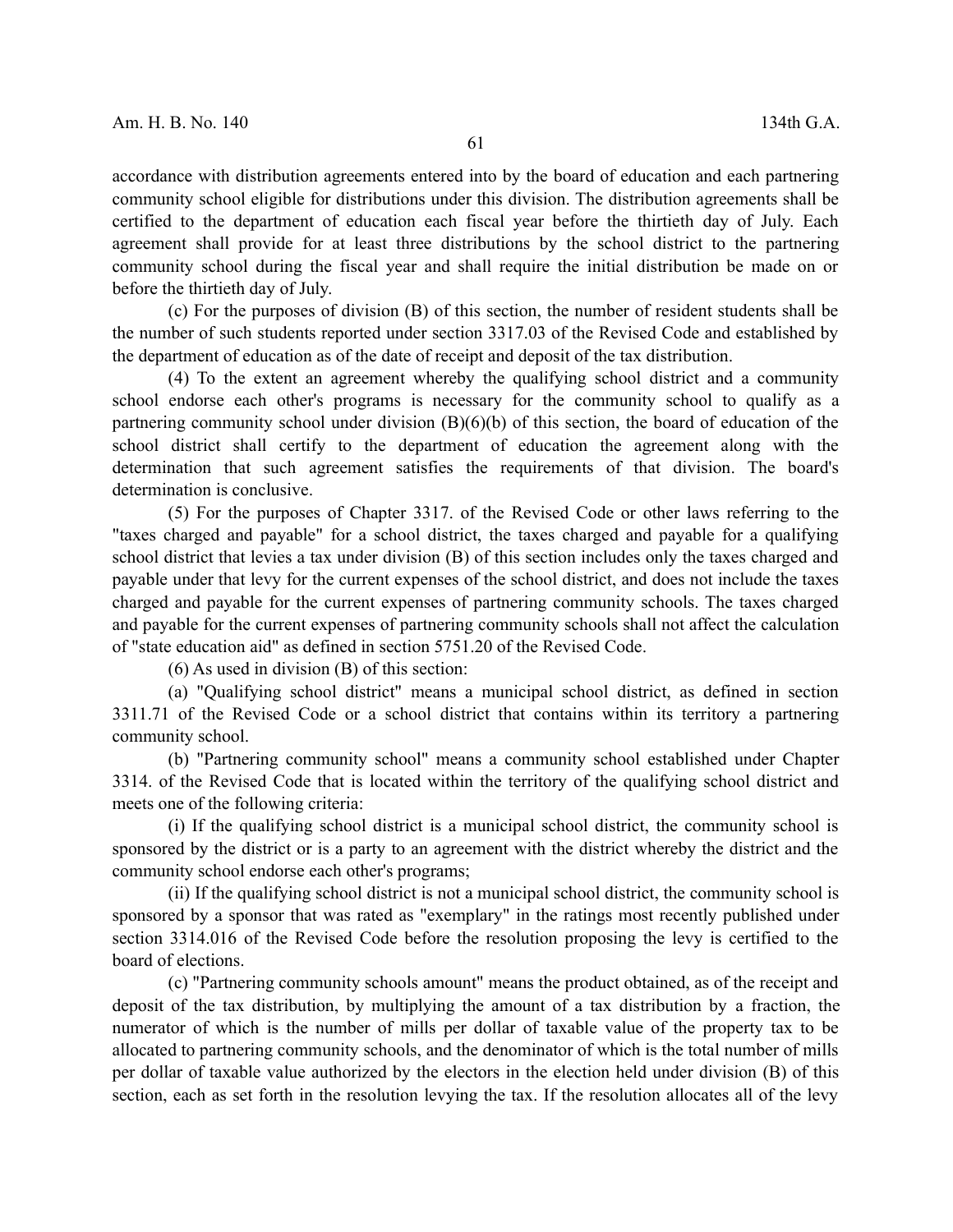proceeds to partnering community schools, the "partnering schools amount" equals the amount of the tax distribution.

(d) "Partnering community schools fund" means a separate fund established by the board of education of a qualifying school district for the deposit of partnering community school amounts under this section.

(e) "Resident student" means a student enrolled in a partnering community school who is entitled to attend school in the qualifying school district under section 3313.64 or 3313.65 of the Revised Code.

(f) "Tax distribution" means a distribution of proceeds of the tax authorized by division (B) of this section under section 321.24 of the Revised Code and distributions that are attributable to that tax under sections 323.156 and 4503.068 of the Revised Code or other applicable law.

(C) A resolution adopted under this section shall specify the date of holding the election, which shall not be earlier than ninety days after the adoption and certification of the resolution and which shall be consistent with the requirements of section 3501.01 of the Revised Code.

A resolution adopted under this section may propose to renew one or more existing levies imposed under division (A) or (B) of this section or to increase or decrease a single levy imposed under either such division.

If the board of education imposes one or more existing levies for the purpose specified in division (F) of section 5705.19 of the Revised Code, the resolution may propose to renew one or more of those existing levies, or to increase or decrease a single such existing levy, for the purpose of general permanent improvements.

If the resolution proposes to renew two or more existing levies, the levies shall be levied for the same purpose. The resolution shall identify those levies and the rates at which they are levied. The resolution also shall specify that the existing levies shall not be extended on the tax lists after the year preceding the year in which the renewal levy is first imposed, regardless of the years for which those levies originally were authorized to be levied.

If the resolution proposes to renew an existing levy imposed under division (B) of this section, the rates allocated to the qualifying school district and to partnering community schools each may be increased or decreased or remain the same, and the total rate may be increased, decreased, or remain the same. The resolution and notice of election shall specify the number of the mills to be levied for the current expenses of the partnering community schools and the number of the mills, if any, to be levied for the current expenses of the qualifying school district.

A resolution adopted under this section shall go into immediate effect upon its passage, and no publication of the resolution shall be necessary other than that provided for in the notice of election. A copy of the resolution shall immediately after its passing be certified, along with the county auditor's certification provided under section 5705.03 of the Revised Code, to the board of elections of the proper county in the manner provided by section 5705.25 of the Revised Code. That section shall govern the arrangements for the submission of such question and other matters concerning the election to which that section refers, including publication of notice of the election, except that the election shall be held on the date specified in the resolution. In the case of a resolution adopted under division (B) of this section, the publication of notice of that election shall state the number of the mills, if any, to be levied for the current expenses of partnering community schools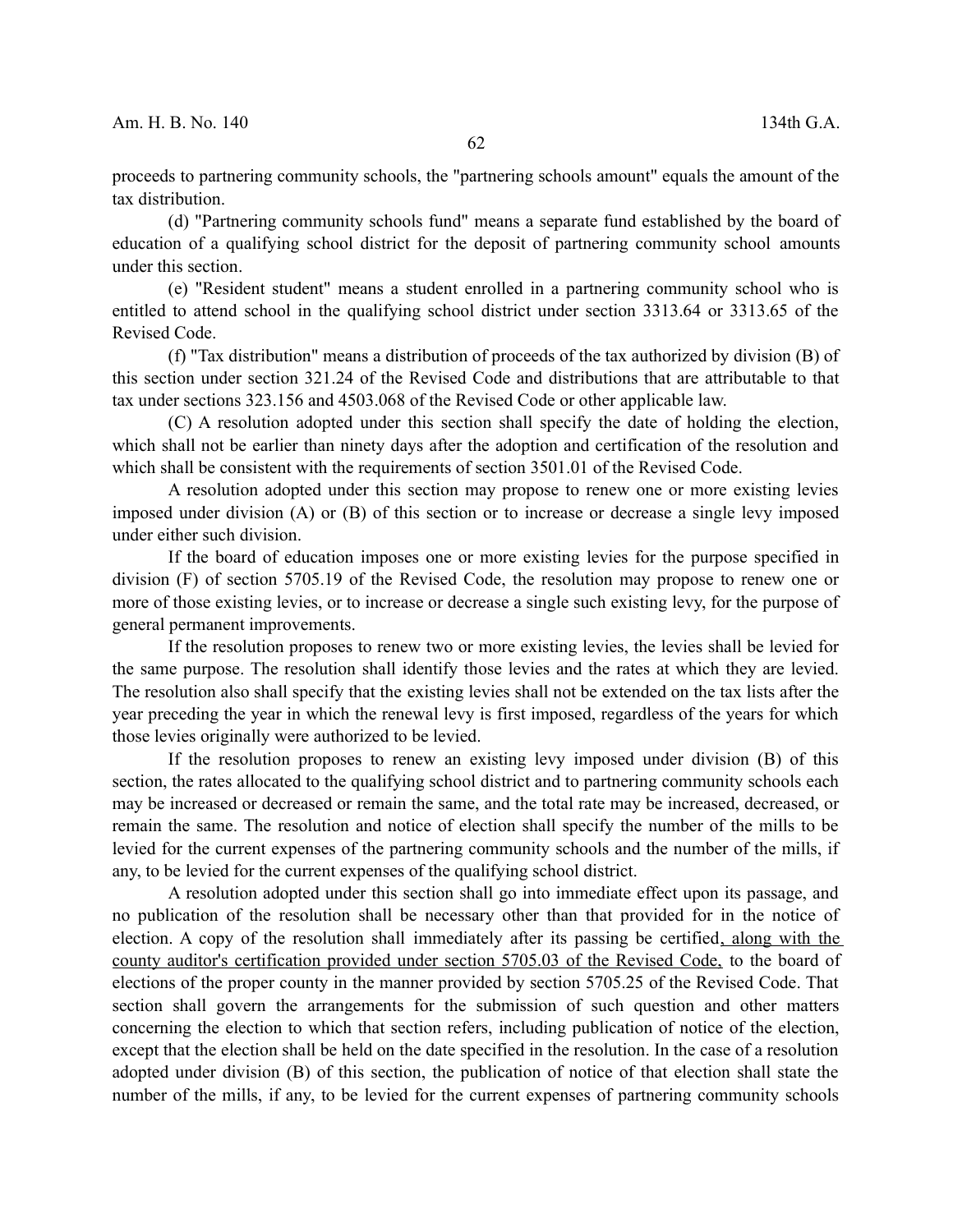and the number of the mills to be levied for the current expenses of the qualifying school district. If a majority of the electors voting on the question so submitted in an election vote in favor of the levy, the board of education may make the necessary levy within the school district or, in the case of a qualifying library levy for the support of a library association or private corporation, within the association library district, at the additional rate, or at any lesser rate in excess of the ten-mill limitation on the tax list, for the purpose stated in the resolution. A levy for a continuing period of time may be reduced pursuant to section 5705.261 of the Revised Code. The tax levy shall be included in the next tax budget that is certified to the county budget commission.

(D)(1) After the approval of a levy on the current tax list and duplicate for current expenses, for recreational purposes, for community centers provided for in section 755.16 of the Revised Code, or for a public library of the district under division (A) of this section, and prior to the time when the first tax collection from the levy can be made, the board of education may anticipate a fraction of the proceeds of the levy and issue anticipation notes in a principal amount not exceeding fifty per cent of the total estimated proceeds of the levy to be collected during the first year of the levy.

(2) After the approval of a levy for general permanent improvements for a specified number of years or for permanent improvements having the purpose specified in division (F) of section 5705.19 of the Revised Code, the board of education may anticipate a fraction of the proceeds of the levy and issue anticipation notes in a principal amount not exceeding fifty per cent of the total estimated proceeds of the levy remaining to be collected in each year over a period of five years after the issuance of the notes.

The notes shall be issued as provided in section 133.24 of the Revised Code, shall have principal payments during each year after the year of their issuance over a period not to exceed five years, and may have a principal payment in the year of their issuance.

(3) After approval of a levy for general permanent improvements for a continuing period of time, the board of education may anticipate a fraction of the proceeds of the levy and issue anticipation notes in a principal amount not exceeding fifty per cent of the total estimated proceeds of the levy to be collected in each year over a specified period of years, not exceeding ten, after the issuance of the notes.

The notes shall be issued as provided in section 133.24 of the Revised Code, shall have principal payments during each year after the year of their issuance over a period not to exceed ten years, and may have a principal payment in the year of their issuance.

(4) After the approval of a levy on the current tax list and duplicate under division (B) of this section, and prior to the time when the first tax collection from the levy can be made, the board of education may anticipate a fraction of the proceeds of the levy for the current expenses of the school district and issue anticipation notes in a principal amount not exceeding fifty per cent of the estimated proceeds of the levy to be collected during the first year of the levy and allocated to the school district. The portion of the levy proceeds to be allocated to partnering community schools under that division shall not be included in the estimated proceeds anticipated under this division and shall not be used to pay debt charges on any anticipation notes.

The notes shall be issued as provided in section 133.24 of the Revised Code, shall have principal payments during each year after the year of their issuance over a period not to exceed five years, and may have a principal payment in the year of their issuance.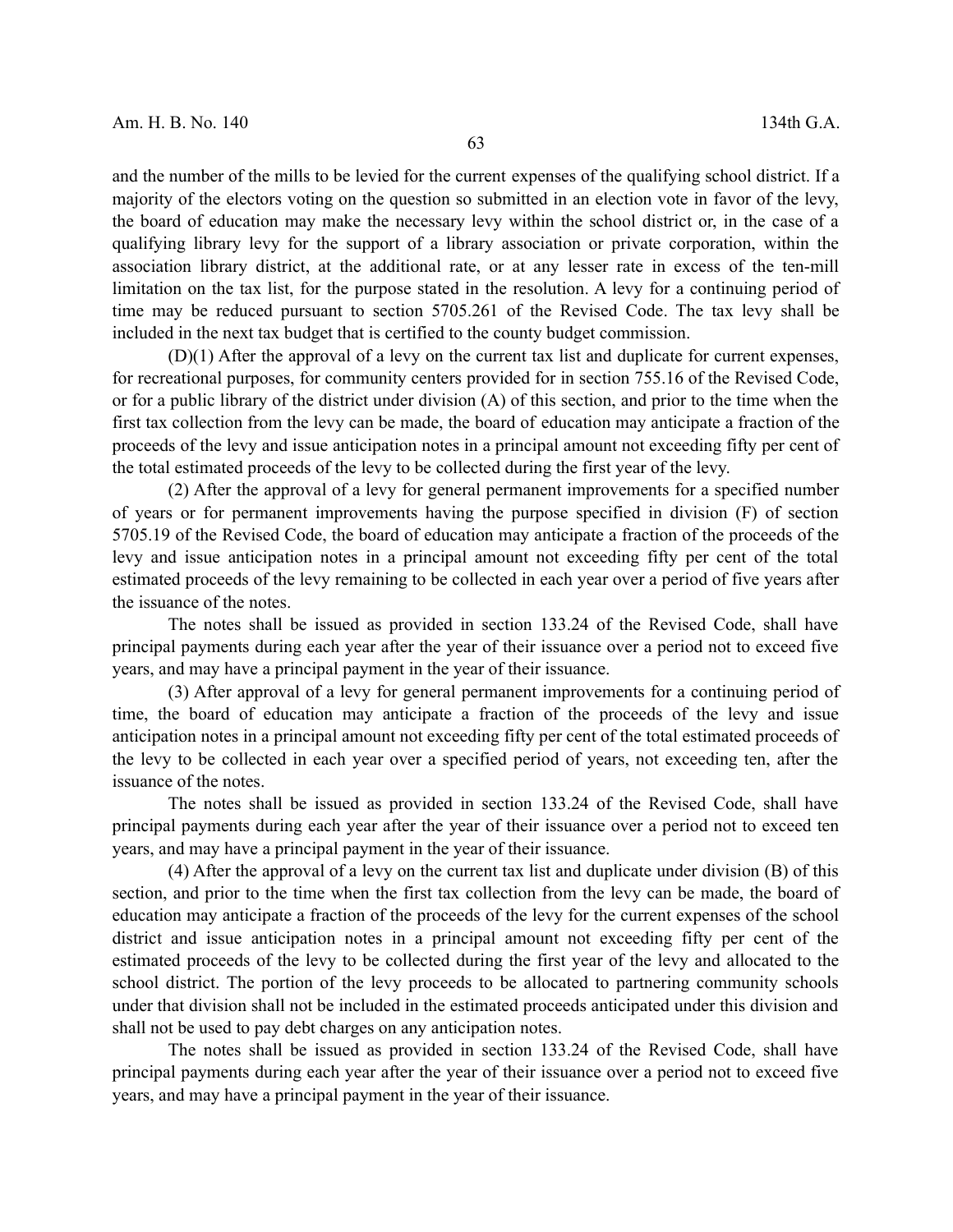(E) The submission of questions to the electors under this section is subject to the limitation on the number of election dates established by section 5705.214 of the Revised Code.

(F) The board of education of any school district that levies a tax under this section for the purpose of providing for school safety and security may report to the department of education how the district is using revenue from that tax.

The board of education of any school district that proposes to levy a tax for the purpose of providing for school safety and security may share the proceeds of the tax with chartered nonpublic schools, as defined by section 3310.01 of the Revised Code, that are located in the territory of the school district as provided in this division. The resolution levying the tax and the form of the ballot shall state that proceeds from the levy are to be shared with chartered nonpublic schools and shall state the percentage of the proceeds that is to be shared with those schools.

If a percentage of the proceeds of such a tax are to be shared with chartered nonpublic schools under this division, such proceeds shall be shared with all chartered nonpublic schools located in the territory of the school district. Of the percentage of the proceeds to be shared with chartered nonpublic schools, each such school shall receive an amount that bears the same proportion of that percentage that the number of resident students attending that school bears to the total number of resident students attending all such schools in the territory of the school district. For the purposes of this section, a resident student is a student enrolled in a chartered nonpublic school located in the territory of the school district who is entitled to attend school in the school district under section 3313.64 or 3313.65 of the Revised Code.

All proceeds of the levy shall be credited to a fund of the school district created for that purpose, and the board of education shall pay each chartered nonpublic school its share of the proceeds from that fund not less frequently than once after each settlement of taxes under divisions (A) and (C) of section 321.24 of the Revised Code. Any chartered nonpublic school receiving payments under this section shall use all of such payments only for providing for school safety and security.

Sec. 5705.212. (A)(1) The board of education of any school district, at any time and by a vote of two-thirds of all of its members, may declare by resolution that the amount of taxes that may be raised within the ten-mill limitation will be insufficient to provide an adequate amount for the present and future requirements of the school district, that it is necessary to levy not more than five taxes in excess of that limitation for current expenses, and that each of the proposed taxes first will be levied in a different year, over a specified period of time. The board shall identify the taxes proposed under this section as follows: the first tax to be levied shall be called the "original tax." Each tax subsequently levied shall be called an "incremental tax." The rate of each incremental tax shall be identical, but the rates of such incremental taxes need not be the same as the rate of the original tax. The resolution also shall state that the question of these additional taxes shall be submitted to the electors of the school district at a special election. The resolution shall specify separately for each tax proposed: the amount of the increase in rate that it is necessary to levy, expressed separately for the original tax and each incremental tax; that the purpose of the levy is for current expenses; the number of years during which the original tax shall be in effect; a specification that the last year in which the original tax is in effect shall also be the last year in which each incremental tax shall be in effect; and the year in which each tax first is proposed to be levied. The original tax may be levied for any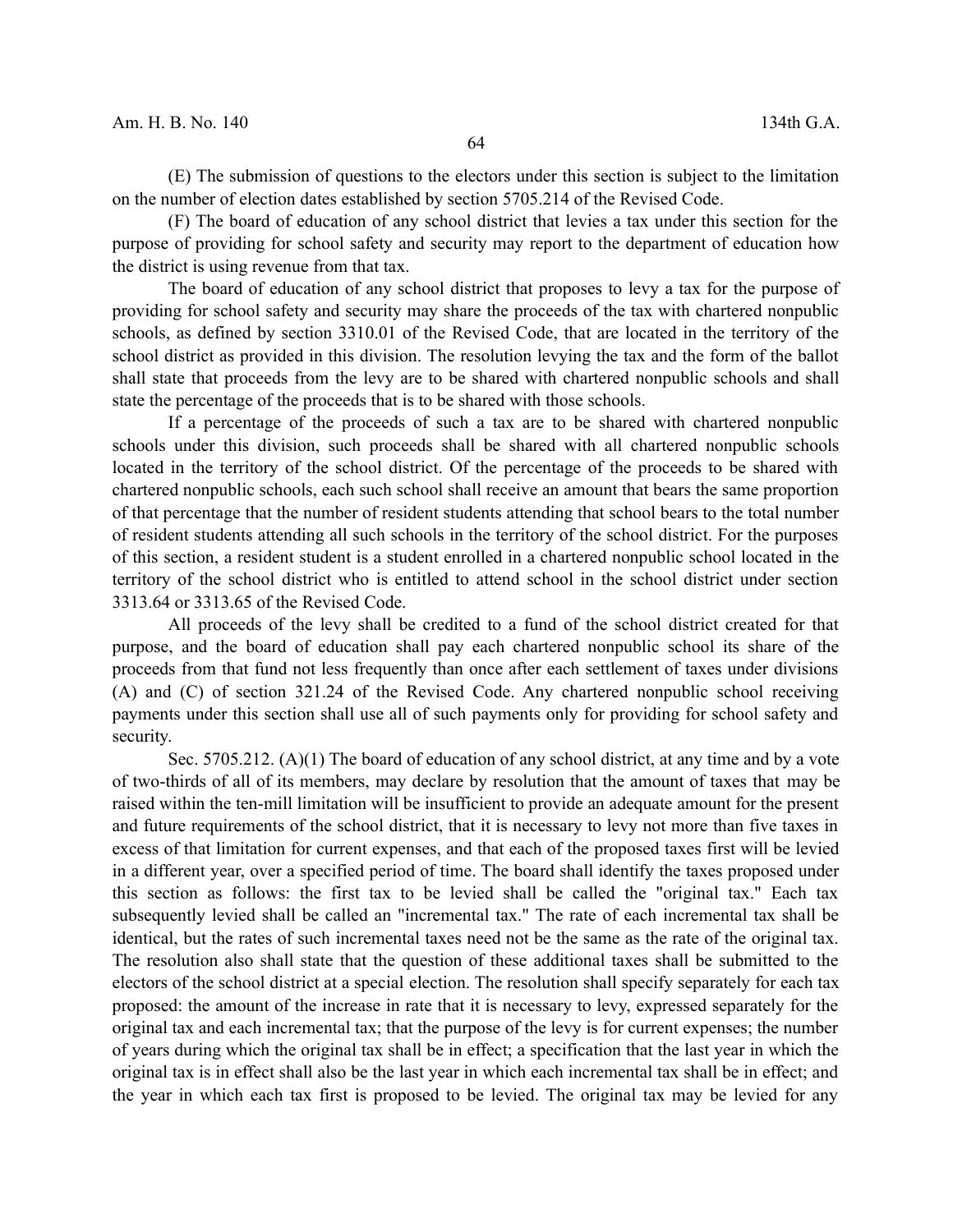number of years not exceeding ten, or for a continuing period of time. The resolution shall specify the date of holding the special election, which shall not be earlier than ninety days after the adoption and certification of the resolution and shall be consistent with the requirements of section 3501.01 of the Revised Code.

(2) The board of education, by a vote of two-thirds of all of its members, may adopt a resolution proposing to renew taxes levied other than for a continuing period of time under division (A)(1) of this section. Such a resolution shall provide for levying a tax and specify all of the following:

(a) That the tax shall be called and designated on the ballot as a renewal levy;

(b) The rate of the renewal tax, which shall be a single rate that combines the rate of the original tax and each incremental tax into a single rate. The rate of the renewal tax shall not exceed the aggregate rate of the original and incremental taxes.

(c) The number of years, not to exceed ten, that the renewal tax will be levied, or that it will be levied for a continuing period of time;

(d) That the purpose of the renewal levy is for current expenses;

(e) Subject to the certification and notification requirements of section 5705.251 of the Revised Code, that the question of the renewal levy shall be submitted to the electors of the school district at the general election held during the last year the original tax may be extended on the real and public utility property tax list and duplicate or at a special election held during the ensuing year.

(3) A resolution adopted under division  $(A)(1)$  or (2) of this section shall go into immediate effect upon its adoption and no publication of the resolution is necessary other than that provided for in the notice of election. Immediately after its adoption, a copy of the resolution shall be certified to the board of elections of the proper county in the manner provided by division (A) of section 5705.251 of the Revised Code, and that division shall govern the arrangements for the submission of the question and other matters concerning the election to which that section refers. The election shall be held on the date specified in the resolution. If a majority of the electors voting on the question so submitted in an election vote in favor of the taxes or a renewal tax, the board of education, if the original or a renewal tax is authorized to be levied for the current year, immediately may make the necessary levy within the school district at the authorized rate, or at any lesser rate in excess of the ten-mill limitation, for the purpose stated in the resolution. No tax shall be imposed prior to the year specified in the resolution as the year in which it is first proposed to be levied. The rate of the original tax and the rate of each incremental tax shall be cumulative, so that the aggregate rate levied in any year is the sum of the rates of both the original tax and all incremental taxes levied in or prior to that year under the same proposal. A tax levied for a continuing period of time under this section may be reduced pursuant to section 5705.261 of the Revised Code.

(B) Notwithstanding section 133.30 of the Revised Code, after the approval of a tax to be levied in the current or the succeeding year and prior to the time when the first tax collection from that levy can be made, the board of education may anticipate a fraction of the proceeds of the levy and issue anticipation notes in an amount not to exceed fifty per cent of the total estimated proceeds of the levy to be collected during the first year of the levy. The notes shall be sold as provided in Chapter 133. of the Revised Code. If anticipation notes are issued, they shall mature serially and in substantially equal amounts during each year over a period not to exceed five years; and the amount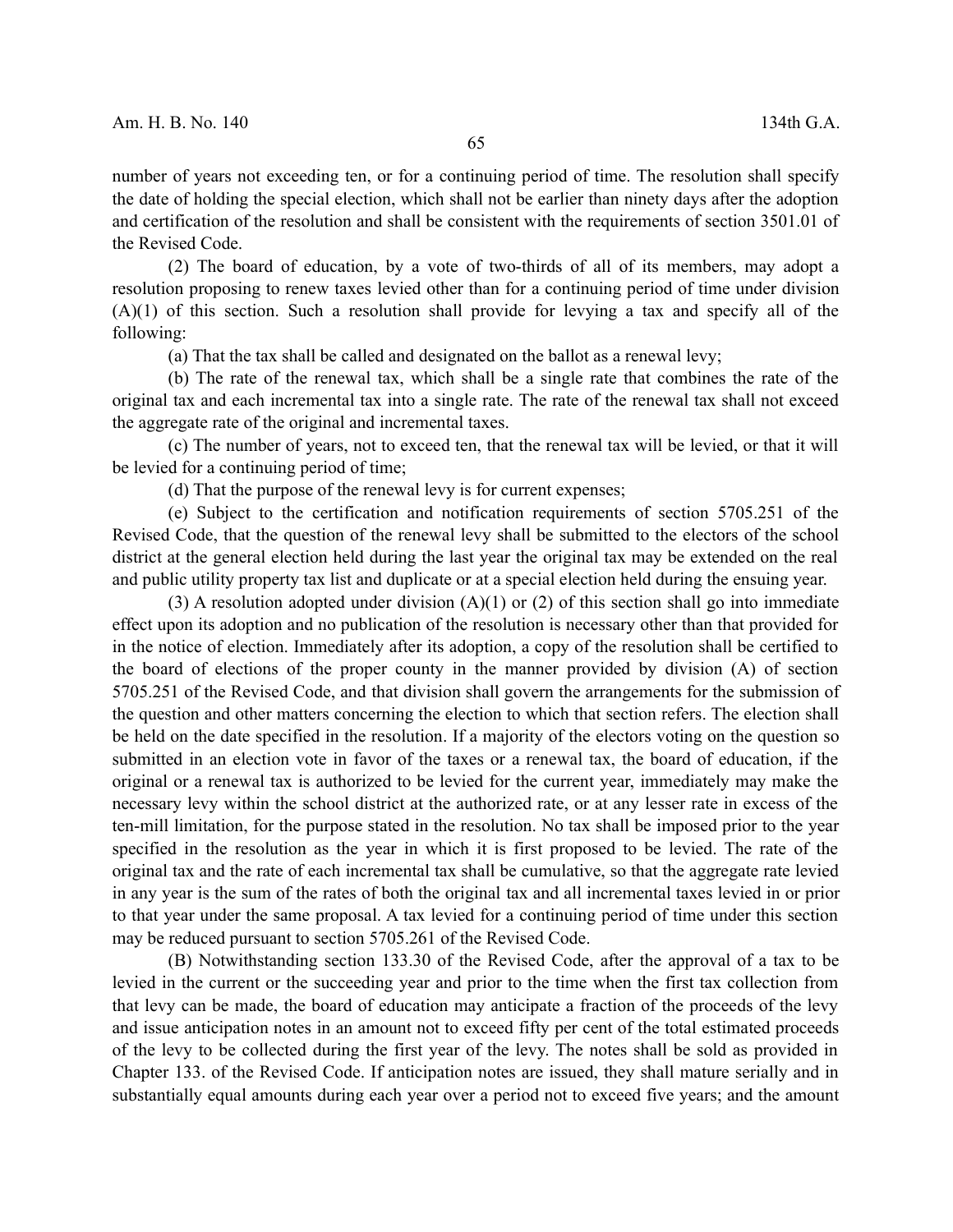necessary to pay the interest and principal as the anticipation notes mature shall be deemed appropriated for those purposes from the levy, and appropriations from the levy by the board of education shall be limited each fiscal year to the balance available in excess of that amount.

If the auditor of state has certified a deficit pursuant to section 3313.483 of the Revised Code, the notes authorized under this section may be sold in accordance with Chapter 133. of the Revised Code, except that the board may sell the notes after providing a reasonable opportunity for competitive bidding.

(C)(1) The board of education of a qualifying school district, at any time and by a vote of two-thirds of all its members, may declare by resolution that it is necessary to levy not more than five taxes in excess of the ten-mill limitation for the current expenses of partnering community schools and, if any of the levy proceeds are so allocated, of the school district, and that each of the proposed taxes first will be levied in a different year, over a specified period of time. A qualifying school district that is not a municipal school district may allocate all of the levy proceeds to partnering community schools. A municipal school district shall allocate a portion of the levy proceeds to the current expenses of the district. The board shall identify the taxes proposed under this division in the same manner as in division (A)(1) of this section. The rate of each incremental tax shall be identical, but the rates of such incremental taxes need not be the same as the rate of the original tax. In addition to the specifications required of the resolution in division (A) of this section, the resolution shall state the number of the mills to be levied each year for the current expenses of the partnering community schools and the number of the mills, if any, to be levied each year for the current expenses of the school district. The number of mills for the current expenses of partnering community schools shall be the same for each of the incremental taxes, and the number of mills for the current expenses of the qualifying school district shall be the same for each of the incremental taxes.

The levy of taxes for the current expenses of a partnering community school under division (C) of this section and the distribution of proceeds from the tax by a qualifying school district to partnering community schools is hereby determined to be a proper public purpose.

(2) The board of education, by a vote of two-thirds of all of its members, may adopt a resolution proposing to renew taxes levied other than for a continuing period of time under division (C)(1) of this section. In such a renewal levy, the rates allocated to the qualifying school district and to partnering community schools each may be increased or decreased or remain the same, and the total rate may be increased, decreased, or remain the same. In addition to the requirements of division (A)(2) of this section, the resolution shall state the number of the mills to be levied for the current expenses of the partnering community schools and the number of the mills to be levied for the current expenses of the school district.

(3) A resolution adopted under division (C)(1) or (2) of this section is subject to the rules and procedures prescribed by division (A)(3) of this section.

(4) The proceeds of each tax levied under division  $(C)(1)$  or  $(2)$  of this section shall be credited and distributed in the manner prescribed by division (B)(3) of section 5705.21 of the Revised Code, and divisions (B)(4), (5), and (6) of that section apply to taxes levied under division (C) of this section.

(5) Notwithstanding section 133.30 of the Revised Code, after the approval of a tax to be levied under division (C)(1) or (2) of this section, in the current or succeeding year and prior to the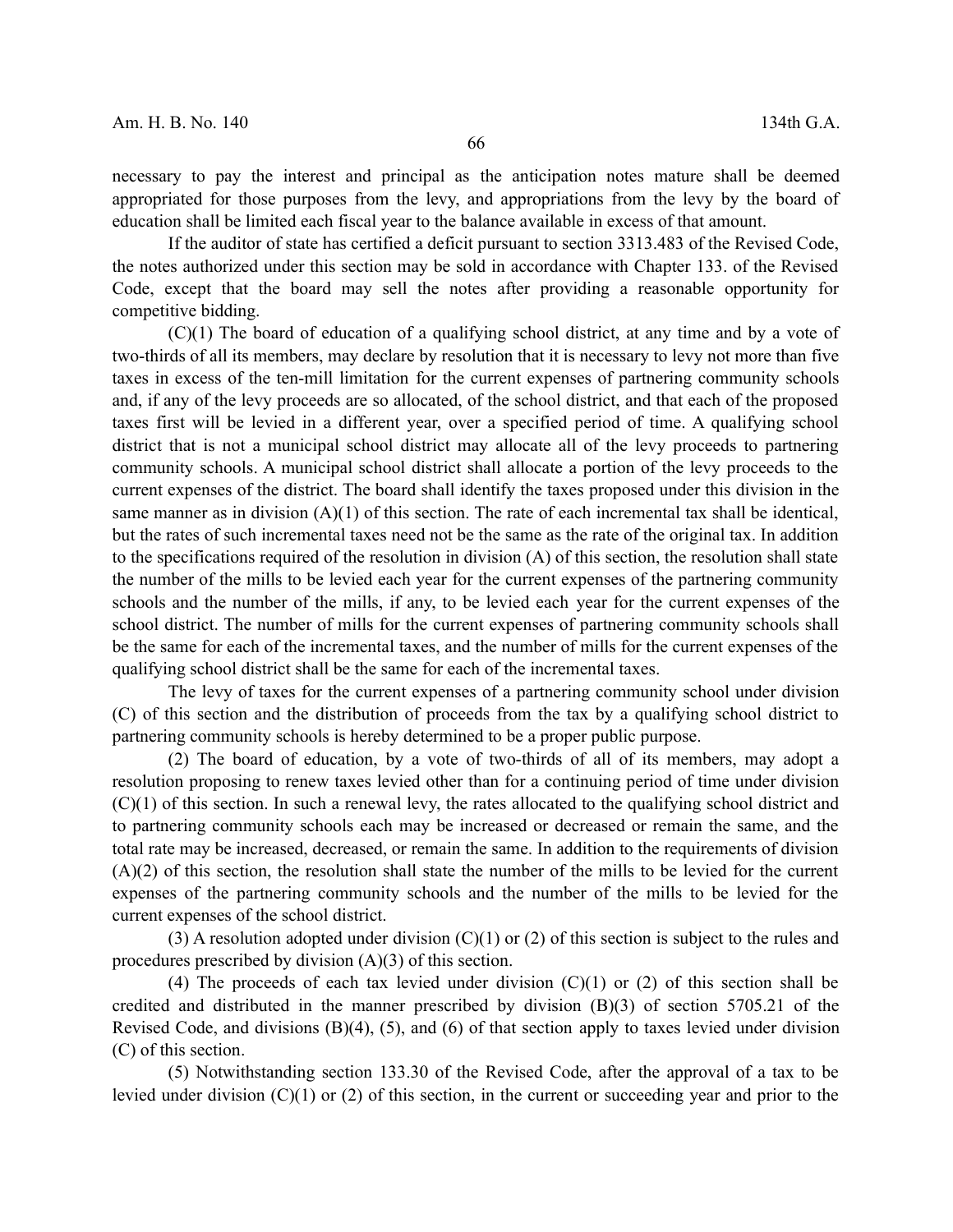time when the first tax collection from that levy can be made, the board of education may anticipate a fraction of the proceeds of the levy for the current expenses of the qualifying school district and issue anticipation notes in a principal amount not exceeding fifty per cent of the estimated proceeds of the levy to be collected during the first year of the levy and allocated to the school district. The portion of levy proceeds to be allocated to partnering community schools shall not be included in the estimated proceeds anticipated under this division and shall not be used to pay debt charges on any anticipation notes.

The notes shall be sold as provided in Chapter 133. of the Revised Code. If anticipation notes are issued, they shall mature serially and in substantially equal amounts during each year over a period not to exceed five years. The amount necessary to pay the interest and principal as the anticipation notes mature shall be deemed appropriated for those purposes from the levy, and appropriations from the levy by the board of education shall be limited each fiscal year to the balance available in excess of that amount.

If the auditor of state has certified a deficit pursuant to section 3313.483 of the Revised Code, the notes authorized under this section may be sold in accordance with Chapter 133. of the Revised Code, except that the board may sell the notes after providing a reasonable opportunity for competitive bidding.

As used in division (C) of this section, "qualifying school district" and "partnering community schools" have the same meanings as in section 5705.21 of the Revised Code.

(D) The submission of questions to the electors under this section is subject to the limitation on the number of election dates established by section 5705.214 of the Revised Code.

(E) When a school board certifies a resolution to the county auditor under division (B)(1) of section 5705.03 of the Revised Code proposing to levy a tax under division (A)(1) or (C)(1) of this section, the county auditor shall certify, in addition to the other information the auditor is required to certify under that section, an estimate of both the levy's annual collections for the tax year for which the original tax applies and the levies' aggregate annual collections for the tax year for which the final incremental tax applies, in both cases rounded to the nearest one thousand dollars, which shall be calculated assuming that the amount of the tax list of the taxing authority remains throughout the life of the levy the same as the amount of the tax list for the current year, and if this is not determined, the estimated amount submitted by the auditor to the county budget commission. If a school district is located in more than one county, the county auditor shall obtain from the county auditor of each other county in which the district is located the current tax valuation for the portion of the district in that county.

Sec. 5705.213. (A)(1) The board of education of any school district, at any time and by a vote of two-thirds of all of its members, may declare by resolution that the amount of taxes that may be raised within the ten-mill limitation will be insufficient to provide an adequate amount for the present and future requirements of the school district and that it is necessary to levy a tax in excess of that limitation for current expenses. The resolution also shall state that the question of the additional tax shall be submitted to the electors of the school district at a special election. The resolution shall specify, for each year the levy is in effect, the amount of money that the levy is proposed to raise, which may, for years after the first year the levy is made, be expressed in terms of a dollar or percentage increase over the prior year's amount. The resolution also shall specify that the purpose of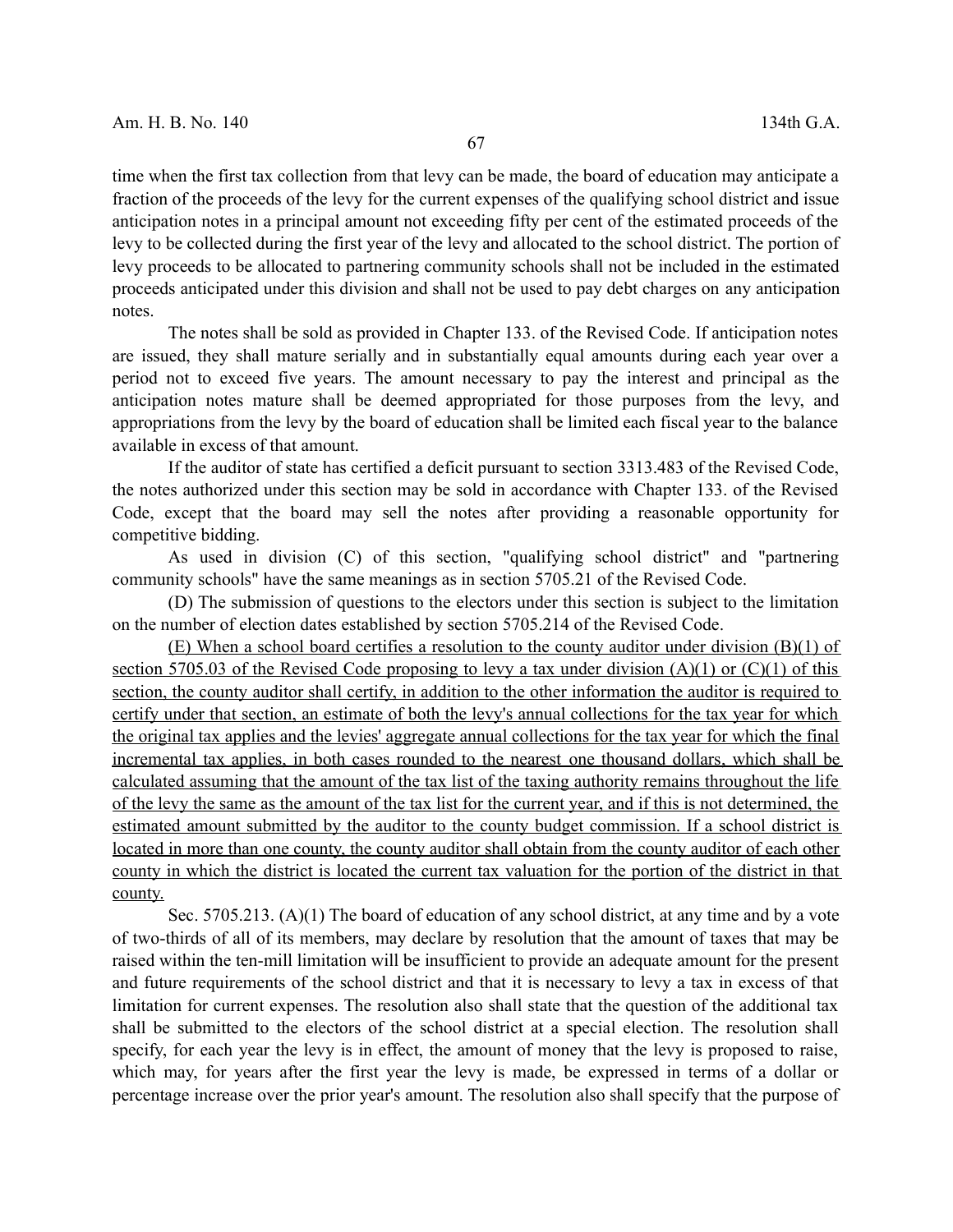the levy is for current expenses, the number of years during which the tax shall be in effect which may be for any number of years not exceeding ten, and the year in which the tax first is proposed to be levied. The resolution shall specify the date of holding the special election, which shall not be earlier than ninety-five days after the adoption and certification of the resolution to the county auditor and not earlier than ninety days after certification to the board of elections. The date of the election shall be consistent with the requirements of section 3501.01 of the Revised Code.

(2) The board of education, by a vote of two-thirds of all of its members, may adopt a resolution proposing to renew a tax levied under division (A)(1) of this section. Such a resolution shall provide for levying a tax and specify all of the following:

(a) That the tax shall be called and designated on the ballot as a renewal levy;

(b) The amount of the renewal tax, which shall be no more than the amount of tax levied during the last year the tax being renewed is authorized to be in effect;

(c) The number of years, not to exceed ten, that the renewal tax will be levied, or that it will be levied for a continuing period of time;

(d) That the purpose of the renewal levy is for current expenses;

(e) Subject to the certification and notification requirements of section 5705.251 of the Revised Code, that the question of the renewal levy shall be submitted to the electors of the school district at the general election held during the last year the tax being renewed may be extended on the real and public utility property tax list and duplicate or at a special election held during the ensuing year.

(3) A resolution adopted under division  $(A)(1)$  or (2) of this section shall go into immediate effect upon its adoption and no publication of the resolution is necessary other than that provided for in the notice of election. Immediately after its adoption, a copy of the resolution shall be certified to the county auditor of the proper county, who shall, within five ten days, calculate and certify to the board of education the estimated levy, for the first year, and for each subsequent year for which the tax is proposed to be in effect. The estimates shall be made both in mills for each one dollar of valuation, taxable value and in dollars and cents for each one hundred thousand dollars of valuation the county auditor's appraised value. In making the estimates, the auditor shall assume that the amount of the tax list remains throughout the life of the levy, the same as the tax list for the current year. If the tax list for the current year is not determined, the auditor shall base the auditor's estimates on the estimated amount of the tax list for the current year as submitted to the county budget commission.

If the board desires to proceed with the submission of the question, it shall certify its resolution, with the estimated tax levy expressed in mills for each one dollar of taxable value and dollars and cents per for each one hundred thousand dollars of valuation the county auditor's appraised value for each year that the tax is proposed to be in effect, to the board of elections of the proper county in the manner provided by division (A) of section 5705.251 of the Revised Code. Section 5705.251 of the Revised Code shall govern the arrangements for the submission of the question and other matters concerning the election to which that section refers. The election shall be held on the date specified in the resolution. If a majority of the electors voting on the question so submitted in an election vote in favor of the tax, and if the tax is authorized to be levied for the current year, the board of education immediately may make the additional levy necessary to raise the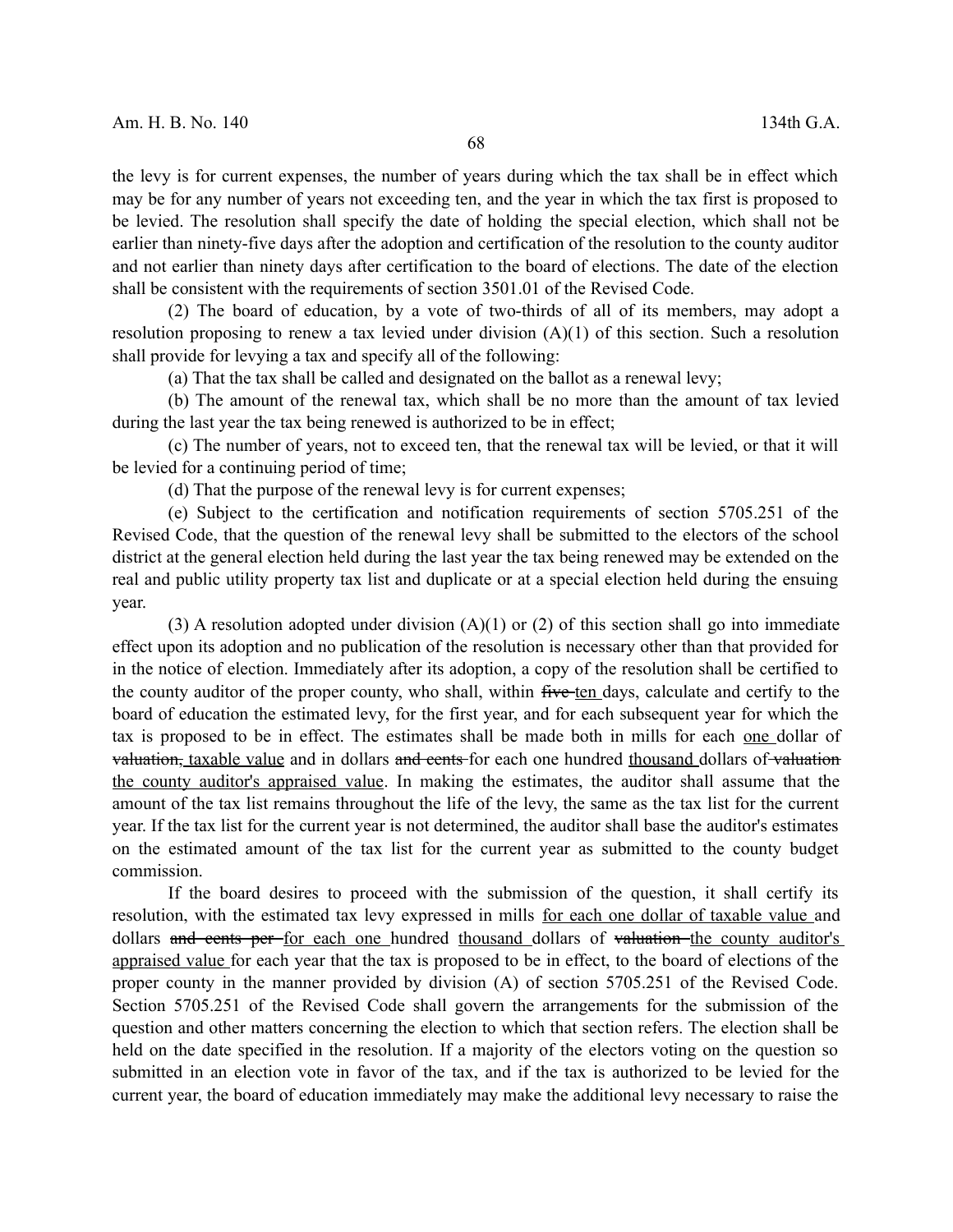amount specified in the resolution or a lesser amount for the purpose stated in the resolution.

(4) The submission of questions to the electors under this section is subject to the limitation on the number of election dates established by section 5705.214 of the Revised Code.

(B) Notwithstanding section 133.30 of the Revised Code, after the approval of a tax to be levied in the current or the succeeding year and prior to the time when the first tax collection from that levy can be made, the board of education may anticipate a fraction of the proceeds of the levy and issue anticipation notes in an amount not to exceed fifty per cent of the total estimated proceeds of the levy to be collected during the first year of the levy. The notes shall be sold as provided in Chapter 133. of the Revised Code. If anticipation notes are issued, they shall mature serially and in substantially equal amounts during each year over a period not to exceed five years; and the amount necessary to pay the interest and principal as the anticipation notes mature shall be deemed appropriated for those purposes from the levy, and appropriations from the levy by the board of education shall be limited each fiscal year to the balance available in excess of that amount.

If the auditor of state has certified a deficit pursuant to section 3313.483 of the Revised Code, the notes authorized under this section may be sold in accordance with Chapter 133. of the Revised Code, except that the board may sell the notes after providing a reasonable opportunity for competitive bidding.

Sec. 5705.215. (A) The governing board of an educational service center that is the taxing authority of a county school financing district, upon receipt of identical resolutions adopted within a sixty-day period by a majority of the members of the board of education of each school district that is within the territory of the county school financing district, may submit a tax levy to the electors of the territory in the same manner as a school board may submit a levy under division (C) of section 5705.21 of the Revised Code, except that:

(1) The levy may be for a period not to exceed ten years, or, if the levy is solely for the purpose or purposes described in division (A)(2)(a), (c), or (f) of this section, for a continuing period of time.

(2) The purpose of the levy shall be one or more of the following:

(a) For current expenses for the provision of special education and related services within the territory of the district;

(b) For permanent improvements within the territory of the district for special education and related services;

(c) For current expenses for specified educational programs within the territory of the district;

(d) For permanent improvements within the territory of the district for specified educational programs;

(e) For permanent improvements within the territory of the district;

(f) For current expenses for school safety and security and mental health services, including training and employment of or contracting for the services of safety personnel, mental health personnel, social workers, and counselors.

(B) If the levy provides for but is not limited to current expenses, the resolutions shall apportion the annual rate of the levy between current expenses and the other purposes. The apportionment need not be the same for each year of the levy, but the respective portions of the rate actually levied each year for current expenses and the other purposes shall be limited by that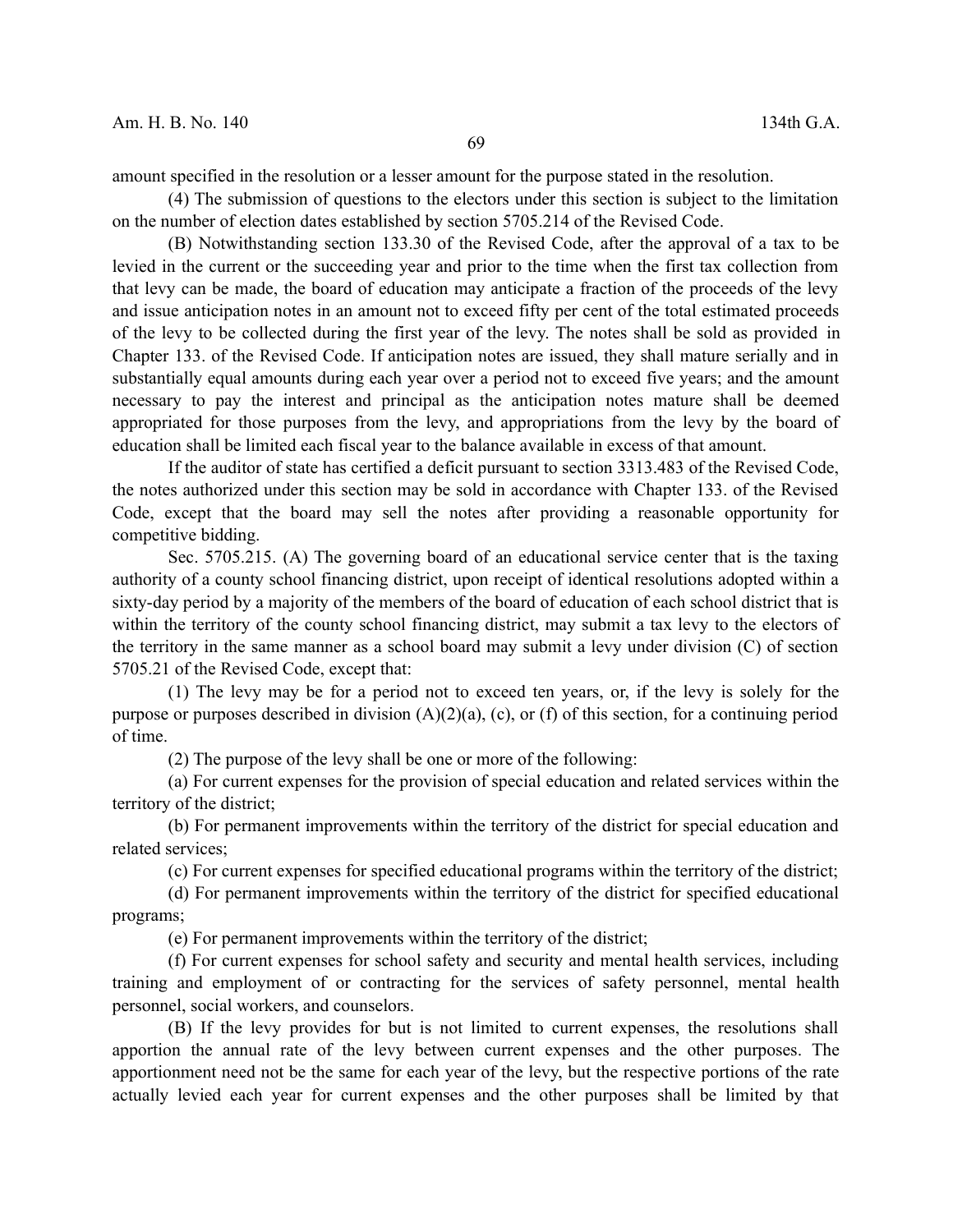### apportionment.

(C) Prior to the application of section 319.301 of the Revised Code, the rate of a levy that is limited to, or to the extent that it is apportioned to, purposes other than current expenses shall be reduced in the same proportion in which the district's total valuation increases during the life of the levy because of additions to such valuation that have resulted from improvements added to the tax list and duplicate.

(D) After the approval of a county school financing district levy under this section, the taxing authority may anticipate a fraction of the proceeds of such levy and may from time to time during the life of such levy, but in any given year prior to the time when the tax collection from such levy can be made for that year, issue anticipation notes in an amount not exceeding fifty per cent of the estimated proceeds of the levy to be collected in each year up to a period of five years after the date of the issuance of such notes, less an amount equal to the proceeds of such levy obligated for each year by the issuance of anticipation notes, provided that the total amount maturing in any one year shall not exceed fifty per cent of the anticipated proceeds of the levy for that year. Each issue of notes shall be sold as provided in Chapter 133. of the Revised Code, and shall, except for such the limitation that the total amount of such notes maturing in any one year shall not exceed fifty per cent of the anticipated proceeds of such levy for that year, mature serially in substantially equal installments during each year over a period not to exceed five years after their issuance.

 $(E)(1)$  In a resolution to be submitted to the taxing authority of a county school financing district under division (A) of this section calling for a ballot issue on the question of the levying of a tax for a continuing period of time by the taxing authority, the board of education of a school district that is part of the territory of the county school financing district also may propose to reduce the rate of one or more of that school district's property taxes levied for a continuing period of time in excess of the ten-mill limitation. The reduction in the rate of a property tax may be any amount, expressed in mills per one dollar of valuation, not exceeding the rate at which the tax is authorized to be levied. The reduction in the rate of a tax shall first take effect in the same year that the county school financing district tax takes effect, and shall continue for each year that the county school financing district tax is in effect. A board of education's resolution proposing to reduce the rate of one or more of its school district property taxes shall, in addition to including information required for a resolution under division  $(B)(1)$  of section 5705.03 of the Revised Code, specifically identify each such tax and shall state for each tax the maximum rate at which it currently may be levied and the maximum rate at which it could be levied after the proposed reduction, expressed in mills per-for each one dollar of valuation taxable value.

Before submitting the resolution to the taxing authority of the county school financing district, the board of education of the school district shall certify a copy of it to the tax commissioner and the county auditor. Within ten days of receiving the copy, the tax commissioner shall certify to the board the reduction in the school district's total effective tax rate for each class of property that would have resulted if the proposed reduction in the rate or rates had been in effect the previous yearThe county auditor shall certify to the board all information required under division (B)(2) of section 5705.03 of the Revised Code, in the manner required under that division, and both of the following:

(a) An estimate of the levy's annual collections beginning for the first year for which the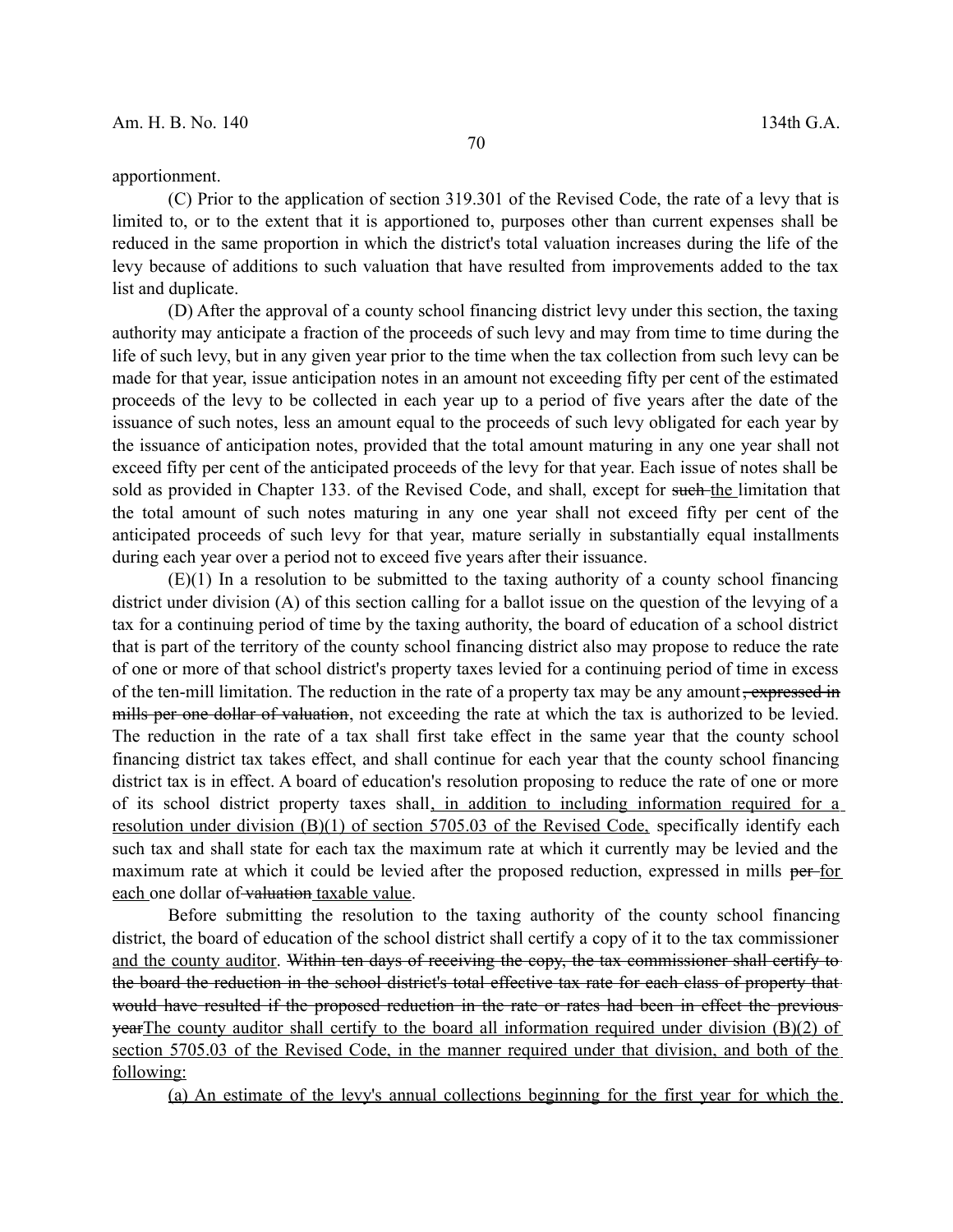reduction applies, rounded to the nearest one thousand dollars, which shall be calculated assuming that the amount of the tax list of the taxing authority remains throughout the life of the reduced levy the same as the amount of the tax list for the current year, and if this is not determined, the estimated amount submitted by the auditor to the county budget commission.

If a school district is located in more than one county, the county auditor shall obtain from the county auditor of each other county in which the district is located the current tax valuation for the portion of the district in that county. After

(b) The estimated effective rate of the levy for the last year before the proposed reduction and the first year that the reduction applies, both expressed in dollars for each one hundred thousand dollars of the county auditor's appraised value. Estimated effective rates shall be calculated using the tax list for the current year, and if this is not determined, the estimated amount submitted by the auditor to the county budget commission.

The tax commissioner, within ten days of receiving the resolution, shall certify to the board the reduction in the school district's total effective tax rate for each class of property that would have resulted if the proposed reduction in the rate or rates had been in effect the previous year. As used in this paragraph, "effective tax rate" has the same meaning as in section 323.08 of the Revised Code.

After receiving the certification these certifications from the commissioner and the auditor, the board may amend its resolution to change the proposed property tax rate reduction before submitting the resolution to the financing district taxing authority, provided the board certifies a copy of the amended resolution to the county auditor with a request to provide the information required under divisions  $(E)(1)(a)$  and (b) of this section and the auditor transmits that information to the taxing authority. As used in this paragraph, "effective tax rate" has the same meaning as in section 323.08 of the Revised Code.

If the board of education of a school district that is part of the territory of a county school financing district adopts a resolution proposing to reduce the rate of one or more of its property taxes in conjunction with the levying of a tax by the financing district, the resolution submitted by the board to the taxing authority of the financing district under division (A) of this section does not have to be identical in this respect to the resolutions submitted by the boards of education of the other school districts that are part of the territory of the county school financing district.

(2) Each school district that is part of the territory of a county school financing district may tailor to its own situation a proposed reduction in one or more property tax rates in conjunction with the proposed levying of a tax by the county school financing district; if one such school district proposes a reduction in one or more tax rates, another school district may propose a reduction of a different size or may propose no reduction. Within each school district that is part of the territory of the county school financing district, the electors shall vote on one ballot issue combining the question of the levying of the tax by the taxing authority of the county school financing district with, if any such reduction is proposed, the question of the reduction in the rate of one or more taxes of the school district. If a majority of the electors of the county school financing district voting on the question of the proposed levying of a tax by the taxing authority of the financing district vote to approve the question, any tax reductions proposed by school districts that are part of the territory of the financing district also are approved.

(3) The form of the ballot for an issue proposing to levy a county school financing district tax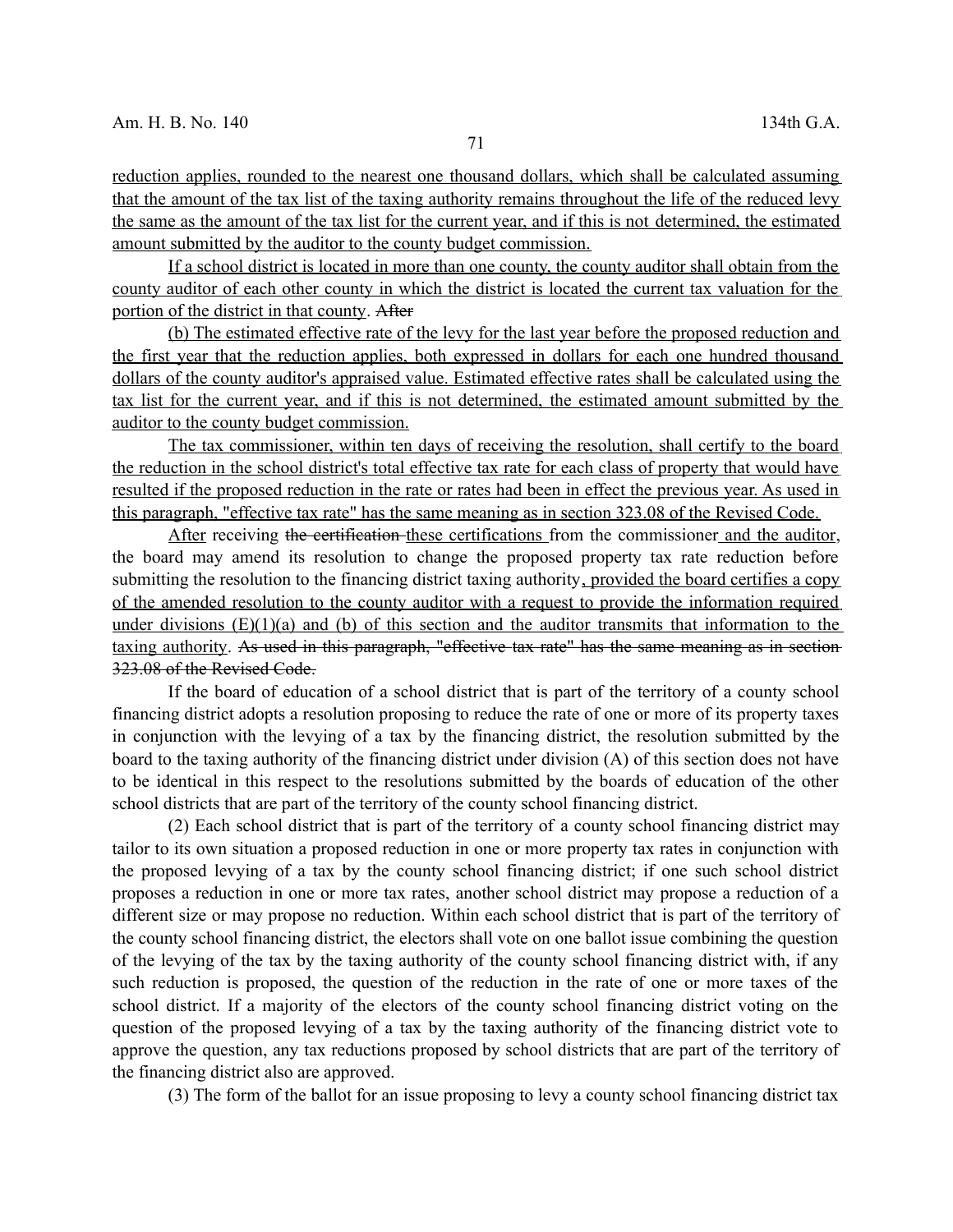in conjunction with the reduction of the rate of one or more school district taxes shall be as follows:

"Shall the caunce of the county school financing district) be authorized to levy an additional tax for \_\_\_\_\_\_\_ (purpose stated in the resolutions), that the county auditor estimates will collect  $\$\$  annually, at a rate not exceeding  $\$\$  mills for each one dollar  $\$\$ 1 of valuation taxable value, which amounts to \$  $\qquad \qquad$  (rate expressed in dollars and cents) for each one hundred dollars \$100,000 of valuation the county auditor's appraised value, for a continuing period of time? If the county school financing district tax is approved, the rate of an existing tax currently levied by the (name of the school district of which the elector is a resident) at the rate of mills for each one dollar of valuation shall be reduced to each \$1 of taxable value, which amounts to a reduction from \$ (estimated effective rate) to \$ (estimated effective rate) for each \$100,000 of the county auditor's appraised value, that the county auditor estimates will collect \$ annually, until any such time as the county school financing district tax is decreased or repealed.

# FOR THE TAX LEVY AGAINST THE TAX LEVY

If the board of education of the school district proposes to reduce the rate of more than one of its existing taxes, the second sentence of the ballot language shall be modified for residents of that district to express the rates and estimated effective rates at which those taxes currently are levied and the rates and estimated effective rates to which they would be reduced as well as each levy's estimated annual collections, as provided by the county auditor under division  $(E)(1)(a)$  of this section. If the board of education of the school district does not propose to reduce the rate of any of its taxes, the second sentence of the ballot language shall not be used for residents of that district. In any case, the first sentence of the ballot language shall be the same for all the electors in the county school financing district, but the second sentence shall be different in each school district depending on whether and in what amount the board of education of the school district proposes to reduce the rate of one or more of its property taxes.

"

(4) If the rate of a school district property tax is reduced pursuant to this division, the tax commissioner shall compute the percentage required to be computed for that tax under division (D) of section 319.301 of the Revised Code each year the rate is reduced as if the tax had been levied in the preceding year at the rate to which it has been reduced. If the reduced rate of a tax is increased under division (E)(5) of this section, the commissioner shall compute the percentage required to be computed for that tax under division (D) of section 319.301 of the Revised Code each year the rate is increased as if the tax had been levied in the preceding year at the rate to which it has been increased.

(5) After the levying of a county school financing district tax in conjunction with the reduction of the rate of one or more school district taxes is approved by the electors under this division, if the rate of the county school financing district tax is decreased pursuant to an election under section 5705.261 of the Revised Code, the rate of each school district tax that had been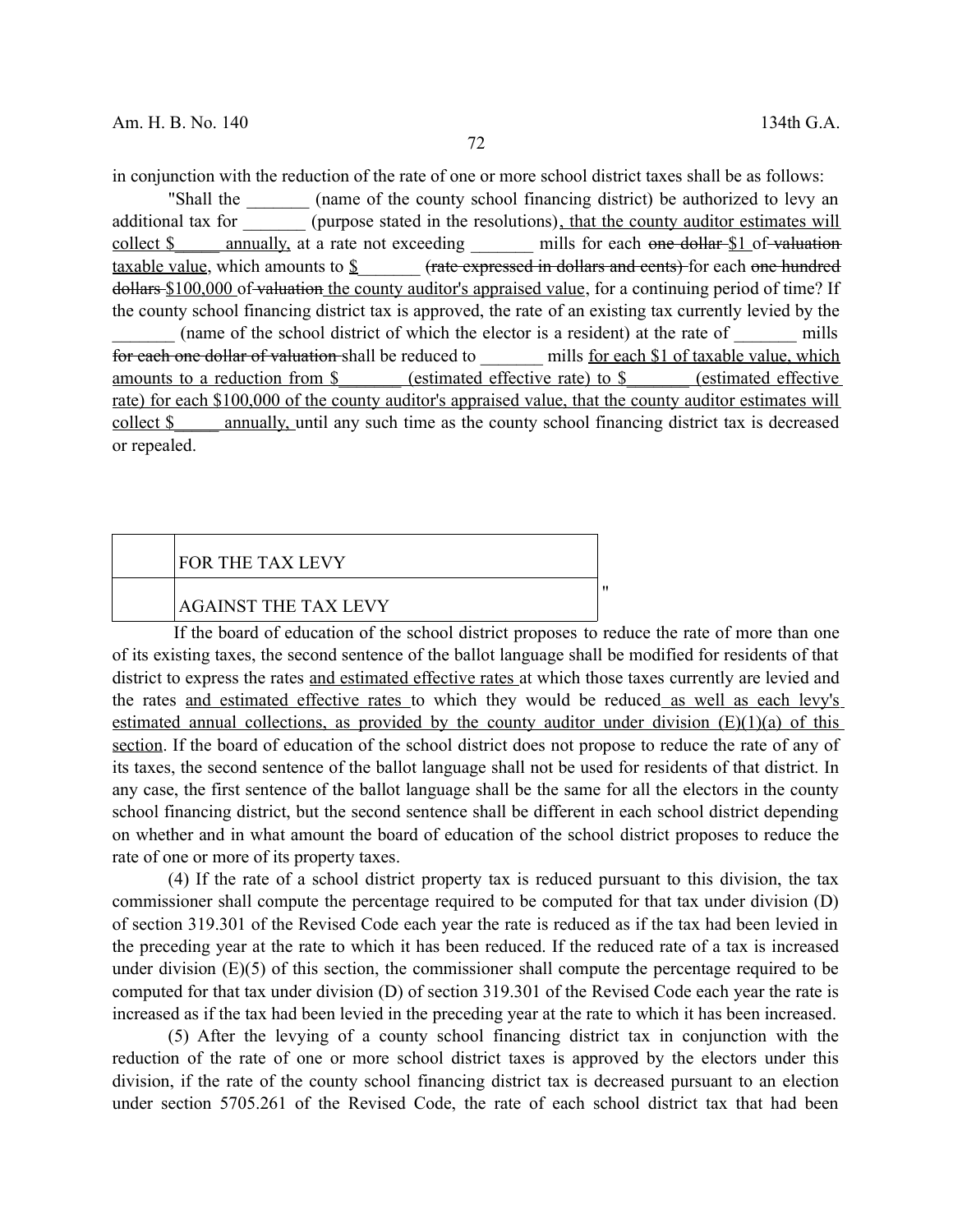reduced shall be increased by the number of mills obtained by multiplying the number of mills of the original reduction by the same percentage that the financing district tax rate is decreased. If the county school financing district tax is repealed pursuant to an election under section 5705.261 of the Revised Code, each school district may resume levying the property taxes that had been reduced at the full rate originally approved by the electors. A reduction in the rate of a school district property tax under this division is a reduction in the rate at which the board of education may levy that tax only for the period during which the county school financing district tax is levied prior to any decrease or repeal under section 5705.261 of the Revised Code. The resumption of the authority of the board of education to levy an increased or the full rate of tax does not constitute the levying of a new tax in excess of the ten-mill limitation.

(F) If a county school financing district has a tax in effect under this section, the territory of a city, local, or exempted village school district that is not a part of the county school financing district shall not become a part of the county school financing district unless approved by the electors of the city, local, or exempted village school district in accordance with division (C) of section 3311.50 of the Revised Code.

Sec. 5705.218. (A) The board of education of a city, local, or exempted village school district, at any time by a vote of two-thirds of all its members, may declare by resolution that it may be necessary for the school district to issue general obligation bonds for permanent improvements. The resolution shall state all of the following:

(1) The necessity and purpose of the bond issue;

(2) The date of the special election at which the question shall be submitted to the electors;

(3) The amount, approximate date, estimated rate of interest, and maximum number of years over which the principal of the bonds may be paid;

(4) The necessity of levying a tax outside the ten-mill limitation to pay debt charges on the bonds and any anticipatory securities.

On adoption of the resolution, the board shall certify a copy of it to the county auditor. The county auditor promptly shall estimate and certify to the board the average annual property tax rate , expressed in mills for each one dollar of taxable value and in dollars for each one hundred thousand dollars of the county auditor's appraised value, required throughout the stated maturity of the bonds to pay debt charges on the bonds, in the same manner as under division  $(C)$  of section 133.18 of the Revised Code.

(B) After receiving the county auditor's certification under division (A) of this section, the board of education of the city, local, or exempted village school district, by a vote of two-thirds of all its members, may declare by resolution that the amount of taxes that can be raised within the ten-mill limitation will be insufficient to provide an adequate amount for the present and future requirements of the school district; that it is necessary to issue general obligation bonds of the school district for permanent improvements and to levy an additional tax in excess of the ten-mill limitation to pay debt charges on the bonds and any anticipatory securities; that it is necessary for a specified number of years or for a continuing period of time to levy additional taxes in excess of the ten-mill limitation to provide funds for the acquisition, construction, enlargement, renovation, and financing of permanent improvements or to pay for current operating expenses, or both; and that the question of the bonds and taxes shall be submitted to the electors of the school district at a special election, which shall not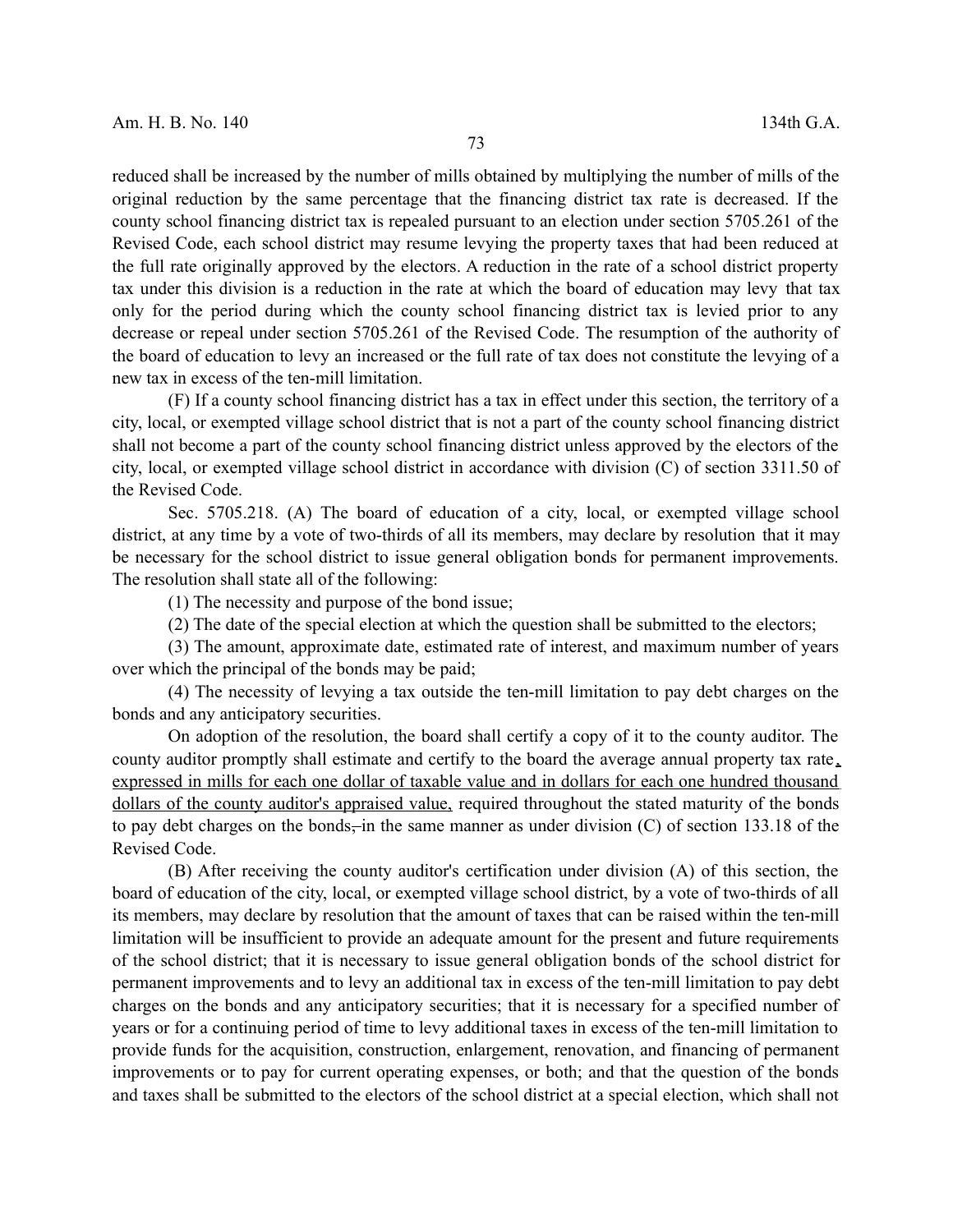be earlier than ninety days after certification of the resolution to the board of elections, and the date of which shall be consistent with section 3501.01 of the Revised Code. The resolution shall specify all of the following:

(1) The county auditor's estimate of the average annual property tax rate required throughout the stated maturity of the bonds to pay debt charges on the bonds;

(2) The proposed rate of the tax, if any, for current operating expenses expressed in mills for each one dollar of taxable value and in dollars for each one hundred thousand dollars of the county auditor's appraised value, the first year the tax will be levied, and the number of years it will be levied, or that it will be levied for a continuing period of time;

(3) The proposed rate of the tax, if any, for permanent improvements expressed in mills for each one dollar of taxable value and in dollars for each one hundred thousand dollars of the county auditor's appraised value, the first year the tax will be levied, and the number of years it will be levied, or that it will be levied for a continuing period of time.

The resolution shall apportion the annual rate of the tax between current operating expenses and permanent improvements, if both taxes are proposed. The apportionment may but need not be the same for each year of the tax, but the respective portions of the rate actually levied each year for current operating expenses and permanent improvements shall be limited by the apportionment. The resolution shall go into immediate effect upon its passage, and no publication of it is necessary other than that provided in the notice of election. The board of education shall certify a copy of the resolution, along with copies of the auditor's estimate estimates and its resolution under division (A) of this section, to the board of elections immediately after its adoption.

(C) The board of elections shall make the arrangements for the submission to the electors of the school district of the question proposed under division (B) or (J) of this section, and the election shall be conducted, canvassed, and certified in the same manner as regular elections in the district for the election of county officers. The resolution shall be put before the electors as one ballot question, with a favorable vote indicating approval of the bond issue, the levy to pay debt charges on the bonds and any anticipatory securities, the current operating expenses levy, the permanent improvements levy, and the levy for the current expenses of a qualifying school district and of partnering community schools, as those levies may be proposed. The board of elections shall publish notice of the election in a newspaper of general circulation in the school district once a week for two consecutive weeks, or as provided in section 7.16 of the Revised Code, prior to the election. If a board of elections operates and maintains a web site, that board also shall post notice of the election on its web site for thirty days prior to the election. The notice of election shall state all of the following:

(1) The principal amount of the proposed bond issue;

(2) The permanent improvements for which the bonds are to be issued;

(3) The maximum number of years over which the principal of the bonds may be paid;

(4) The estimated additional average annual property tax rate to pay the debt charges on the bonds, as certified by the county auditor and expressed in mills for each one dollar of taxable value and in dollars for each one hundred thousand dollars of the county auditor's appraised value;

(5) The proposed rate of the additional tax, if any, for current operating expenses expressed in mills for each one dollar of taxable value and in dollars for each one hundred thousand dollars of the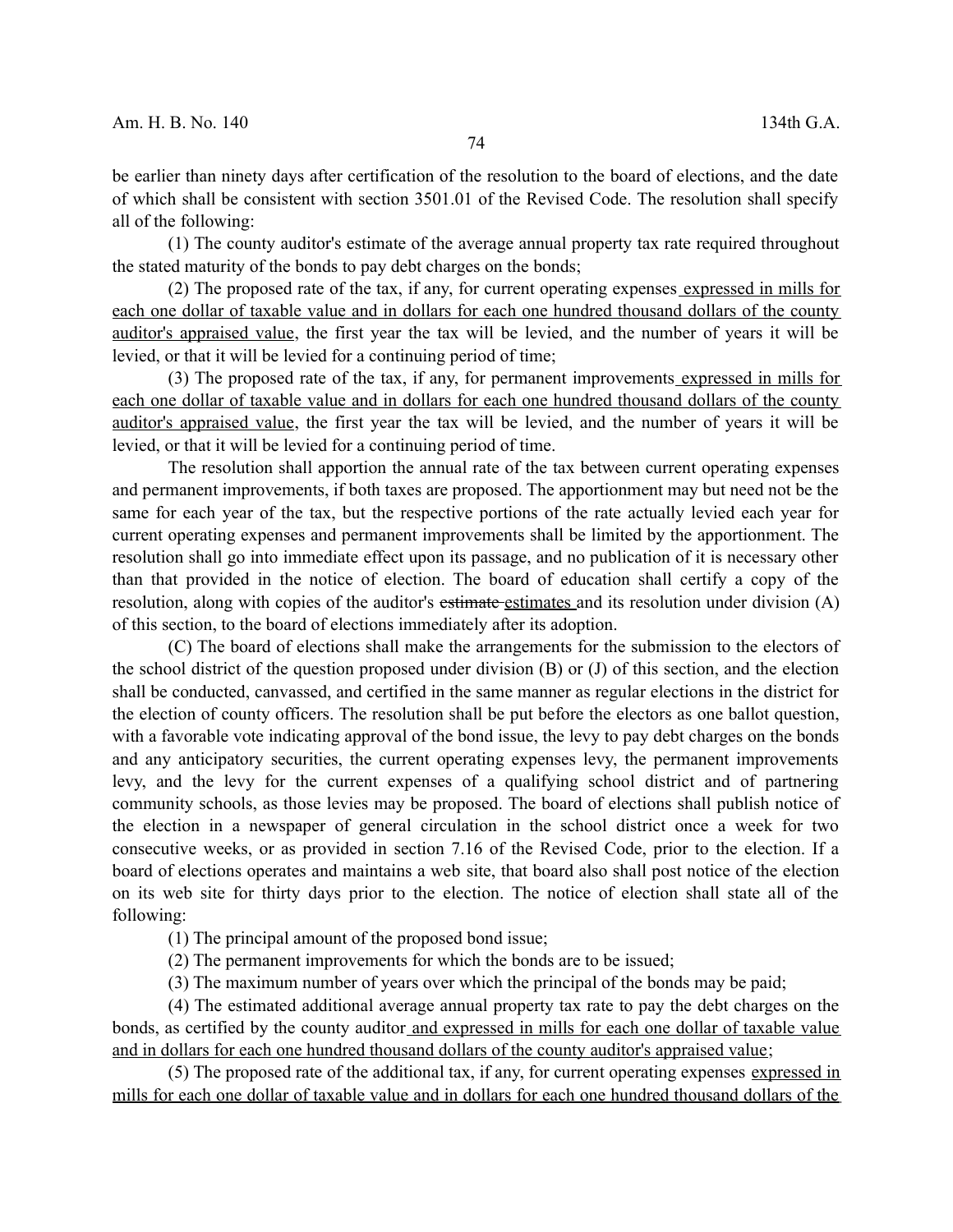county auditor's appraised value and, if the question is proposed under division (J) of this section, the portion of the rate to be allocated to the school district and the portion to be allocated to partnering community schools;

(6) The number of years the current operating expenses tax will be in effect, or that it will be in effect for a continuing period of time;

(7) The proposed rate of the additional tax, if any, for permanent improvements expressed in mills for each one dollar of taxable value and in dollars for each one hundred thousand dollars of the county auditor's appraised value;

(8) The number of years the permanent improvements tax will be in effect, or that it will be in effect for a continuing period of time;

(9) The annual estimated collections, if applicable, of the current operating expenses levy and permanent improvements levy, as certified by the county auditor;

(10) The time and place of the special election.

(D) The form of the ballot for an election under this section is as follows:

"Shall the school district be authorized to do the following:

(1) Issue bonds for the purpose of  $\frac{1}{\sqrt{1-\frac{1}{n}}}$  in the principal amount of  $\frac{1}{\sqrt{1-\frac{1}{n}}}$ , to be repaid annually over a maximum period of years, and levy a property tax outside the ten-mill limitation, estimated by the county auditor to average over the bond repayment period mills for each one dollar  $$1$  of tax valuation taxable value, which amounts to  $$$  (rate expressed in cents or dollars and cents, such as "36 cents" or "\$1.41") for each \$100 \$100,000 of tax valuation the county auditor's appraised value, to pay the annual debt charges on the bonds, and to pay debt charges on any notes issued in anticipation of those bonds?"

If either a levy for permanent improvements or a levy for current operating expenses is proposed, or both are proposed, the ballot also shall contain the following language, as appropriate:

"(2) Levy an additional property tax to provide funds for the acquisition, construction, enlargement, renovation, and financing of permanent improvements, that the county auditor estimates will collect \$ annually, at a rate not exceeding mills for each one dollar \$1 of tax valuation taxable value, which amounts to  $\frac{1}{2}$  (rate expressed in cents or dollars and cents) for each \$100 \$100,000 of tax valuation the county auditor's appraised value, for (number of years of the levy, or a continuing period of time)?

(3) Levy an additional property tax to pay current operating expenses, that the county auditor estimates will collect \$ annually, at a rate not exceeding mills for each one dollar \$1 of-tax valuation taxable value, which amounts to  $\S$  (rate expressed in cents or dollars and eents) for each \$100 \$100,000 of tax valuation the county auditor's appraised value, for (number of years of the levy, or a continuing period of time)?

"

#### FOR THE BOND ISSUE AND LEVY (OR LEVIES)

AGAINST THE BOND ISSUE AND LEVY (OR LEVIES)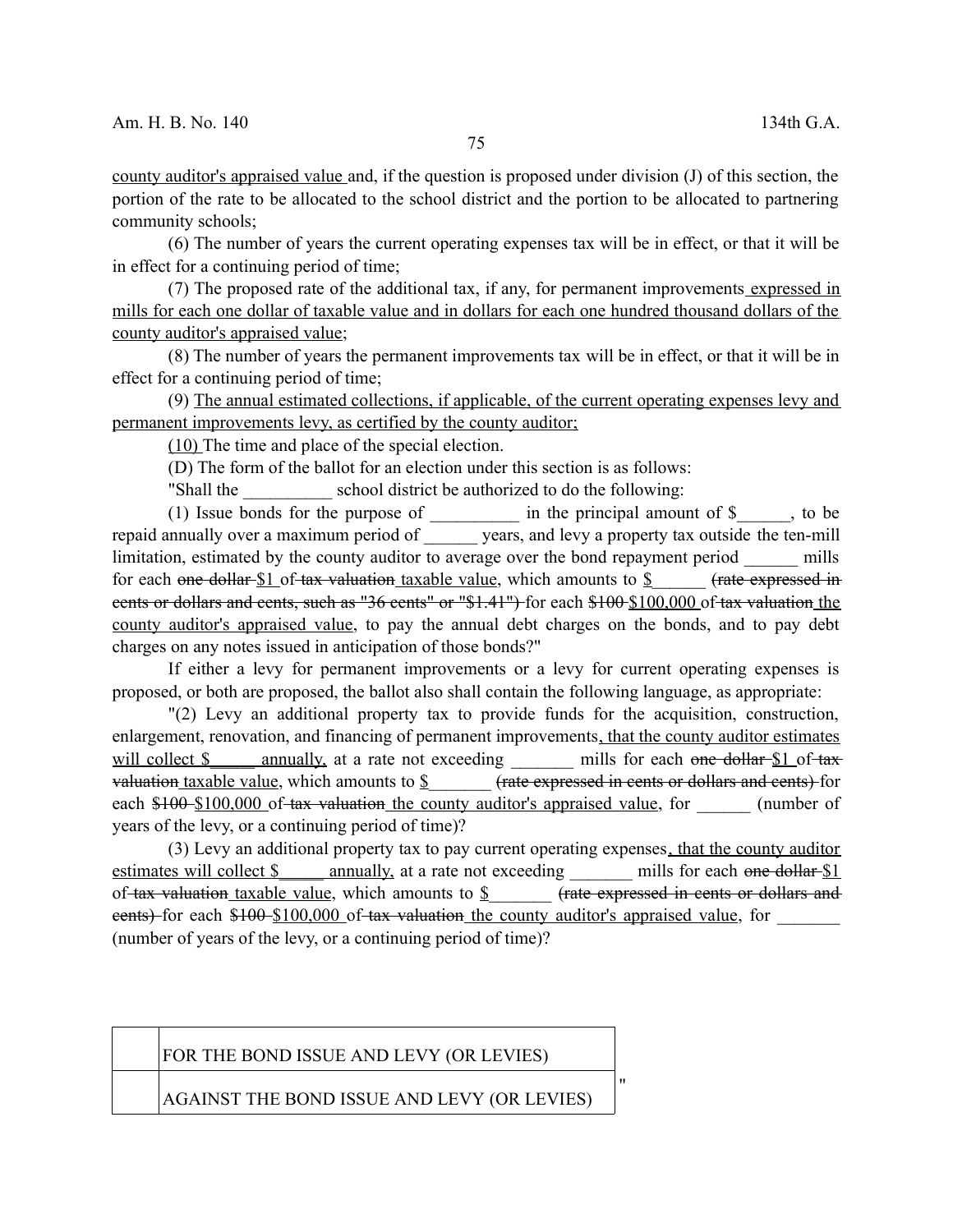If the question is proposed under division (J) of this section, the form of the ballot shall be modified as prescribed by division (J)(4) of this section.

(E) The board of elections promptly shall certify the results of the election to the tax commissioner and the county auditor of the county in which the school district is located. If a majority of the electors voting on the question vote for it, the board of education may proceed with issuance of the bonds and with the levy and collection of the property tax or taxes at the additional rate or any lesser rate in excess of the ten-mill limitation. Any securities issued by the board of education under this section are Chapter 133. securities, as that term is defined in section 133.01 of the Revised Code.

(F)(1) After the approval of a tax for current operating expenses under this section and prior to the time the first collection and distribution from the levy can be made, the board of education may anticipate a fraction of the proceeds of such levy and issue anticipation notes in a principal amount not exceeding fifty per cent of the total estimated proceeds of the tax to be collected during the first year of the levy.

(2) After the approval of a tax under this section for permanent improvements having a specific purpose, the board of education may anticipate a fraction of the proceeds of such tax and issue anticipation notes in a principal amount not exceeding fifty per cent of the total estimated proceeds of the tax remaining to be collected in each year over a period of five years after issuance of the notes.

(3) After the approval of a tax under this section for general permanent improvements as defined under section 5705.21 of the Revised Code, the board of education may anticipate a fraction of the proceeds of such tax and issue anticipation notes in a principal amount not exceeding fifty per cent of the total estimated proceeds of the tax to be collected in each year over a specified period of years, not exceeding ten, after issuance of the notes.

Anticipation notes under this section shall be issued as provided in section 133.24 of the Revised Code. Notes issued under division (F)(1) or (2) of this section shall have principal payments during each year after the year of their issuance over a period not to exceed five years, and may have a principal payment in the year of their issuance. Notes issued under division (F)(3) of this section shall have principal payments during each year after the year of their issuance over a period not to exceed ten years, and may have a principal payment in the year of their issuance.

(G) A tax for current operating expenses or for permanent improvements levied under this section for a specified number of years may be renewed or replaced in the same manner as a tax for current operating expenses or for permanent improvements levied under section 5705.21 of the Revised Code. A tax for current operating expenses or for permanent improvements levied under this section for a continuing period of time may be decreased in accordance with section 5705.261 of the Revised Code.

(H) The submission of a question to the electors under this section is subject to the limitation on the number of elections that can be held in a year under section 5705.214 of the Revised Code.

(I) A school district board of education proposing a ballot measure under this section to generate local resources for a project under the school building assistance expedited local partnership program under section 3318.36 of the Revised Code may combine the questions under division (D) of this section with a question for the levy of a property tax to generate moneys for maintenance of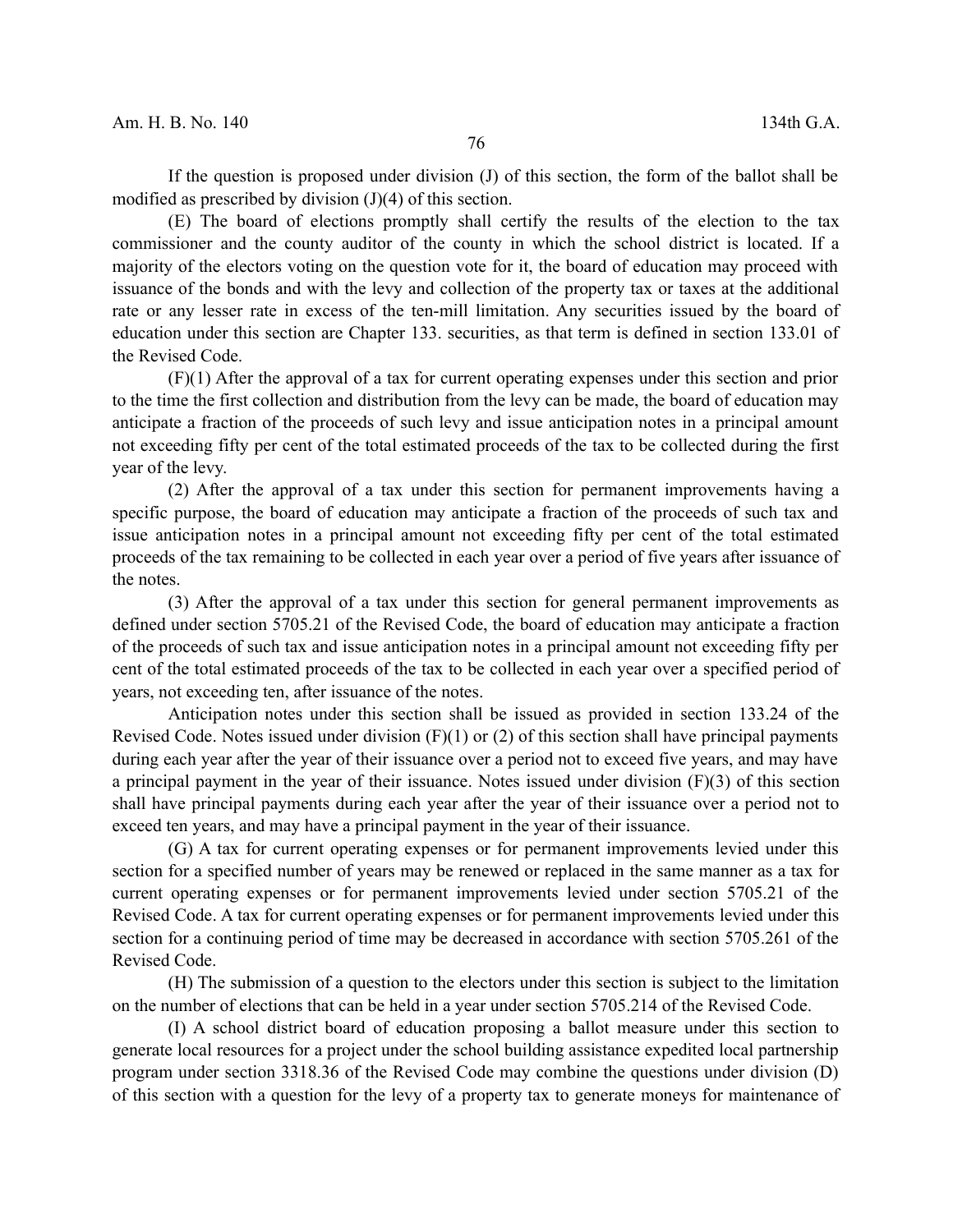the classroom facilities acquired under that project as prescribed in section 3318.361 of the Revised Code.

 $J(1)$  After receiving the county auditor's eertification-certifications under division (A) of this section, the board of education of a qualifying school district, by a vote of two-thirds of all its members, may declare by resolution that it is necessary to levy a tax in excess of the ten-mill limitation for the purpose of paying the current expenses of the school district and of partnering community schools, as defined in section 5705.21 of the Revised Code; that it is necessary to issue general obligation bonds of the school district for permanent improvements of the district and to levy an additional tax in excess of the ten-mill limitation to pay debt charges on the bonds and any anticipatory securities; and that the question of the bonds and taxes shall be submitted to the electors of the school district at a special election, which shall not be earlier than ninety days after certification of the resolution to the board of elections, and the date of which shall be consistent with section 3505.01 of the Revised Code.

The levy of taxes for the current expenses of a partnering community school under division (J) of this section and the distribution of proceeds from the tax by a qualifying school district to partnering community schools is hereby determined to be a proper public purpose.

(2) The tax for the current expenses of the school district and of partnering community schools is subject to the requirements of divisions  $(B)(3)$ ,  $(4)$ , and  $(5)$  of section 5705.21 of the Revised Code.

(3) In addition to the required specifications of the resolution under division (B) of this section, the resolution shall express the rate of the tax in mills per for each one dollar of taxable value and in dollars for each one hundred thousand dollars of the county auditor's appraised value, state the number of the mills to be levied for the current expenses of the partnering community schools and the number of the mills to be levied for the current expenses of the school district, specify the number of years (not exceeding ten) the tax will be levied or that it will be levied for a continuing period of time, and state the first year the tax will be levied.

The resolution shall go into immediate effect upon its passage, and no publication of it is necessary other than that provided in the notice of election. The board of education shall certify a copy of the resolution, along with copies of the auditor's estimate and its resolution under division (A) of this section, to the board of elections immediately after its adoption.

(4) The form of the ballot shall be modified by replacing the ballot form set forth in division (D)(3) of this section with the following:

"Levy an additional property tax for the purpose of the current expenses of the school district and of partnering community schools, that the county auditor estimates will collect \$ \_\_\_\_ annually, at a rate not exceeding (insert the number of mills) mills for each one dollar \$1 of valuation taxable value (of which  $(insert the number of mills to be allocated to partnership community)$ schools) mills is to be allocated to partnering community schools), which amounts to  $\frac{1}{2}$  (insert the rate expressed in dollars and cents) for each one hundred dollars \$100,000 of valuation the county auditor's appraised value, for (insert the number of years the levy is to be imposed, or that it will be levied for a continuing period of time)?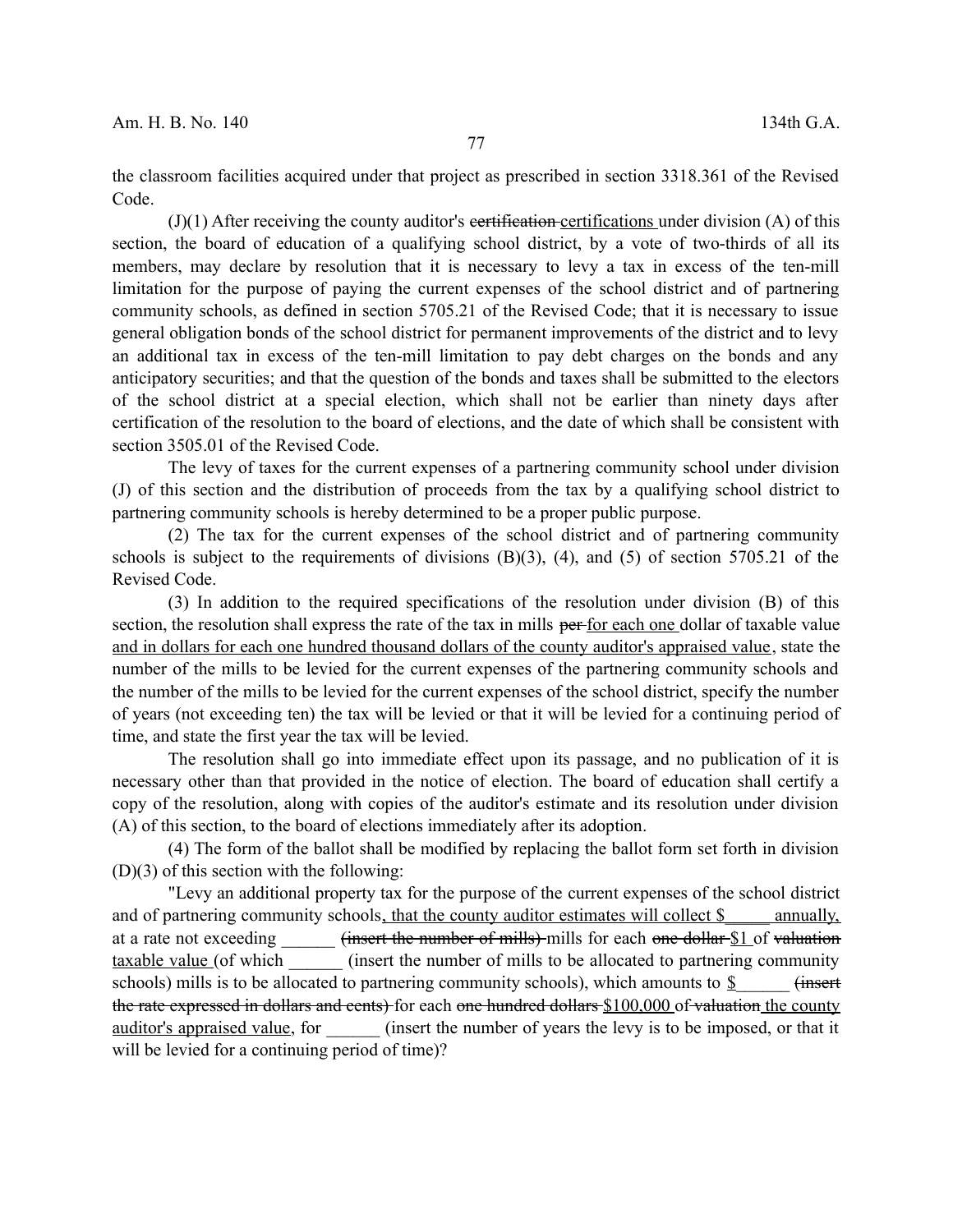#### FOR THE BOND ISSUE AND LEVY (OR LEVIES)

#### AGAINST THE BOND ISSUE AND LEVY (OR LEVIES)

(5) After the approval of a tax for the current expenses of the school district and of partnering community schools under division (J) of this section, and prior to the time the first collection and distribution from the levy can be made, the board of education may anticipate a fraction of the proceeds of the levy for the current expenses of the school district and issue anticipation notes in a principal amount not exceeding fifty per cent of the estimated proceeds of the levy to be collected during the first year of the levy and allocated to the school district. The portion of levy proceeds to be allocated to partnering community schools shall not be included in the estimated proceeds anticipated under this division and shall not be used to pay debt charges on any anticipation notes.

The notes shall be issued as provided in section 133.24 of the Revised Code, shall have principal payments during each year after the year of their issuance over a period not to exceed five years, and may have a principal payment in the year of their issuance.

(6) A tax for the current expenses of the school district and of partnering community schools levied under division (J) of this section for a specified number of years may be renewed or replaced in the same manner as a tax for the current expenses of a school district and of partnering community schools levied under division (B) of section 5705.21 of the Revised Code. A tax for the current expenses of the school district and of partnering community schools levied under this division for a continuing period of time may be decreased in accordance with section 5705.261 of the Revised Code.

(7) The proceeds from the issuance of the general obligation bonds under division (J) of this section shall be used solely to pay for permanent improvements of the school district and not for permanent improvements of partnering community schools.

Sec. 5705.219. (A) As used in this section:

(1) "Eligible school district" means a city, local, or exempted village school district in which the taxes charged and payable for current expenses on residential/agricultural real property in the tax year preceding the year in which the levy authorized by this section will be submitted for elector approval or rejection are greater than two per cent of the taxable value of the residential/agricultural real property.

(2) "Residential/agricultural real property" and "nonresidential/agricultural real property" means the property classified as such under section 5713.041 of the Revised Code.

(3) "Effective tax rate" and "taxes charged and payable" have the same meanings as in division (B) of section 319.301 of the Revised Code.

(B) On or after January 1, 2010, but before January 1, 2015, the board of education of an eligible school district, by a vote of two-thirds of all its members, may adopt a resolution proposing to convert existing levies imposed for the purpose of current expenses into a levy raising a specified amount of tax money by repealing all or a portion of one or more of those existing levies and imposing a levy in excess of the ten-mill limitation that will raise a specified amount of money for current expenses of the district.

"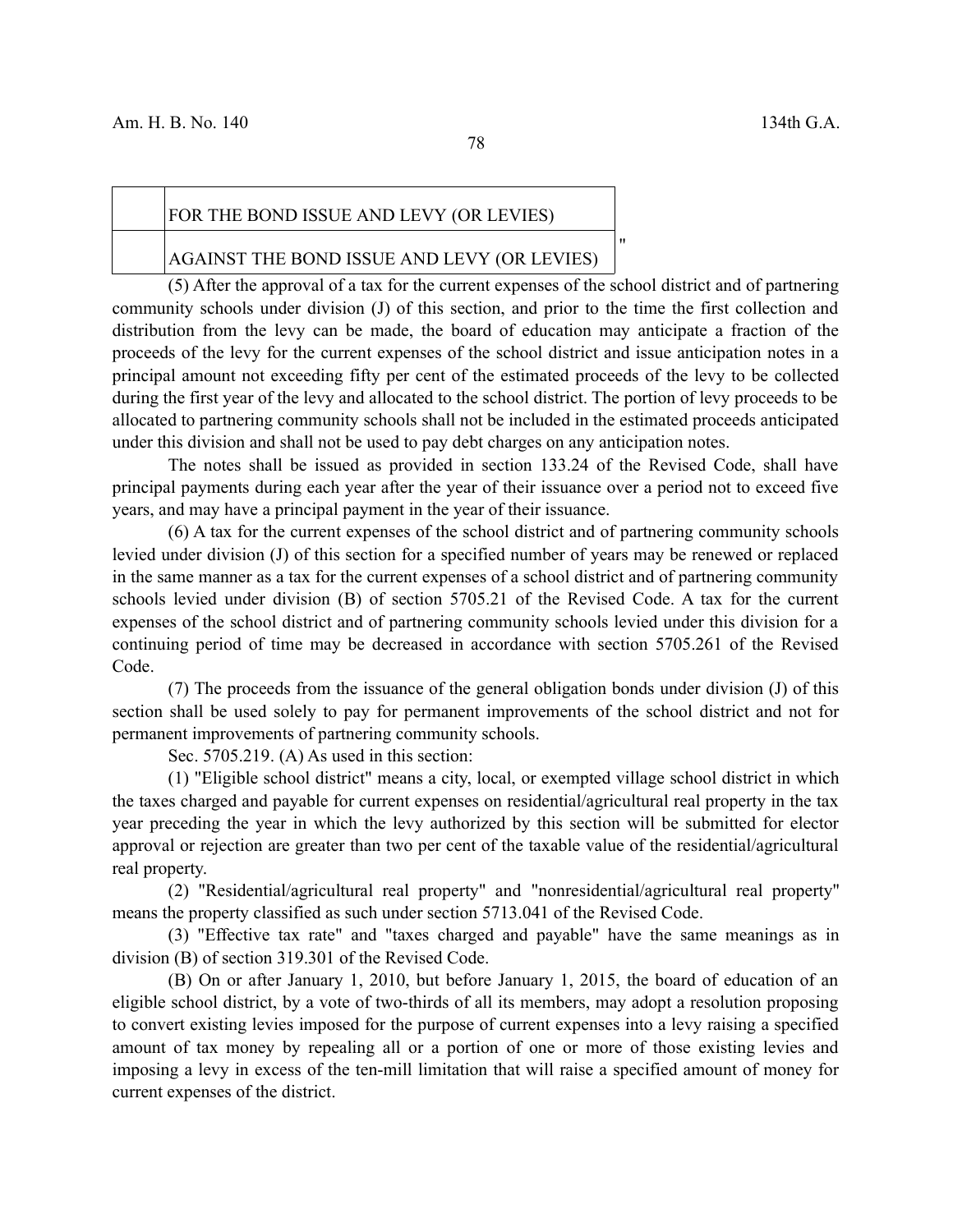The board of education shall certify a copy of the resolution to the tax commissioner not later than one hundred five days before the election upon which the repeal and levy authorized by this section will be proposed to the electors. Within ten days after receiving the copy of the resolution, the tax commissioner shall determine each of the following and certify the determinations to the board of education:

(1) The dollar amount to be raised by the proposed levy, which shall be the product of:

(a) The difference between the aggregate effective tax rate for residential/agricultural real property for the tax year preceding the year in which the repeal and levy will be proposed to the electors and twenty mills per for each one dollar of taxable value;

(b) The total taxable value of all property on the tax list of real and public utility property for the tax year preceding the year in which the repeal and levy will be proposed to the electors.

(2) The estimated tax rate of the proposed levy.

(3) The existing levies and any portion of an existing levy to be repealed upon approval of the question. Levies shall be repealed in reverse chronological order from most recently imposed to least recently imposed until the sum of the effective tax rates repealed for residential/agricultural real property is equal to the difference calculated in division  $(B)(1)(a)$  of this section.

(4) The sum of the following:

(a) The total taxable value of nonresidential/agricultural real property for the tax year preceding the year in which the repeal and levy will be proposed to the electors multiplied by the difference between (i) the aggregate effective tax rate for nonresidential/agricultural real property for the existing levies and any portion of an existing levy to be repealed and (ii) the amount determined under division  $(B)(1)(a)$  of this section, but not less than zero;

(b) The total taxable value of public utility tangible personal property for the tax year preceding the year in which the repeal and levy will be proposed to the electors multiplied by the difference between (i) the aggregate voted tax rate for the existing levies and any portion of an existing levy to be repealed and (ii) the amount determined under division  $(B)(1)(a)$  of this section, but not less than zero.

(C) Upon receipt of the certification from the tax commissioner under division (B) of this section, a majority of the members of the board of education may adopt a resolution proposing the repeal of the existing levies as identified in the certification and the imposition of a levy in excess of the ten-mill limitation that will raise annually the amount certified by the commissioner. If the board determines that the tax should be for an amount less than that certified by the commissioner, the board may request that the commissioner redetermine the rate under division (B)(2) of this section on the basis of the lesser amount the levy is to raise as specified by the board. The amount certified under division  $(B)(4)$  and the levies to be repealed as certified under division  $(B)(3)$  of this section shall not be redetermined. Within ten days after receiving a timely request specifying the lesser amount to be raised by the levy, the commissioner shall redetermine the rate and recertify it to the board as otherwise provided in division (B) of this section. Only one such request may be made by the board of education of an eligible school district.

The resolution shall state the first calendar year in which the levy will be due; the existing levies and any portion of an existing levy that will be repealed, as certified by the commissioner; the term of the levy expressed in years, which may be any number not exceeding ten, or that it will be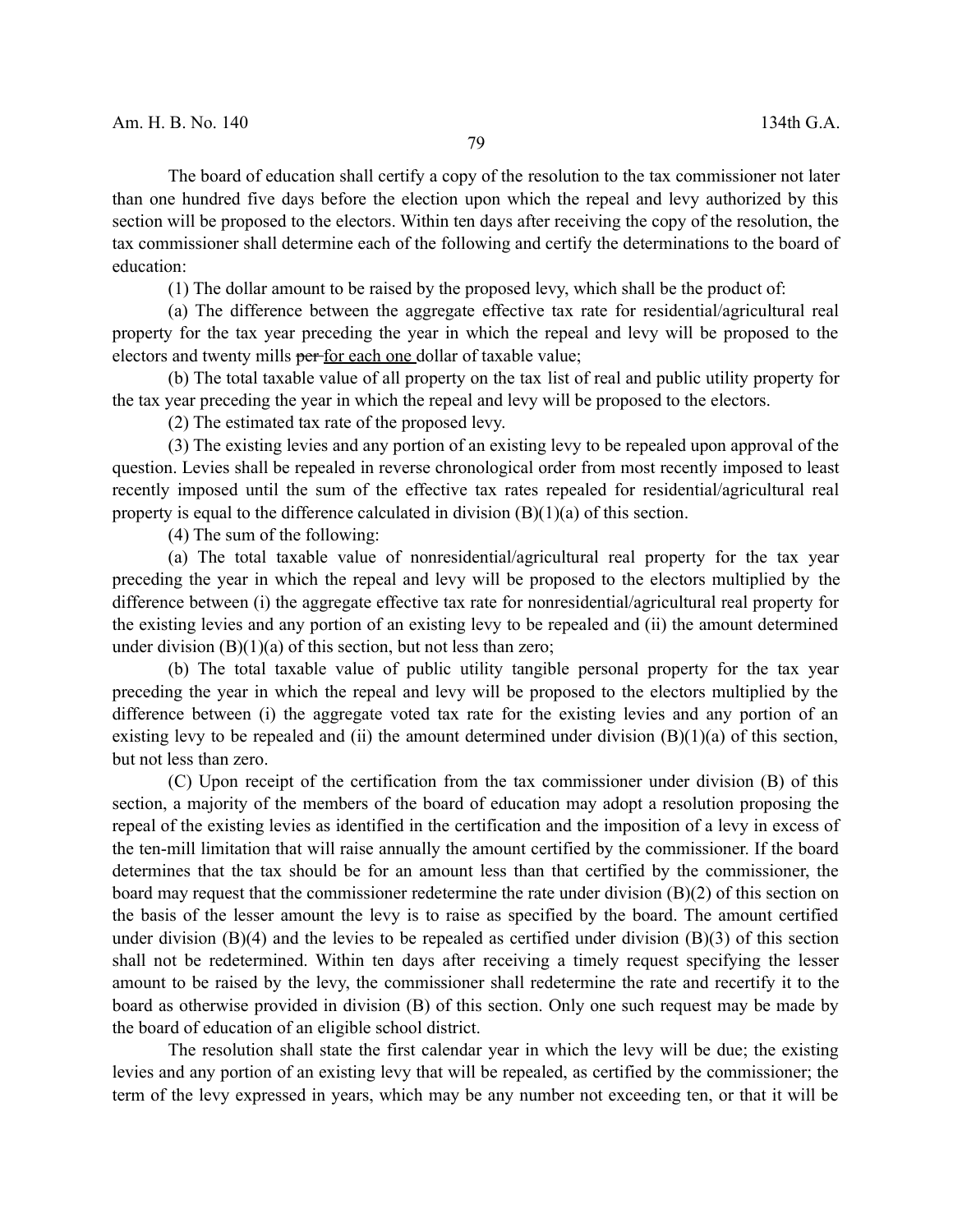levied for a continuing period of time; and the date of the election, which shall be the date of a primary or general election.

Immediately upon its passage, the resolution shall go into effect and shall be certified by the board of education to the county auditor of the proper county. The county auditor and the board of education shall proceed as required under section 5705.195 of the Revised Code. No publication of the resolution is necessary other than that provided for in the notice of election. Section 5705.196 of the Revised Code shall govern the matters concerning the election. The submission of a question to the electors under this section is subject to the limitation on the number of election dates established by section 5705.214 of the Revised Code.

(D) The form of the ballot to be used at the election provided for in this section shall be as follows:

"Shall the existing levy of (insert the voted millage rate of the levy to be repealed), currently being charged against residential and agricultural property by the (insert the name of school district) at a rate of \_\_\_\_\_\_\_\_\_\_ (insert the residential/agricultural real property effective tax rate of the levy being repealed) for the purpose of  $(insert the)$ purpose of the existing levy) be repealed, and shall a levy be imposed by the  $(insert the)$ name of school district) in excess of the ten-mill limitation for the necessary requirements of the school district in the sum of  $(insert the annual amount the levy is to produce), estimated$ by the tax commissioner to require \_\_\_\_\_\_\_\_\_\_\_ (insert the number of mills) mills for each one dollar of valuation, which amounts to  $($  insert the rate expressed in dollars and cents) for each one hundred dollars of valuation for the initial year of the tax, for a period of  $(insert the)$ number of years the levy is to be imposed, or that it will be levied for a continuing period of time), commencing in  $(insert the first year the tax is to be levied), first due in calendar year)$ (insert the first calendar year in which the tax shall be due)?

#### FOR THE RENEWAL OF THE TAX LEVY

#### AGAINST THE RENEWAL OF THE TAX LEVY

### FOR THE REPEAL AND TAX

#### AGAINST THE REPEAL AND TAX

If the question submitted is a proposal to repeal all or a portion of more than one existing levy, the form of the ballot shall be modified by substituting the statement "shall the existing levy of" with "shall existing levies of" and inserting the aggregate voted and aggregate effective tax rates to

"

 $"$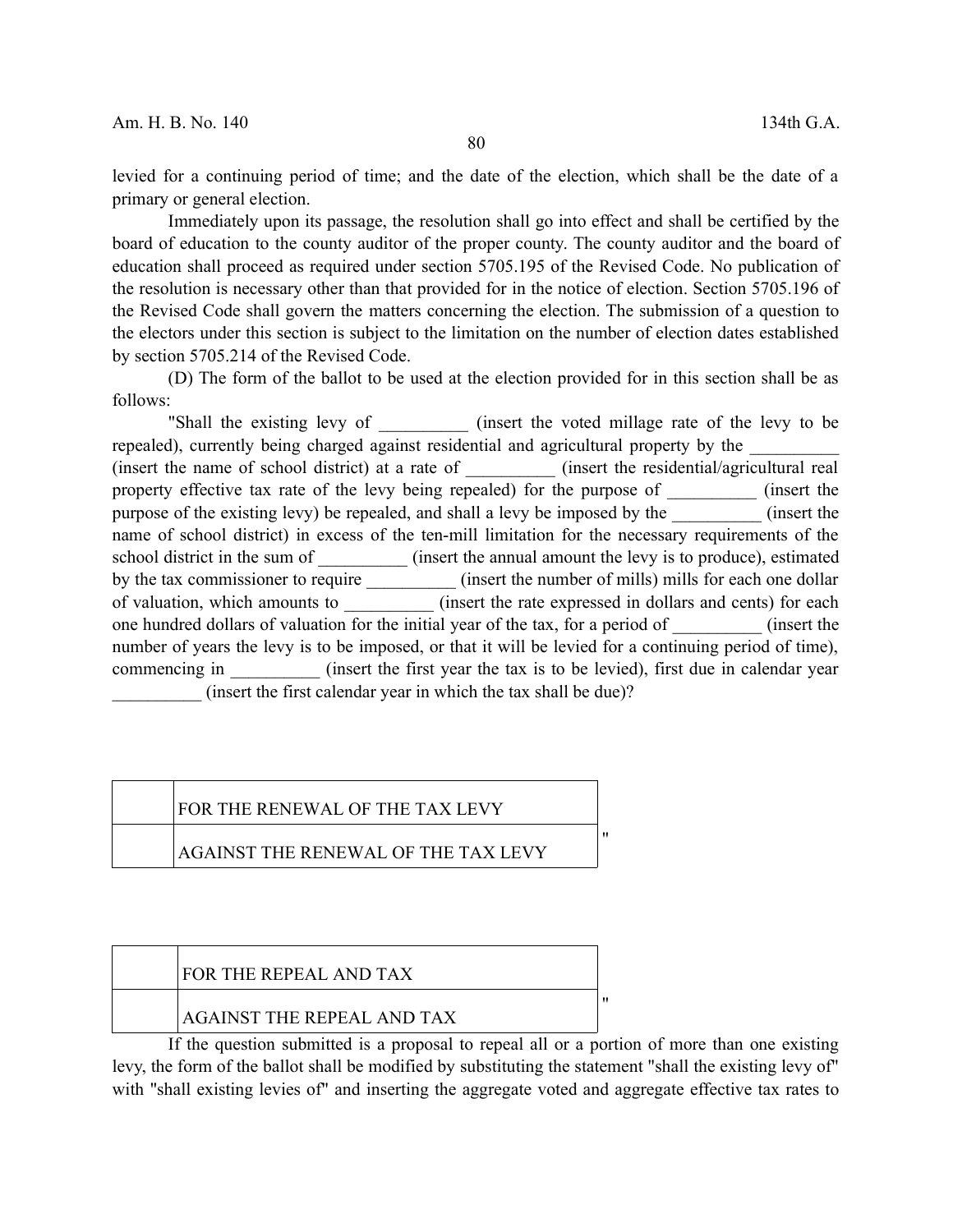be repealed.

(E) If a majority of the electors voting on the question submitted in an election vote in favor of the repeal and levy, the result shall be certified immediately after the canvass by the board of elections to the board of education. The board of education may make the levy necessary to raise the amount specified in the resolution for the purpose stated in the resolution and shall certify it to the county auditor, who shall extend it on the current year tax lists for collection. After the first year, the levy shall be included in the annual tax budget that is certified to the county budget commission.

(F) A levy imposed under this section for a continuing period of time may be decreased or repealed pursuant to section 5705.261 of the Revised Code. If a levy imposed under this section is decreased, the amount calculated under division (B)(4) of this section and paid under section 5705.2110 of the Revised Code shall be decreased by the same proportion as the levy is decreased. If the levy is repealed, no further payments shall be made to the district under that section.

(G) At any time, the board of education, by a vote of two-thirds of all of its members, may adopt a resolution to renew a tax levied under this section. The resolution shall provide for levying the tax and specifically all of the following:

(1) That the tax shall be called, and designated on the ballot as, a renewal levy;

(2) The amount of the renewal tax, which shall be no more than the amount of tax previously collected;

(3) The number of years, not to exceed ten, that the renewal tax will be levied, or that it will be levied for a continuing period of time;

(4) That the purpose of the renewal tax is for current expenses.

The board shall certify a copy of the resolution to the board of elections not later than ninety days before the date of the election at which the question is to be submitted, which shall be the date of a primary or general election.

(H) The form of the ballot to be used at the election on the question of renewing a levy under this section shall be as follows:

"Shall a tax levy renewing an existing levy of \_\_\_\_\_\_\_\_\_\_ (insert the annual dollar amount the levy is to produce each year), estimated to require (insert the number of mills) mills for each one dollar \$1 of valuation taxable value, which amounts to \$ \_\_\_\_\_\_\_\_ for each \$100,000 of the county auditor's appraised value, be imposed by the \_\_\_\_\_\_\_\_\_\_ (insert the name of school district) for the purpose of current expenses for a period of  $(insert the number of years)$ the levy is to be imposed, or that it will be levied for a continuing period of time), commencing in

(insert the first year the tax is to be levied), first due in calendar year (insert the first calendar year in which the tax shall be due)?

| FOR THE RENEWAL OF THE TAX LEVY     |  |
|-------------------------------------|--|
| AGAINST THE RENEWAL OF THE TAX LEVY |  |

If the levy submitted is to be for less than the amount of money previously collected, the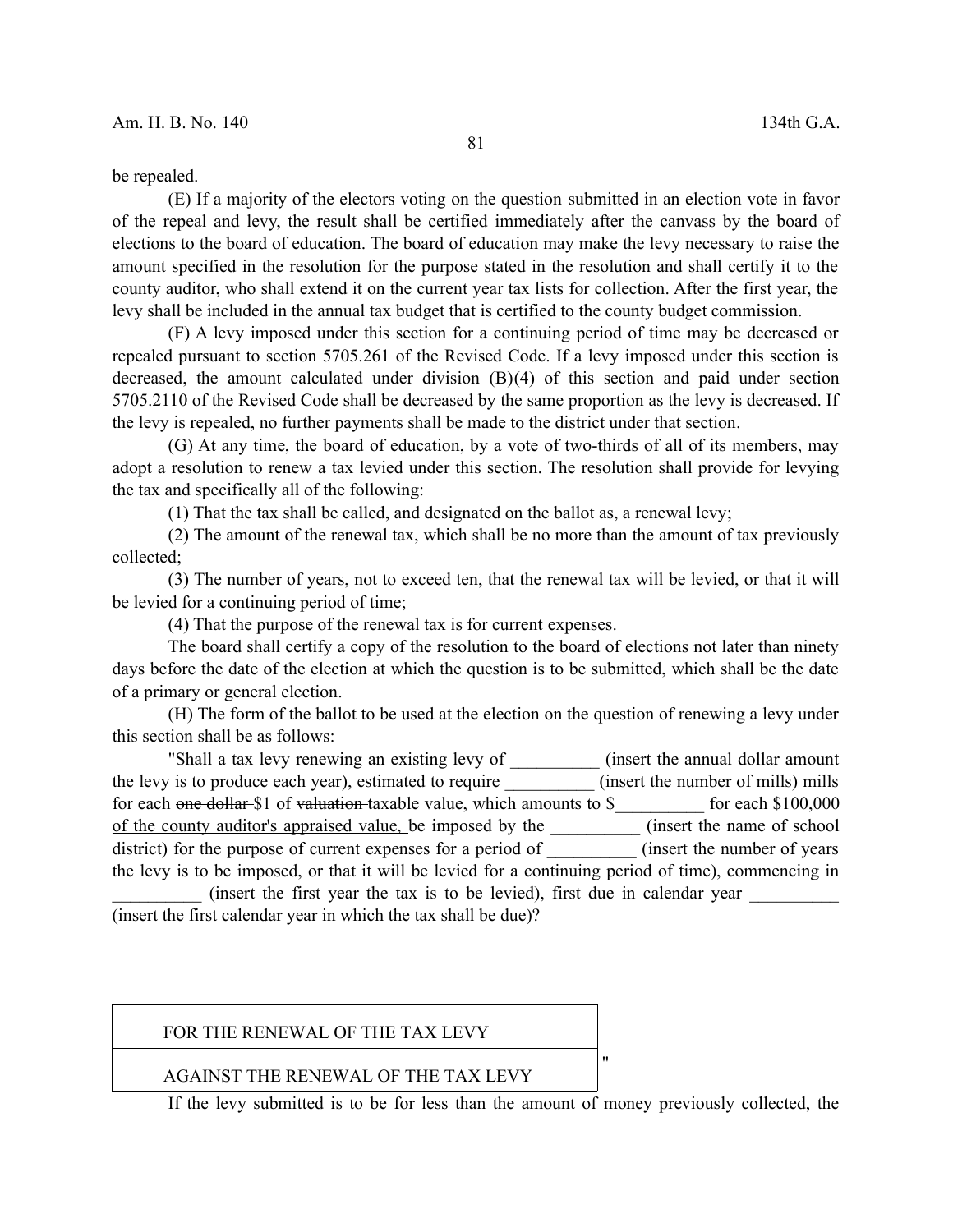form of the ballot shall be modified to add "and reducing" after "renewing" and to add before "estimated to require" the statement "be approved at a tax rate necessary to produce \$ (insert the lower annual dollar amount the levy is to produce each year)."

Sec. 5705.233. (A) As used in this section, "criminal justice facility" means any facility located within the county in which a tax is levied under this section and for which the board of commissioners of such county may make an appropriation under section 307.45 of the Revised Code.

(B) The board of county commissioners of any county, at any time, may declare by resolution that it may be necessary for the county to issue general obligation bonds for permanent improvements to a criminal justice facility, including the acquisition, construction, enlargement, renovation, or maintenance of such a facility. The resolution shall state all of the following:

(1) The necessity and purpose of the bond issue;

(2) The date of the general or special election at which the question shall be submitted to the electors;

(3) The amount, approximate date, estimated rate of interest, and maximum number of years over which the principal of the bonds may be paid;

(4) The necessity of levying a tax outside the ten-mill limitation to pay debt charges on the bonds and any anticipatory securities.

On adoption of the resolution, the board of county commissioners shall certify a copy of it to the county auditor. The county auditor promptly shall estimate and certify to the board the average annual property tax rate, expressed in mills for each one dollar of taxable value and in dollars for each one hundred thousand dollars of the county auditor's appraised value, required throughout the stated maturity of the bonds to pay debt charges on the bonds, in the same manner as under division (C) of section 133.18 of the Revised Code. Division Except as provided in division (C) of this section, division (B) of section 5705.03 of the Revised Code does not apply to tax levy proceedings initiated under this section.

(C) After receiving the county auditor's certification under division (B) of this section and, if applicable, section 5705.03 of the Revised Code, the board of county commissioners may declare by resolution that the amount of taxes that can be raised within the ten-mill limitation will be insufficient to provide an adequate amount for the present and future criminal justice requirements of the county; that it is necessary to issue general obligation bonds of the county for permanent improvements to a criminal justice facility and to levy an additional tax in excess of the ten-mill limitation to pay debt charges on the bonds and any anticipatory securities; that it is necessary for a specified number of years or for a continuing period of time to levy additional taxes in excess of the ten-mill limitation to provide funds for the acquisition, construction, enlargement, renovation, maintenance, and financing of permanent improvements to such a criminal justice facility or to pay for operating expenses of the facility and other criminal justice services for which the board may make an appropriation under section 307.45 of the Revised Code, or both; and that the question of the bonds and taxes shall be submitted to the electors of the county at a general or special election, which shall not be earlier than ninety days after certification of the resolution to the board of elections, and the date of which shall be consistent with section 3501.01 of the Revised Code. The resolution shall specify all of the following:

(1) The county auditor's estimate of the average annual property tax rate required throughout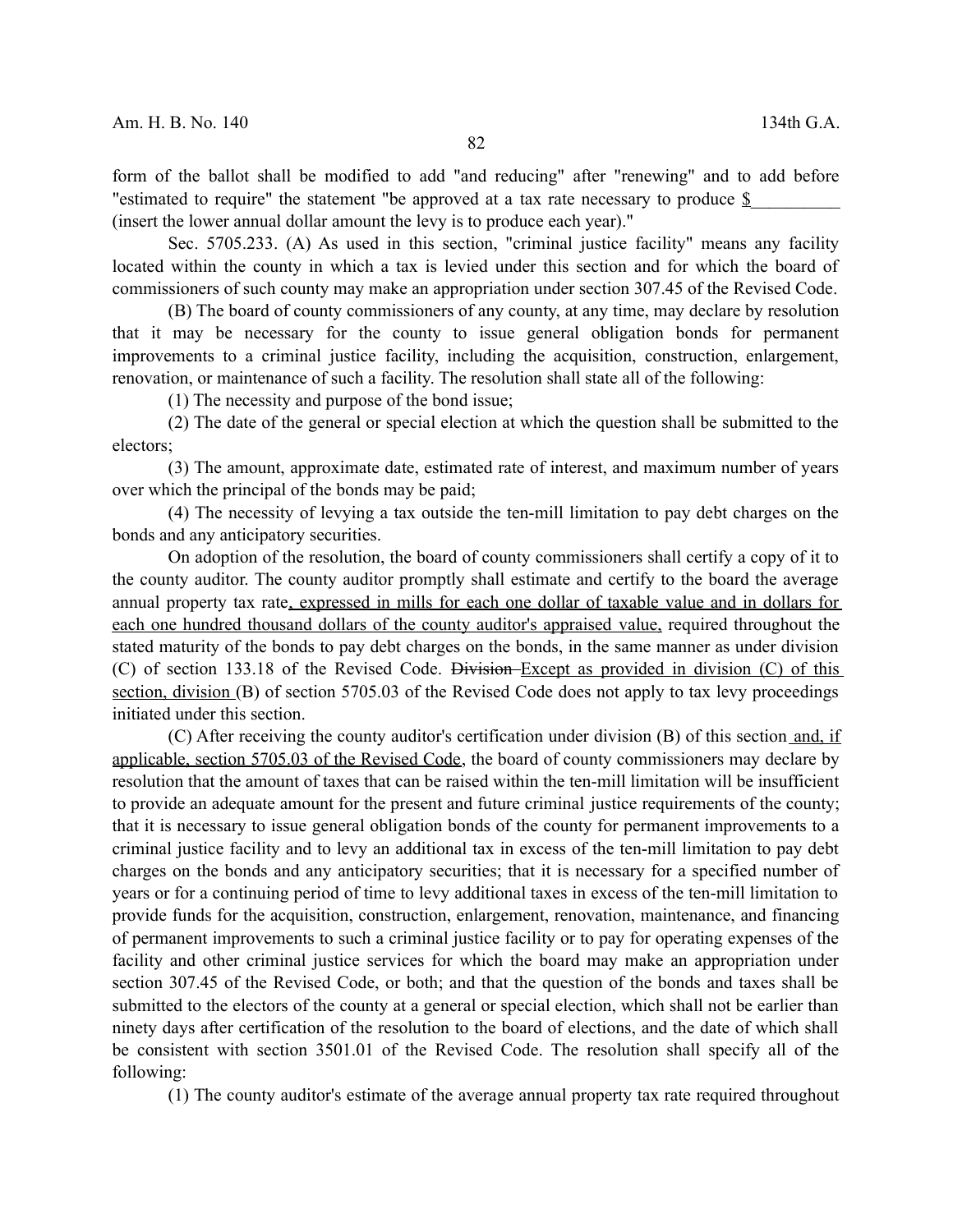the stated maturity of the bonds to pay debt charges on the bonds;

(2) The proposed rate of the tax, if any, for operating expenses and criminal justice services, the first year the tax will be levied, and the number of years it will be levied, or that it will be levied for a continuing period of time;

(3) The proposed rate of the tax, if any, for permanent improvements to a criminal justice facility, the first year the tax will be levied, and the number of years it will be levied, or that it will be levied for a continuing period of time.

The resolution shall go into immediate effect upon its passage, and no publication of it is necessary other than that provided in the notice of election, except that division (B) of section 5705.03 of the Revised Code applies if the resolution proposes an additional tax for operating expenses and criminal justice services or permanent improvements. The board of county commissioners shall certify, immediately after its adoption, a copy of the resolution, along with copies of the auditor's estimate certifications under division (B) of this section or section 5705.03 of the Revised Code, if applicable, and its the board's resolution under division (B) of this section, to the board of elections-immediately after its adoption.

(D) The board of elections shall make the arrangements for the submission of the question proposed under division (C) of this section to the electors of the county, and the election shall be conducted, canvassed, and certified in the same manner as regular elections in the county for the election of county officers. The resolution shall be put before the electors as one ballot question, with a favorable vote indicating approval of the bond issue, the levy to pay debt charges on the bonds and any anticipatory securities, the operating expenses and criminal justice services levy, and the permanent improvements levy, as those levies may be proposed. The board of elections shall publish notice of the election in a newspaper of general circulation in the county once a week for two consecutive weeks, or as provided in section 7.16 of the Revised Code, before the election. If a board of elections operates and maintains a web site, that board also shall post notice of the election on its web site for thirty days before the election. The notice of election shall state all of the following:

(1) The principal amount of the proposed bond issue;

(2) The permanent improvements for which the bonds are to be issued;

(3) The maximum number of years over which the principal of the bonds may be paid;

(4) The estimated additional average annual property tax rate, expressed in mills for each one dollar of taxable value and in dollars for each one hundred thousand dollars of the county auditor's appraised value, to pay the debt charges on the bonds, as certified by the county auditor;

(5) The proposed rate of the additional tax, if any, for operating expenses and criminal justice services;

(6) The number of years the operating expenses or criminal justice services tax will be in effect, or that it will be in effect for a continuing period of time;

(7) The proposed rate of the additional tax, if any, for permanent improvements;

(8) The number of years the permanent improvements tax will be in effect, or that it will be in effect for a continuing period of time;

(9) The estimated annual collections, if applicable, of the current operating expenses or criminal justice services levy and permanent improvements levy, as certified by the county auditor;

(10) The time and place of the election.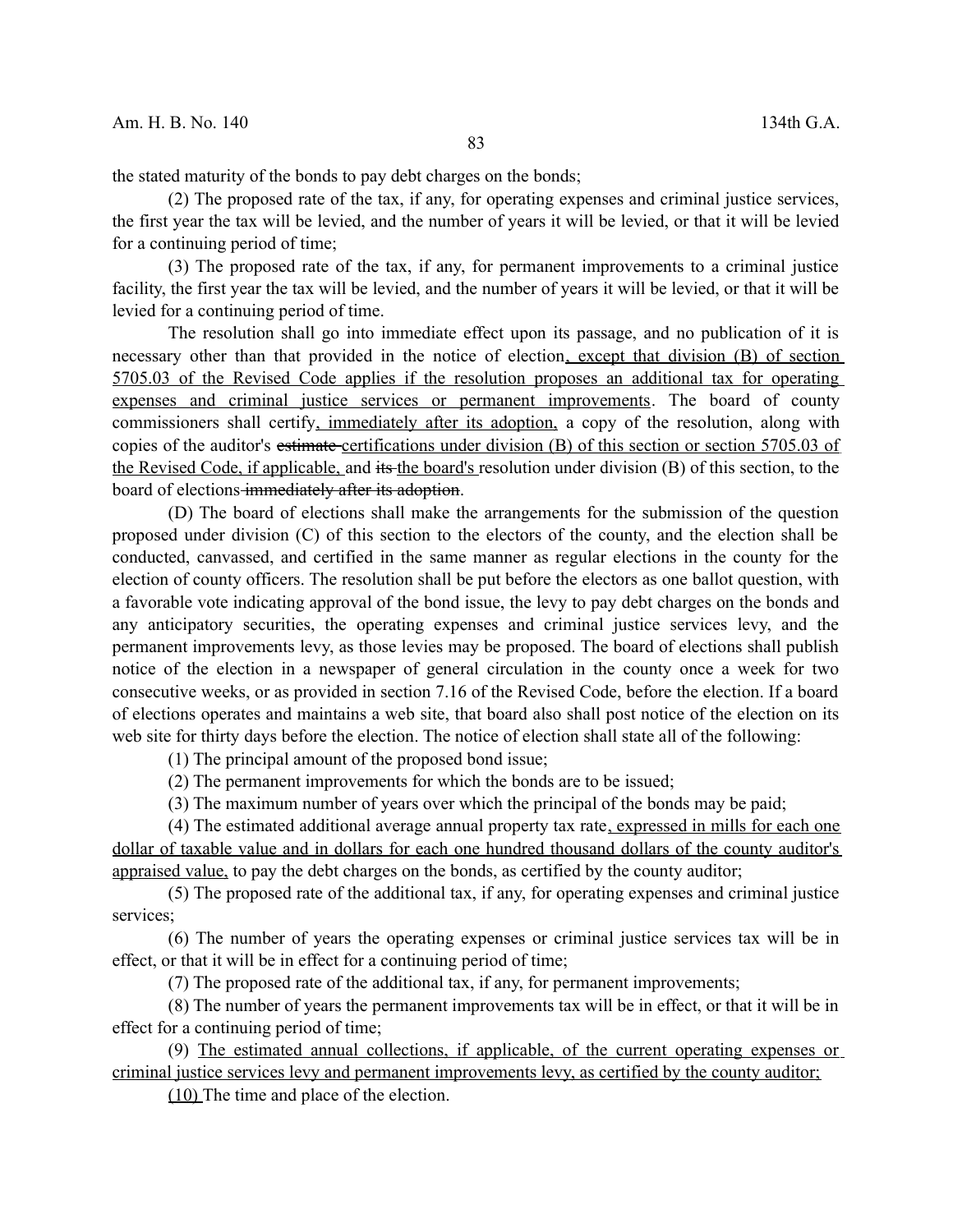(E) The form of the ballot for an election under this section is as follows:

"Shall be authorized to do the following:

(1) Issue bonds for the purpose of  $\frac{1}{\sqrt{1-\frac{1}{n}}}$  in the principal amount of  $\frac{1}{\sqrt{1-\frac{1}{n}}}$ , to be repaid annually over a maximum period of \_\_\_\_\_\_ years, and levy a property tax outside the ten-mill limitation, estimated by the county auditor to average over the bond repayment period mills for each one dollar  $$1$  of tax valuation taxable value, which amounts to  $$$  (rate expressed in cents or dollars and cents, such as "36 cents" or "\$1.41") for each \$100 \$100,000 of tax valuation the county auditor's appraised value, to pay the annual debt charges on the bonds, and to pay debt charges on any notes issued in anticipation of those bonds?"

If either a levy for permanent improvements or a levy for operating expenses and criminal justice services is proposed, or both are proposed, the ballot also shall contain the following language, as appropriate:

"(2) Levy an additional property tax to provide funds for the acquisition, construction, enlargement, renovation, maintenance, and financing of permanent improvements to a criminal justice facility, that the county auditor estimates will collect \$\_\_\_\_\_ annually, at a rate not exceeding

mills for each one dollar  $$1$  of tax valuation taxable value, which amounts to  $$$ (rate expressed in cents or dollars and cents) for each \$100 \$100,000 of tax valuation the county auditor's appraised value, for  $\qquad \qquad$  (number of years of the levy, or a continuing period of time)?

(3) Levy an additional property tax to pay operating expenses of a criminal justice facility and provide other criminal justice services, that the county auditor estimates will collect \$ annually, at a rate not exceeding mills for each one dollar \$1 of tax valuation taxable value, which amounts to \$  $\frac{(rate$  expressed in cents or dollars and cents) for each \$100 \$100,000 of tax valuation the county auditor's appraised value, for (number of years of the levy, or a continuing period of time)?

FOR THE BOND ISSUE AND LEVY (OR LEVIES)

AGAINST THE BOND ISSUE AND LEVY (OR LEVIES)"

(F) The board of elections promptly shall certify the results of the election to the tax commissioner and the county auditor. If a majority of the electors voting on the question vote for it, the board of county commissioners may proceed with issuance of the bonds and the levy and collection of the property tax for the debt service on the bonds and any anticipatory securities in the same manner and subject to the same limitations as for securities issued under section 133.18 of the Revised Code, and with the levy and collection of the property tax or taxes for operating expenses and criminal justice services and for permanent improvements at the additional rate or any lesser rate in excess of the ten-mill limitation. Any securities issued by the board of commissioners under this section are Chapter 133. securities, as that term is defined in section 133.01 of the Revised Code.

(G)(1) After the approval of a tax for operating expenses and criminal justice services under this section and before the time the first collection and distribution from the levy can be made, the board of county commissioners may anticipate a fraction of the proceeds of the levy and issue anticipation notes in a principal amount not exceeding fifty per cent of the total estimated proceeds of the tax to be collected during the first year of the levy.

(2) After the approval of a tax under this section for permanent improvements to a criminal justice facility, the board of county commissioners may anticipate a fraction of the proceeds of the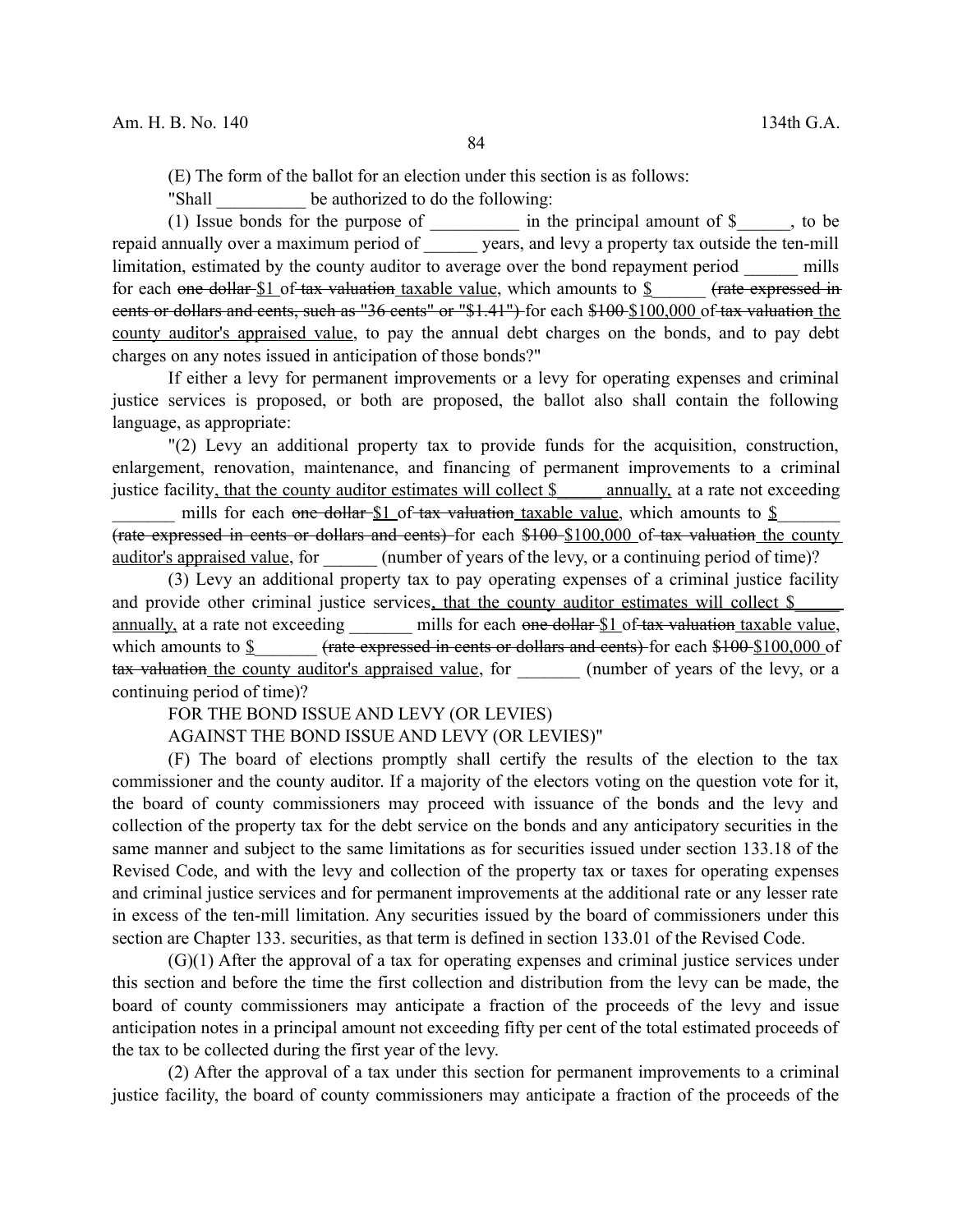tax and issue anticipation notes in a principal amount not exceeding fifty per cent of the total estimated proceeds of the tax remaining to be collected in each year over a period of five years after issuance of the notes.

Anticipation notes under this section shall be issued as provided in section 133.24 of the Revised Code. Notes issued under division (G) of this section shall have principal payments during each year after the year of their issuance over a period not to exceed five years, and may have a principal payment in the year of their issuance.

(H) A tax for operating expenses and criminal justice services or for permanent improvements levied under this section for a specified number of years may be renewed or replaced in the same manner as a tax for current operating expenses or permanent improvements levied under section 5705.19 of the Revised Code. A tax levied under this section for a continuing period of time may be decreased in accordance with section 5705.261 of the Revised Code.

Sec. 5705.25. (A)(1) A copy of any resolution adopted as provided in section 5705.19 or 5705.2111 of the Revised Code shall be certified by the taxing authority to the board of elections of the proper county not less than ninety days before the general election in any year, and the board shall submit the proposal to the electors of the subdivision at the succeeding November election. In the case of a qualifying library levy, the board shall submit the question to the electors of the library district or association library district.

(2) Except as otherwise provided in this division, a resolution to renew or to renew and increase or renew and decrease an existing levy, regardless of the section of the Revised Code under which the tax was imposed, shall not be placed on the ballot unless the question is submitted at the general election held during the last year the tax to be renewed may be extended on the real and public utility property tax list and duplicate, or at any election held in the ensuing year. The limitation of the foregoing sentence does not apply to a resolution to renew and increase or to renew and decrease an existing levy that was imposed under section 5705.191 of the Revised Code to supplement the general fund for the purpose of making appropriations for one or more of the following purposes: for public assistance, human or social services, relief, welfare, hospitalization, health, and support of general hospitals. The limitation of the second preceding sentence also does not apply to a resolution that proposes to renew two or more existing levies imposed under section 5705.222 or division (L) of section 5705.19 of the Revised Code, or under section 5705.21 or 5705.217 of the Revised Code, in which case the question shall be submitted on the date of the general or primary election held during the last year at least one of the levies to be renewed may be extended on the real and public utility property tax list and duplicate, or at any election held during the ensuing year. A resolution proposing to renew or renew and increase or decrease an existing levy may specify that the renewal, increase, or decrease of the existing levy shall be extended on the tax list for the tax year specified in the resolution, which may be the last year the existing levy may be extended on the list or the ensuing year. If the renewal, increase, or decrease is to be extended on the tax list for the last tax year the existing levy would otherwise be extended, the existing levy shall not be extended on the tax list for that last year unless the question of the renewal, increase, or decrease is not approved by a majority of electors voting on the question, in which case the existing levy shall be extended on the tax list for that last year.

For purposes of this section, a levy shall be considered to be an "existing levy" through the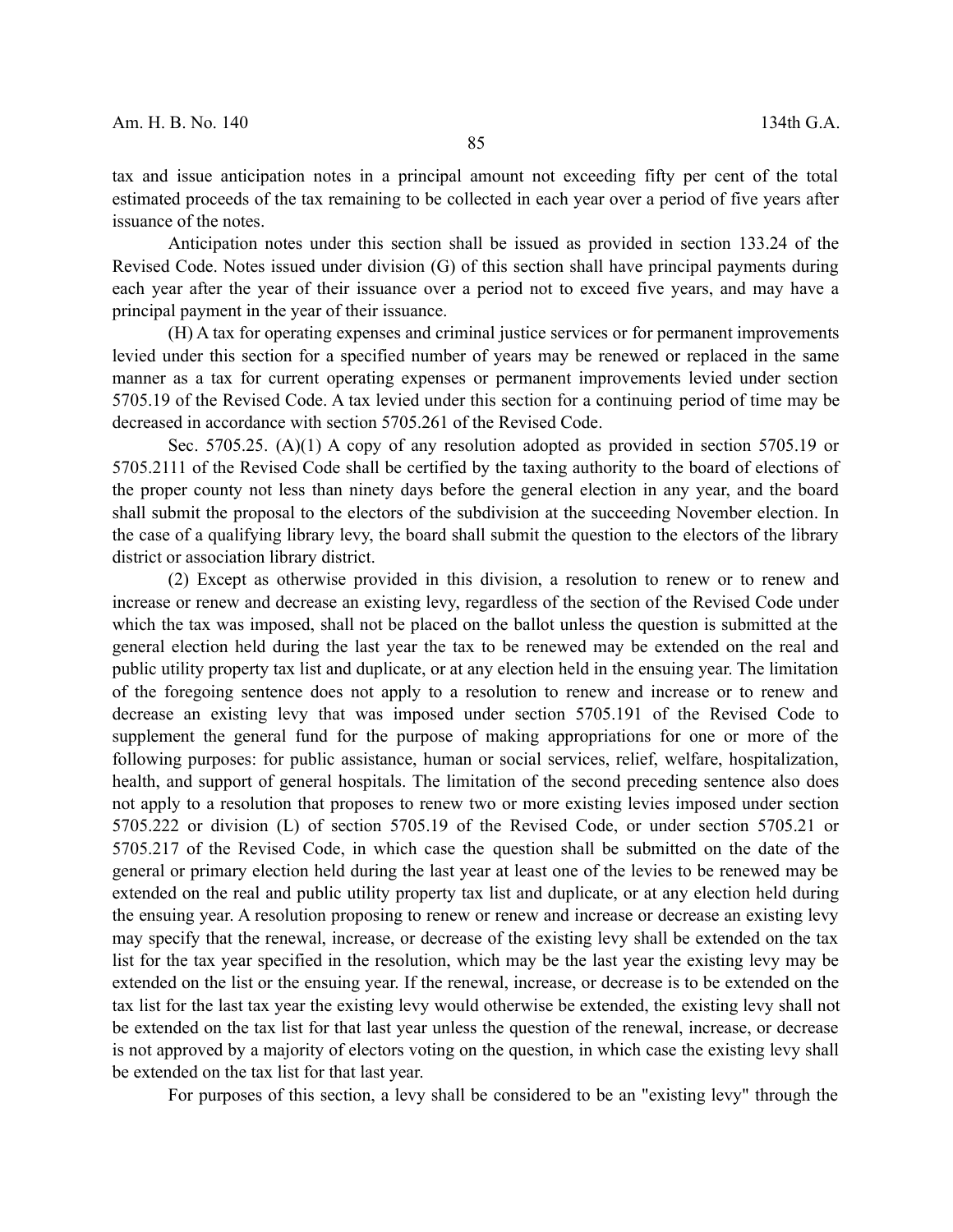year following the last year it can be placed on the tax list and duplicate.

(3) The board of elections shall make the necessary arrangements for the submission of such questions to the electors of such subdivision, library district, or association library district, and the election shall be conducted, canvassed, and certified in the same manner as regular elections in such subdivision, library district, or association library district for the election of county officers. Notice of the election shall be published in a newspaper of general circulation in the subdivision, library district, or association library district once a week for two consecutive weeks, or as provided in section 7.16 of the Revised Code, prior to the election. If the board of elections operates and maintains a web site, the board of elections shall post notice of the election on its web site for thirty days prior to the election. The notice shall state the purpose, the levy's estimated annual collections if the levy is not to pay debt charges, the proposed increase in rate, expressed in mills for each one dollar of taxable value, either that rate or the estimated effective rate, as applicable, expressed in dollars and cents for each one hundred thousand dollars of valuation as well as in mills for each one dollar of valuation the county auditor's appraised value, the number of years during which the increase will be in effect, the first month and year in which the tax will be levied, and the time and place of the election.

(B) The form of the ballots cast at an election held pursuant to division (A) of this section shall be as follows:

"An additional tax for the benefit of (name of subdivision or public library) for the purpose of (purpose stated in the resolution) \_\_\_\_\_\_\_\_\_\_, that the county auditor estimates will collect \$ annually, at a rate not exceeding mills for each one dollar \$1 of valuation taxable value, which amounts to <del>(rate expressed in dollars and cents)</del> for each one hundred dollars \$100,000 of valuation the county auditor's appraised value, for (life of indebtedness or number of years the levy is to run).

| For the Tax Levy     |  |
|----------------------|--|
| Against the Tax Levy |  |

(C) If the levy is to be in effect for a continuing period of time, the notice of election and the form of ballot shall so state instead of setting forth a specified number of years for the levy.

If the additional tax or the renewal, increase, or decrease of an existing levy is to be placed on the current tax list, the form of the ballot shall be modified by adding, after the statement of the number of years the levy is to run, the phrase ", commencing in (first year the tax is to be levied), first due in calendar year \_\_\_\_\_\_\_\_\_\_ (first calendar year in which the tax shall be due)."

If the levy submitted is a proposal to renew, increase, or decrease an existing levy, the form of the ballot specified in division  $(B)$  of this section  $\frac{m}{w}$  must be changed by substituting for the words "An additional" at the beginning of the form, the words "A renewal of a" in case of a proposal to renew an existing levy in the same amount; the words "A renewal of \_\_\_\_\_\_ mills and an increase of mills for each \$1 of taxable value to constitute a" in the case of an increase; or the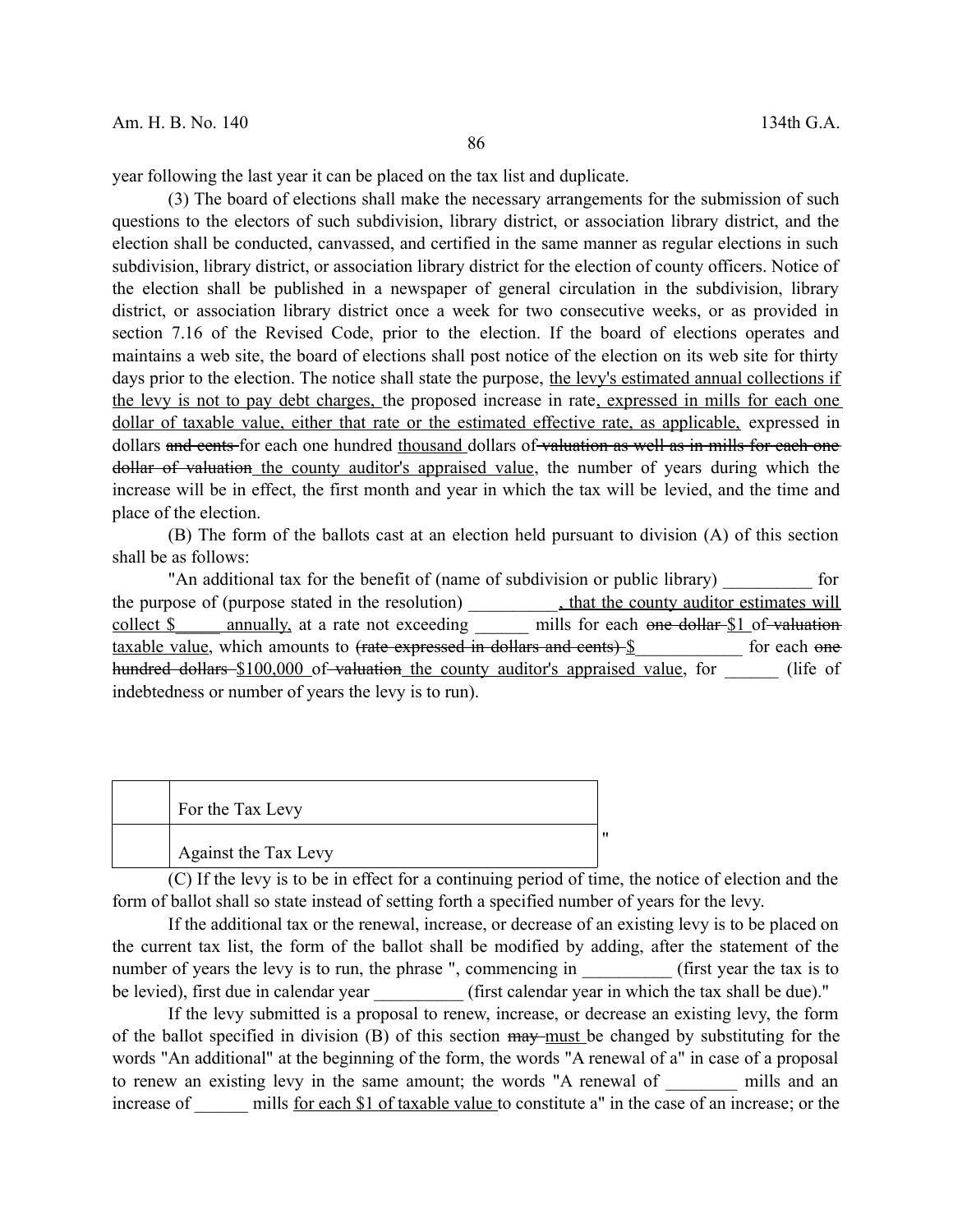words "A renewal of part of an existing levy, being a reduction of mills for each \$1 of taxable value, to constitute a" in the case of a decrease in the proposed levy. Additionally, the estimated effective rate, in lieu of the rate, shall be expressed for each one hundred thousand dollars of the county auditor's appraised value.

If the levy submitted is a proposal to renew two or more existing levies imposed under section 5705.222 or division (L) of section 5705.19 of the Revised Code, or under section 5705.21 or 5705.217 of the Revised Code, the form of the ballot specified in division (B) of this section shall be modified by substituting for the words "an additional tax" the words "a renewal of (insert the number of levies to be renewed) existing taxes."

If the levy submitted is a levy under section 5705.72 of the Revised Code or a proposal to renew, increase, or decrease an existing levy imposed under that section, the name of the subdivision shall be "the unincorporated area of  $\qquad \qquad$  (name of township)."

If the levy is for the payment of debt charges, the form of the ballot shall be modified by omitting the phrase ", that the county auditor estimates will collect \$ \_\_\_\_\_ annually."

The question covered by a resolution adopted under this section shall be submitted as a separate proposition but may be printed on the same ballot with any other proposition submitted at the same election, other than the election of officers. More than one such question may be submitted at the same election.

(D) A levy voted in excess of the ten-mill limitation under this section shall be certified to the tax commissioner. In the first year of the levy, it shall be extended on the tax lists after the February settlement succeeding the election. If the additional tax is to be placed upon the tax list of the current year, as specified in the resolution providing for its submission, the result of the election shall be certified immediately after the canvass by the board of elections to the taxing authority, who shall make the necessary levy and certify it to the county auditor, who shall extend it on the tax lists for collection. After the first year, the tax levy shall be included in the annual tax budget that is certified to the county budget commission.

Sec. 5705.251. (A) A copy of a resolution adopted under section 5705.212 or 5705.213 of the Revised Code shall be certified by the board of education to the board of elections of the proper county not less than ninety days before the date of the election specified in the resolution, and the board of elections shall submit the proposal to the electors of the school district at a special election to be held on that date. The board of elections shall make the necessary arrangements for the submission of the question or questions to the electors of the school district, and the election shall be conducted, canvassed, and certified in the same manner as regular elections in the school district for the election of county officers. Notice of the election shall be published in a newspaper of general circulation in the subdivision once a week for two consecutive weeks, or as provided in section 7.16 of the Revised Code, prior to the election. If the board of elections operates and maintains a web site, the board of elections shall post notice of the election on its web site for thirty days prior to the election.

(1) In the case of a resolution adopted under section 5705.212 of the Revised Code, the notice shall state separately, for each tax being proposed, the purpose; the proposed increase in rate, expressed in dollars and cents for each one hundred thousand dollars of valuation the county auditor's appraised value as well as in mills for each one dollar of valuation taxable value; the number of years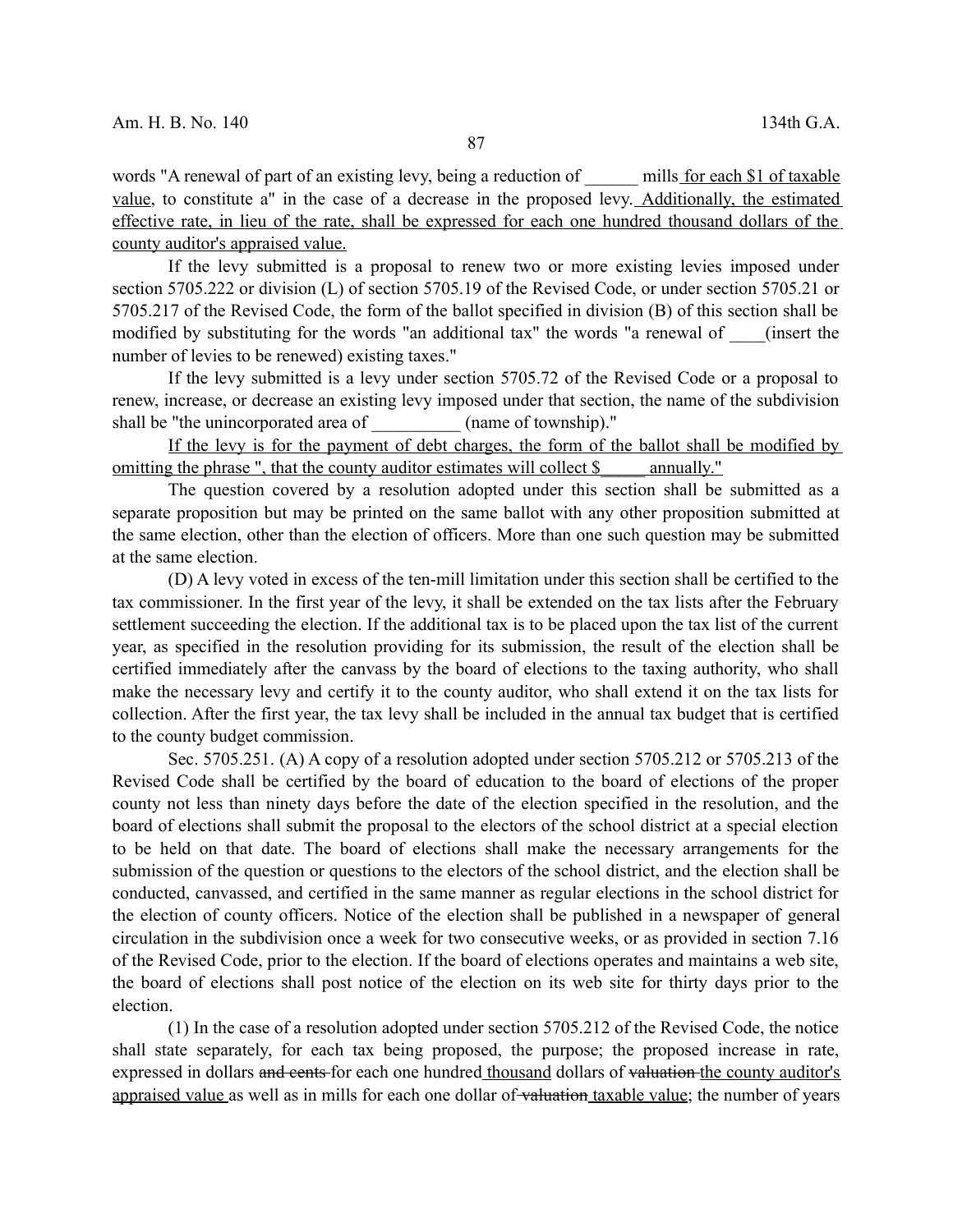during which the increase will be in effect; and the first calendar year in which the tax will be due. The notice shall also state the original tax's estimated annual collections and the estimated aggregate annual collections of all such taxes. For an election on the question of a renewal levy, the notice shall state the purpose; the levy's estimated annual collections; the proposed rate, expressed in mills for each one dollar of taxable value; the estimated effective rate, expressed in dollars and cents for each one hundred thousand dollars of valuation the county auditor's appraised valueas well as in mills for each one dollar of valuation; and the number of years the tax will be in effect. If the resolution is adopted under division (C) of that section, the rate of each tax being proposed shall be expressed as both the total rate and the portion of the total rate to be allocated to the qualifying school district and the portion to be allocated to partnering community schools.

(2) In the case of a resolution adopted under section 5705.213 of the Revised Code, the notice shall state the purpose; the amount proposed to be raised by the tax in the first year it is levied; the estimated average additional tax rate for the first year it is proposed to be levied, expressed in mills for each one dollar of valuation taxable value and in dollars and cents for each one hundred thousand dollars of valuation the county auditor's appraised value; the number of years during which the increase will be in effect; and the first calendar year in which the tax will be due. The notice also shall state the amount by which the amount to be raised by the tax may be increased in each year after the first year. The amount of the allowable increase may be expressed in terms of a dollar increase over, or a percentage of, the amount raised by the tax in the immediately preceding year. For an election on the question of a renewal levy, the notice shall state the purpose; the amount proposed to be raised by the tax; the estimated tax rate, expressed in mills for each one dollar of valuation taxable value and in dollars and cents for each one hundred thousand dollars of valuation the county auditor's appraised value; and the number of years the tax will be in effect.

In any case, the notice also shall state the time and place of the election.

(B)(1) The form of the ballot in an election on taxes proposed under section 5705.212 of the Revised Code shall be as follows:

"Shall the \_\_\_\_\_\_\_\_\_\_ school district be authorized to levy taxes for current expenses, the aggregate rate of which may increase in  $\_\_\_\_\_\$ (number) increment(s) of not more than mill(s) for each dollar  $$1$  of valuation taxable value, from an original rate of mill(s) for each dollar  $$1$  of valuation taxable value, which amounts to  $$$  (rate expressed in dollars and cents) for each one hundred dollars \$100,000 of valuation the county auditor's appraised value, that the county auditor estimates will collect  $\$\$  annually, to a maximum rate of  $\qquad$  mill(s) for each dollar \$1 of valuation taxable value, which amounts to \$\_\_\_\_\_\_ (rate expressed in dollars and cents) for each one hundred dollars \$100,000 of valuation the county auditor's appraised value, that the county auditor estimates will collect \$ \_\_\_\_ annually? The original tax is first proposed to be levied in the first year of the tax), and the incremental tax in (the first year of the increment) (if more than one incremental tax is proposed in the resolution, the first year that each incremental tax is proposed to be levied shall be stated in the preceding format, and the increments shall be referred to as the first, second, third, or fourth increment, depending on their number). The aggregate rate of tax so authorized will \_\_\_\_\_\_\_\_\_\_ (insert either, "expire with the original rate of tax which shall be in effect for years" or "be in effect for a continuing period of time").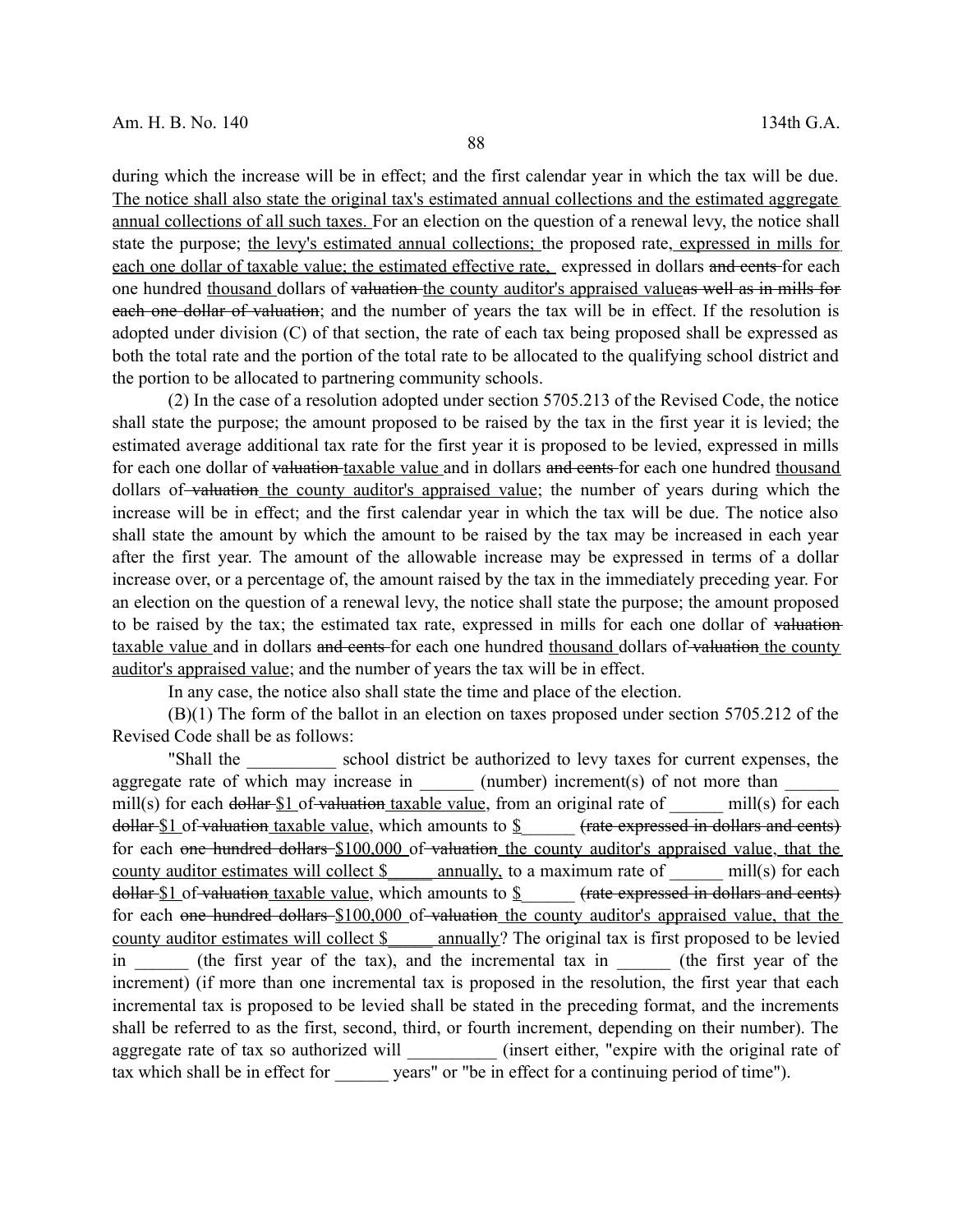89

## FOR THE TAX LEVIES AGAINST THE TAX LEVIES

If the tax is proposed by a qualifying school district under division  $(C)(1)$  of section 5705.212 of the Revised Code, the form of the ballot shall be modified by adding, after the phrase "each dollar \$1 of valuation taxable value," the following: "(of which mills is to be allocated to partnering community schools)."

"

"

(2) The form of the ballot in an election on the question of a renewal levy under section 5705.212 of the Revised Code shall be as follows:

"Shall the school district be authorized to renew a tax for current expenses, that the county auditor estimates will collect \$ annually, at a rate not exceeding mills for each dollar  $$1$  of valuation taxable value, which amounts to  $$$  (estimated effective rate expressed in dollars and cents) for each one hundred dollars \$100,000 of valuation the county auditor's appraised value, for  $\qquad \qquad$  (number of years the levy shall be in effect, or a continuing period of time)?

# FOR THE TAX LEVIES AGAINST THE TAX LEVIES

If the tax is proposed by a qualifying school district under division  $(C)(2)$  of section 5705.212 of the Revised Code and the total rate and the rates allocated to the school district and partnering community schools are to remain the same as those of the levy being renewed, the form of the ballot shall be modified by adding, after the phrase "each dollar \$1 of valuation taxable value," the following: "(of which \_\_\_\_\_\_ mills is to be allocated to partnering community schools)." If the total rate is to be increased, the form of the ballot shall state that the proposal is to renew the existing tax with an increase in rate and shall state the increase in rate, the total rate resulting from the increase, and, of that rate, the portion of the rate to be allocated to partnering community schools. If the total rate is to be decreased, the form of the ballot shall state that the proposal is to renew a part of the existing tax and shall state the reduction in rate, the total rate resulting from the decrease, and, of that rate, the portion of the rate to be allocated to partnering community schools.

(3) If a tax proposed by a ballot form prescribed in division  $(B)(1)$  or  $(2)$  of this section is to be placed on the current tax list, the form of the ballot shall be modified by adding, after the statement of the number of years the levy is to be in effect, the phrase ", commencing in (first year the tax is to be levied), first due in calendar year **the set of the set of the set of the set of the set of the set of the set of the set of the set of the set of the set of the set of the set of the set of th** the tax shall be due)."

(C) The form of the ballot in an election on a tax proposed under section 5705.213 of the Revised Code shall be as follows: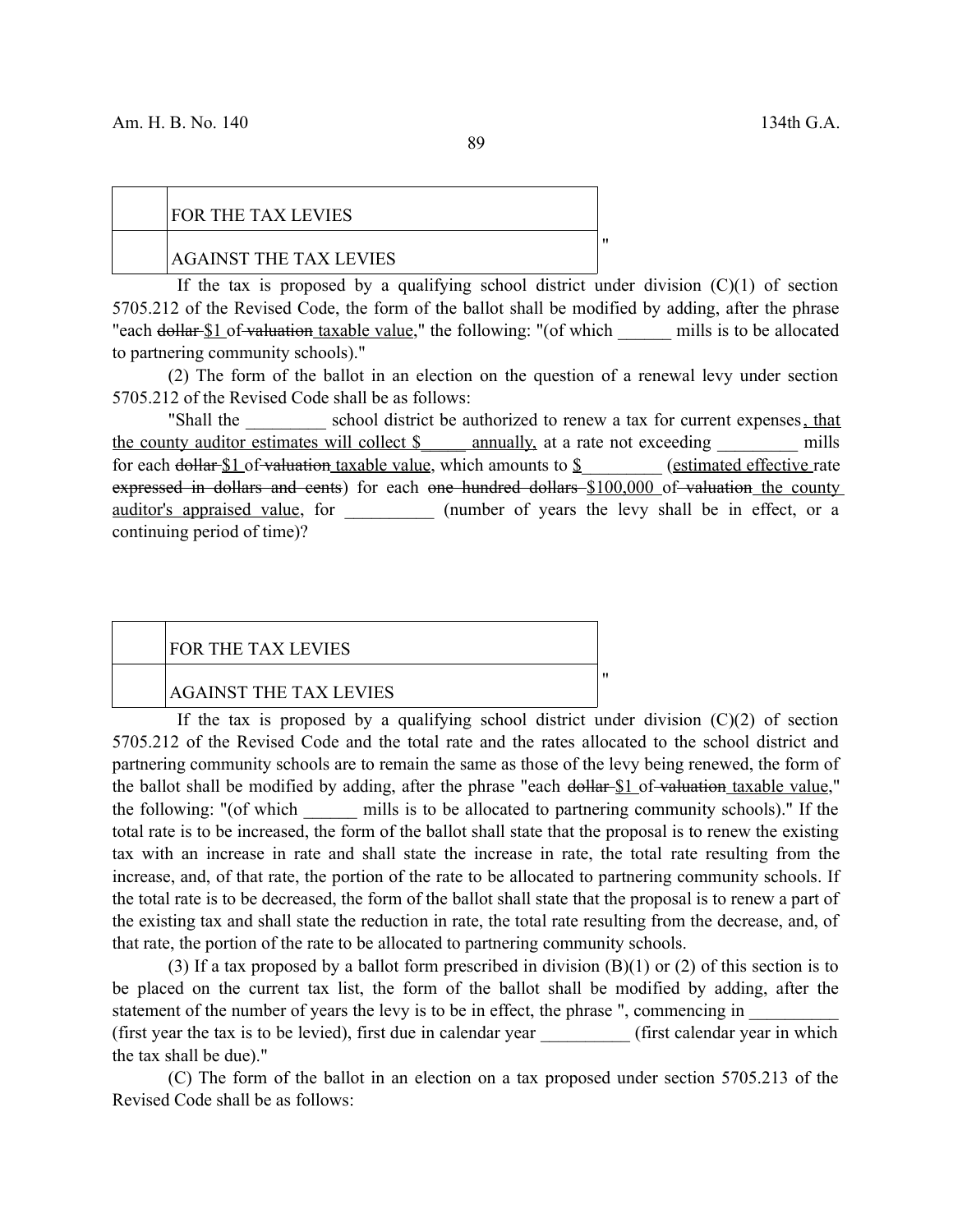90

"Shall the school district be authorized to levy the following tax for current expenses? The tax will first be levied in (year) to raise  $\frac{8}{2}$  (dollars). In the (number of years) following years, the tax will increase by not more than \_\_\_\_\_\_ (per cent or dollar amount of increase) each year, so that, during (last year of the tax), the tax will raise approximately \_\_\_\_\_\_ (dollars). The county auditor estimates that the rate of the tax per dollar of valuation will be  $\text{mill}(s)$  for each \$1 of taxable value, which amounts to \$  $\text{per one}$ hundred dollars for each \$100,000 of valuation the county auditor's appraised value, both during (first year of the tax) and  $_{\text{mill(s)}\text{ for each $1$ of taxable value, which amounts to}$ \$ per one hundred dollars for each \$100,000 of valuation the county auditor's appraised value, during (last year of the tax). The tax will not be levied after (year).

| <b>FOR THE TAX LEVIES</b>     |  |
|-------------------------------|--|
| <b>AGAINST THE TAX LEVIES</b> |  |

The form of the ballot in an election on the question of a renewal levy under section 5705.213 of the Revised Code shall be as follows:

"Shall the school district be authorized to renew a tax for current expenses which will raise  $\S$  (dollars), estimated by the county auditor to be mills for each dollar  $$1$  of valuation taxable value, which amounts to  $$$  (rate expressed in dollars and eents) for each one hundred dollars \$100,000 of valuation the county auditor's appraised value? The tax shall be in effect for \_\_\_\_\_\_\_\_\_ (the number of years the levy shall be in effect, or a continuing period of time).

| <b>FOR THE TAX LEVIES</b>     |  |
|-------------------------------|--|
| <b>AGAINST THE TAX LEVIES</b> |  |

If the tax is to be placed on the current tax list, the form of the ballot shall be modified by adding, after the statement of the number of years the levy is to be in effect, the phrase ", commencing in (first year the tax is to be levied), first due in calendar year (first calendar year in which the tax shall be due)."

(D) The question covered by a resolution adopted under section 5705.212 or 5705.213 of the Revised Code shall be submitted as a separate question, but may be printed on the same ballot with any other question submitted at the same election, other than the election of officers. More than one question may be submitted at the same election.

(E) Taxes voted in excess of the ten-mill limitation under division (B) or (C) of this section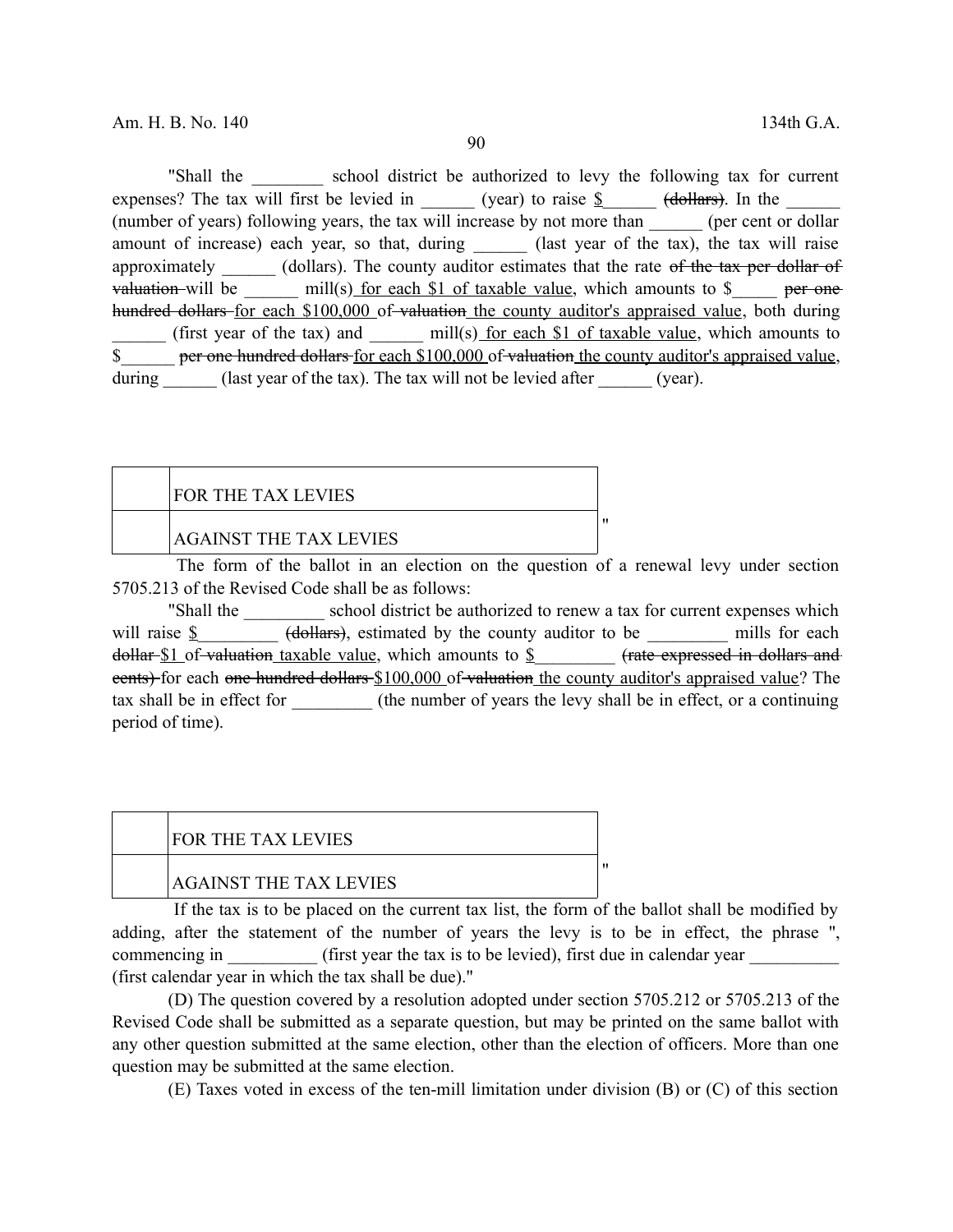shall be certified to the tax commissioner. If an additional tax is to be placed upon the tax list of the current year, as specified in the resolution providing for its submission, the result of the election shall be certified immediately after the canvass by the board of elections to the board of education. The board of education immediately shall make the necessary levy and certify it to the county auditor, who shall extend it on the tax list for collection. After the first year, the levy shall be included in the annual tax budget that is certified to the county budget commission.

Sec. 5705.261. (A) The question of decrease of an increased rate of levy approved for a continuing period of time by the voters of a subdivision or, in the case of a qualifying library levy, the voters of the library district or association library district, may be initiated by the filing of a petition with the board of elections of the proper county not less than ninety days before the general election in any year requesting that an election be held on such question. Such petition shall state the amount of the proposed decrease in the rate of levy and shall be signed by qualified electors residing in the subdivision, library district, or association library district equal in number to at least ten per cent of the total number of votes cast in the subdivision, library district, or association library district for the office of governor at the most recent general election for that office. Only one such petition may be filed during each five-year period following the election at which the voters approved the increased rate for a continuing period of time.

After determination by it that such petition is valid, the board of elections shall submit do both of the following:

(1) Request that the county auditor certify to the board, in the same manner as required for a tax levy under section 5705.03 of the Revised Code, an estimate of the levy's annual collections and the levy's estimated effective rate in both the last year before the proposed decrease and the first year that the decrease applies, stated in dollars, rounded to the nearest dollar, for each one hundred thousand dollars of the county auditor's appraised value. Estimated effective rates shall be calculated using the tax list for the current year, and if this is not determined, the estimated amount submitted by the auditor to the county budget commission. If the subdivision, library district, or association library district is located in more than one county, the county auditor shall obtain from the county auditor of each other county in which the subdivision or district is located the tax valuation applicable to the portion of the subdivision or district in that county.

The county auditor shall certify such information to the board of elections within ten days after receiving the board's request.

(2) Submit the question to the electors of the subdivision, library district, or association library district at the succeeding general election pursuant to division (B) of this section. The

(B) The election shall be conducted, canvassed, and certified in the same manner as regular elections in such subdivision, library district, or association library district for county offices. Notice of the election shall be published in a newspaper of general circulation in the district once a week for two consecutive weeks, or as provided in section 7.16 of the Revised Code, prior to the election. If the board of elections operates and maintains a web site, the board of elections shall post notice of the election on its web site for thirty days prior to the election. The notice shall state the purpose, the levy's estimated annual collections, the amount of the proposed decrease in rate, expressed in mills for each one dollar of taxable value, the estimated effective rate of the levy in the year before the proposed decrease and the first year that the decrease applies, both expressed in dollars for each one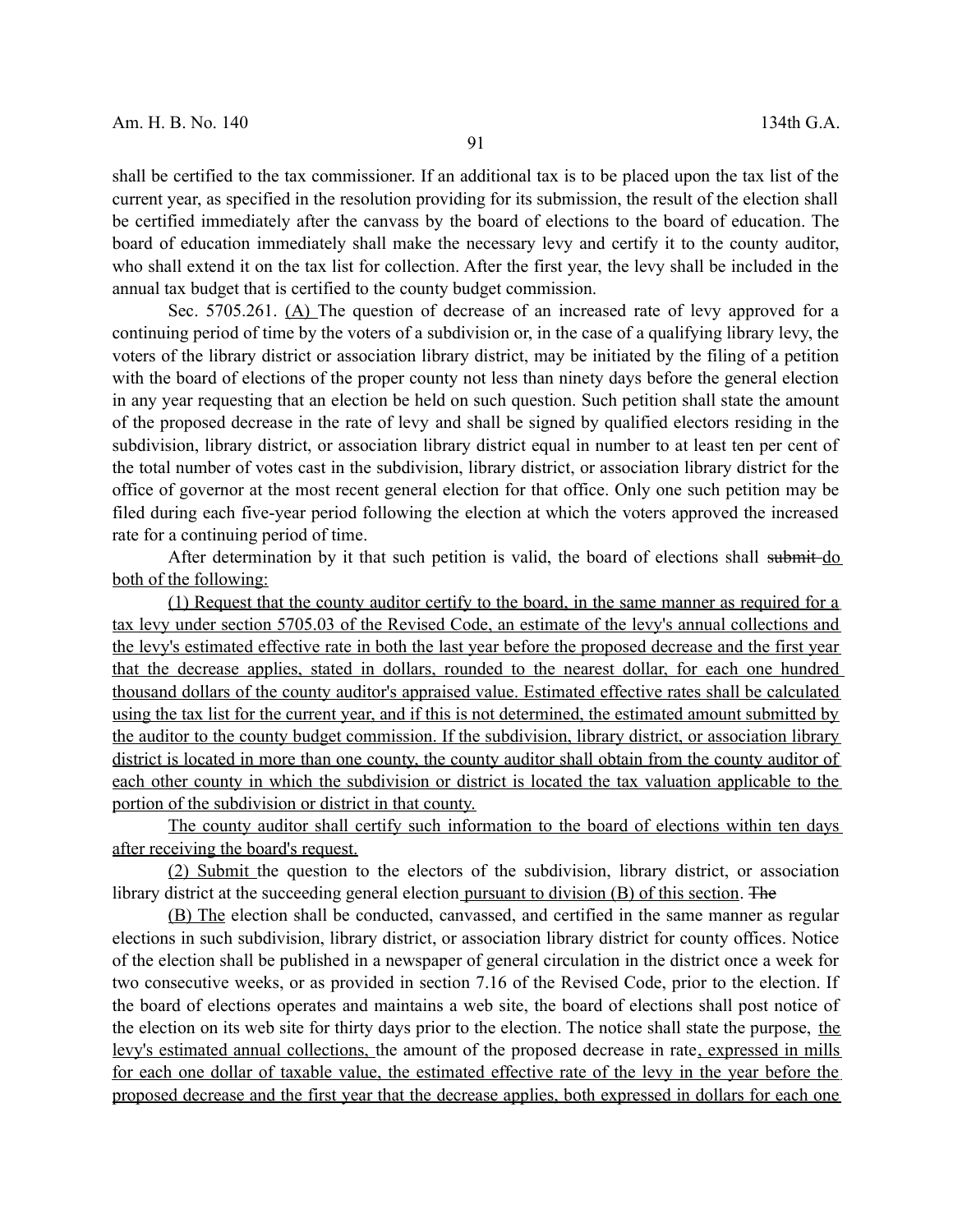hundred thousand dollars of the county auditor's appraised value, and the time and place of the election. The form of the ballot cast at such election shall be prescribed by the secretary of state but must include all information required to be included in the notice. The question covered by such the petition shall be submitted as a separate proposition but it may be printed on the same ballot with any other propositions submitted at the same election other than the election of officers. If a majority of the qualified electors voting on the question of a decrease at such election approve the proposed decrease in rate, the result of the election shall be certified immediately after the canvass by the board of elections to the appropriate taxing authority, which shall thereupon, after the current year, cease to levy such increased rate or levy such tax at such reduced rate upon the duplicate tax list of the subdivision, library district, or association library district. If notes have been issued in anticipation of the collection of such levy, the taxing authority shall continue to levy and collect under authority of the election authorizing the original levy such amounts as will be sufficient to pay the principal of and interest on such anticipation notes as the same fall due.

In the case of a levy for the current expenses of a qualifying school district and of partnering community schools imposed under section 5705.192, division (B) of section 5705.21, division (C) of section 5705.212, or division (J) of section 5705.218 of the Revised Code for a continuing period of time, the rate allocated to the school district and to partnering community schools shall each be decreased by a number of mills per dollar that is proportionate to the decrease in the rate of the levy in proportion to the rate at which the levy was imposed before the decrease.

Sec. 5705.55. (A) The board of directors of a lake facilities authority, by a vote of two-thirds of all its members, may at any time declare by resolution that the amount of taxes which may be raised within the ten-mill limitation by levies on the current tax duplicate will be insufficient to provide an adequate amount for the necessary requirements of the authority, that it is necessary to levy a tax in excess of such limitation for any of the purposes specified in divisions (A), (B), (F), and (H) of section 5705.19 of the Revised Code, and that the question of such additional tax levy shall be submitted by the board to the electors residing within the boundaries of the impacted lake district on the day of a primary or general election. The resolution shall conform to section 5705.19 of the Revised Code, except that the tax levy may be in effect for no more than five years, as set forth in the resolution, unless the levy is for the payment of debt charges, and the total number of mills levied for each dollar of taxable valuation that may be levied under this section for any tax year shall not exceed one mill. If the levy is for the payment of debt charges, the levy shall be for the life of the bond indebtedness.

The resolution shall specify the date of holding the election, which shall not be earlier than ninety days after the adoption and certification of the resolution to the board of elections. The resolution shall not include a levy on the current tax list and duplicate unless the election is to be held at or prior to the first Tuesday after the first Monday in November of the current tax year.

The resolution shall be certified to the board of elections of the proper county or counties not less than ninety days before the date of the election. The resolution shall go into immediate effect upon its passage, and no publication of the resolution shall be necessary other than that provided in the notice of election. Section 5705.25 of the Revised Code shall govern the arrangements for the submission of such question and other matters concerning the election, to which that section refers, except that the election shall be held on the date specified in the resolution. If a majority of the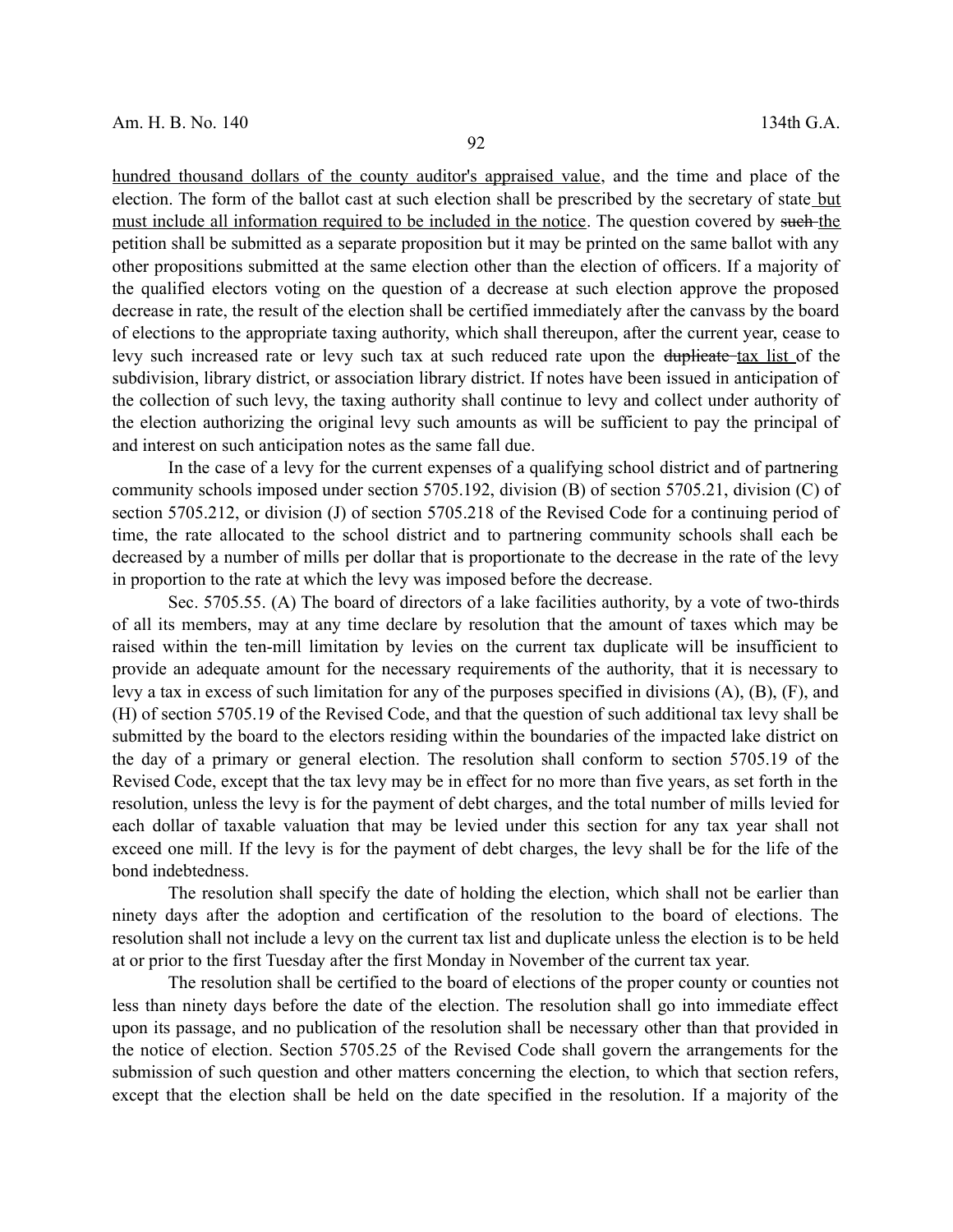electors voting on the question so submitted in an election vote in favor of the levy, the board of directors may forthwith make the necessary levy within the boundaries of the impacted lake district at the additional rate in excess of the ten-mill limitation on the tax list, for the purpose stated in the resolution. The tax levy shall be included in the next annual tax budget that is certified to the county budget commission.

(B) The form of the ballot in an election held on the question of levying a tax proposed pursuant to this section shall be as follows or in any other form acceptable to the secretary of state:

"A tax for the benefit of (name of lake facilities authority) \_\_\_\_\_\_\_\_\_\_ for the purpose of that the county auditor estimates will collect \$ annually, at a rate not exceeding mills for each one dollar \$1 of valuation taxable value, which amounts to (rate expressed in dollars and cents)  $\frac{1}{2}$  for each one hundred dollars  $\frac{100,000}{2}$  of valuation the county auditor's appraised value, for (life of indebtedness or number of years the levy is to run).

| <b>FOR THE TAX LEVIES</b>                                                                         |  |
|---------------------------------------------------------------------------------------------------|--|
|                                                                                                   |  |
|                                                                                                   |  |
| <b>AGAINST THE TAX LEVIES</b>                                                                     |  |
| $\mathbf{r} \cdot \mathbf{r}$ and $\mathbf{r} \cdot \mathbf{r}$ and $\mathbf{r} \cdot \mathbf{r}$ |  |

If the levy is for the payment of debt charges, the form of the ballot shall be modified by omitting the phrase ", that the county auditor estimates will collect \$ \_\_\_\_ annually."

(C) On approval of the levy, notes may be issued in anticipation of the collection of the proceeds of the tax levy, other than the proceeds to be received for the payment of bond debt charges, in the amount and manner and at the times as are provided in section 5705.193 of the Revised Code, for the issuance of notes by a county in anticipation of the proceeds of a tax levy. The lake facilities authority may borrow money in anticipation of the collection of current revenues as provided in section 133.10 of the Revised Code.

(D) If a tax is levied under this section in a tax year, no other taxing authority of a subdivision or taxing unit, including a port authority, may levy a tax on property in the impacted lake district in the same tax year if the purpose of the levy is substantially the same as the purpose for which the lake facilities authority of the impacted lake district was created.

Sec. 5748.01. As used in this chapter:

(A) "School district income tax" means an income tax adopted under one of the following:

(1) Former section 5748.03 of the Revised Code as it existed prior to its repeal by Amended Substitute House Bill No. 291 of the 115th general assembly;

(2) Section 5748.03 of the Revised Code as enacted in Substitute Senate Bill No. 28 of the 118th general assembly;

(3) Section 5748.08 of the Revised Code as enacted in Amended Substitute Senate Bill No. 17 of the 122nd general assembly;

(4) Section 5748.021 of the Revised Code;

(5) Section 5748.081 of the Revised Code;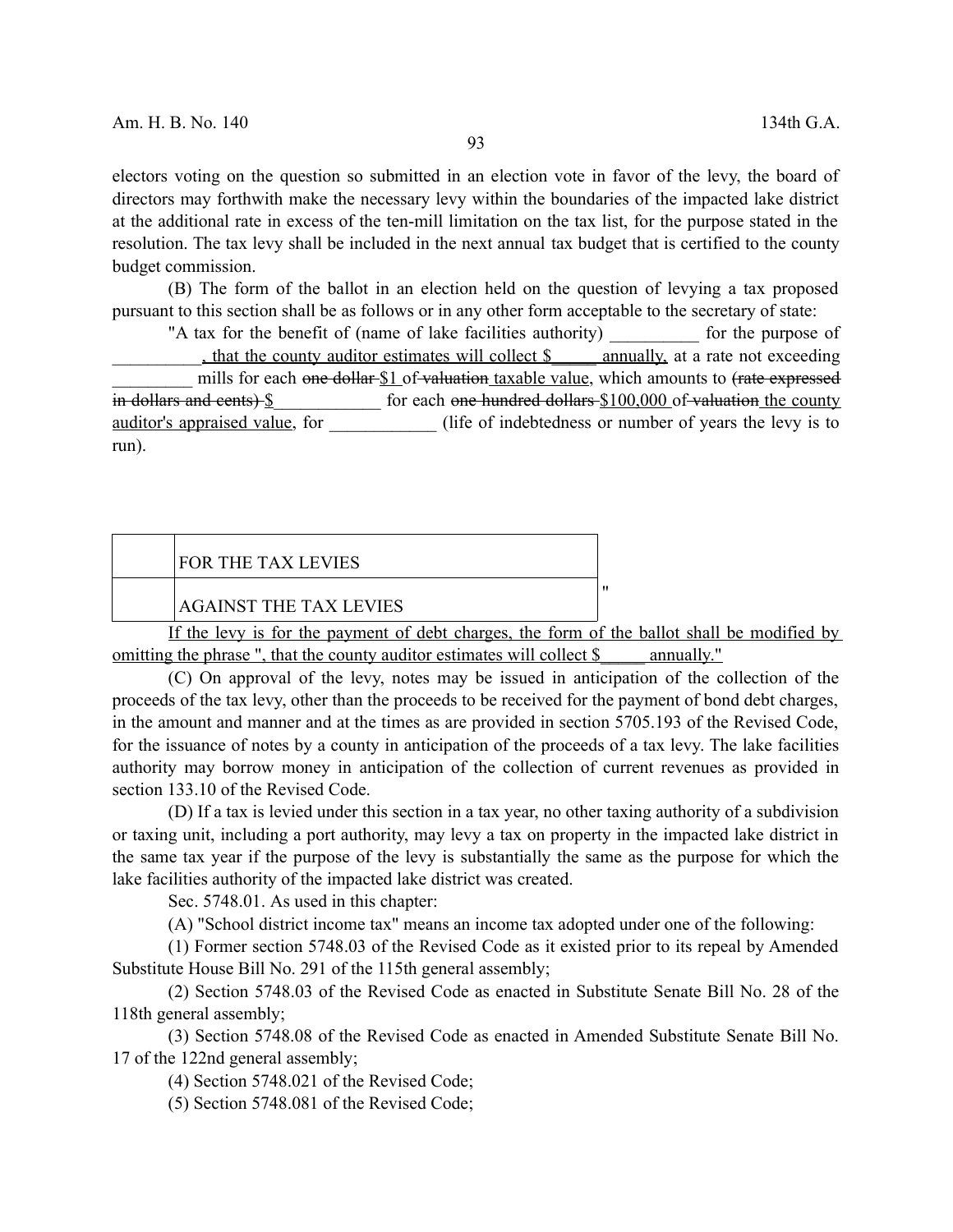(6) Section 5748.09 of the Revised Code.

(B) "Individual" means an individual subject to the tax levied by section 5747.02 of the Revised Code.

(C) "Estate" means an estate subject to the tax levied by section 5747.02 of the Revised Code.

(D) "Taxable year" means a taxable year as defined in division (M) of section 5747.01 of the Revised Code.

(E) "Taxable income" means:

(1) In the case of an individual, one of the following, as specified in the resolution imposing the tax:

(a) Modified adjusted gross income for the taxable year, as defined in section 5747.01 of the Revised Code, less the exemptions provided by section 5747.02 of the Revised Code;

(b) Wages, salaries, tips, and other employee compensation to the extent included in modified adjusted gross income as defined in section 5747.01 of the Revised Code, and net earnings from selfemployment, as defined in section 1402(a) of the Internal Revenue Code, to the extent included in modified adjusted gross income.

(2) In the case of an estate, taxable income for the taxable year as defined in division (S) of section 5747.01 of the Revised Code.

(F) "Resident" of the school district means:

(1) An individual who is a resident of this state as defined in division (I) of section 5747.01 of the Revised Code during all or a portion of the taxable year and who, during all or a portion of such period of state residency, is domiciled in the school district or lives in and maintains a permanent place of abode in the school district;

(2) An estate of a decedent who, at the time of death, was domiciled in the school district.

(G) "School district income" means:

(1) With respect to an individual, the portion of the taxable income of an individual that is received by the individual during the portion of the taxable year that the individual is a resident of the school district and the school district income tax is in effect in that school district. An individual may have school district income with respect to more than one school district.

(2) With respect to an estate, the taxable income of the estate for the portion of the taxable year that the school district income tax is in effect in that school district.

(H) "Taxpayer" means an individual or estate having school district income upon which a school district income tax is imposed.

(I) "School district purposes" means any of the purposes for which a tax may be levied pursuant to division (A) of section 5705.21 of the Revised Code, including the combined purposes authorized by section 5705.217 of the Revised Code.

(J) "The county auditor's appraised value" and "estimated effective rate" have the same meanings as in section 5705.01 of the Revised Code.

Sec. 5748.02. (A) The board of education of any school district, except a joint vocational school district, may declare, by resolution, the necessity of raising annually a specified amount of money for school district purposes. The resolution shall specify whether the income that is to be subject to the tax is taxable income of individuals and estates as defined in divisions  $(E)(1)(a)$  and  $(2)$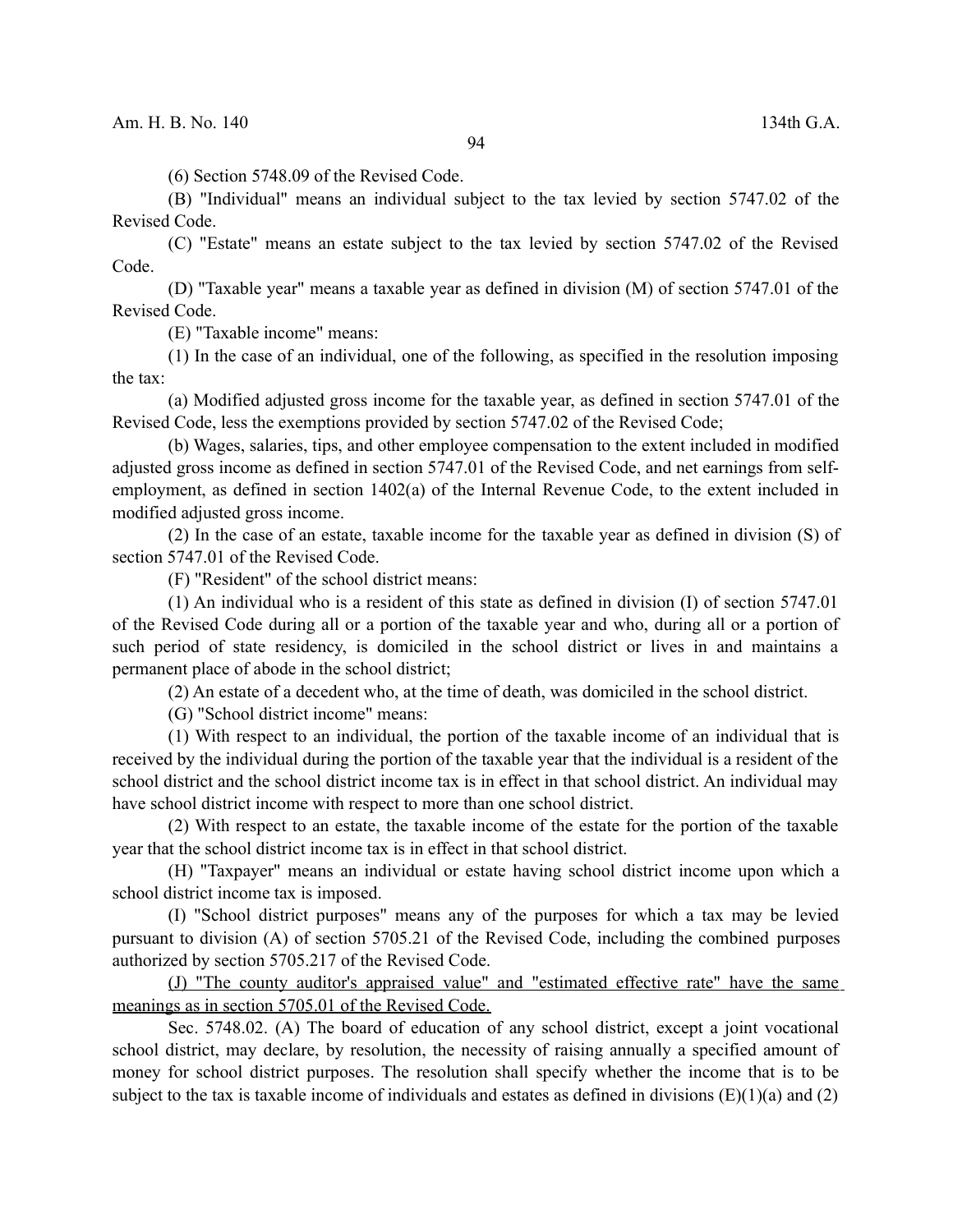of section 5748.01 of the Revised Code or taxable income of individuals as defined in division (E)(1) (b) of that section. A copy of the resolution shall be certified to the tax commissioner no later than one hundred days prior to the date of the election at which the board intends to propose a levy under this section. Upon receipt of the copy of the resolution, the tax commissioner shall estimate both of the following:

(1) The property tax rate that would have to be imposed in the current year by the district to produce an equivalent amount of money;

(2) The income tax rate that would have had to have been in effect for the current year to produce an equivalent amount of money from a school district income tax.

Within ten days of receiving the copy of the board's resolution, the commissioner shall prepare these estimates and certify them to the board. Upon receipt of the certification, the board may adopt a resolution proposing an income tax under division (B) of this section at the estimated rate contained in the certification rounded to the nearest one-fourth of one per cent. The commissioner's certification applies only to the board's proposal to levy an income tax at the election for which the board requested the certification. If the board intends to submit a proposal to levy an income tax at any other election, it shall request another certification for that election in the manner prescribed in this division.

(B)(1) Upon the receipt of a certification from the tax commissioner under division (A) of this section, a majority of the members of a board of education may adopt a resolution proposing the levy of an annual tax for school district purposes on school district income. The proposed levy may be for a continuing period of time or for a specified number of years. The resolution shall set forth the purpose for which the tax is to be imposed, the rate of the tax, which shall be the rate set forth in the commissioner's certification rounded to the nearest one-fourth of one per cent, the number of years the tax will be levied or that it will be levied for a continuing period of time, the date on which the tax shall take effect, which shall be the first day of January of any year following the year in which the question is submitted, and the date of the election at which the proposal shall be submitted to the electors of the district, which shall be on the date of a primary, general, or special election the date of which is consistent with section 3501.01 of the Revised Code. The resolution shall specify whether the income that is to be subject to the tax is taxable income of individuals and estates as defined in divisions  $(E)(1)(a)$  and  $(2)$  of section 5748.01 of the Revised Code or taxable income of individuals as defined in division  $(E)(1)(b)$  of that section. The specification shall be the same as the specification in the resolution adopted and certified under division (A) of this section.

If the tax is to be levied for current expenses and permanent improvements, the resolution shall apportion the annual rate of the tax. The apportionment may be the same or different for each year the tax is levied, but the respective portions of the rate actually levied each year for current expenses and for permanent improvements shall be limited by the apportionment.

If the board of education currently imposes an income tax pursuant to this chapter that is due to expire and a question is submitted under this section for a proposed income tax to take effect upon the expiration of the existing tax, the board may specify in the resolution that the proposed tax renews the expiring tax. Two or more expiring income taxes may be renewed under this paragraph if the taxes are due to expire on the same date. If the tax rate being proposed is no higher than the total tax rate imposed by the expiring tax or taxes, the resolution may state that the proposed tax is not an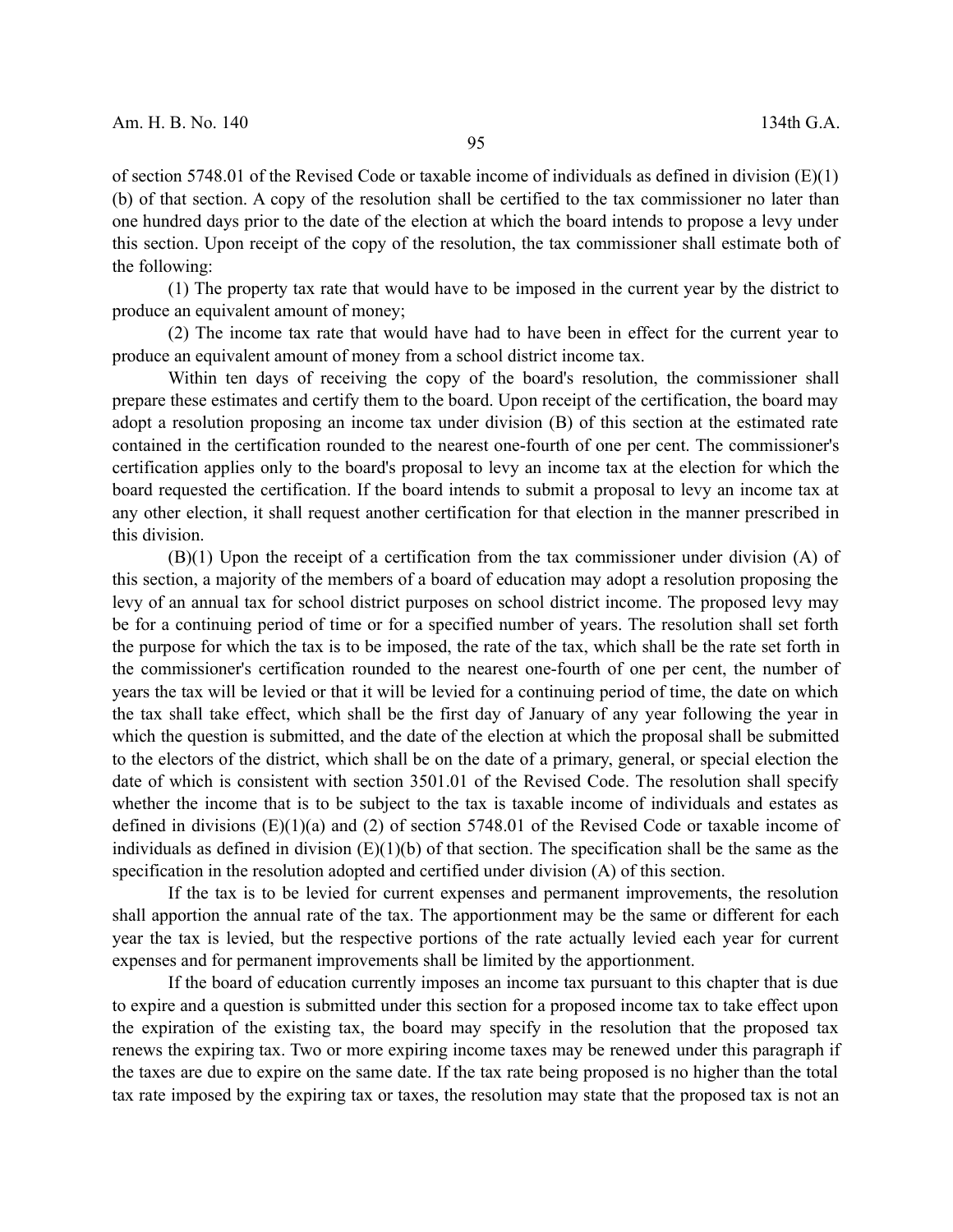additional income tax.

 $(2)$  A board of education adopting a resolution under division  $(B)(1)$  of this section proposing a school district income tax for a continuing period of time and limited to the purpose of current expenses may propose in that resolution to reduce the rate or rates of one or more of the school district's property taxes levied for a continuing period of time in excess of the ten-mill limitation for the purpose of current expenses. The reduction in the rate of a property tax may be any amountexpressed in mills per one dollar in valuation, not exceeding the rate at which the tax is authorized to be levied. The reduction in the rate of a tax shall first take effect for the tax year that includes the day on which the school district income tax first takes effect, and shall continue for each tax year that both the school district income tax and the property tax levy are in effect.

In addition to the matters required to be set forth in the resolution under division  $(B)(1)$  of this section, a resolution containing a proposal to reduce the rate of one or more property taxes shall state for each such tax the maximum rate at which it currently may be levied and the maximum rate at which the tax could be levied after the proposed reduction, expressed in mills per for each one dollar in valuation of taxable value, and that the tax is levied for a continuing period of time.

A board proposing to reduce the rate of one or more property taxes under division  $(B)(2)$  of this section shall comply with division (B) of section 5705.03 of the Revised Code. In addition to the amounts required in division (B)(2) of that section, the county auditor shall certify to the board the levy's estimated effective rate for both the last year before the levy's proposed reduction and the first year that the reduction applies, both expressed in dollars for each one hundred thousand dollars of the county auditor's appraised value. Estimated effective rates shall be calculated using the tax list for the current year, and if this is not determined, the estimated amount submitted by the auditor to the county budget commission.

If a board of education proposes to reduce the rate of one or more property taxes under division  $(B)(2)$  of this section, the board, when it makes the certification required under division  $(A)$ of this section, shall designate the specific levy or levies to be reduced, the maximum rate at which each levy currently is authorized to be levied, and the rate by which each levy is proposed to be reduced. The tax commissioner, when making the certification to the board under division (A) of this section, also shall certify the reduction in the total effective tax rate for current expenses for each class of property that would have resulted if the proposed reduction in the rate or rates had been in effect the previous tax year. As used in this paragraph, "effective tax rate" has the same meaning as in section 323.08 of the Revised Code.

(C) A resolution adopted under division (B) of this section shall go into immediate effect upon its passage, and no publication of the resolution shall be necessary other than that provided for in the notice of election. Immediately after its adoption and at least ninety days prior to the election at which the question will appear on the ballot, a copy of the resolution and, if applicable, the county auditor's certifications under section 5705.03 of the Revised Code shall be certified to the board of elections of the proper county, which shall submit the proposal to the electors on the date specified in the resolution. The form of the ballot shall be as provided in section 5748.03 of the Revised Code. Publication of notice of the election shall be made in a newspaper of general circulation in the county once a week for two consecutive weeks, or as provided in section 7.16 of the Revised Code, prior to the election. If the board of elections operates and maintains a web site, the board of elections shall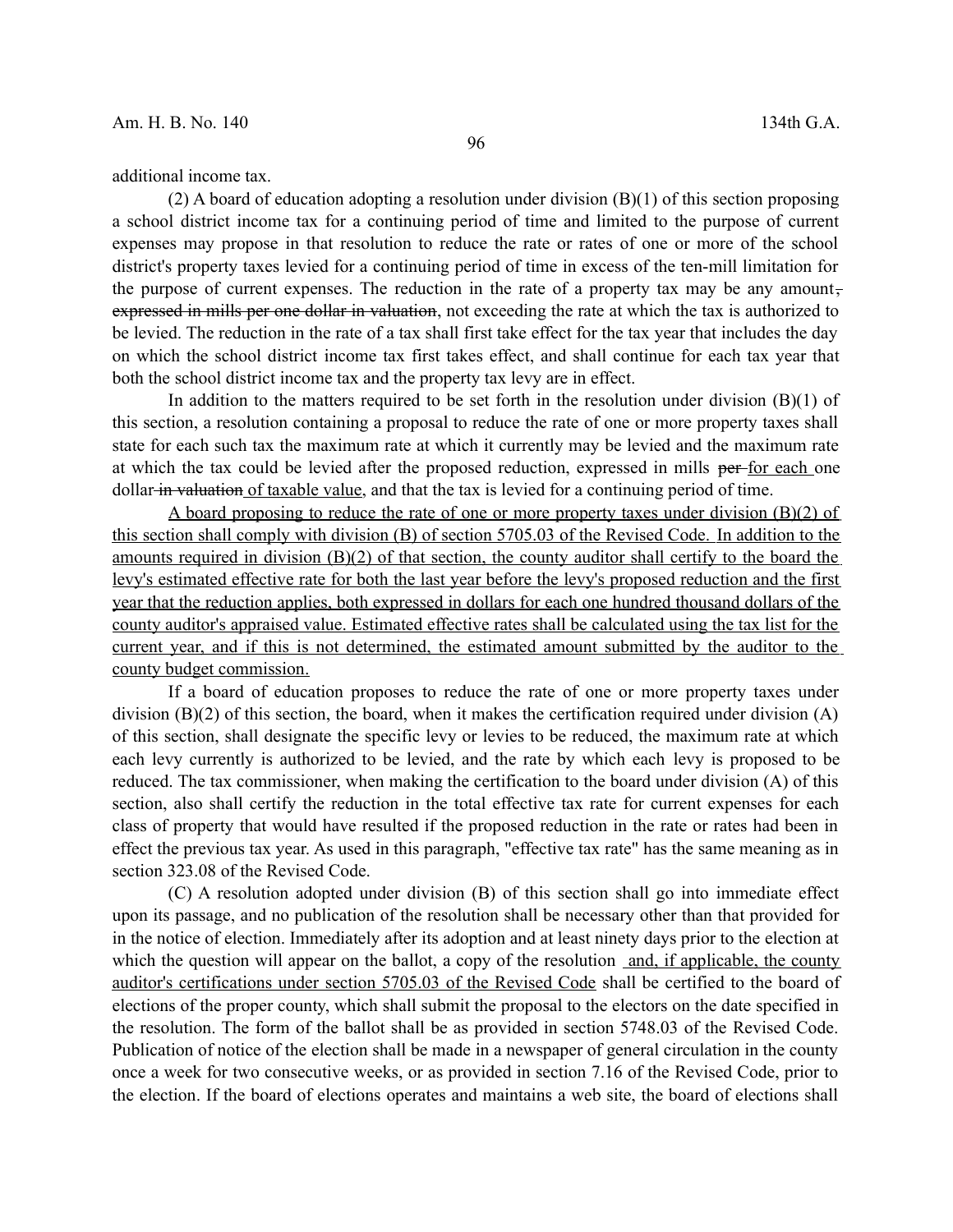post notice of the election on its web site for thirty days prior to the election. The notice shall contain the time and place of the election and the question to be submitted to the electors. The question covered by the resolution shall be submitted as a separate proposition, but may be printed on the same ballot with any other proposition submitted at the same election, other than the election of officers.

(D) No board of education shall submit the question of a tax on school district income to the electors of the district more than twice in any calendar year. If a board submits the question twice in any calendar year, one of the elections on the question shall be held on the date of the general election.

 $(E)(1)$  No board of education may submit to the electors of the district the question of a tax on school district income on the taxable income of individuals as defined in division  $(E)(1)(b)$  of section 5748.01 of the Revised Code if that tax would be in addition to an existing tax on the taxable income of individuals and estates as defined in divisions  $(E)(1)(a)$  and  $(2)$  of that section.

(2) No board of education may submit to the electors of the district the question of a tax on school district income on the taxable income of individuals and estates as defined in divisions  $(E)(1)$ (a) and (2) of section 5748.01 of the Revised Code if that tax would be in addition to an existing tax on the taxable income of individuals as defined in division  $(E)(1)(b)$  of that section.

Sec. 5748.03. (A) The form of the ballot on a question submitted to the electors under section 5748.02 of the Revised Code shall be as follows:

"Shall an annual income tax of  $\qquad$  (state the proposed rate of tax) on the school district income of individuals and of estates be imposed by (state the name of the school district), for (state the number of years the tax would be levied, or that it would be levied for a continuing period of time), beginning \_\_\_\_\_\_\_ (state the date the tax would first take effect), for the purpose of  $\qquad$  (state the purpose of the tax)?

| <b>FOR THE TAX</b>     |  |
|------------------------|--|
| <b>AGAINST THE TAX</b> |  |

(B)(1) If the question submitted to electors proposes a school district income tax only on the taxable income of individuals as defined in division  $(E)(1)(b)$  of section 5748.01 of the Revised Code, the form of the ballot shall be modified by stating that the tax is to be levied on the "earned income of individuals residing in the school district" in lieu of the "school district income of individuals and of estates."

(2) If the question submitted to electors proposes to renew one or more expiring income tax levies, the ballot shall be modified by adding the following language immediately after the name of the school district that would impose the tax: "to renew an income tax (or income taxes) expiring at the end of  $\qquad \qquad$  (state the last year the existing income tax or taxes may be levied)."

(3) If the question includes a proposal under division (B)(2) of section 5748.02 of the Revised Code to reduce the rate of one or more school district property taxes, the ballot shall state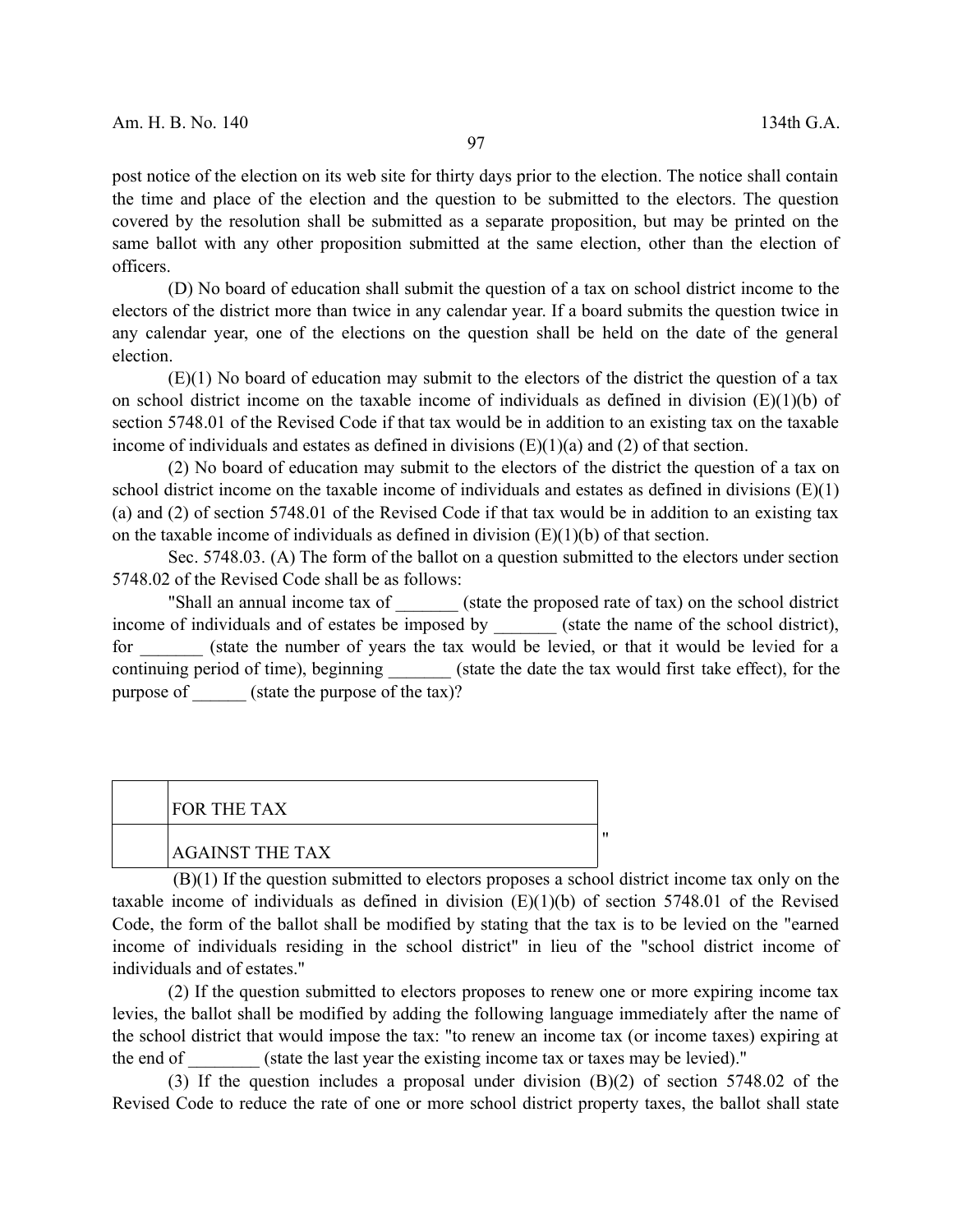that the purpose of the school district income tax is for current expenses, and the form of the ballot shall be modified by adding the following language immediately after the statement of the purpose of the proposed income tax: ", and shall the rate of an existing tax on property, currently levied for the purpose of current expenses at the rate of \_\_\_\_\_\_ mills, be REDUCED to \_\_\_\_\_ mills for each \$1 of taxable value, which amounts to a reduction from \$ (estimated effective rate) to \$ (estimated effective rate) for each \$100,000 of the county auditor's appraised value, that the county auditor estimates will collect \$\_\_\_\_\_ annually, the reduction continuing until any such time as the income tax is repealed." In lieu of "for the tax" and "against the tax," the phrases "for the issue" and "against the issue," respectively, shall be used. If a board of education proposes a reduction in the rates of more than one tax, the ballot language shall be modified accordingly to express the rates at which those taxes currently are levied and the rates to which the taxes will be reduced.

(C) The board of elections shall certify the results of the election to the board of education and to the tax commissioner. If a majority of the electors voting on the question vote in favor of it, the income tax, the applicable provisions of Chapter 5747. of the Revised Code, and the reduction in the rate or rates of existing property taxes if the question included such a reduction shall take effect on the date specified in the resolution. If the question approved by the voters includes a reduction in the rate of a school district property tax, the board of education shall not levy the tax at a rate greater than the rate to which the tax is reduced, unless the school district income tax is repealed in an election under section 5748.04 of the Revised Code.

(D) If the rate at which a property tax is levied and collected is reduced pursuant to a question approved under this section, the tax commissioner shall compute the percentage required to be computed for that tax under division (D) of section 319.301 of the Revised Code each year the rate is reduced as if the tax had been levied in the preceding year at the rate at which it has been reduced. If the rate of a property tax increases due to the repeal of the school district income tax pursuant to section 5748.04 of the Revised Code, the tax commissioner, for the first year for which the rate increases, shall compute the percentage as if the tax in the preceding year had been levied at the rate at which the tax was authorized to be levied prior to any rate reduction.

Sec. 5748.04. (A) The question of the repeal of a school district income tax levied for more than five years may be initiated not more than once in any five-year period by filing with the board of elections of the appropriate counties not later than ninety days before the general election in any year after the year in which it is approved by the electors a petition requesting that an election be held on the question. The petition shall be signed by qualified electors residing in the school district levying the income tax equal in number to ten per cent of those voting for governor at the most recent gubernatorial election.

The board of elections shall determine whether the petition is valid, and if it so determines, it shall submit do both of the following:

(1) Submit the question to the electors of the district at the next general election;

(2) If the rate of one or more property tax levies was reduced for the duration of the income tax levy pursuant to division (B)(2) of section 5748.02 of the Revised Code, request that the county auditor certify to the board, in the same manner as required for a tax levy under section 5705.03 of the Revised Code, an estimate of the levies' annual collections for the first year in which the levies are increased, rounded to the nearest one thousand dollars, and the levies' estimated effective rates for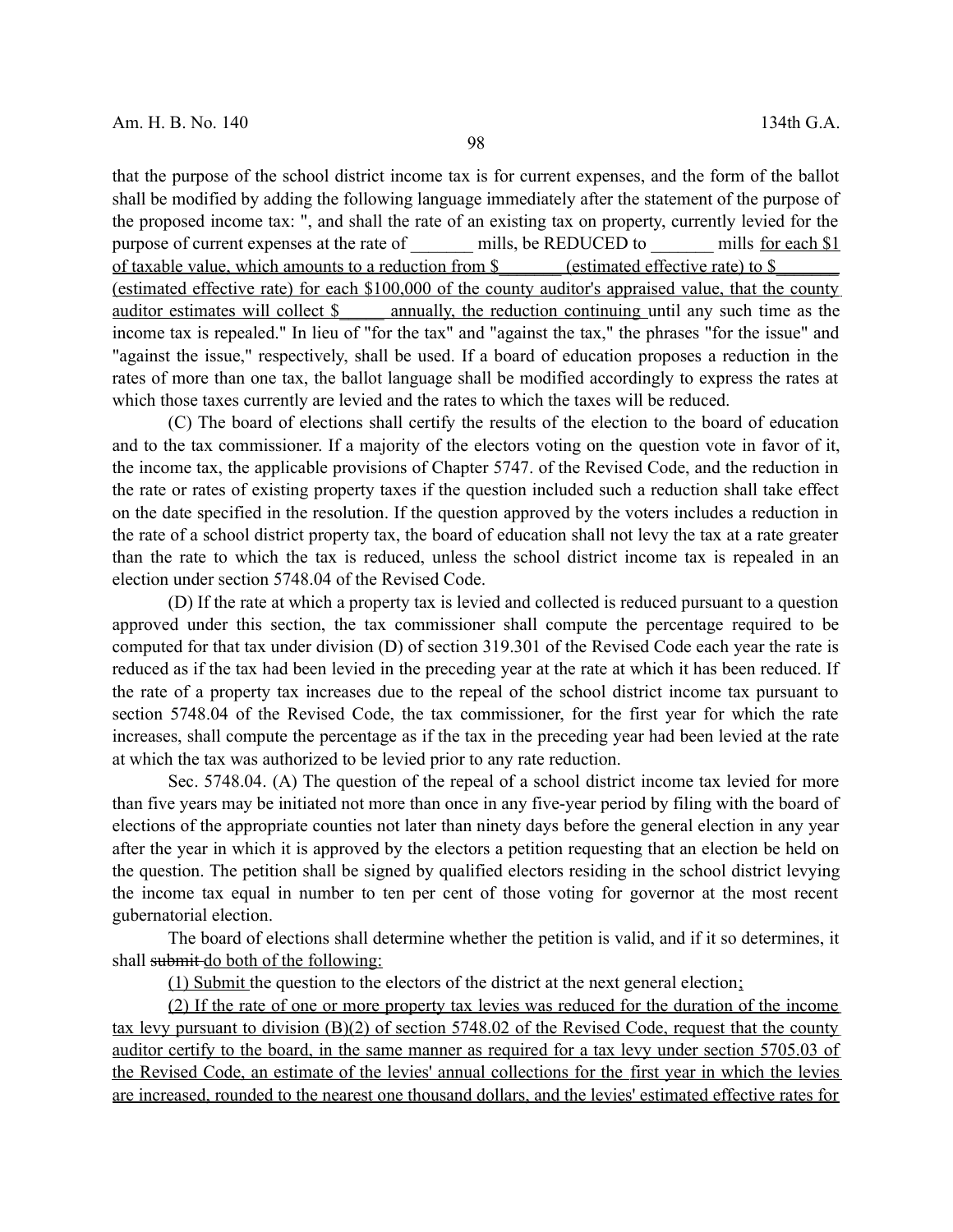the year before the proposed increase and the levies' estimated effective rates for the first year that the increase applies, both of which shall be expressed in dollars, rounded to the nearest dollar, for each one hundred thousand dollars of the county auditor's appraised value. Estimated effective rates shall be calculated using the tax list for the current year, and if this is not determined, the estimated amount submitted by the auditor to the county budget commission.

The county auditor shall certify such information to the board of elections within ten days after receiving the board's request. If a school district is located in more than one county, the county auditor shall obtain from the county auditor of each other county in which the district is located the tax valuation applicable to the portion of the district in that county. The

The election shall be conducted, canvassed, and certified in the same manner as regular elections for county offices in the county. Notice of the election shall be published in a newspaper of general circulation in the district once a week for two consecutive weeks, or as provided in section 7.16 of the Revised Code, prior to the election. If the board of elections operates and maintains a web site, the board of elections shall post notice of the election on its web site for thirty days prior to the election. The notice shall state the purpose, time, and place of the election and the question to be submitted to the electors. The form of the ballot cast at the election shall be as follows:

"Shall the annual income tax of error per cent, currently levied on the school district income of individuals and estates by  $(state the name of the school district) for the purpose of$ (state purpose of the tax), be repealed?

| For repeal of the income tax     |  |
|----------------------------------|--|
| Against repeal of the income tax |  |

 $(B)(1)$  If the tax is imposed on taxable income as defined in division  $(E)(1)(b)$  of section 5748.01 of the Revised Code, the form of the ballot shall be modified by stating that the tax currently is levied on the "earned income of individuals residing in the school district" in lieu of the "school district income of individuals and estates."

(2) If the rate of one or more property tax levies was reduced for the duration of the income tax levy pursuant to division (B)(2) of section 5748.02 of the Revised Code, the form of the ballot shall be modified by adding the following language immediately after "repealed": ", and shall the rate of an existing tax on property for the purpose of current expenses, which rate was reduced for the duration of the income tax, be INCREASED from \_\_\_\_\_\_ mills to \_\_\_\_\_\_ mills per one dollar for each \$1 of valuation taxable value which amounts to an increase from \$ (estimated effective rate) to \$\_\_\_\_\_ (estimated effective rate) for each \$100,000 of the county auditor's appraised value, that the county auditor estimates will collect \$ \_\_\_\_\_ annually, beginning in \_\_\_\_\_\_ (state the first year for which the rate of the property tax will increase)." In lieu of "for repeal of the income tax" and "against repeal of the income tax," the phrases "for the issue" and "against the issue," respectively, shall be substituted.

(3) If the rate of more than one property tax was reduced for the duration of the income tax,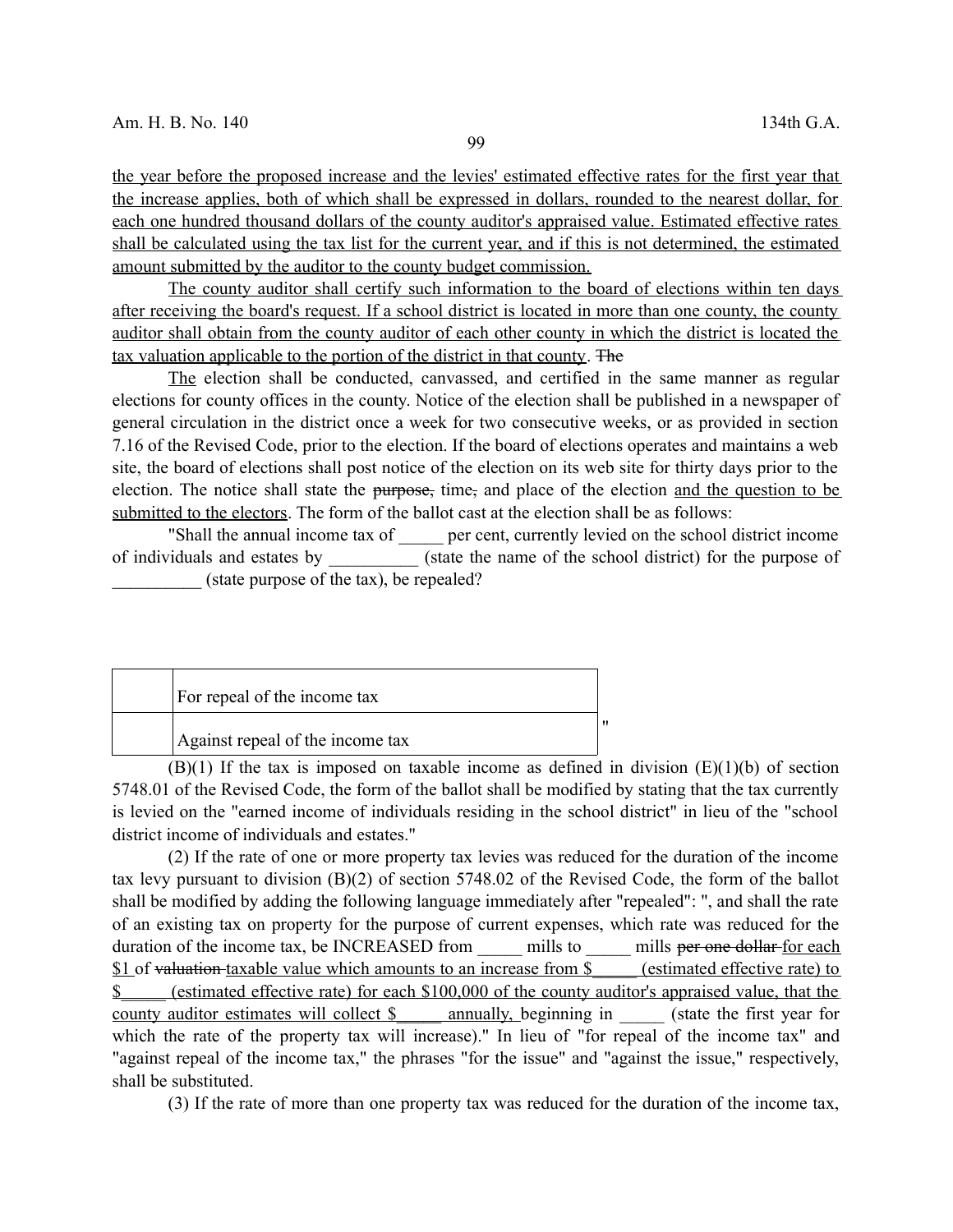the ballot language shall be modified accordingly to express the rates at which those taxes currently are levied and the rates to which the taxes would be increased.

(C) The question covered by the petition shall be submitted as a separate proposition, but it may be printed on the same ballot with any other proposition submitted at the same election other than the election of officers. If a majority of the qualified electors voting on the question vote in favor of it, the result shall be certified immediately after the canvass by the board of elections to the board of education of the school district and the tax commissioner, who shall thereupon, after the current year, cease to levy the tax, except that if notes have been issued pursuant to section 5748.05 of the Revised Code the tax commissioner shall continue to levy and collect under authority of the election authorizing the levy an annual amount, rounded upward to the nearest one-fourth of one per cent, as will be sufficient to pay the debt charges on the notes as they fall due.

(D) If a school district income tax repealed pursuant to this section was approved in conjunction with a reduction in the rate of one or more school district property taxes as provided in division (B)(2) of section 5748.02 of the Revised Code, then each such property tax may be levied after the current year at the rate at which it could be levied prior to the reduction, subject to any adjustments required by the county budget commission pursuant to Chapter 5705. of the Revised Code. Upon the repeal of a school district income tax under this section, the board of education may resume levying a property tax, the rate of which has been reduced pursuant to a question approved under section 5748.02 of the Revised Code, at the rate the board originally was authorized to levy the tax. A reduction in the rate of a property tax under section 5748.02 of the Revised Code is a reduction in the rate at which a board of education may levy that tax only for the period during which a school district income tax is levied prior to any repeal pursuant to this section. The resumption of the authority to levy the tax upon such a repeal does not constitute a tax levied in excess of the one per cent limitation prescribed by Section 2 of Article XII, Ohio Constitution, or in excess of the ten-mill limitation.

(E) This section does not apply to school district income tax levies that are levied for five or fewer years.

Sec. 5748.08. (A) The board of education of a city, local, or exempted village school district, at any time by a vote of two-thirds of all its members, may declare by resolution that it may be necessary for the school district to do all of the following:

(1) Raise a specified amount of money for school district purposes by levying an annual tax on school district income;

(2) Issue general obligation bonds for permanent improvements, stating in the resolution the necessity and purpose of the bond issue and the amount, approximate date, estimated rate of interest, and maximum number of years over which the principal of the bonds may be paid;

(3) Levy a tax outside the ten-mill limitation to pay debt charges on the bonds and any anticipatory securities;

(4) Submit the question of the school district income tax and bond issue to the electors of the district at a special election.

The resolution shall specify whether the income that is to be subject to the tax is taxable income of individuals and estates as defined in divisions  $(E)(1)(a)$  and  $(2)$  of section 5748.01 of the Revised Code or taxable income of individuals as defined in division (E)(1)(b) of that section.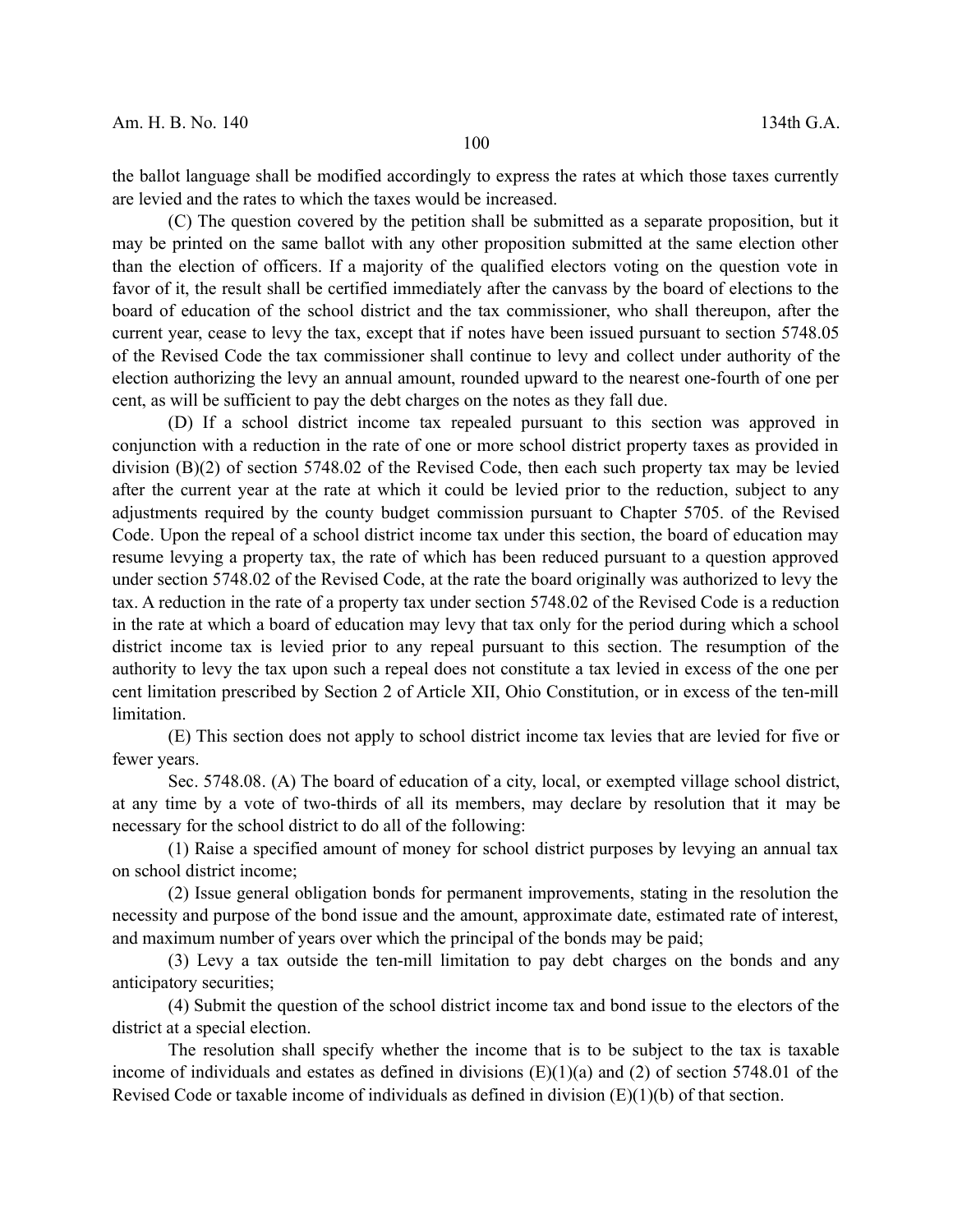On adoption of the resolution, the board shall certify a copy of it to the tax commissioner and the county auditor no later than one hundred five days prior to the date of the special election at which the board intends to propose the income tax and bond issue. Not later than ten days of receipt of the resolution, the tax commissioner, in the same manner as required by division (A) of section 5748.02 of the Revised Code, shall estimate the rates designated in divisions (A)(1) and (2) of that section and certify them to the board. Not later than ten days of receipt of the resolution, the county auditor shall estimate and certify to the board the average annual property tax rate required throughout the stated maturity of the bonds to pay debt charges on the bonds, in the same manner as under division (C) of section 133.18 of the Revised Code.

(B) On receipt of the tax commissioner's and county auditor's certifications prepared under division (A) of this section, the board of education of the city, local, or exempted village school district, by a vote of two-thirds of all its members, may adopt a resolution proposing for a specified number of years or for a continuing period of time the levy of an annual tax for school district purposes on school district income and declaring that the amount of taxes that can be raised within the ten-mill limitation will be insufficient to provide an adequate amount for the present and future requirements of the school district; that it is necessary to issue general obligation bonds of the school district for specified permanent improvements and to levy an additional tax in excess of the ten-mill limitation to pay the debt charges on the bonds and any anticipatory securities; and that the question of the bonds and taxes shall be submitted to the electors of the school district at a special election, which shall not be earlier than ninety days after certification of the resolution to the board of elections, and the date of which shall be consistent with section 3501.01 of the Revised Code. The resolution shall specify all of the following:

(1) The purpose for which the school district income tax is to be imposed and the rate of the tax, which shall be the rate set forth in the tax commissioner's certification rounded to the nearest one-fourth of one per cent;

(2) Whether the income that is to be subject to the tax is taxable income of individuals and estates as defined in divisions (E)(1)(a) and (2) of section 5748.01 of the Revised Code or taxable income of individuals as defined in division  $(E)(1)(b)$  of that section. The specification shall be the same as the specification in the resolution adopted and certified under division (A) of this section.

(3) The number of years the tax will be levied, or that it will be levied for a continuing period of time;

(4) The date on which the tax shall take effect, which shall be the first day of January of any year following the year in which the question is submitted;

(5) The amount of the estimated average annual property tax levy, expressed in mills for each one dollar of taxable value and dollars for each one hundred thousand dollars of the county auditor's appraised value, as certified by the county auditor under division  $(A)$  of this section county auditor's estimate of the average annual property tax rate required throughout the stated maturity of the bonds to pay debt charges on the bonds.

(C) A resolution adopted under division (B) of this section shall go into immediate effect upon its passage, and no publication of the resolution shall be necessary other than that provided for in the notice of election. Immediately after its adoption and at least ninety days prior to the election at which the question will appear on the ballot, the board of education shall certify a copy of the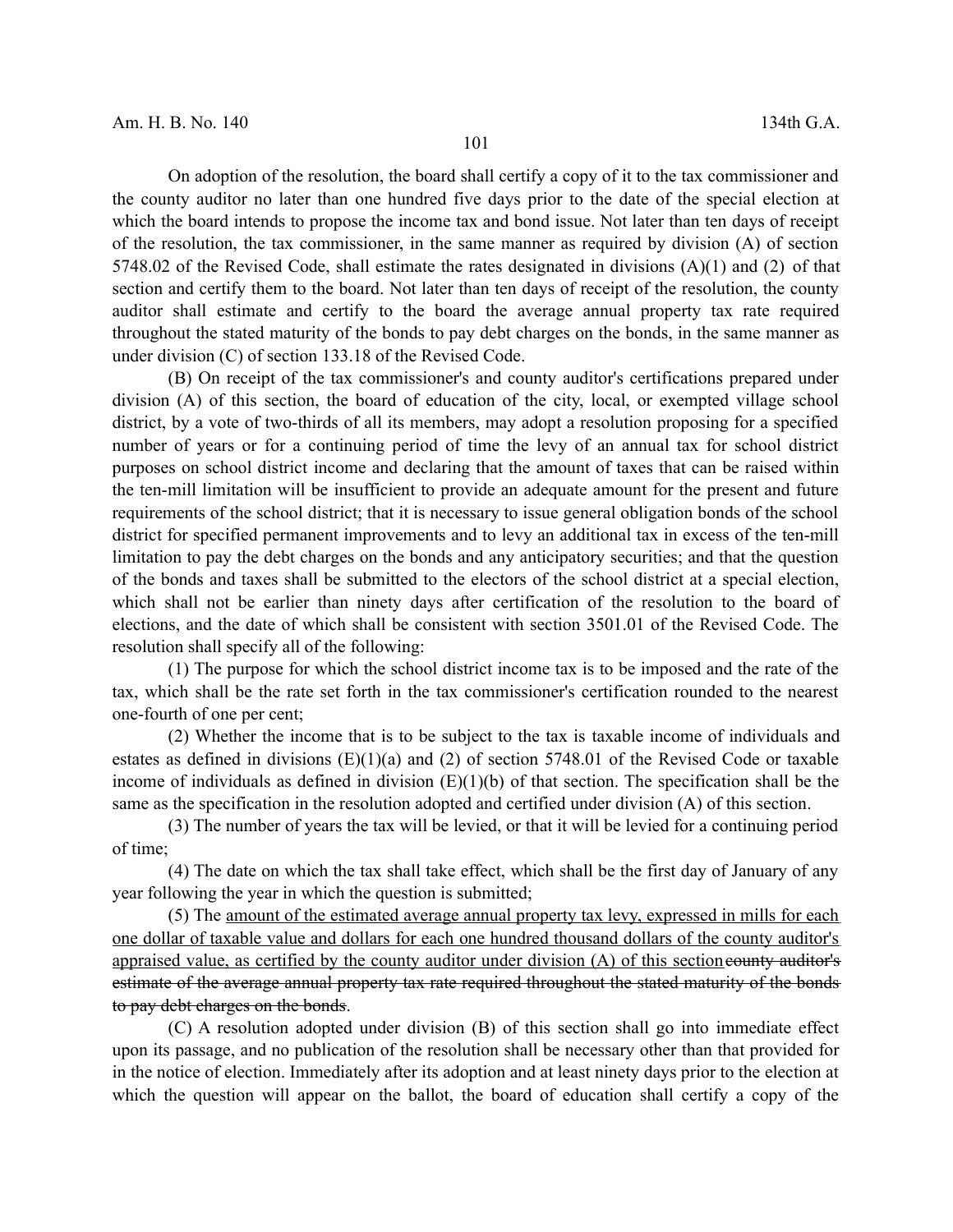resolution, along with copies of the auditor's estimate and its resolution under division (A) of this section, to the board of elections of the proper county. The board of elections shall make the arrangements for the submission of the question to the electors of the school district, and the election shall be conducted, canvassed, and certified in the same manner as regular elections in the district for the election of county officers.

The resolution shall be put before the electors as one ballot question, with a majority vote indicating approval of the school district income tax, the bond issue, and the levy to pay debt charges on the bonds and any anticipatory securities. The board of elections shall publish the notice of the election in a newspaper of general circulation in the school district once a week for two consecutive weeks, or as provided in section 7.16 of the Revised Code, prior to the election. If the board of elections operates and maintains a web site, it also shall post notice of the election on its web site for thirty days prior to the election. The notice of election shall state all of the following:

(1) The questions to be submitted to the electors;

(2) The rate of the school district income tax;

(3) The principal amount of the proposed bond issue;

(4) The permanent improvements for which the bonds are to be issued;

(5) The maximum number of years over which the principal of the bonds may be paid;

(6) The estimated additional average annual property tax rate to pay the debt charges on the bonds, as certified by the county auditor, and expressed in mills for each one dollar of taxable value and in dollars for each one hundred thousand dollars of the county auditor's appraised value;

(7) The time and place of the special election.

(D) The form of the ballot on a question submitted to the electors under this section shall be as follows:

"Shall the school district be authorized to do both of the following:

(1) Impose an annual income tax of \_\_\_\_\_\_ (state the proposed rate of tax) on the school district income of individuals and of estates, for (state the number of years the tax would be levied, or that it would be levied for a continuing period of time), beginning (state the date the tax would first take effect), for the purpose of  $\qquad$  (state the purpose of the tax)?

(2) Issue bonds for the purpose of  $\qquad$  in the principal amount of \$ $\qquad$ , to be repaid annually over a maximum period of \_\_\_\_\_\_\_ years, and levy a property tax outside the ten-mill limitation estimated by the county auditor to average over the bond repayment period mills for each one dollar  $$1$  of tax valuation taxable value, which amounts to  $$$  (rate expressed in cents or dollars and cents, such as "36 cents" or "\$1.41") for each \$100 \$100,000 of tax valuation the county auditor's appraised value, to pay the annual debt charges on the bonds, and to pay debt charges on any notes issued in anticipation of those bonds?

| FOR THE INCOME TAX AND BOND ISSUE     |  |
|---------------------------------------|--|
| AGAINST THE INCOME TAX AND BOND ISSUE |  |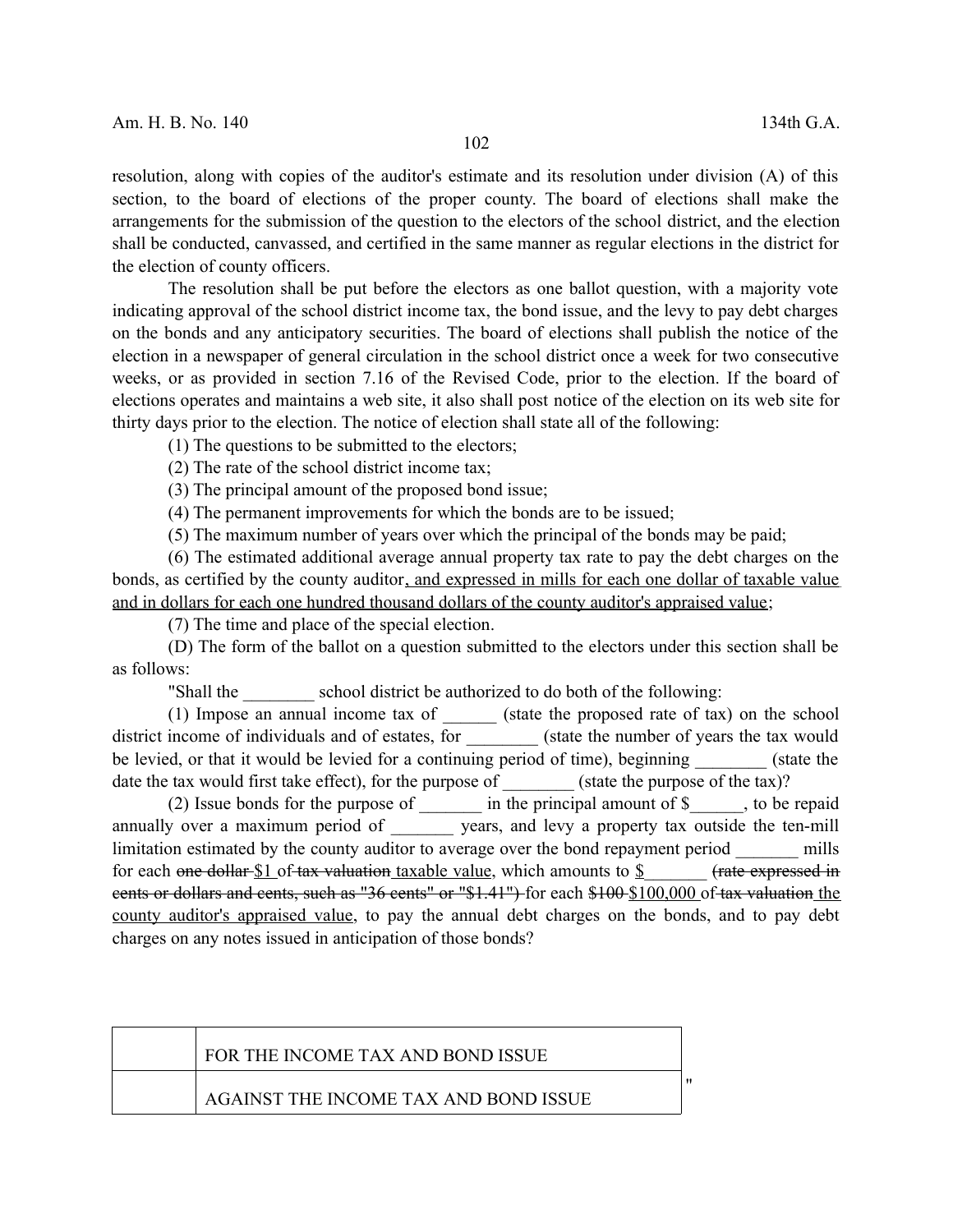(E) If the question submitted to electors proposes a school district income tax only on the taxable income of individuals as defined in division  $(E)(1)(b)$  of section 5748.01 of the Revised Code, the form of the ballot shall be modified by stating that the tax is to be levied on the "earned income of individuals residing in the school district" in lieu of the "school district income of individuals and of estates."

(F) The board of elections promptly shall certify the results of the election to the tax commissioner and the county auditor of the county in which the school district is located. If a majority of the electors voting on the question vote in favor of it, the income tax and the applicable provisions of Chapter 5747. of the Revised Code shall take effect on the date specified in the resolution, and the board of education may proceed with issuance of the bonds and with the levy and collection of the property taxes to pay debt charges on the bonds, at the additional rate or any lesser rate in excess of the ten-mill limitation. Any securities issued by the board of education under this section are Chapter 133. securities, as that term is defined in section 133.01 of the Revised Code.

(G) After approval of a question under this section, the board of education may anticipate a fraction of the proceeds of the school district income tax in accordance with section 5748.05 of the Revised Code. Any anticipation notes under this division shall be issued as provided in section 133.24 of the Revised Code, shall have principal payments during each year after the year of their issuance over a period not to exceed five years, and may have a principal payment in the year of their issuance.

(H) The question of repeal of a school district income tax levied for more than five years may be initiated and submitted in accordance with section 5748.04 of the Revised Code.

(I) No board of education shall submit a question under this section to the electors of the school district more than twice in any calendar year. If a board submits the question twice in any calendar year, one of the elections on the question shall be held on the date of the general election.

Sec. 5748.09. (A) The board of education of a city, local, or exempted village school district, at any time by a vote of two-thirds of all its members, may declare by resolution that it may be necessary for the school district to do all of the following:

(1) Raise a specified amount of money for school district purposes by levying an annual tax on school district income;

(2) Levy an additional property tax in excess of the ten-mill limitation for the purpose of providing for the necessary requirements of the district, stating in the resolution the amount of money to be raised each year for such purpose;

(3) Submit the question of the school district income tax and property tax to the electors of the district at a special election.

The resolution shall specify whether the income that is to be subject to the tax is taxable income of individuals and estates as defined in divisions  $(E)(1)(a)$  and  $(2)$  of section 5748.01 of the Revised Code or taxable income of individuals as defined in division (E)(1)(b) of that section.

On adoption of the resolution, the board shall certify a copy of it to the tax commissioner and the county auditor not later than one hundred days prior to the date of the special election at which the board intends to propose the income tax and property tax. Not later than ten days after receipt of the resolution, the tax commissioner, in the same manner as required by division (A) of section 5748.02 of the Revised Code, shall estimate the rates designated in divisions (A)(1) and (2) of that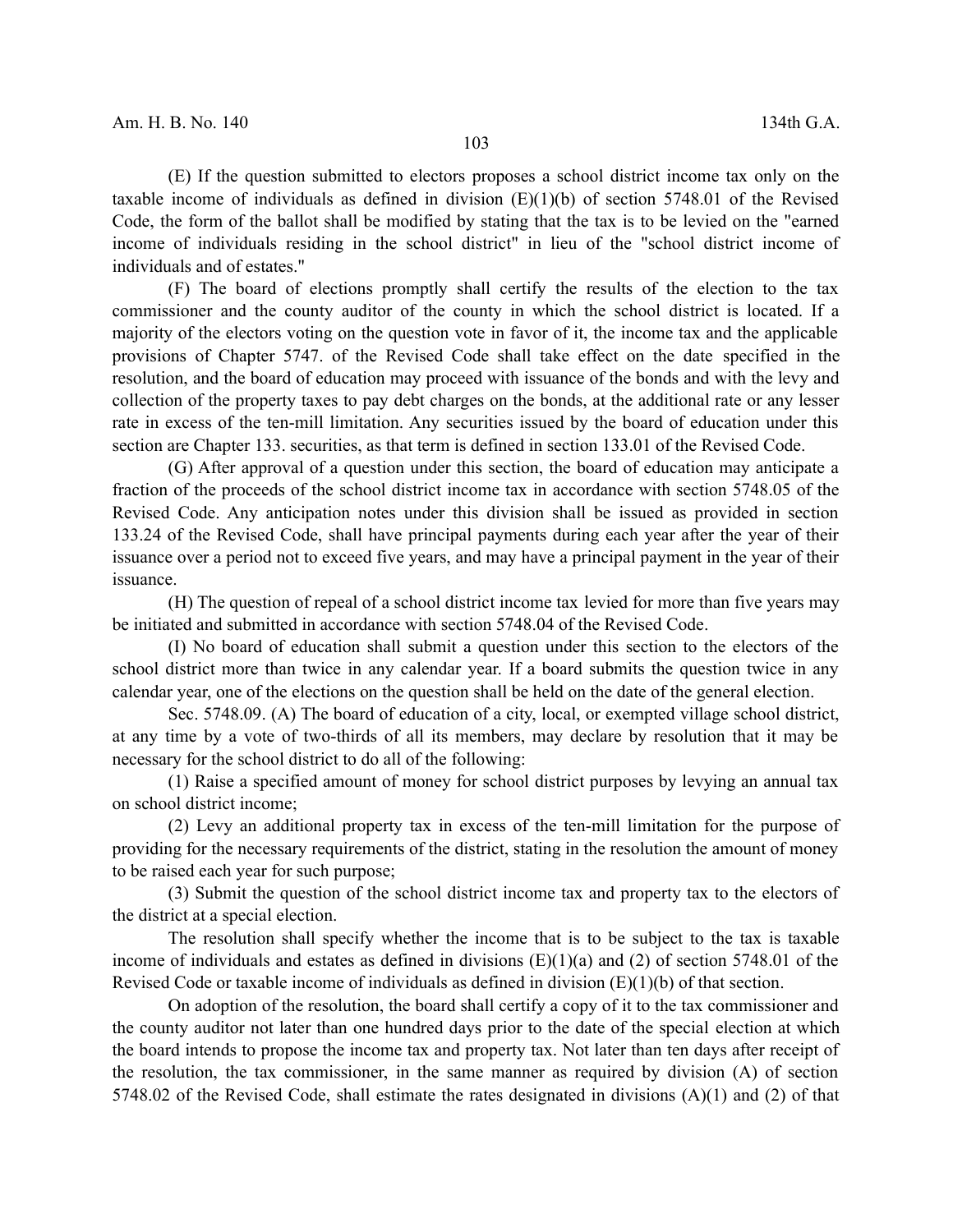section and certify them to the board. Not later than ten days after receipt of the resolution, the county auditor, in the same manner as required by section 5705.195 of the Revised Code, shall make the calculation specified in that section and certify it to the board.

(B) On receipt of the tax commissioner's and county auditor's certifications prepared under division (A) of this section, the board of education of the city, local, or exempted village school district, by a vote of two-thirds of all its members, may adopt a resolution declaring that the amount of taxes that can be raised by all tax levies the district is authorized to impose, when combined with state and federal revenues, will be insufficient to provide an adequate amount for the present and future requirements of the school district, and that it is therefore necessary to levy, for a specified number of years or for a continuing period of time, an annual tax for school district purposes on school district income, and to levy, for a specified number of years not exceeding ten or for a continuing period of time, an additional property tax in excess of the ten-mill limitation for the purpose of providing for the necessary requirements of the district, and declaring that the question of the school district income tax and property tax shall be submitted to the electors of the school district at a special election, which shall not be earlier than ninety days after certification of the resolution to the board of elections, and the date of which shall be consistent with section 3501.01 of the Revised Code. The resolution shall specify all of the following:

(1) The purpose for which the school district income tax is to be imposed and the rate of the tax, which shall be the rate set forth in the tax commissioner's certification rounded to the nearest one-fourth of one per cent;

(2) Whether the income that is to be subject to the tax is taxable income of individuals and estates as defined in divisions (E)(1)(a) and (2) of section 5748.01 of the Revised Code or taxable income of individuals as defined in division  $(E)(1)(b)$  of that section. The specification shall be the same as the specification in the resolution adopted and certified under division (A) of this section.

(3) The number of years the school district income tax will be levied, or that it will be levied for a continuing period of time;

(4) The date on which the school district income tax shall take effect, which shall be the first day of January of any year following the year in which the question is submitted;

(5) The amount of money it is necessary to raise for the purpose of providing for the necessary requirements of the district for each year the property tax is to be imposed;

(6) The number of years the property tax will be levied, or that it will be levied for a continuing period of time;

(7) The tax list upon which the property tax shall be first levied, which may be the current year's tax list;

(8) The amount of the average tax levy, expressed in dollars and cents for each one hundred thousand dollars of valuation the county auditor's appraised value as well as in mills for each one dollar of valuation taxable value, estimated by the county auditor under division (A) of this section.

(C) A resolution adopted under division (B) of this section shall go into immediate effect upon its passage, and no publication of the resolution shall be necessary other than that provided for in the notice of election. Immediately after its adoption and at least ninety days prior to the election at which the question will appear on the ballot, the board of education shall certify a copy of the resolution, along with copies of the county auditor's certification and the resolution under division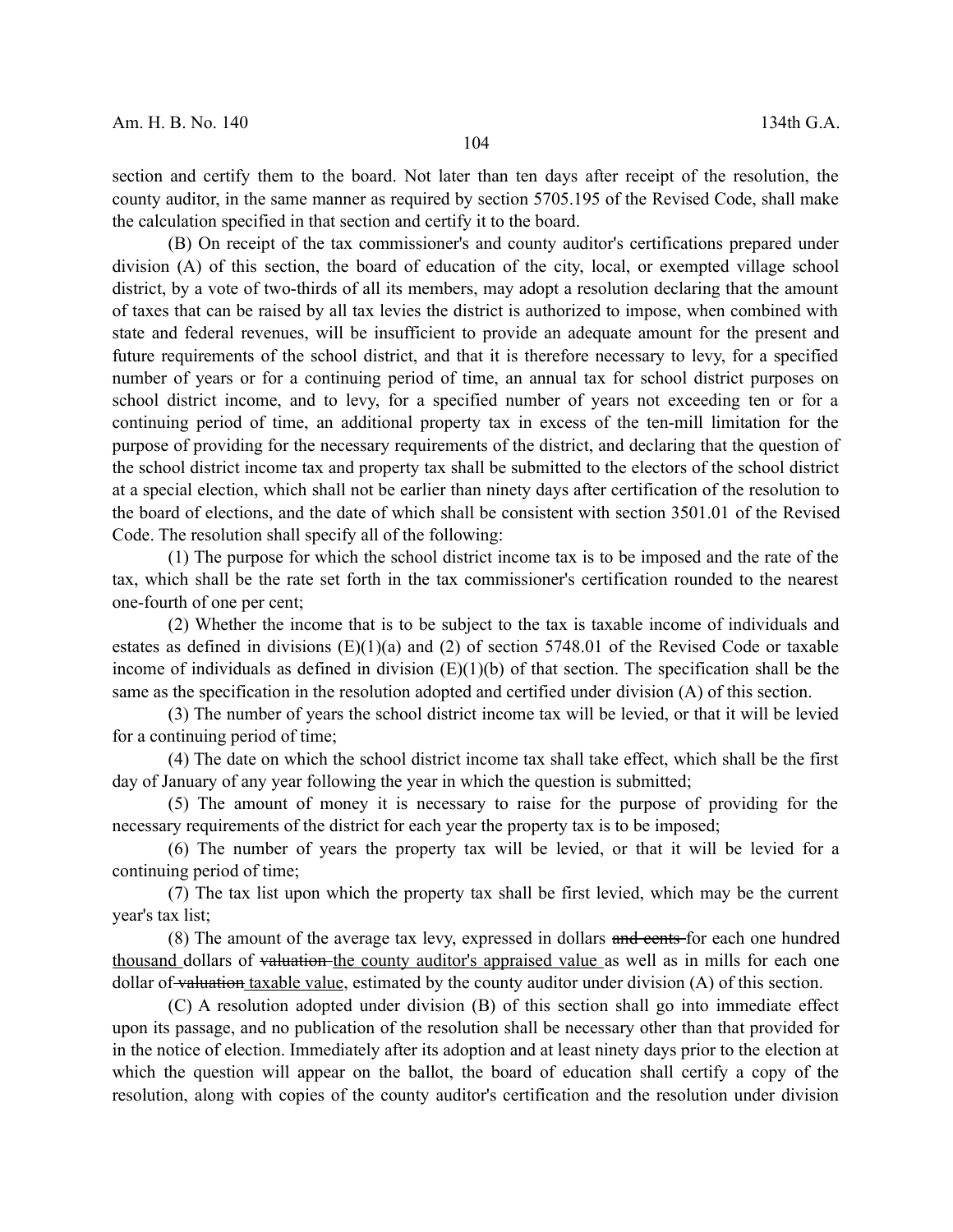(A) of this section, to the board of elections of the proper county. The board of education shall make the arrangements for the submission of the question to the electors of the school district, and the election shall be conducted, canvassed, and certified in the same manner as regular elections in the district for the election of county officers.

The resolution shall be put before the electors as one ballot question, with a majority vote indicating approval of the school district income tax and the property tax. The board of elections shall publish the notice of the election in a newspaper of general circulation in the school district once a week for two consecutive weeks, or as provided in section 7.16 of the Revised Code, prior to the election. If the board of elections operates and maintains a web site, also shall post notice of the election on its web site for thirty days prior to the election. The notice of election shall state all of the following:

(1) The questions to be submitted to the electors as a single ballot question;

(2) The rate of the school district income tax;

(3) The number of years the school district income tax will be levied or that it will be levied for a continuing period of time;

(4) The annual proceeds of the proposed property tax levy for the purpose of providing for the necessary requirements of the district;

(5) The number of years during which the property tax levy shall be levied, or that it shall be levied for a continuing period of time;

(6) The estimated average additional tax rate of the property tax, expressed in dollars and cents for each one hundred thousand dollars of valuation the county auditor's appraised value as well as in mills for each one dollar of valuation taxable value, outside the limitation imposed by Section 2 of Article XII, Ohio Constitution, as certified by the county auditor;

(7) The time and place of the special election.

(D) The form of the ballot on a question submitted to the electors under this section shall be as follows:

"Shall the school district be authorized to do both of the following:

(1) Impose an annual income tax of \_\_\_\_\_\_ (state the proposed rate of tax) on the school district income of individuals and of estates, for \_\_\_\_\_\_\_\_\_ (state the number of years the tax would be levied, or that it would be levied for a continuing period of time), beginning (state the date the tax would first take effect), for the purpose of  $\qquad$  (state the purpose of the tax)?

(2) Impose a property tax levy outside of the ten-mill limitation for the purpose of providing for the necessary requirements of the district in the sum of  $\S$  (here insert annual amount the levy is to produce), estimated by the county auditor to average (here insert number of mills) mills for each one dollar \$1 of valuation taxable value, which amounts to  $\underline{\S}$  (here insert rate expressed in dollars and cents) for each one hundred dollars \$100,000 of valuation the county auditor's appraised value, for (state the number of years the tax is to be imposed or that it will be imposed for a continuing period of time), commencing in (first year the tax is to be levied), first due in calendar year (first calendar year in which the tax shall be due)?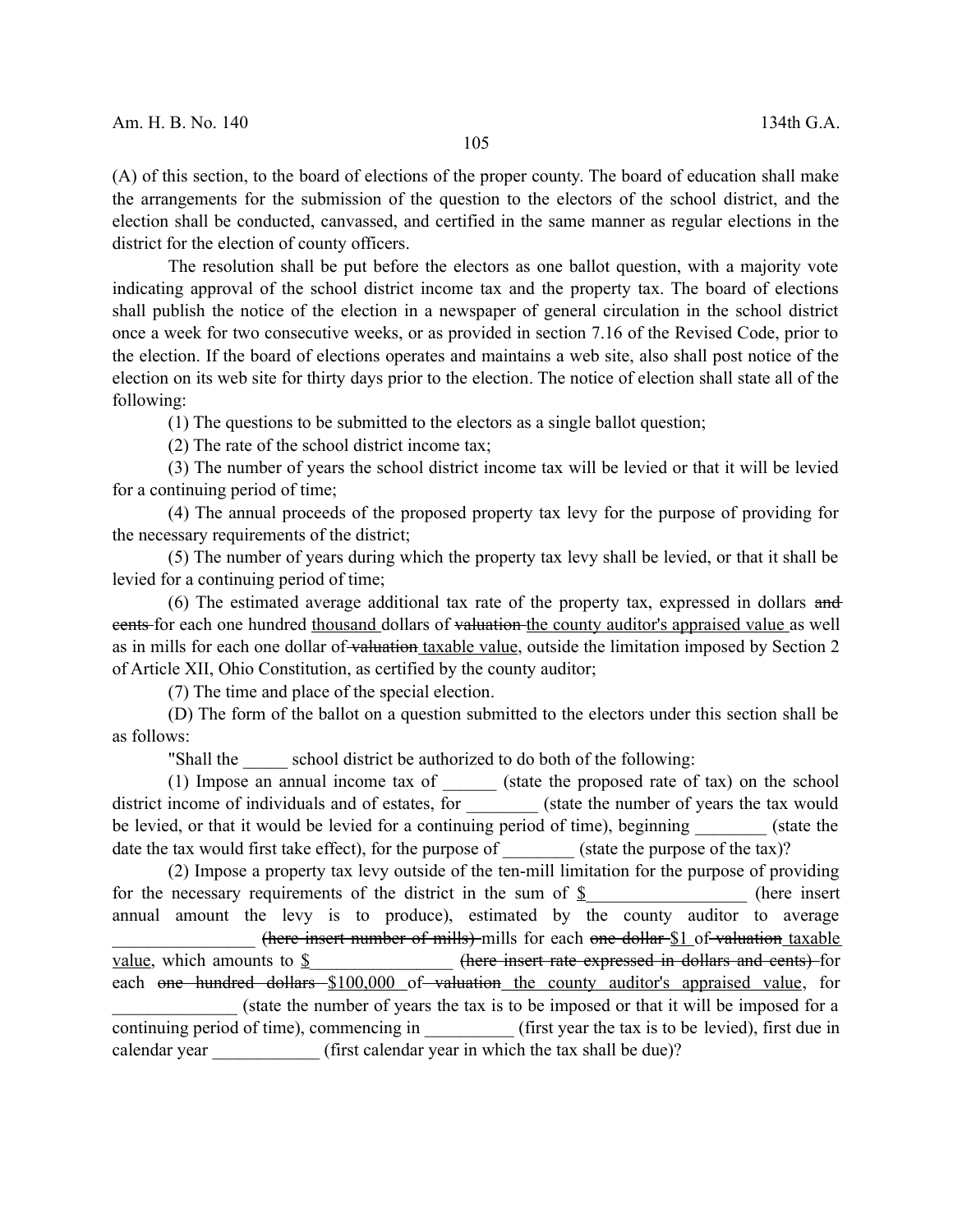"

#### FOR THE INCOME TAX AND PROPERTY TAX

#### AGAINST THE INCOME TAX AND PROPERTY TAX

If the question submitted to electors proposes a school district income tax only on the taxable income of individuals as defined in division (E)(1)(b) of section 5748.01 of the Revised Code, the form of the ballot shall be modified by stating that the tax is to be levied on the "earned income of individuals residing in the school district" in lieu of the "school district income of individuals and of estates."

(E) The board of elections promptly shall certify the results of the election to the tax commissioner and the county auditor of the county in which the school district is located. If a majority of the electors voting on the question vote in favor of it:

(1) The income tax and the applicable provisions of Chapter 5747. of the Revised Code shall take effect on the date specified in the resolution.

(2) The board of education of the school district may make the additional property tax levy necessary to raise the amount specified on the ballot for the purpose of providing for the necessary requirements of the district. The property tax levy shall be included in the next tax budget that is certified to the county budget commission.

(F)(1) After approval of a question under this section, the board of education may anticipate a fraction of the proceeds of the school district income tax in accordance with section 5748.05 of the Revised Code. Any anticipation notes under this division shall be issued as provided in section 133.24 of the Revised Code, shall have principal payments during each year after the year of their issuance over a period not to exceed five years, and may have a principal payment in the year of their issuance.

(2) After the approval of a question under this section and prior to the time when the first tax collection from the property tax levy can be made, the board of education may anticipate a fraction of the proceeds of the levy and issue anticipation notes in an amount not exceeding the total estimated proceeds of the levy to be collected during the first year of the levy. Any anticipation notes under this division shall be issued as provided in section 133.24 of the Revised Code, shall have principal payments during each year after the year of their issuance over a period not to exceed five years, and may have a principal payment in the year of their issuance.

 $(G)(1)$  The question of repeal of a school district income tax levied for more than five years may be initiated and submitted in accordance with section 5748.04 of the Revised Code.

(2) A property tax levy for a continuing period of time may be reduced in the manner provided under section 5705.261 of the Revised Code.

(H) No board of education shall submit a question under this section to the electors of the school district more than twice in any calendar year. If a board submits the question twice in any calendar year, one of the elections on the question shall be held on the date of the general election.

(I) If the electors of the school district approve a question under this section, and if the last calendar year the school district income tax is in effect and the last calendar year of collection of the property tax are the same, the board of education of the school district may propose to submit under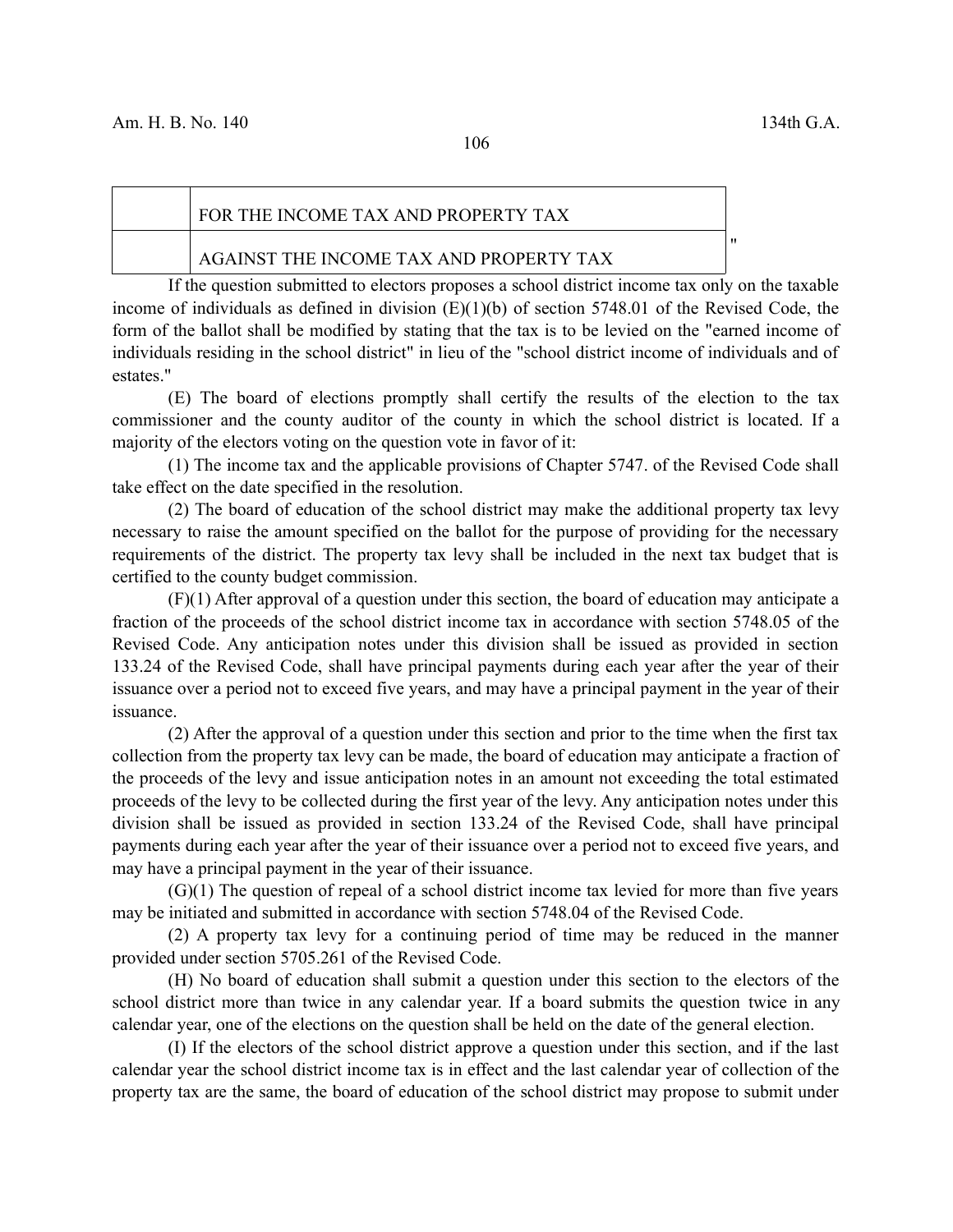this section the combined question of a school district income tax to take effect upon the expiration of the existing income tax and a property tax to be first collected in the calendar year after the calendar year of last collection of the existing property tax, and specify in the resolutions adopted under this section that the proposed taxes would renew the existing taxes. The form of the ballot on a question submitted to the electors under division (I) of this section shall be as follows:

"Shall the school district be authorized to do both of the following:

(1) Impose an annual income tax of  $\qquad$  (state the proposed rate of tax) on the school district income of individuals and of estates to renew an income tax expiring at the end of (state the last year the existing income tax may be levied) for \_\_\_\_\_\_\_ (state the number of years the tax would be levied, or that it would be levied for a continuing period of time), beginning (state the date the tax would first take effect), for the purpose of  $\qquad$  (state the purpose of the tax)?

(2) Impose a property tax levy renewing an existing levy outside of the ten-mill limitation for the purpose of providing for the necessary requirements of the district in the sum of  $\hat{\mathbf{\Sigma}}$  (here insert annual amount the levy is to produce), estimated by the county auditor to average  $\frac{1}{2}$  (here insert number of mills) mills for each one dollar \$1 of valuation taxable value, which amounts to  $\frac{1}{2}$  (here insert rate expressed indollars and cents) for each one hundred dollars \$100,000 of valuation the county auditor's appraised value, for (state the number of years the tax is to be imposed or that it will be imposed for a continuing period of time), commencing in  $\qquad$  (first year the tax is to be levied), first due in calendar year \_\_\_\_\_\_\_\_\_\_\_\_\_ (first calendar year in which the tax shall be due)?

| FOR THE INCOME TAX AND PROPERTY TAX     |  |
|-----------------------------------------|--|
| AGAINST THE INCOME TAX AND PROPERTY TAX |  |

If the question submitted to electors proposes a school district income tax only on the taxable income of individuals as defined in division (E)(1)(b) of section 5748.01 of the Revised Code, the form of the ballot shall be modified by stating that the tax is to be levied on the "earned income of individuals residing in the school district" in lieu of the "school district income of individuals and of estates."

The question of a renewal levy under this division shall not be placed on the ballot unless the question is submitted on a date on which a special election may be held under section 3501.01 of the Revised Code, except for the first Tuesday after the first Monday in August, during the last year the property tax levy to be renewed may be extended on the real and public utility property tax list and duplicate, or at any election held in the ensuing year.

(J) If the electors of the school district approve a question under this section, the board of education of the school district may propose to renew either or both of the existing taxes as individual ballot questions in accordance with section 5748.02 of the Revised Code for the school district income tax, or section 5705.194 of the Revised Code for the property tax.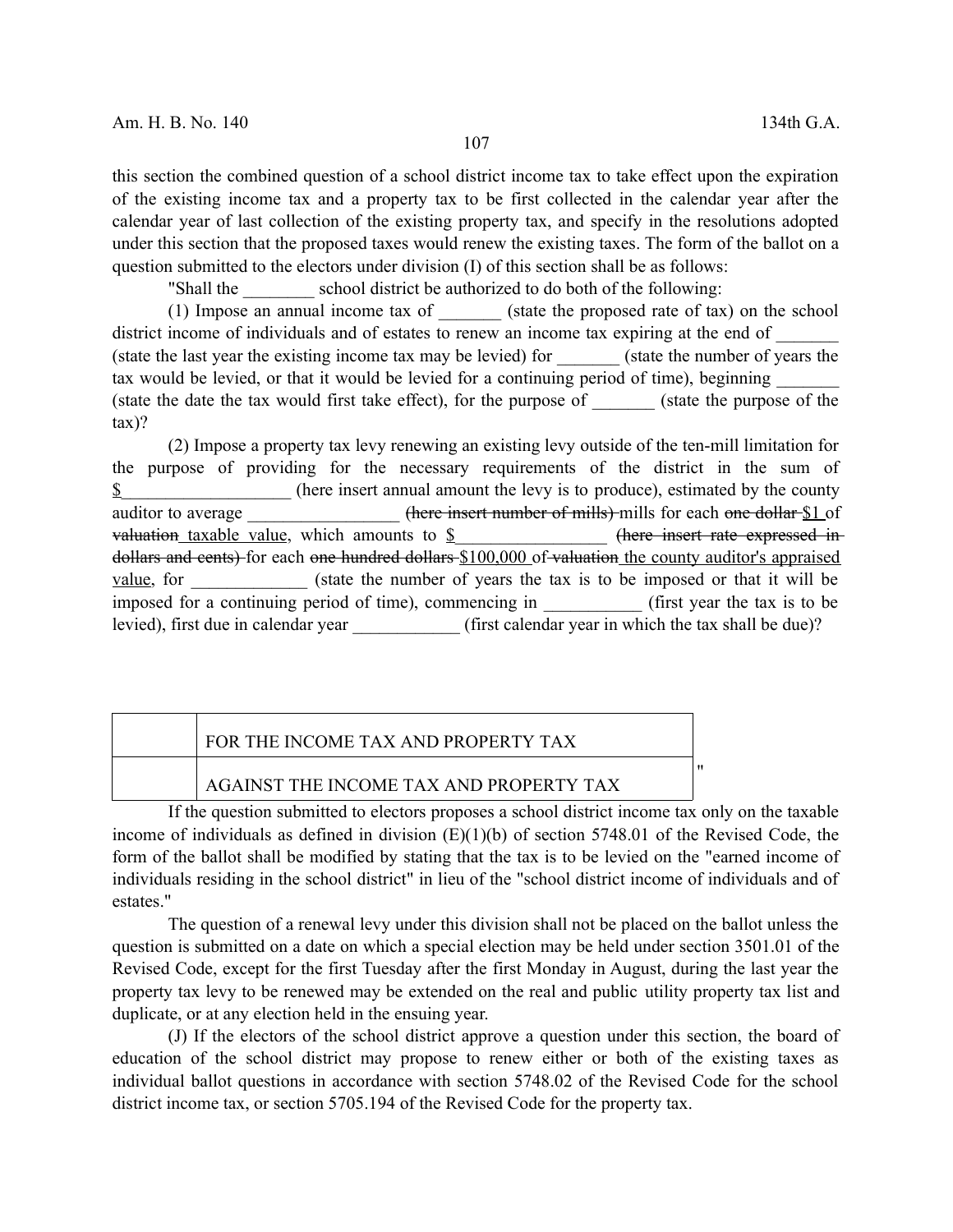SECTION 2. That existing sections 133.18, 306.32, 306.322, 345.01, 345.03, 345.04, 505.37, 505.48, 505.481, 511.27, 511.28, 511.34, 513.18, 755.181, 1545.041, 1545.21, 1711.30, 3311.50, 3318.01, 3318.06, 3318.061, 3318.062, 3318.063, 3318.361, 3318.45, 3381.03, 3505.06, 4582.024, 4582.26, 5705.01, 5705.03, 5705.192, 5705.195, 5705.196, 5705.197, 5705.199, 5705.21, 5705.212, 5705.213, 5705.215, 5705.218, 5705.219, 5705.233, 5705.25, 5705.251, 5705.261, 5705.55, 5748.01, 5748.02, 5748.03, 5748.04, 5748.08, and 5748.09 of the Revised Code are hereby repealed.

SECTION 3. This act applies to elections held on or after the one hundredth day after the effective date of this section.

SECTION 4. Section 5705.218 of the Revised Code is presented in this act as a composite of the section as amended by both H.B. 59 and H.B. 167 of the 130th General Assembly. The General Assembly, applying the principle stated in division (B) of section 1.52 of the Revised Code that amendments are to be harmonized if reasonably capable of simultaneous operation, finds that the composite is the resulting version of the sections in effect prior to the effective date of the section as presented in this act.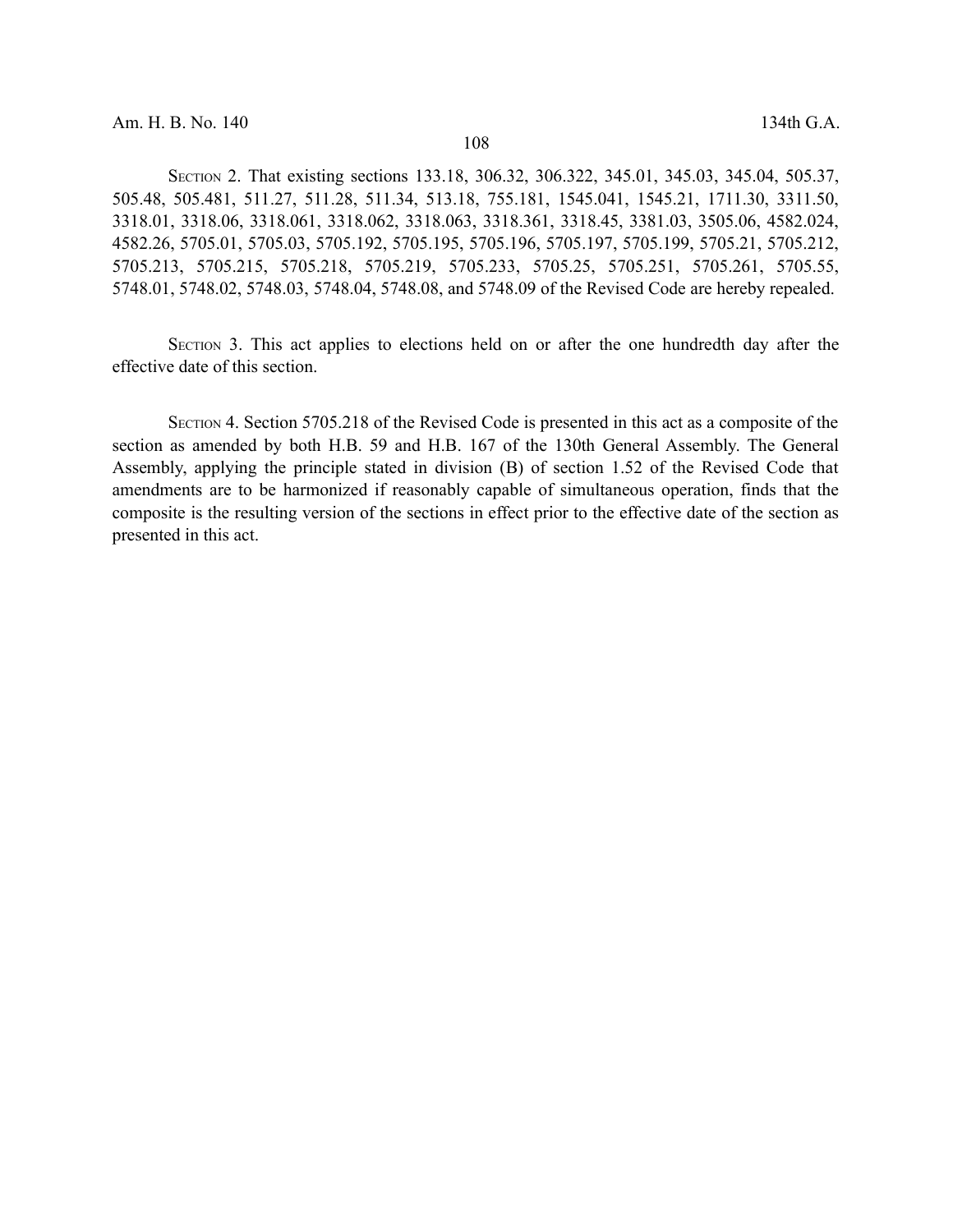Am. H. B. No. 140 134th G.A.

*Speaker \_\_\_\_\_\_\_\_\_\_\_\_\_\_\_\_\_\_\_ of the House of Representatives.*

109

*President \_\_\_\_\_\_\_\_\_\_\_\_\_\_\_\_\_\_\_ of the Senate.*

Passed \_\_\_\_\_\_\_\_\_\_\_\_\_\_\_\_\_\_\_\_\_\_\_\_, 20\_\_\_\_

Approved \_\_\_\_\_\_\_\_\_\_\_\_\_\_\_\_\_\_\_\_\_\_\_\_, 20\_\_\_\_

*Governor.*